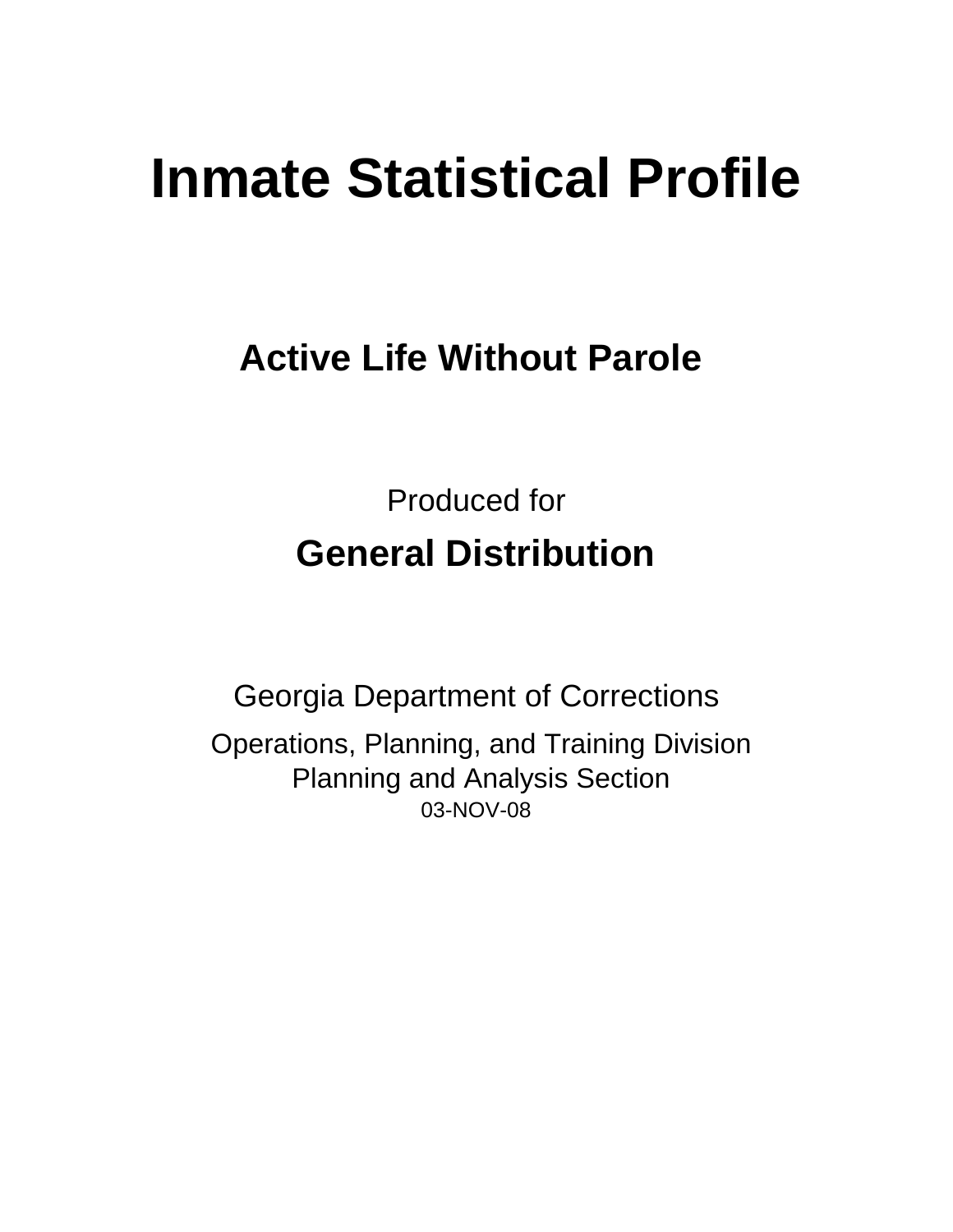**Contents** 

**Active Life Without Parole** 

Produced for **General Distribution**

# Table of Contents

| <b>Demographic information</b>                                       |
|----------------------------------------------------------------------|
| 5 Current age, broken out in ten year age groups                     |
| 6 Race group                                                         |
| 7 Hispanic Origin                                                    |
| 8 Marital status, self-reported at entry to prison                   |
| 9 Number of children, self-reported at entry to prison               |
| 10 Religious affiliation, self-reported at entry to prison           |
| 11 Home county - self-reported at entry to prison                    |
| 14 Socioeconomic class, self-reported at entry to prison             |
| 15 Environment to age 16, self-reported at entry to prison           |
| 16 Guardian status to age 16, self-reported at entry to prison       |
| 17 Employment status before prison, self-reported at entry to prison |
| 18 Age at admission                                                  |
| 20 Age at release                                                    |
| 21 Height, measured at entry to prison                               |
| 22 Weight, measured at entry to prison                               |
| 23 Military service                                                  |
| <b>Correctional information</b>                                      |
| 24 Type of admission to prison                                       |
| 25 Current / last security status                                    |
| 26 Current / last institution type                                   |
| 27 Institution type - transitional centers                           |
| 28 Institution type - mental hospitals                               |
| 29 Institution type - county prisons                                 |
| 30 Institution type - state prisons                                  |
| 31 Institution type - private prisons                                |
| 32 Institution type - prison annexes                                 |
| 33 Institution type - pre-release centers                            |
| 34 Institution type - inmate boot camp                               |
| 35 Number of disciplinary reports                                    |
| 36 Number of transfers                                               |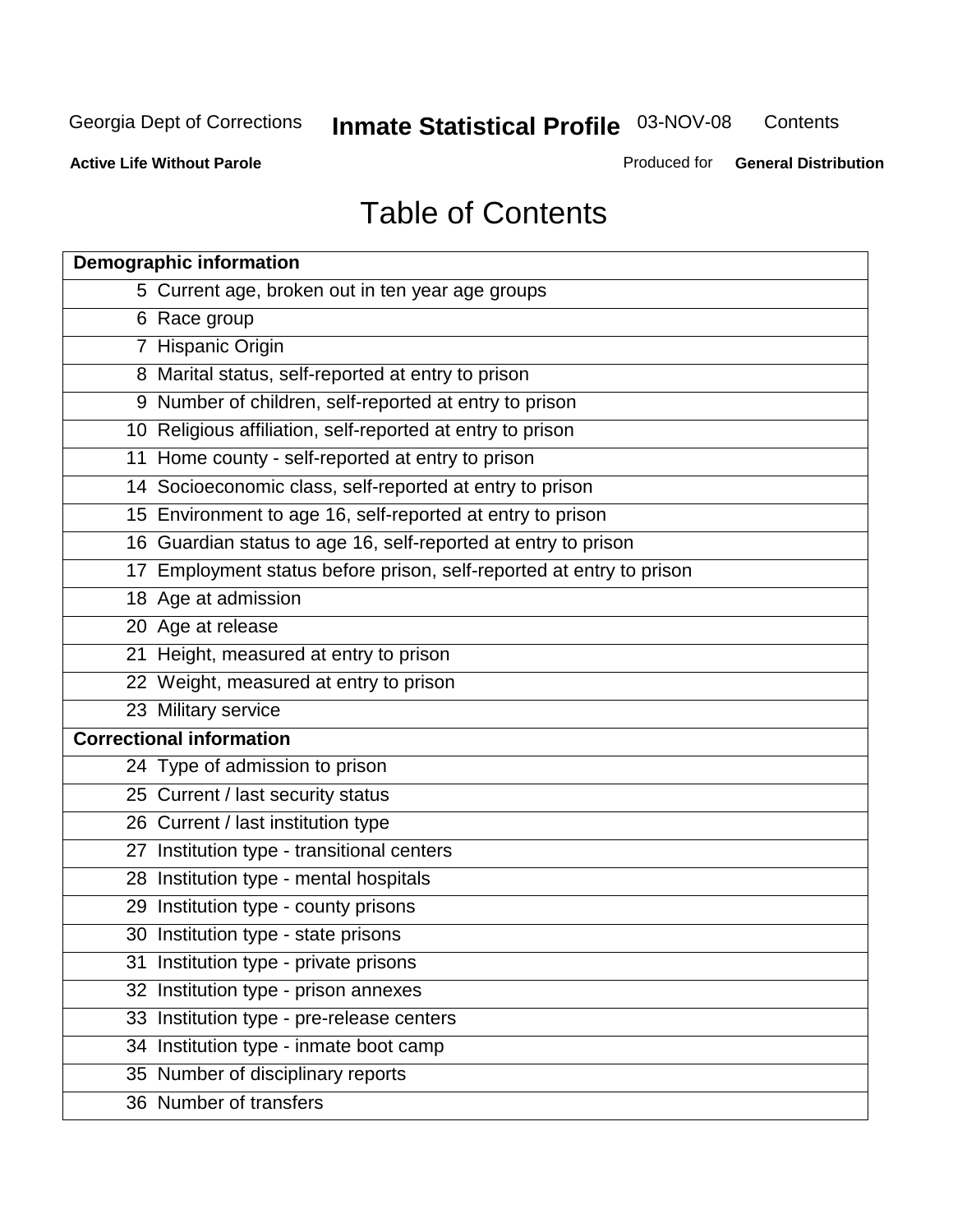**Contents** 

**Active Life Without Parole** 

Produced for **General Distribution**

# Table of Contents

| <b>Correctional information</b>                                  |
|------------------------------------------------------------------|
| 37 Number of escapes                                             |
| 38 Actual release type                                           |
| 39 Time served in current (or last) institution                  |
| Educational, psychological and physical information              |
| 40 Highest grade level attained                                  |
| 41 Culture fair IQ scores                                        |
| 42 Wide Range Achievement Test (WRAT) reading score              |
| 43 Wide Range Achievement Test (WRAT) math score                 |
| 44 Wide Range Achievement Test (WRAT) spelling score             |
| 45 Scope of substance abuse - summary                            |
| 46 Scope of substance abuse - detail                             |
| 47 Current / last mental health treatment level                  |
| 48 PULHESDWIT medical scale - 'P' overall condition ('P'hysical) |
| 49 PULHESDWIT medical scale - 'U' upper body                     |
| 50 PULHESDWIT medical scale - 'L' lower body                     |
| 51 PULHESDWIT medical scale - 'H' hearing                        |
| 52 PULHESDWIT medical scale - 'E' vision                         |
| 53 PULHESDWIT medical scale -'S' psychiatric                     |
| 54 PULHESDWIT medical scale - 'D' dental                         |
| 55 PULHESDWIT medical scale - 'W' work ability                   |
| 56 PULHESDWIT medical scale - 'I' impairment                     |
| 57 PULHESDWIT medical scale - 'T' transportability               |
| 58 Criminality in family, self-reported                          |
| 59 Alcoholism in family, self-reported                           |
| 60 Drug abuse in family, self-reported                           |
| Subjected to frequent beatings, self-reported<br>61              |
| 62 Father absent during inmate's childhood                       |
| 63 Mother absent during inmate's childhood                       |
| <b>Crimes and criminal history information</b>                   |
| 64 Number of prior Georgia incarcerations                        |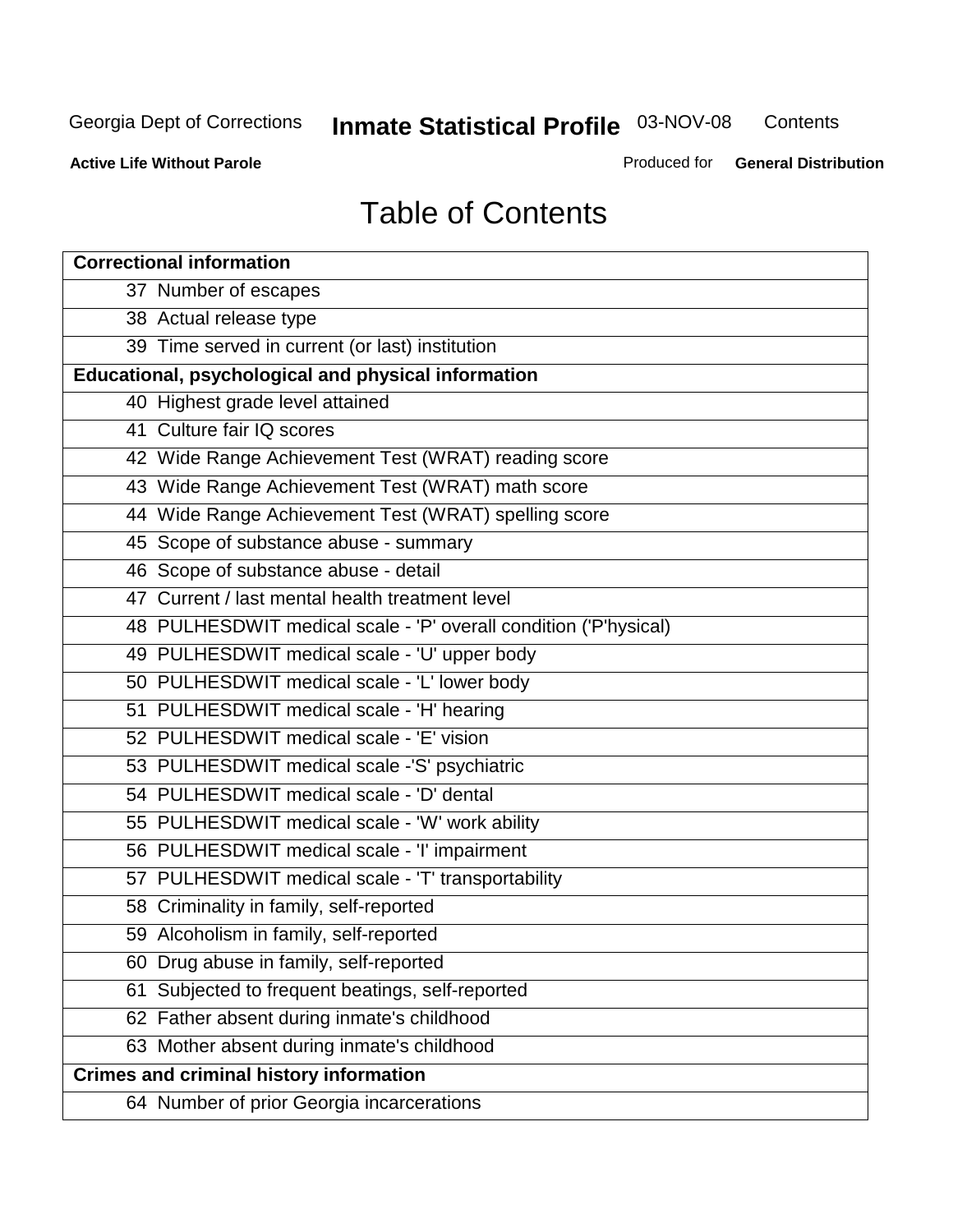**Contents** 

**Active Life Without Parole** 

Produced for **General Distribution**

# Table of Contents

| <b>Crimes and criminal history information</b>                 |
|----------------------------------------------------------------|
| 65 Prison sentence in years                                    |
| 66 Primary offense, broken out into felonies vs misdemeanors   |
| 67 Primary offense, broken out into six broad crime categories |
| 68 Primary offense, detailed offense code                      |
| 69 County of conviction of primary offense                     |
| 72 Circuit of conviction of primary offense                    |
| 74 Years served (jail + prison) in this incarceration          |
| <b>Medical information</b>                                     |
| 75 Results of most recent HIV test                             |
| 76 Results of most recent tuberculosis test                    |
| 77 Results of most recent syphilis test                        |
| 78 Results of most recent Hepatitis-C test                     |
| 79 Results of most recent pregnancy test                       |
| 80 Results of most recent diabetes test                        |
| 81 Results of most recent hypertension test                    |
| 82 Results of most recent asthma test                          |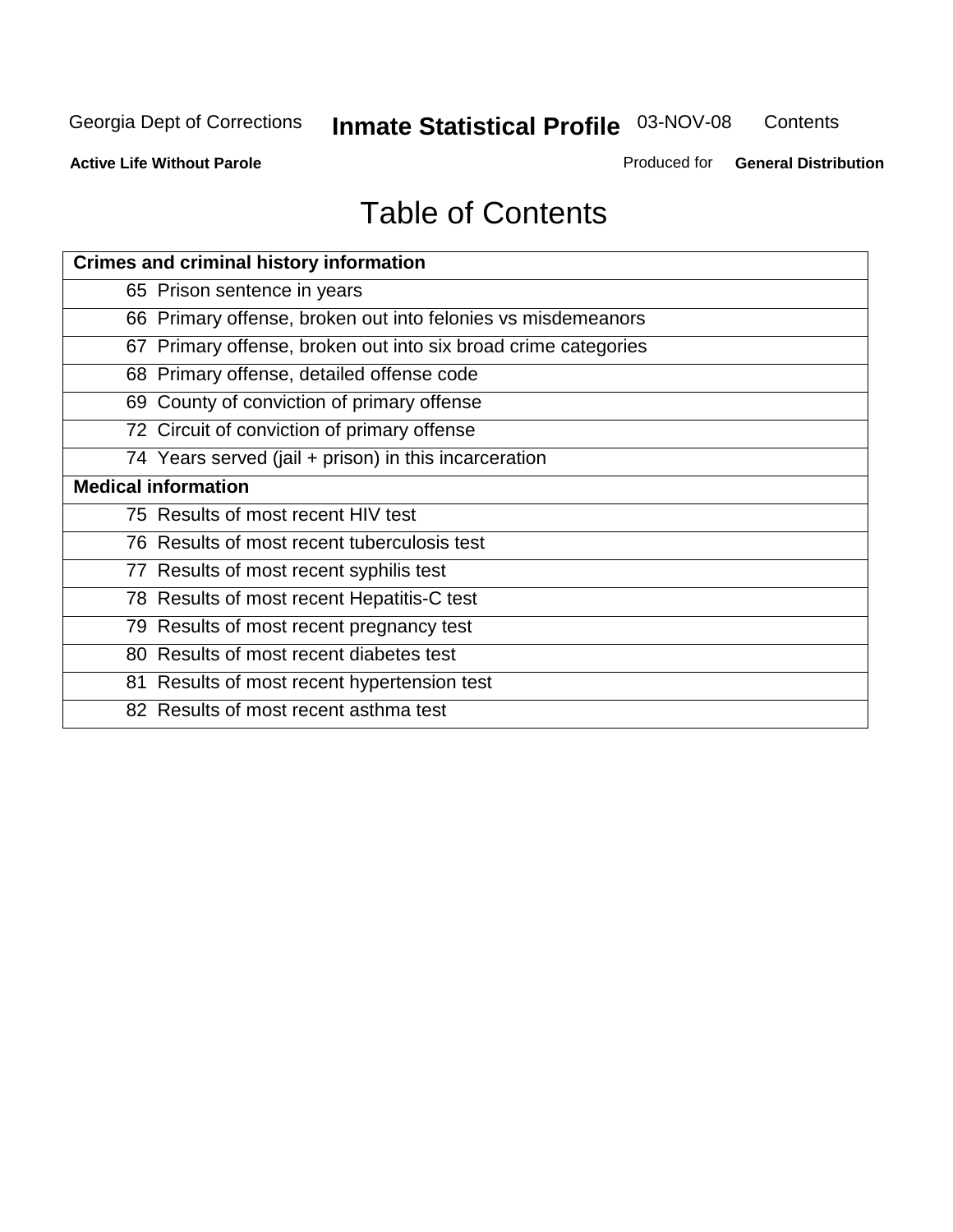#### **Active Life Without Parole**

#### Produced for **General Distribution**

#### Current age, broken out in ten-year age groups

|                          |              | <b>Male</b> |         |              | <b>Female</b> |       | <b>Total</b> |            |
|--------------------------|--------------|-------------|---------|--------------|---------------|-------|--------------|------------|
| <b>Current Age</b>       | <b>Count</b> | Col %       | Row %   | <b>Count</b> | Col %         | Row % | <b>Total</b> | Col %      |
| <b>Twenties (20-29)</b>  | 44           | $8.98\%$    | 95.65%  |              | 22.22%        | 4.35% | 46           | 9.22%      |
| <b>Thirties (30-39)</b>  | 177          | 36.12%      | 99.44%  |              | 11.11%        | 0.56% |              | 178 35.67% |
| <b>Forties (40-49)</b>   | 155          | 31.63%      | 97.48%  | 4            | 44.44%        | 2.52% |              | 159 31.86% |
| <b>Fifties (50-59)</b>   | 83           | 16.94%      | 97.65%  | 2            | 22.22%        | 2.35% | 851          | 17.03%     |
| <b>Sixties (60-69)</b>   | 231          | 4.69%       | 100.00% |              |               |       | 23           | 4.61%      |
| Seventy + (70 and above) | 8            | 1.63%       | 100.00% |              |               |       | 8            | 1.60%      |
| <b>Total Reported</b>    | 490          | 100%        | 98.20%  | 9            | 100%          | 1.80% | 499          | 100%       |

| <b>NOT Reported</b> |     |     |
|---------------------|-----|-----|
| <b>Utal</b>         | "^^ | "^^ |
| $\mathbf{v}$ and    | .JV | 493 |

| Mean<br>(average)       | 42.29 | 40.22 | 42.25 |
|-------------------------|-------|-------|-------|
| Median (middle)         |       |       |       |
| Mode<br>(most frequent) | 39    |       | 39    |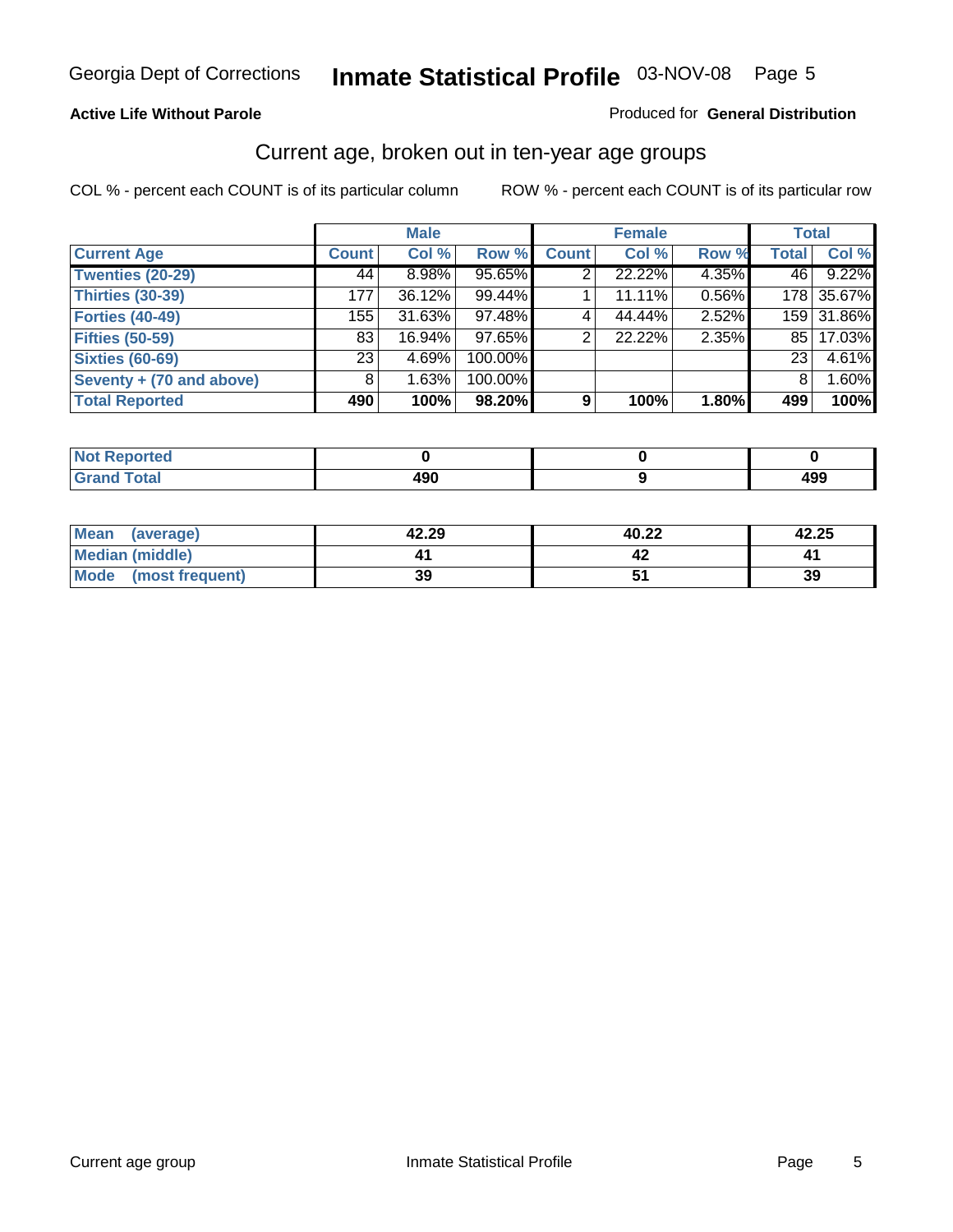**Active Life Without Parole** 

Produced for **General Distribution**

#### Race group

|                       |              | <b>Male</b> |                    | <b>Female</b> |          |       | Total  |
|-----------------------|--------------|-------------|--------------------|---------------|----------|-------|--------|
| <b>Race Group</b>     | <b>Count</b> | Col %       | <b>Row % Count</b> | Col %         | Row %    | Total | Col %  |
| <b>White</b>          | 123          | $25.15\%$   | 95.35%             | 66.67%        | 4.65%    | 129   | 25.90% |
| <b>Black</b>          | 366          | 74.85%      | 99.19%             | 33.33%        | .81%     | 369   | 74.10% |
| <b>Total Reported</b> | 489          | 100%        | 98.19%I            | 100%          | $1.81\%$ | 498   | 100%   |

| <b>Reported</b><br>.<br>. <b>.</b> . |     |     |
|--------------------------------------|-----|-----|
| <b>Cotal</b><br>_____                | 490 | 499 |

| $^1$ Mo. | Rlack | White | 3lack |
|----------|-------|-------|-------|
| .        |       |       |       |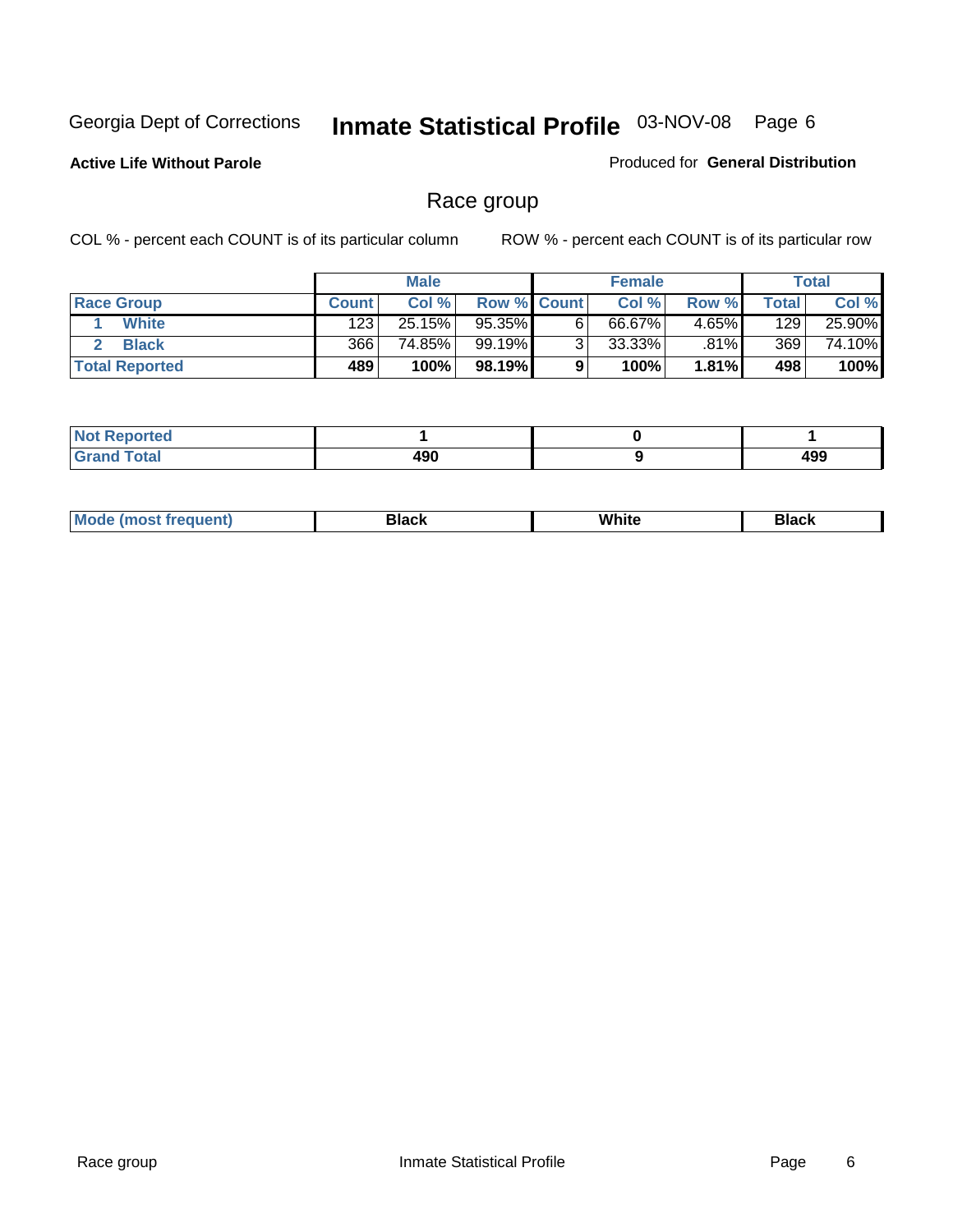**Active Life Without Parole** 

Produced for **General Distribution**

#### Hispanic Origin

COL % - percent each COUNT is of its particular column ROW % - percent each COUNT is of its particular row

|                        |              | <b>Male</b> |                    |   | <b>Female</b> |       |       | <b>Total</b> |
|------------------------|--------------|-------------|--------------------|---|---------------|-------|-------|--------------|
| <b>Hispanic Origin</b> | <b>Count</b> | Col %       | <b>Row % Count</b> |   | Col %         | Row % | Total | Col %        |
| <b>Non Hispanic</b>    | 483          | 98.57%      | 98.17%             | 9 | $100.00\%$    | 1.83% | 492   | 98.60%       |
| <b>Hispanic</b>        |              | 1.43%       | 100.00%            |   |               |       |       | 1.40%        |
| <b>Total Reported</b>  | 490          | 100%        | 98.2%              | 9 | 100%          | 1.8%  | 499   | 100%         |

**An inmate is counted as Hispanic if** 

**(a) he self-reported as Hispanic during the diagnostic process, or** 

**(b) his primary language is Spanish, or** 

**(c) he claimed birth or citizenship in Spain or a Latin American country, or** 

**(d) he had a common Spanish surname such as Lopez or Garcia**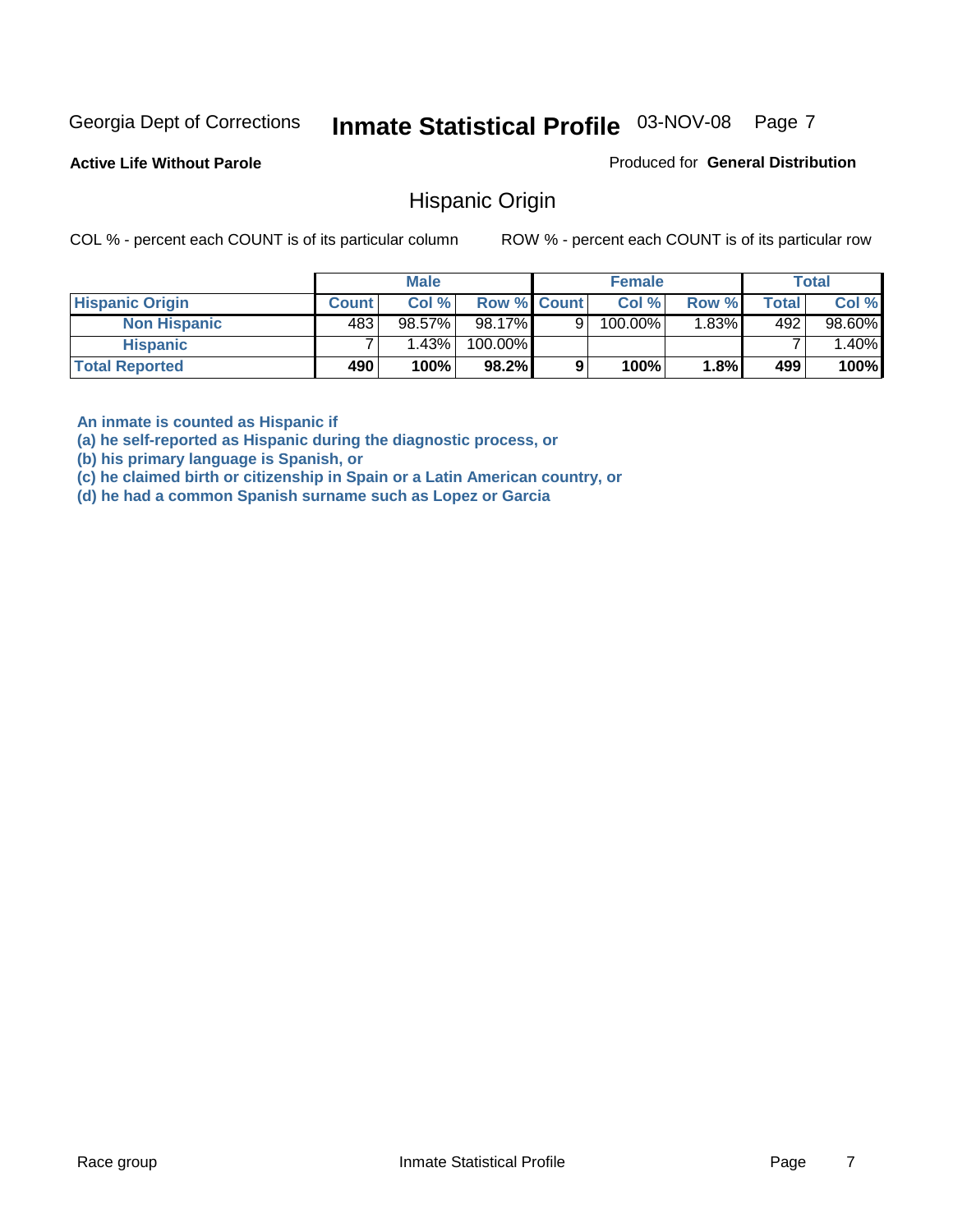#### **Active Life Without Parole**

#### Produced for **General Distribution**

#### Marital status, self-reported at entry to prison

|                                | <b>Male</b>  |          |         | <b>Female</b> |        |        | <b>Total</b> |        |
|--------------------------------|--------------|----------|---------|---------------|--------|--------|--------------|--------|
| <b>Marital Status</b>          | <b>Count</b> | Col %    | Row %   | <b>Count</b>  | Col %  | Row %  | <b>Total</b> | Col %  |
| <b>Single</b>                  | 279          | 58.49%   | 98.24%  | 5             | 55.56% | 1.76%  | 284          | 58.44% |
| <b>Married</b><br>$\mathbf{2}$ | 65           | 13.63%   | 98.48%  |               | 11.11% | 1.52%  | 66           | 13.58% |
| <b>Separated</b><br>3          | 19           | 3.98%    | 100.00% |               |        |        | 19           | 3.91%  |
| <b>Divorced</b><br>4           | 55           | 11.53%   | 98.21%  |               | 11.11% | 1.79%  | 56           | 11.52% |
| <b>Widowed</b><br>5            | 17           | $3.56\%$ | 89.47%  | 2             | 22.22% | 10.53% | 19           | 3.91%  |
| <b>Common Law</b><br>6         | 42           | 8.81%    | 100.00% |               |        |        | 42           | 8.64%  |
| <b>Total Reported</b>          | 477          | 100%     | 98.15%  | 9             | 100%   | 1.85%  | 486          | 100%   |

|                | . .        |
|----------------|------------|
| ,<br>łЈl<br>__ | "^^<br>45- |

| <b>Mode (most frequent)</b><br>Sinale<br>™ale |
|-----------------------------------------------|
|-----------------------------------------------|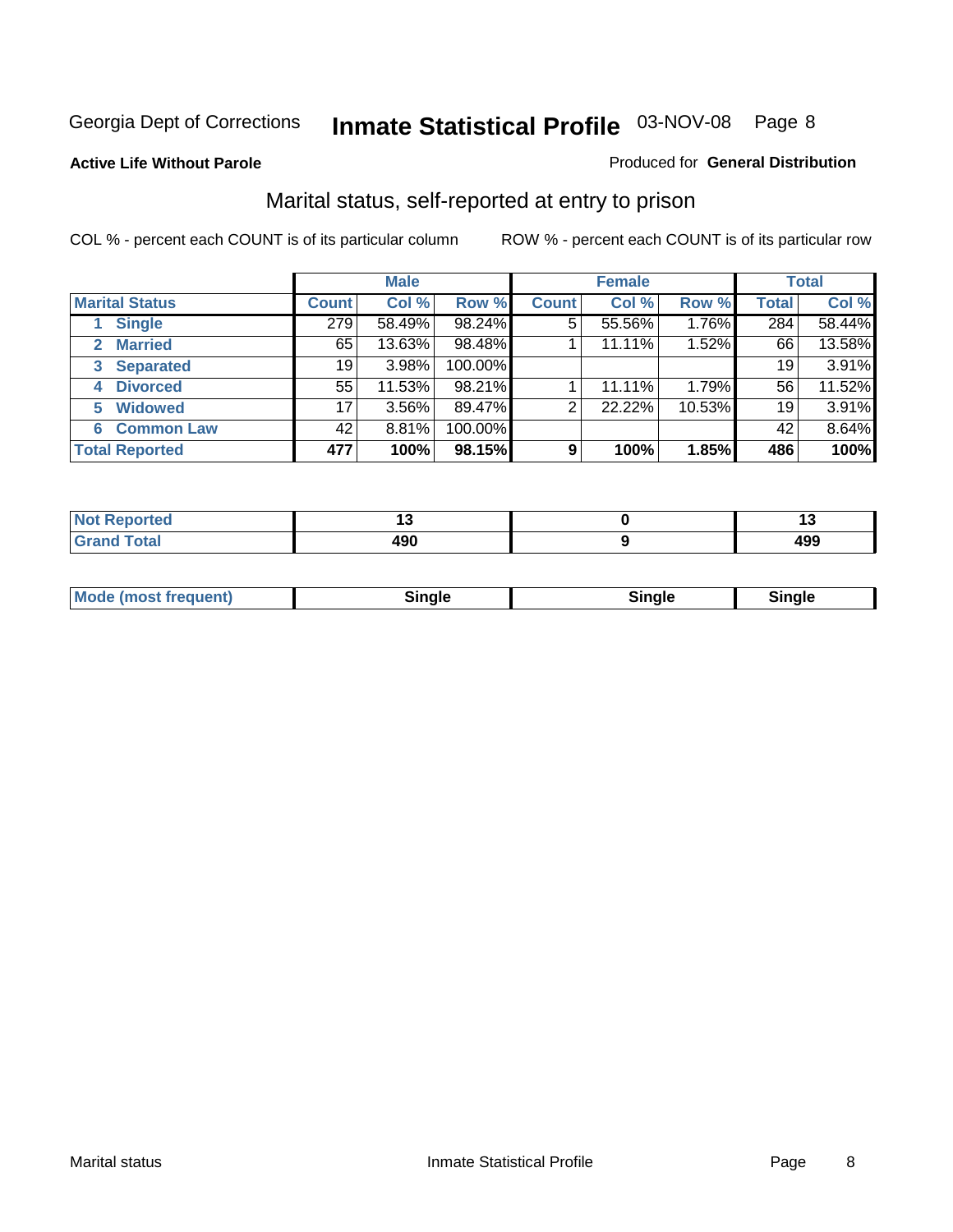#### **Active Life Without Parole**

#### Produced for **General Distribution**

### Number of children, self reported at entry to prison

|                           |                | <b>Male</b> |         |              | <b>Female</b> |       | <b>Total</b> |        |
|---------------------------|----------------|-------------|---------|--------------|---------------|-------|--------------|--------|
| <b>Number of Children</b> | <b>Count</b>   | Col %       | Row %   | <b>Count</b> | Col %         | Row % | <b>Total</b> | Col %  |
| $\overline{\mathbf{0}}$   | 178            | 36.48%      | 98.89%  | 2            | 22.22%        | 1.11% | 180          | 36.22% |
|                           | 129            | 26.43%      | 96.99%  | 4            | 44.44%        | 3.01% | 133          | 26.76% |
| $\overline{2}$            | 82             | 16.80%      | 97.62%  | 2            | 22.22%        | 2.38% | 84           | 16.90% |
| 3                         | 49             | 10.04%      | 100.00% |              |               |       | 49           | 9.86%  |
| 4                         | 24             | 4.92%       | 96.00%  |              | 11.11%        | 4.00% | 25           | 5.03%  |
| 5                         | 14             | 2.87%       | 100.00% |              |               |       | 14           | 2.82%  |
| 6                         | $\overline{2}$ | 0.41%       | 100.00% |              |               |       | 2            | 0.40%  |
|                           | 2              | 0.41%       | 100.00% |              |               |       | 2            | 0.40%  |
| 8                         |                | 0.20%       | 100.00% |              |               |       |              | 0.20%  |
| 9                         | 2              | 0.41%       | 100.00% |              |               |       | 2            | 0.40%  |
| 10                        |                | 0.20%       | 100.00% |              |               |       |              | 0.20%  |
| Over 10                   | 4              | 0.82%       | 100.00% |              |               |       | 4            | 0.80%  |
| <b>Total Reported</b>     | 488            | 100%        | 98.19%  | 9            | 100%          | 1.81% | 497          | 100%   |

| prtea<br>.                      |  |                   |
|---------------------------------|--|-------------------|
| <b>otal</b><br>$\mathbf{v}$ and |  | $\sqrt{2}$<br>499 |

| <b>Mean</b><br>(average) | 1.46 | 1.33 | 1.46 |
|--------------------------|------|------|------|
| <b>Median (middle)</b>   |      |      |      |
| Mode (most frequent)     |      |      |      |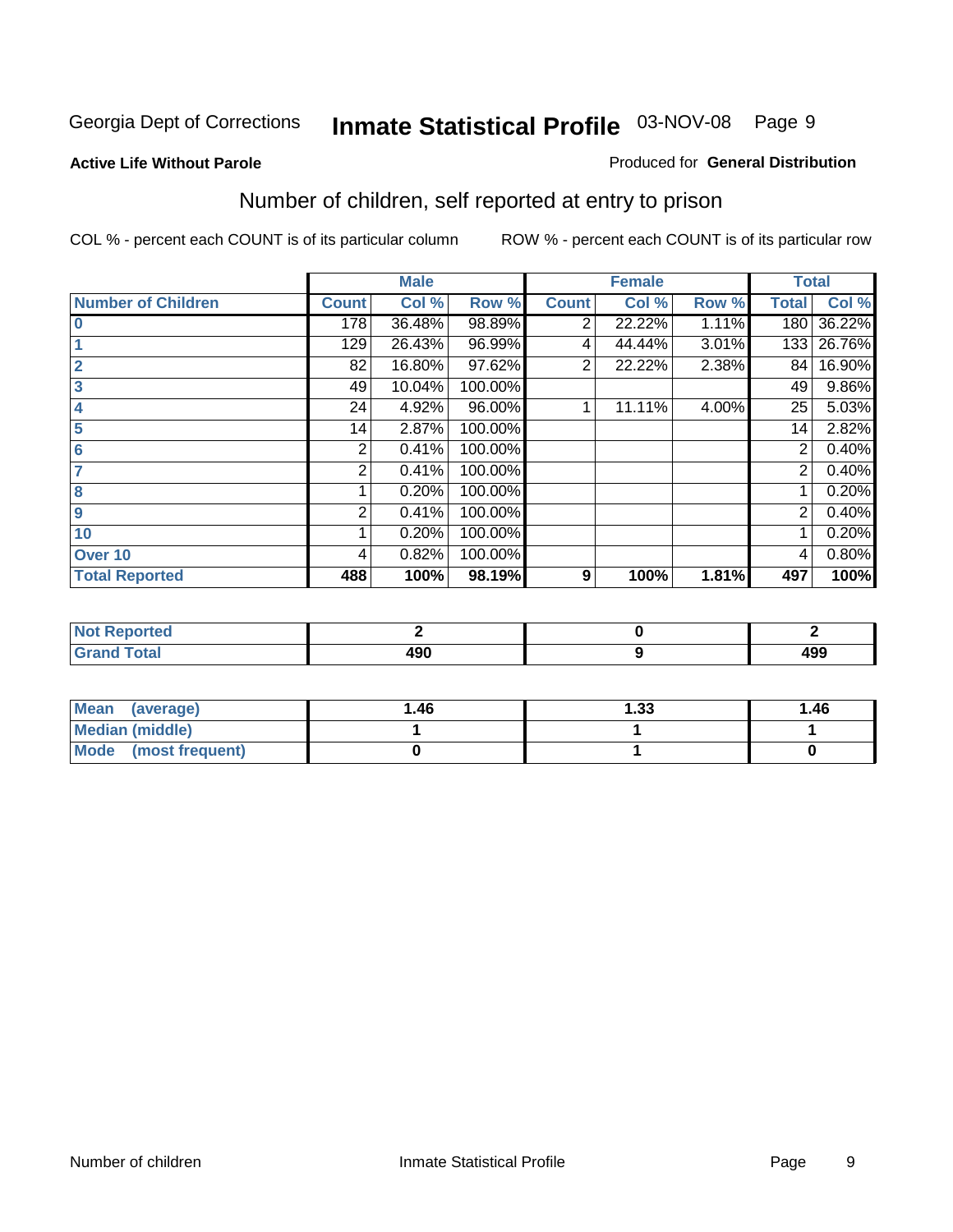#### **Active Life Without Parole**

#### Produced for **General Distribution**

### Religious affiliation, self-reported at entry to prison

|              |                              |              | <b>Male</b> |         |                | <b>Female</b> |       |              | <b>Total</b> |
|--------------|------------------------------|--------------|-------------|---------|----------------|---------------|-------|--------------|--------------|
|              | <b>Religious Affiliation</b> | <b>Count</b> | Col %       | Row %   | <b>Count</b>   | Col %         | Row % | <b>Total</b> | Col %        |
|              | <b>Islam</b>                 | 28           | 6.64%       | 100.00% |                |               |       | 28           | 6.50%        |
| $\mathbf{2}$ | <b>Catholic</b>              | 13           | 3.08%       | 100.00% |                |               |       | 13           | 3.02%        |
| 3            | <b>Baptist</b>               | 188          | 44.55%      | 96.91%  | 6              | 66.67%        | 3.09% | 194          | 45.01%       |
| 4            | <b>Methodist</b>             | 6            | 1.42%       | 100.00% |                |               |       | 6            | 1.39%        |
| 7            | <b>Chc Of God</b>            |              | .24%        | 100.00% |                |               |       |              | .23%         |
| 8            | <b>Holiness</b>              | 12           | 2.84%       | 92.31%  |                | 11.11%        | 7.69% | 13           | 3.02%        |
| 9            | <b>Jewish</b>                |              | .24%        | 100.00% |                |               |       |              | .23%         |
| 12           | <b>Hindu</b>                 |              | .24%        | 100.00% |                |               |       |              | .23%         |
| 16           | <b>Seven D Ad</b>            | 4            | .95%        | 100.00% |                |               |       | 4            | .93%         |
| 17           | <b>Jehovah Wt</b>            | 8            | 1.90%       | 100.00% |                |               |       | 8            | 1.86%        |
| 18           | <b>Latr Day S</b>            |              | .24%        | 100.00% |                |               |       |              | .23%         |
| 20           | <b>Other Prot</b>            | 59           | 13.98%      | 96.72%  | $\overline{2}$ | 22.22%        | 3.28% | 61           | 14.15%       |
| 96           | <b>None</b>                  | 100          | 23.70%      | 100.00% |                |               |       | 100          | 23.20%       |
|              | <b>Total Reported</b>        | 422          | 100%        | 97.91%  | 9              | 100%          | 2.09% | 431          | 100%         |

| Reported<br><b>NOT</b><br>$\sim$ | 68         | c<br>oo |
|----------------------------------|------------|---------|
| <b>otal</b><br>$\mathbf{v}$ and  | ۸۵Λ<br>4JU | 499     |

| <b>Mode (most frequent)</b> | Baptist | Baptist | Baptist |
|-----------------------------|---------|---------|---------|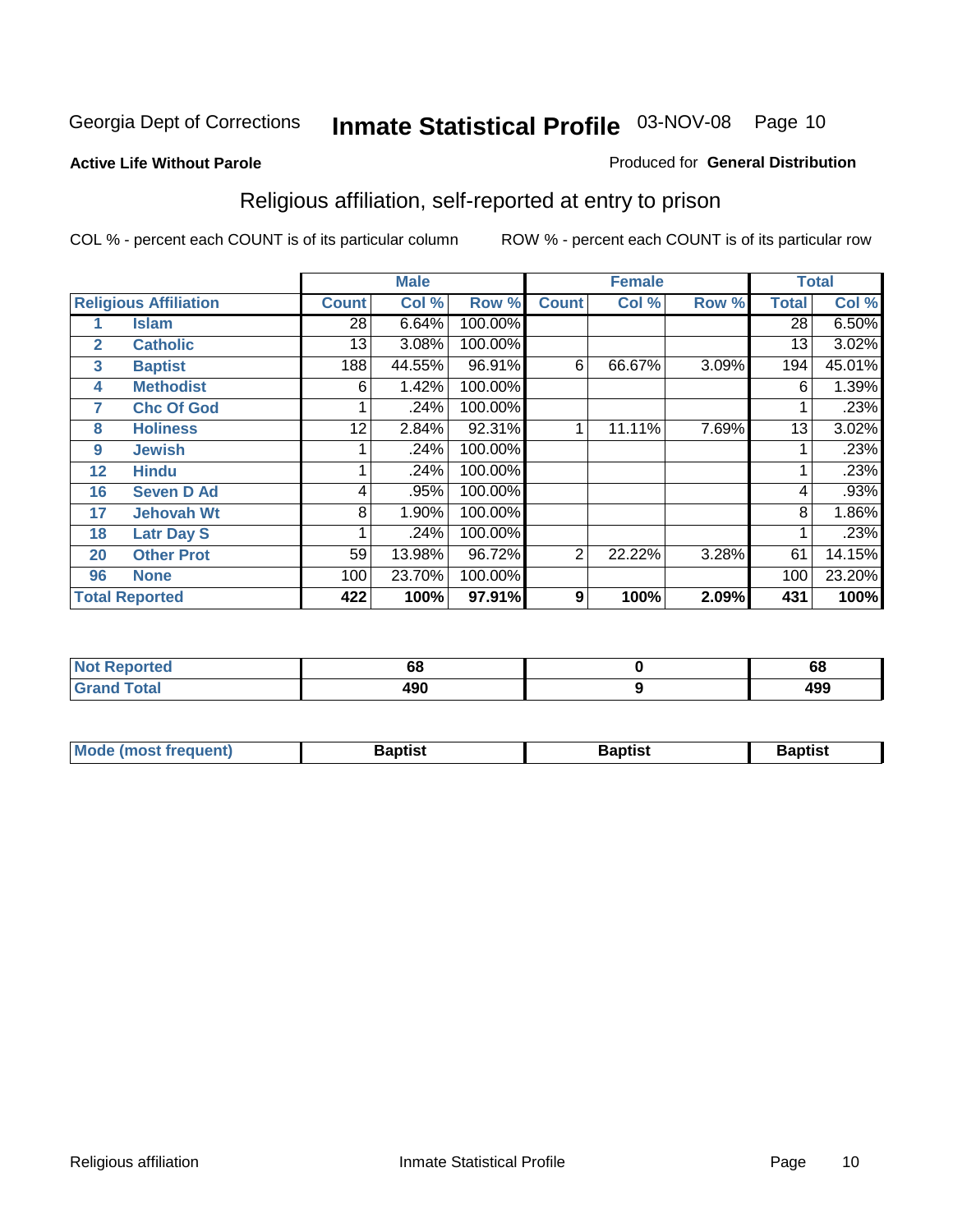#### **Active Life Without Parole**

#### Produced for **General Distribution**

#### Home county, self-reported at entry to prison

|                |                      |                 | <b>Male</b> |         |              | <b>Female</b> |         | <b>Total</b>              |       |
|----------------|----------------------|-----------------|-------------|---------|--------------|---------------|---------|---------------------------|-------|
|                | <b>Home County</b>   | <b>Count</b>    | Col %       | Row %   | <b>Count</b> | Col %         | Row %   | <b>Total</b>              | Col % |
| $\overline{1}$ | <b>Appling</b>       | $\overline{2}$  | .43%        | 100.00% |              |               |         | $\overline{2}$            | .42%  |
| $\overline{2}$ | <b>Atkinson</b>      | 1               | .22%        | 100.00% |              |               |         | 1                         | .21%  |
| 5              | <b>Baldwin</b>       | 4               | .87%        | 100.00% |              |               |         | 4                         | .85%  |
| 7              | <b>Barrow</b>        | 3               | .65%        | 100.00% |              |               |         | $\overline{3}$            | .64%  |
| 8              | <b>Bartow</b>        | 4               | .87%        | 100.00% |              |               |         | 4                         | .85%  |
| 9              | <b>Ben Hill</b>      | $\overline{3}$  | .65%        | 100.00% |              |               |         | $\overline{3}$            | .64%  |
| 10             | <b>Berrien</b>       | 1               | .22%        | 100.00% |              |               |         | 1                         | .21%  |
| 11             | <b>Bibb</b>          | 8               | 1.73%       | 100.00% |              |               |         | 8                         | 1.70% |
| 12             | <b>Bleckley</b>      | 3               | .65%        | 100.00% |              |               |         | $\overline{3}$            | .64%  |
| 14             | <b>Brooks</b>        | 1               | .22%        | 100.00% |              |               |         | 1                         | .21%  |
| 16             | <b>Bulloch</b>       | $\overline{3}$  | .65%        | 75.00%  | 1            | 11.11%        | 25.00%  | 4                         | .85%  |
| 17             | <b>Burke</b>         | 4               | .87%        | 100.00% |              |               |         | 4                         | .85%  |
| 18             | <b>Butts</b>         | 1               | .22%        | 100.00% |              |               |         | 1                         | .21%  |
| 20             | <b>Camden</b>        | 4               | .87%        | 100.00% |              |               |         | 4                         | .85%  |
| 22             | <b>Carroll</b>       | $\overline{2}$  | .43%        | 100.00% |              |               |         | $\overline{2}$            | .42%  |
| 25             | <b>Chatham</b>       | $\overline{27}$ | 5.84%       | 100.00% |              |               |         | $\overline{27}$           | 5.73% |
| 26             | <b>Chattahoochee</b> | 1               | .22%        | 100.00% |              |               |         | 1                         | .21%  |
| 28             | <b>Cherokee</b>      | $\overline{2}$  | .43%        | 100.00% |              |               |         | $\overline{2}$            | .42%  |
| 29             | <b>Clarke</b>        | $\overline{10}$ | 2.16%       | 100.00% |              |               |         | $\overline{10}$           | 2.12% |
| 31             | <b>Clayton</b>       | 14              | 3.03%       | 93.33%  | 1            | 11.11%        | 6.67%   | $\overline{15}$           | 3.18% |
| 33             | <b>Cobb</b>          | $\overline{17}$ | 3.68%       | 100.00% |              |               |         | $\overline{17}$           | 3.61% |
| 34             | <b>Coffee</b>        | 3               | .65%        | 100.00% |              |               |         | $\overline{3}$            | .64%  |
| 35             | <b>Colquitt</b>      | $\overline{2}$  | .43%        | 100.00% |              |               |         | $\overline{2}$            | .42%  |
| 36             | <b>Columbia</b>      | 3               | .65%        | 100.00% |              |               |         | $\overline{3}$            | .64%  |
| 37             | <b>Cook</b>          | $\overline{2}$  | .43%        | 100.00% |              |               |         | $\overline{2}$            | .42%  |
| 38             | <b>Coweta</b>        | 1               | .22%        | 100.00% |              |               |         | 1                         | .21%  |
| 40             | <b>Crisp</b>         | $\overline{2}$  | .43%        | 100.00% |              |               |         | $\overline{2}$            | .42%  |
| 43             | <b>Decatur</b>       | 1               | .22%        | 100.00% |              |               |         | 1                         | .21%  |
| 44             | <b>Dekalb</b>        | $\overline{32}$ | 6.93%       | 100.00% |              |               |         | $\overline{32}$           | 6.79% |
| 46             | <b>Dooly</b>         | 1               | .22%        | 100.00% |              |               |         | 1                         | .21%  |
| 47             | <b>Dougherty</b>     | $\overline{17}$ | 3.68%       | 100.00% |              |               |         | 17                        | 3.61% |
| 48             | <b>Douglas</b>       | 6               | 1.30%       | 85.71%  | 1            | 11.11%        | 14.29%  | 7                         | 1.49% |
| 51             | <b>Effingham</b>     | 1               | .22%        | 100.00% |              |               |         | 1                         | .21%  |
| 52             | <b>Elbert</b>        | $\overline{2}$  | .43%        | 100.00% |              |               |         | $\overline{2}$            | .42%  |
| 56             | <b>Fayette</b>       | $\overline{3}$  | .65%        | 100.00% |              |               |         | $\overline{3}$            | .64%  |
| 57             | <b>Floyd</b>         | $\overline{3}$  | .65%        | 100.00% |              |               |         | $\overline{\overline{3}}$ | .64%  |
| 58             | <b>Forsyth</b>       |                 |             |         | 1            | 11.11%        | 100.00% | 1                         | .21%  |
| 59             | <b>Franklin</b>      | $\overline{3}$  | .65%        | 100.00% |              |               |         | $\overline{3}$            | .64%  |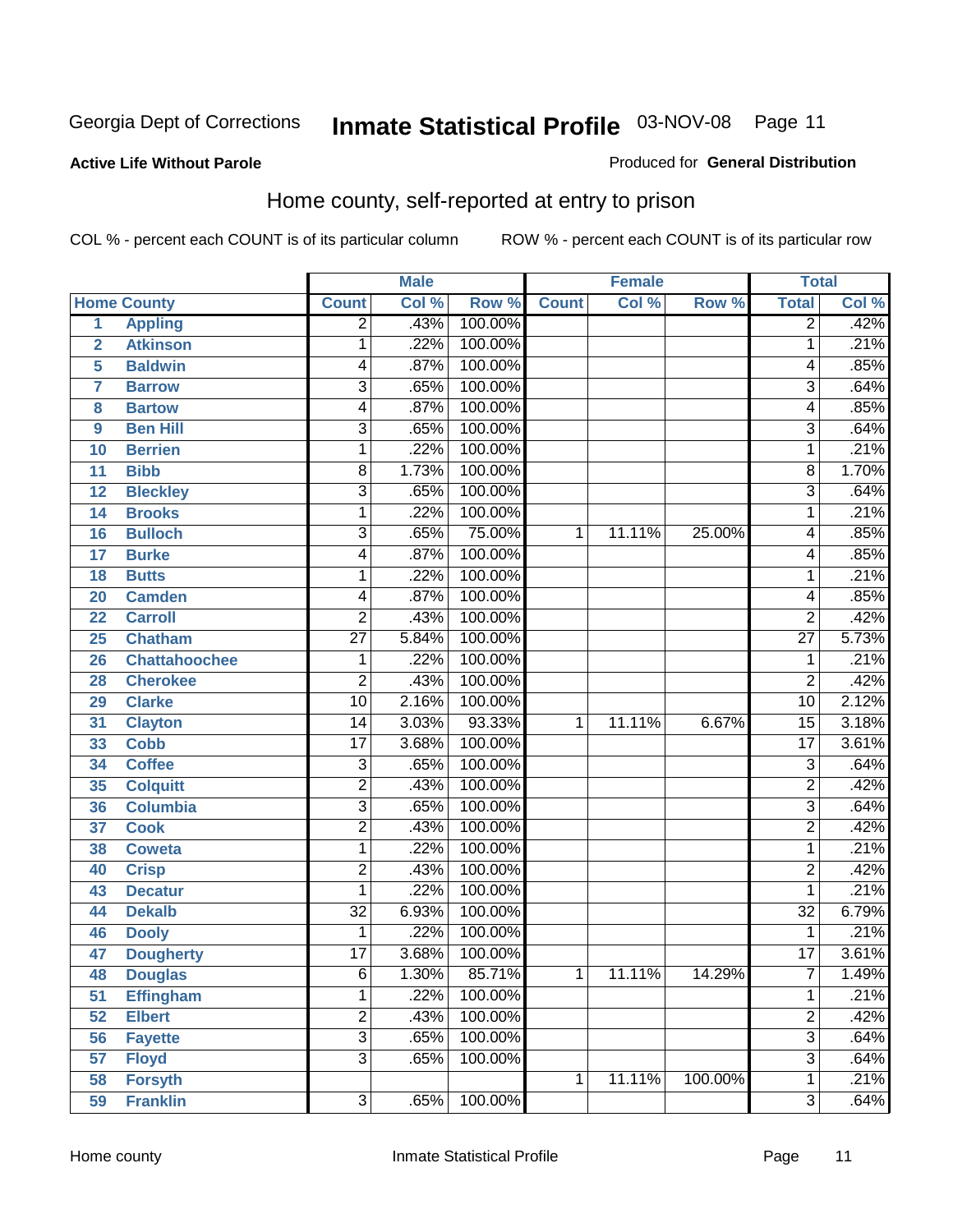#### **Active Life Without Parole**

#### Produced for **General Distribution**

#### Home county, self-reported at entry to prison

|                 |                    |                 | <b>Male</b> |         |              | <b>Female</b> |        | <b>Total</b>    |        |
|-----------------|--------------------|-----------------|-------------|---------|--------------|---------------|--------|-----------------|--------|
|                 | <b>Home County</b> | <b>Count</b>    | Col %       | Row %   | <b>Count</b> | Col %         | Row %  | <b>Total</b>    | Col %  |
| 60              | <b>Fulton</b>      | 56              | 12.12%      | 98.25%  | 1            | 11.11%        | 1.75%  | $\overline{57}$ | 12.10% |
| 61              | Gilmer             | 1               | .22%        | 100.00% |              |               |        | 1               | .21%   |
| 63              | <b>Glynn</b>       | $\overline{8}$  | 1.73%       | 100.00% |              |               |        | 8               | 1.70%  |
| 66              | <b>Greene</b>      | 1               | .22%        | 100.00% |              |               |        | 1               | .21%   |
| 67              | <b>Gwinnett</b>    | $\overline{8}$  | 1.73%       | 100.00% |              |               |        | 8               | 1.70%  |
| 68              | <b>Habersham</b>   | $\mathbf{1}$    | .22%        | 100.00% |              |               |        | 1               | .21%   |
| 69              | <b>Hall</b>        | 7               | 1.52%       | 100.00% |              |               |        | $\overline{7}$  | 1.49%  |
| 70              | <b>Hancock</b>     | $\overline{2}$  | .43%        | 100.00% |              |               |        | $\overline{2}$  | .42%   |
| $\overline{71}$ | <b>Haralson</b>    | 1               | .22%        | 100.00% |              |               |        | 1               | .21%   |
| 72              | <b>Harris</b>      | 1               | .22%        | 100.00% |              |               |        | 1               | .21%   |
| 73              | <b>Hart</b>        | 2               | .43%        | 100.00% |              |               |        | $\overline{2}$  | .42%   |
| 75              | <b>Henry</b>       | $\overline{3}$  | .65%        | 100.00% |              |               |        | $\overline{3}$  | .64%   |
| 76              | <b>Houston</b>     | 6               | 1.30%       | 100.00% |              |               |        | 6               | 1.27%  |
| 78              | <b>Jackson</b>     | $\overline{3}$  | .65%        | 100.00% |              |               |        | $\overline{3}$  | .64%   |
| 80              | <b>Jeff Davis</b>  | $\mathbf{1}$    | .22%        | 100.00% |              |               |        | 1               | .21%   |
| 81              | <b>Jefferson</b>   | 1               | .22%        | 100.00% |              |               |        | 1               | .21%   |
| 82              | <b>Jenkins</b>     | 2               | .43%        | 100.00% |              |               |        | $\overline{c}$  | .42%   |
| 87              | <b>Laurens</b>     | $\overline{3}$  | .65%        | 100.00% |              |               |        | $\overline{3}$  | .64%   |
| 89              | <b>Liberty</b>     | 4               | .87%        | 100.00% |              |               |        | 4               | .85%   |
| 90              | <b>Lincoln</b>     | 1               | .22%        | 100.00% |              |               |        | 1               | .21%   |
| 91              | Long               | $\mathbf{1}$    | .22%        | 100.00% |              |               |        | 1               | .21%   |
| 92              | <b>Lowndes</b>     | 4               | .87%        | 100.00% |              |               |        | 4               | .85%   |
| 96              | <b>Marion</b>      | 1               | .22%        | 100.00% |              |               |        | 1               | .21%   |
| 97              | <b>Mcduffie</b>    | 1               | .22%        | 100.00% |              |               |        | 1               | .21%   |
| 98              | <b>Mcintosh</b>    | 2               | .43%        | 100.00% |              |               |        | $\overline{2}$  | .42%   |
| 100             | <b>Miller</b>      | 1               | .22%        | 100.00% |              |               |        | 1               | .21%   |
| 101             | <b>Mitchell</b>    | 1               | .22%        | 100.00% |              |               |        | 1               | .21%   |
| 102             | <b>Monroe</b>      | 1               | .22%        | 100.00% |              |               |        | 1               | .21%   |
| 104             | <b>Morgan</b>      | 1               | .22%        | 100.00% |              |               |        | 1               | .21%   |
| 106             | <b>Muscogee</b>    | $\overline{13}$ | 2.81%       | 100.00% |              |               |        | $\overline{13}$ | 2.76%  |
| 107             | <b>Newton</b>      | $\overline{2}$  | .43%        | 66.67%  | 1            | 11.11%        | 33.33% | $\overline{3}$  | .64%   |
| 109             | <b>Oglethorpe</b>  | 2               | .43%        | 100.00% |              |               |        | 2               | .42%   |
| 110             | <b>Paulding</b>    | $\overline{1}$  | .22%        | 100.00% |              |               |        | $\overline{1}$  | .21%   |
| 113             | <b>Pierce</b>      | $\mathbf{1}$    | .22%        | 100.00% |              |               |        | 1               | .21%   |
| 114             | <b>Pike</b>        | $\overline{2}$  | .43%        | 66.67%  | 1            | 11.11%        | 33.33% | $\overline{3}$  | .64%   |
| 115             | <b>Polk</b>        | 1               | .22%        | 100.00% |              |               |        | 1               | .21%   |
| 117             | <b>Putnam</b>      | $\overline{2}$  | .43%        | 100.00% |              |               |        | $\overline{2}$  | .42%   |
| 119             | <b>Rabun</b>       | 1               | .22%        | 100.00% |              |               |        | 1               | .21%   |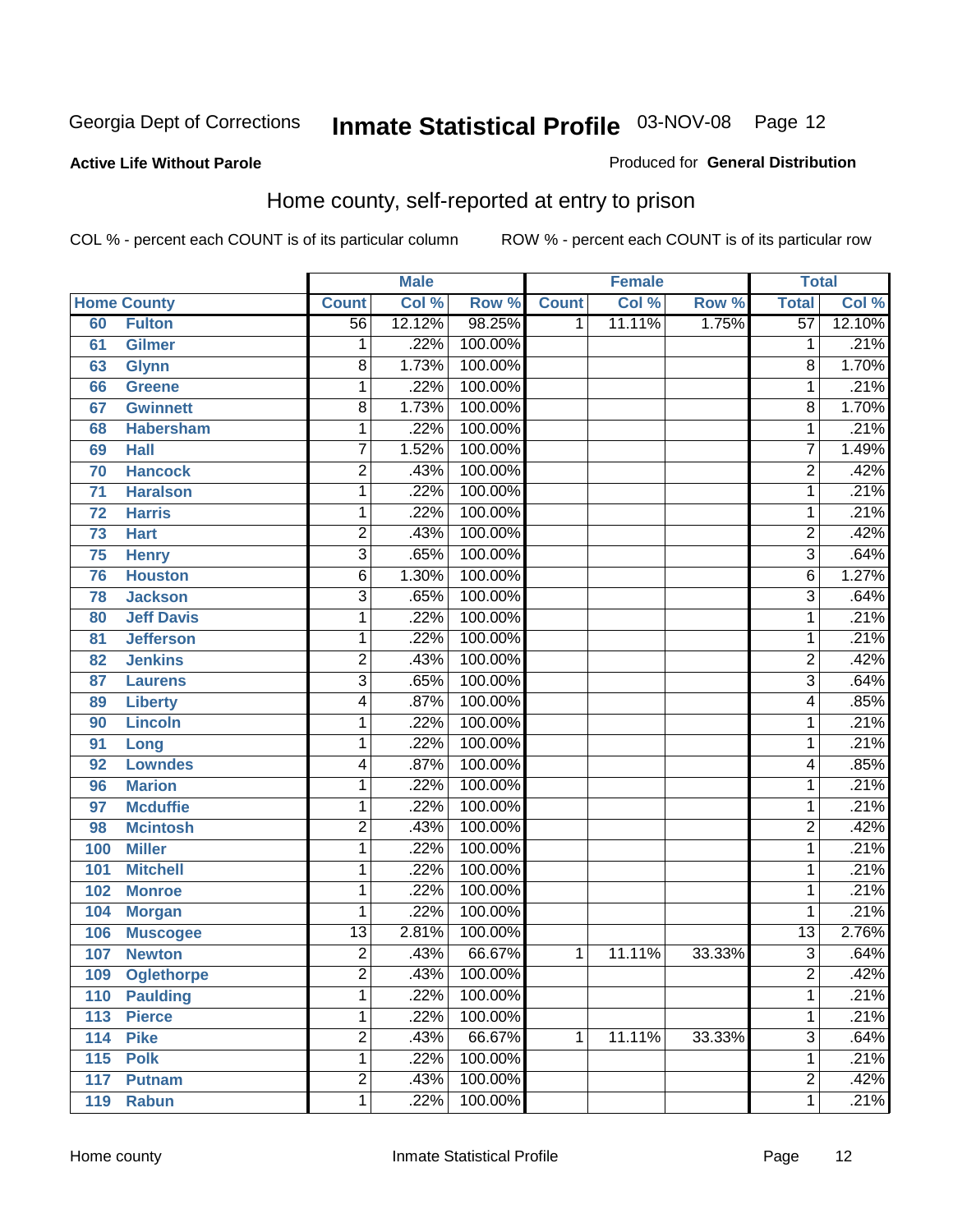#### **Active Life Without Parole**

#### Produced for **General Distribution**

#### Home county, self-reported at entry to prison

|                      |                   |                | <b>Male</b> |         |              | <b>Female</b> |        | <b>Total</b>   |       |
|----------------------|-------------------|----------------|-------------|---------|--------------|---------------|--------|----------------|-------|
| <b>Home County</b>   |                   | <b>Count</b>   | Col %       | Row %   | <b>Count</b> | Col %         | Row %  | <b>Total</b>   | Col % |
| 120                  | <b>Randolph</b>   | 2              | .43%        | 100.00% |              |               |        | $\overline{2}$ | .42%  |
| 121                  | <b>Richmond</b>   | 18             | 3.90%       | 94.74%  | 1            | 11.11%        | 5.26%  | 19             | 4.03% |
| 122                  | <b>Rockdale</b>   | 1              | .22%        | 100.00% |              |               |        | 1              | .21%  |
| 125                  | <b>Seminole</b>   | 1              | .22%        | 100.00% |              |               |        | 1              | .21%  |
| 126                  | <b>Spalding</b>   | 5              | 1.08%       | 100.00% |              |               |        | 5              | 1.06% |
| 127                  | <b>Stephens</b>   | 2              | .43%        | 100.00% |              |               |        | $\overline{c}$ | .42%  |
| 129                  | <b>Sumter</b>     | 1              | .22%        | 100.00% |              |               |        |                | .21%  |
| 132                  | <b>Tattnall</b>   | 1              | .22%        | 100.00% |              |               |        |                | .21%  |
| 136                  | <b>Thomas</b>     | 3              | .65%        | 100.00% |              |               |        | 3              | .64%  |
| 137                  | <b>Tift</b>       | $\overline{3}$ | .65%        | 100.00% |              |               |        | $\overline{3}$ | .64%  |
| 138                  | <b>Toombs</b>     | 4              | .87%        | 100.00% |              |               |        | 4              | .85%  |
| 141                  | <b>Troup</b>      | 1              | .22%        | 100.00% |              |               |        | 1              | .21%  |
| 142                  | <b>Turner</b>     | 1              | .22%        | 100.00% |              |               |        | 1              | .21%  |
| 144                  | <b>Union</b>      | 1              | .22%        | 100.00% |              |               |        |                | .21%  |
| 145                  | <b>Upson</b>      | $\overline{2}$ | .43%        | 100.00% |              |               |        | 2              | .42%  |
| 146                  | <b>Walker</b>     | 3              | .65%        | 75.00%  | 1            | 11.11%        | 25.00% | 4              | .85%  |
| 147                  | <b>Walton</b>     | 3              | .65%        | 100.00% |              |               |        | 3              | .64%  |
| 148                  | <b>Ware</b>       | 6              | 1.30%       | 100.00% |              |               |        | 6              | 1.27% |
| 150                  | <b>Washington</b> | 3              | .65%        | 100.00% |              |               |        | 3              | .64%  |
| 151                  | <b>Wayne</b>      | 3              | .65%        | 100.00% |              |               |        | 3              | .64%  |
| 155                  | <b>Whitfield</b>  | $\overline{3}$ | .65%        | 100.00% |              |               |        | 3              | .64%  |
| 158                  | <b>Wilkinson</b>  | 1              | .22%        | 100.00% |              |               |        |                | .21%  |
| 160                  | <b>Unknown</b>    | 47             | 10.17%      | 100.00% |              |               |        | 47             | 9.98% |
| <b>Total Rported</b> |                   | 462            | 100%        | 98.09%  | 9            | 100%          | 1.91%  | 471            | 100%  |

| тео         | ΔU  | ົ<br>ZO |
|-------------|-----|---------|
| <b>otal</b> | 0۵۸ | ៱ດດ     |
| $\sim$ .    | טעו | 493     |

| Mode<br>(most frequent) | ∙ulton | Walker | ∙ulton |
|-------------------------|--------|--------|--------|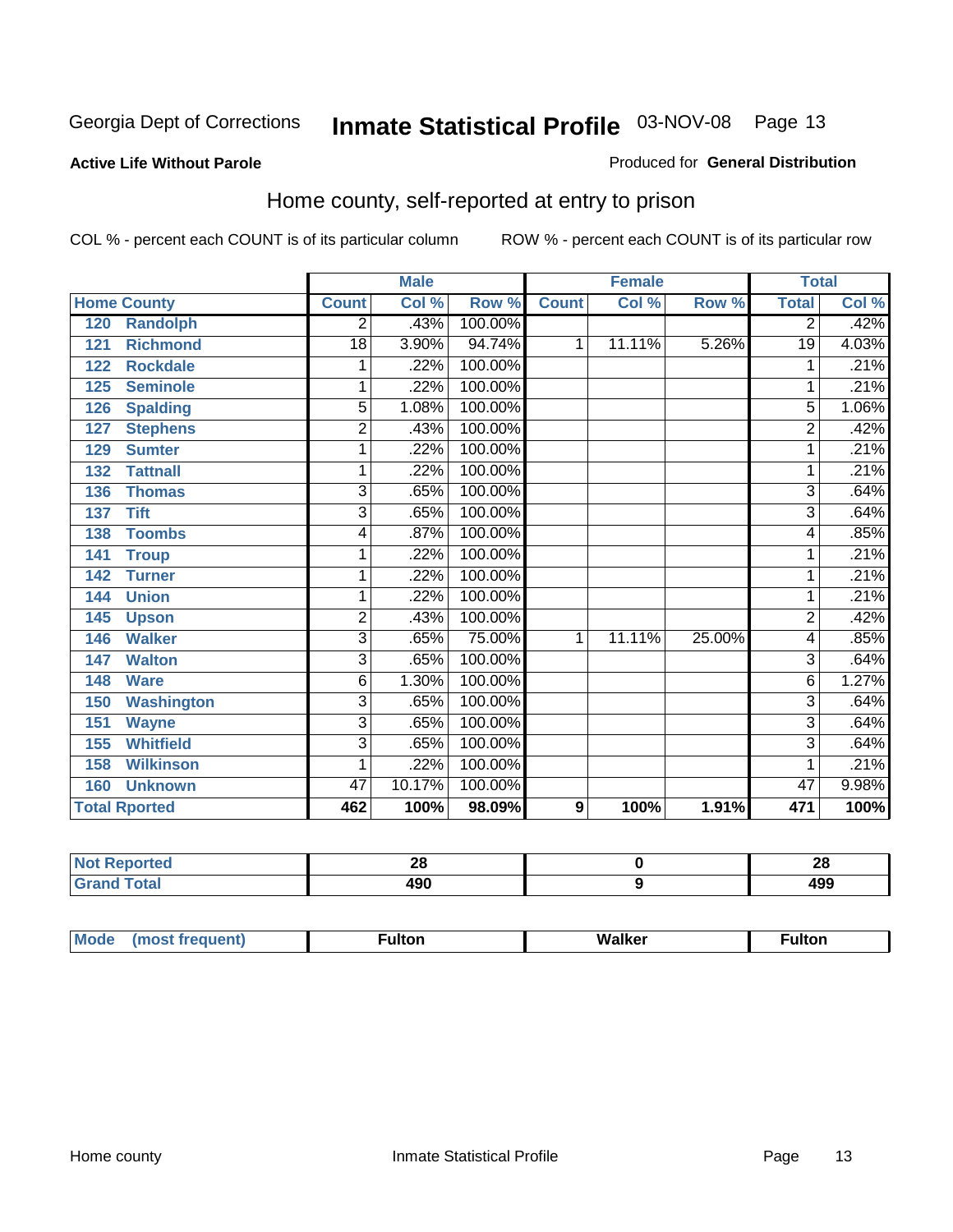#### **Active Life Without Parole**

#### Produced for **General Distribution**

#### Socioeconomic class, self-reported at entry to prison

|                            | <b>Male</b>  |        | <b>Female</b> |              |        | <b>Total</b> |                  |        |
|----------------------------|--------------|--------|---------------|--------------|--------|--------------|------------------|--------|
| <b>Socioeconomic Class</b> | <b>Count</b> | Col %  | Row %         | <b>Count</b> | Col %  | Row %        | <b>Total</b>     | Col %  |
| <b>Welfare</b>             | 27           | 5.84%  | 100.00%       |              |        |              | 27               | 5.74%  |
| <b>Occ Employ</b>          | 25           | 5.41%  | 100.00%       |              |        |              | 25               | 5.32%  |
| <b>Minimum Std</b>         | 242          | 52.38% | 99.59%        |              | 12.50% | .41%         | 243 <sub>1</sub> | 51.70% |
| <b>Middle</b>              | 168          | 36.36% | $96.00\%$     |              | 87.50% | 4.00%        | 175              | 37.23% |
| <b>Total Reported</b>      | 462          | 100%   | 98.3%         |              | 100%   | 1.7%         | 470              | 100%   |

| <b>Contractor</b>     | nr.        | $\overline{\phantom{a}}$ |
|-----------------------|------------|--------------------------|
| TE C                  | Zυ         | $\sim$                   |
| $f \wedge f \wedge f$ | 100<br>4JU | $\sqrt{2}$<br>199        |

| M<br>Mir<br>Mi<br><b>Middle</b><br><b>C</b> ta<br>Sta<br>oτu<br>.<br>the contract of the contract of the contract of the contract of the contract of the contract of the contract of<br>___ |
|---------------------------------------------------------------------------------------------------------------------------------------------------------------------------------------------|
|---------------------------------------------------------------------------------------------------------------------------------------------------------------------------------------------|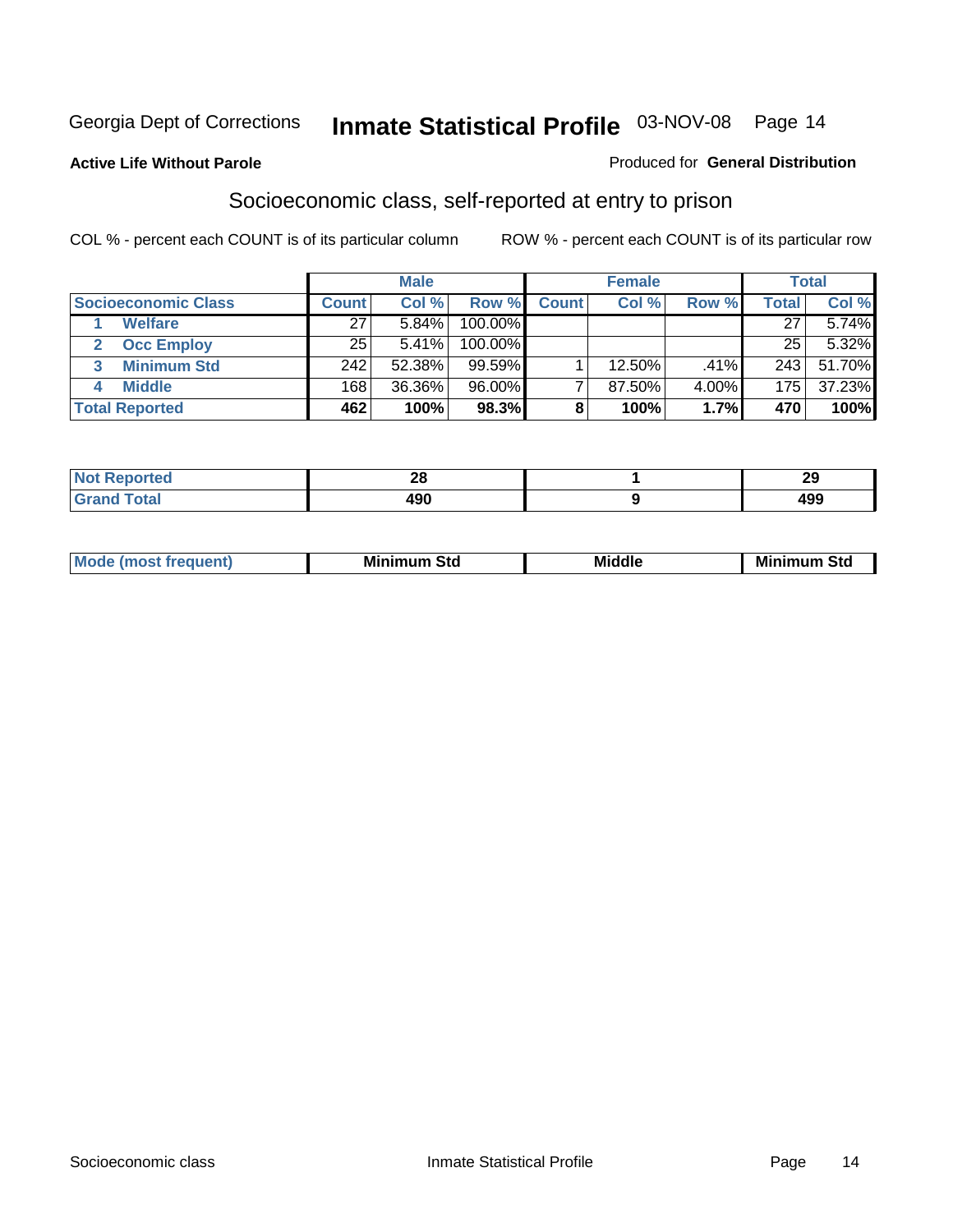#### **Active Life Without Parole**

#### Produced for **General Distribution**

#### Environment to age 16, self-reported at entry to prison

|                                    |              | <b>Male</b> |         |              | <b>Female</b> |        |              | <b>Total</b> |
|------------------------------------|--------------|-------------|---------|--------------|---------------|--------|--------------|--------------|
| <b>Environment to age 16</b>       | <b>Count</b> | Col %       | Row %   | <b>Count</b> | Col %         | Row %  | <b>Total</b> | Col %        |
| <b>Rural/Farm</b>                  | 9            | 1.91%       | 100.00% |              |               |        | 9            | 1.88%        |
| <b>Rural/Nfarm</b><br>$\mathbf{2}$ | 21           | 4.46%       | 84.00%  |              | 44.44%        | 16.00% | 25           | 5.21%        |
| <b>S.M.S.A</b><br>3                | 196          | 41.61%      | 99.49%  |              | 11.11%        | .51%   | 197          | 41.04%       |
| <b>Urban</b><br>4                  | 99           | 21.02%      | 98.02%  |              | 22.22%        | 1.98%  | 101          | 21.04%       |
| <b>Small Town</b><br>5             | 146          | 31.00%      | 98.65%  | ◠            | 22.22%        | 1.35%  | 148          | 30.83%       |
| <b>Total Reported</b>              | 471          | 100%        | 98.13%  | 9            | 100%          | 1.88%  | 480          | 100%         |

| Reported<br><b>Not</b> |     |     |
|------------------------|-----|-----|
| <b>Grand Total</b>     | 490 | 499 |

| Mo<br>requent) | .M.S<br>_____ | ้ Rural/Nfarm | м<br>______ |
|----------------|---------------|---------------|-------------|
|                |               |               |             |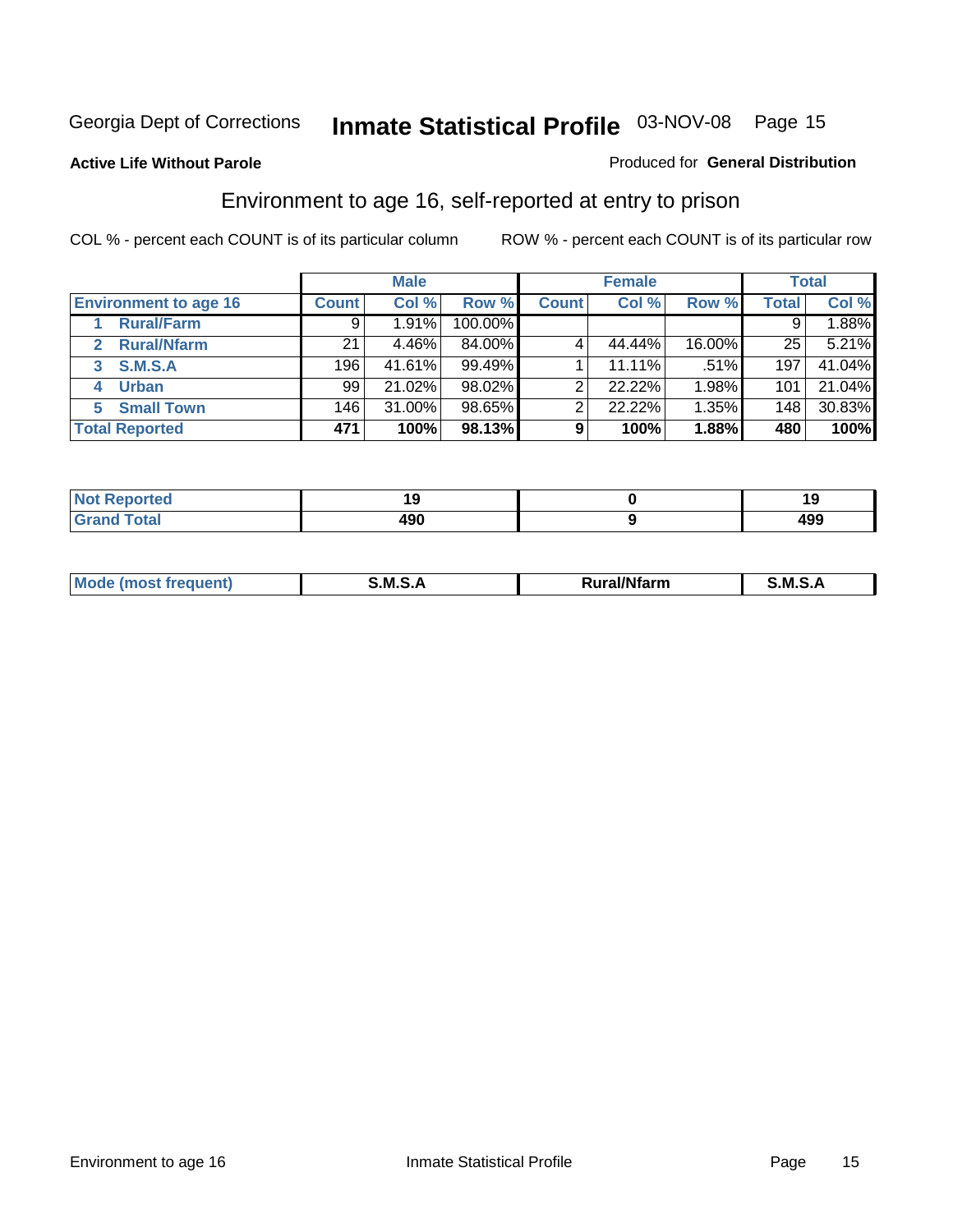#### **Active Life Without Parole**

#### Produced for **General Distribution**

#### Guardian status to age 16, self-reported at entry to prison

|                                  |                 | <b>Male</b> |         |              | <b>Female</b> |       |              | <b>Total</b> |
|----------------------------------|-----------------|-------------|---------|--------------|---------------|-------|--------------|--------------|
| <b>Guardian Status To Age 16</b> | <b>Count</b>    | Col %       | Row %   | <b>Count</b> | Col %         | Row % | <b>Total</b> | Col %        |
| 2 Father Only                    | 9               | 2.24%       | 100.00% |              |               |       | 9            | 2.20%        |
| <b>3 Both Parents</b>            | 168             | 41.79%      | 97.11%  | 5            | 71.43%        | 2.89% | 173          | 42.30%       |
| <b>4 Mother Only</b>             | 162             | 40.30%      | 99.39%  |              | 14.29%        | .61%  | 163          | 39.85%       |
| <b>6 Oth Female</b>              | 13              | 3.23%       | 100.00% |              |               |       | 13           | 3.18%        |
| <b>7 Oth Male</b>                | 3               | .75%        | 100.00% |              |               |       | 3            | .73%         |
| 8 Step-Parents                   | 11              | 2.74%       | 100.00% |              |               |       | 11           | 2.69%        |
| 9 Foster Home                    | 9               | 2.24%       | 100.00% |              |               |       | 9            | 2.20%        |
| <b>10 Grand Parents</b>          | 27 <sup>1</sup> | 6.72%       | 96.43%  |              | 14.29%        | 3.57% | 28           | 6.85%        |
| <b>Total Reported</b>            | 402             | 100%        | 98.29%  |              | 100%          | 1.71% | 409          | 100%         |

| ਾ^ਾted <b>ਬ</b> | 88         | 90  |
|-----------------|------------|-----|
| <b>Total</b>    | ៱កក<br>4JU | 499 |

| <b>Mode (most frequent)</b> | <b>Both Parents</b> | <b>Both Parents</b> | <b>IBoth Parents</b> |
|-----------------------------|---------------------|---------------------|----------------------|
|                             |                     |                     |                      |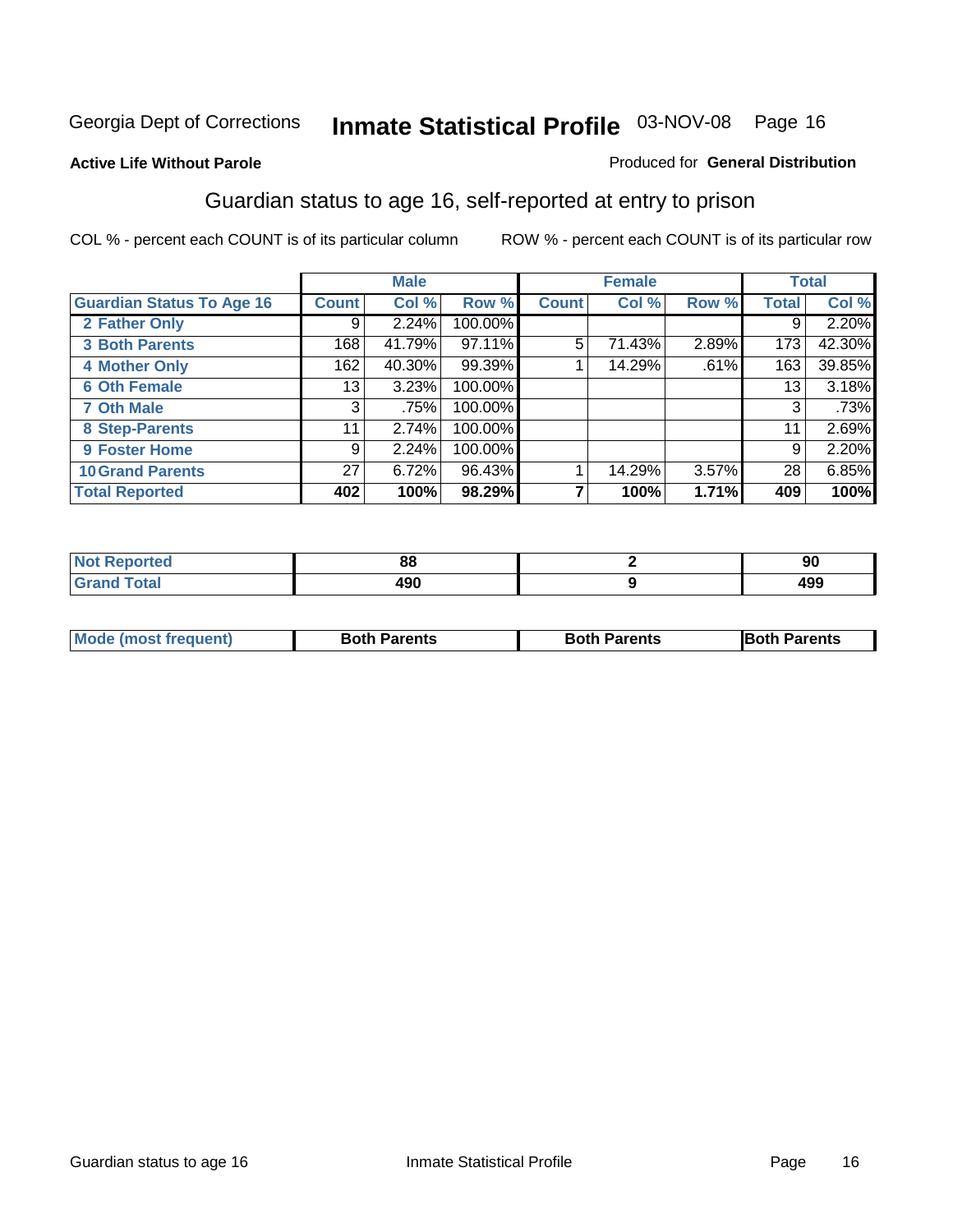#### **Active Life Without Parole**

#### Produced for **General Distribution**

#### Employment status before prison, self-reported at entry to prison

|                       |                          | <b>Male</b>  |        | <b>Female</b> |              |        | <b>Total</b> |       |        |
|-----------------------|--------------------------|--------------|--------|---------------|--------------|--------|--------------|-------|--------|
|                       | <b>Employment Status</b> | <b>Count</b> | Col %  | Row %         | <b>Count</b> | Col %  | Row %        | Total | Col %  |
|                       | <b>Full Time</b>         | 239          | 56.24% | 97.95%        | 5            | 71.43% | 2.05%        | 244   | 56.48% |
| $\mathbf{2}$          | <b>Part Time</b>         | 24           | 5.65%  | 100.00%       |              |        |              | 24    | 5.56%  |
| $\mathbf{3}$          | Unempl $<$ 6m            | 43           | 10.12% | 97.73%        |              | 14.29% | 2.27%        | 44    | 10.19% |
| 4                     | Unempl > 6m              | 71           | 16.71% | 98.61%        |              | 14.29% | 1.39%        | 72    | 16.67% |
| 5                     | <b>Never Workd</b>       | 29           | 6.82%  | 100.00%       |              |        |              | 29    | 6.71%  |
| 6                     | <b>Student</b>           |              | .24%   | 100.00%       |              |        |              |       | .23%   |
|                       | <b>Incapable</b>         | 18           | 4.24%  | 100.00%       |              |        |              | 18    | 4.17%  |
| <b>Total Reported</b> |                          | 425          | 100%   | 98.38%        |              | 100%   | 1.62%        | 432   | 100%   |

| тес.                    | - -<br>uu | $\sim$<br>v. |
|-------------------------|-----------|--------------|
| <b>Cotor</b><br>_______ | חהו<br>юu | 499          |

| Mo | 'me<br>uн<br>the contract of the contract of the contract of the contract of the contract of the contract of the contract of | ïme<br>uı.<br>the contract of the contract of the contract of the contract of the contract of the contract of the contract of |
|----|------------------------------------------------------------------------------------------------------------------------------|-------------------------------------------------------------------------------------------------------------------------------|
|    |                                                                                                                              |                                                                                                                               |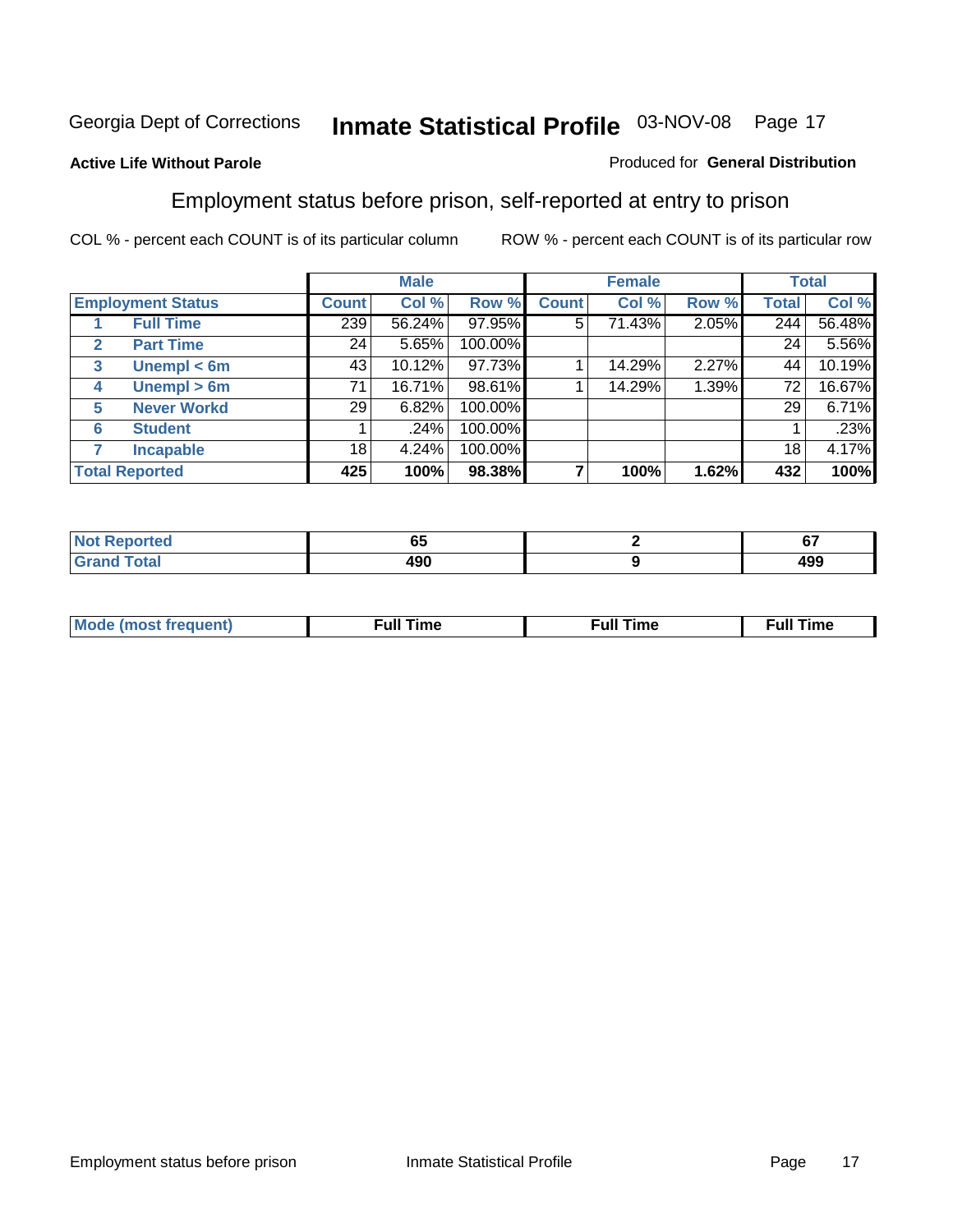#### **Active Life Without Parole**

Produced for **General Distribution**

#### Age at admission

|                         |                 | <b>Male</b> |           |                | <b>Female</b> |        |                 | <b>Total</b> |
|-------------------------|-----------------|-------------|-----------|----------------|---------------|--------|-----------------|--------------|
| <b>Age At Admission</b> | <b>Count</b>    | Col %       | Row %     | <b>Count</b>   | Col %         | Row %  | <b>Total</b>    | Col %        |
| 17                      | $\overline{2}$  | 0.41%       | 100.00%   |                |               |        | 2               | 0.40%        |
| 18                      | $\overline{3}$  | 0.61%       | 100.00%   |                |               |        | $\overline{3}$  | 0.60%        |
| 19                      | $\overline{11}$ | 2.24%       | 100.00%   |                |               |        | $\overline{11}$ | 2.20%        |
| 20                      | 6               | 1.22%       | 85.71%    | 1              | 11.11%        | 14.29% | 7               | 1.40%        |
| 21                      | $\overline{16}$ | 3.27%       | 100.00%   |                |               |        | 16              | 3.21%        |
| 22                      | $\overline{25}$ | 5.10%       | 100.00%   |                |               |        | $\overline{25}$ | 5.01%        |
| 23                      | $\overline{17}$ | 3.47%       | 94.44%    | 1              | 11.11%        | 5.56%  | $\overline{18}$ | 3.61%        |
| 24                      | $\overline{16}$ | 3.27%       | 100.00%   |                |               |        | 16              | 3.21%        |
| 25                      | $\overline{17}$ | 3.47%       | 94.44%    | 1              | 11.11%        | 5.56%  | $\overline{18}$ | 3.61%        |
| 26                      | $\overline{20}$ | 4.08%       | 100.00%   |                |               |        | 20              | 4.01%        |
| 27                      | $\overline{15}$ | 3.06%       | 100.00%   |                |               |        | $\overline{15}$ | 3.01%        |
| 28                      | 19              | 3.88%       | 100.00%   |                |               |        | $\overline{19}$ | 3.81%        |
| 29                      | $\overline{19}$ | 3.88%       | 100.00%   |                |               |        | $\overline{19}$ | 3.81%        |
| 30                      | $\overline{14}$ | 2.86%       | 100.00%   |                |               |        | 14              | 2.81%        |
| 31                      | $\overline{14}$ | 2.86%       | 100.00%   |                |               |        | $\overline{14}$ | 2.81%        |
| 32                      | 18              | 3.67%       | 94.74%    | 1              | 11.11%        | 5.26%  | 19              | 3.81%        |
| 33                      | 14              | 2.86%       | 100.00%   |                |               |        | 14              | 2.81%        |
| 34                      | 11              | 2.24%       | 100.00%   |                |               |        | 11              | 2.20%        |
| 35                      | 15              | 3.06%       | 93.75%    | 1              | 11.11%        | 6.25%  | 16              | 3.21%        |
| 36                      | $\overline{24}$ | 4.90%       | 100.00%   |                |               |        | $\overline{24}$ | 4.81%        |
| 37                      | $\overline{19}$ | 3.88%       | 100.00%   |                |               |        | $\overline{19}$ | 3.81%        |
| 38                      | $\overline{14}$ | 2.86%       | 100.00%   |                |               |        | 14              | 2.81%        |
| 39                      | 15              | 3.06%       | 100.00%   |                |               |        | $\overline{15}$ | 3.01%        |
| 40                      | 9               | 1.84%       | 100.00%   |                |               |        | 9               | 1.80%        |
| 41                      | 16              | 3.27%       | 100.00%   |                |               |        | 16              | 3.21%        |
| 42                      | 14              | 2.86%       | 100.00%   |                |               |        | 14              | 2.81%        |
| 43                      | $\overline{12}$ | 2.45%       | 100.00%   |                |               |        | $\overline{12}$ | 2.40%        |
| 44                      | 9               | 1.84%       | 90.00%    | 1              | 11.11%        | 10.00% | 10              | 2.00%        |
| 45                      | 14              | 2.86%       | 100.00%   |                |               |        | 14              | 2.81%        |
| 46                      | $\overline{11}$ | 2.24%       | 84.62%    | $\overline{2}$ | 22.22%        | 15.38% | $\overline{13}$ | 2.61%        |
| 47                      | $\overline{8}$  | 1.63%       | 100.00%   |                |               |        | $\overline{8}$  | 1.60%        |
| 48                      | 9               | 1.84%       | $90.00\%$ | 1              | 11.11%        | 10.00% | 10              | 2.00%        |
| 49                      | $\overline{9}$  | 1.84%       | 100.00%   |                |               |        | $\overline{9}$  | 1.80%        |
| 50                      | 4               | 0.82%       | 100.00%   |                |               |        | 4               | 0.80%        |
| 51                      | 3               | 0.61%       | 100.00%   |                |               |        | $\overline{3}$  | 0.60%        |
| 52                      | 6               | 1.22%       | 100.00%   |                |               |        | 6               | 1.20%        |
| 54                      | 1               | 0.20%       | 100.00%   |                |               |        | 1               | 0.20%        |
| 55                      | 1               | 0.20%       | 100.00%   |                |               |        | 1               | 0.20%        |
| 56                      | 3               | 0.61%       | 100.00%   |                |               |        | $\overline{3}$  | 0.60%        |
| 57                      | 4               | 0.82%       | 100.00%   |                |               |        | 4               | 0.80%        |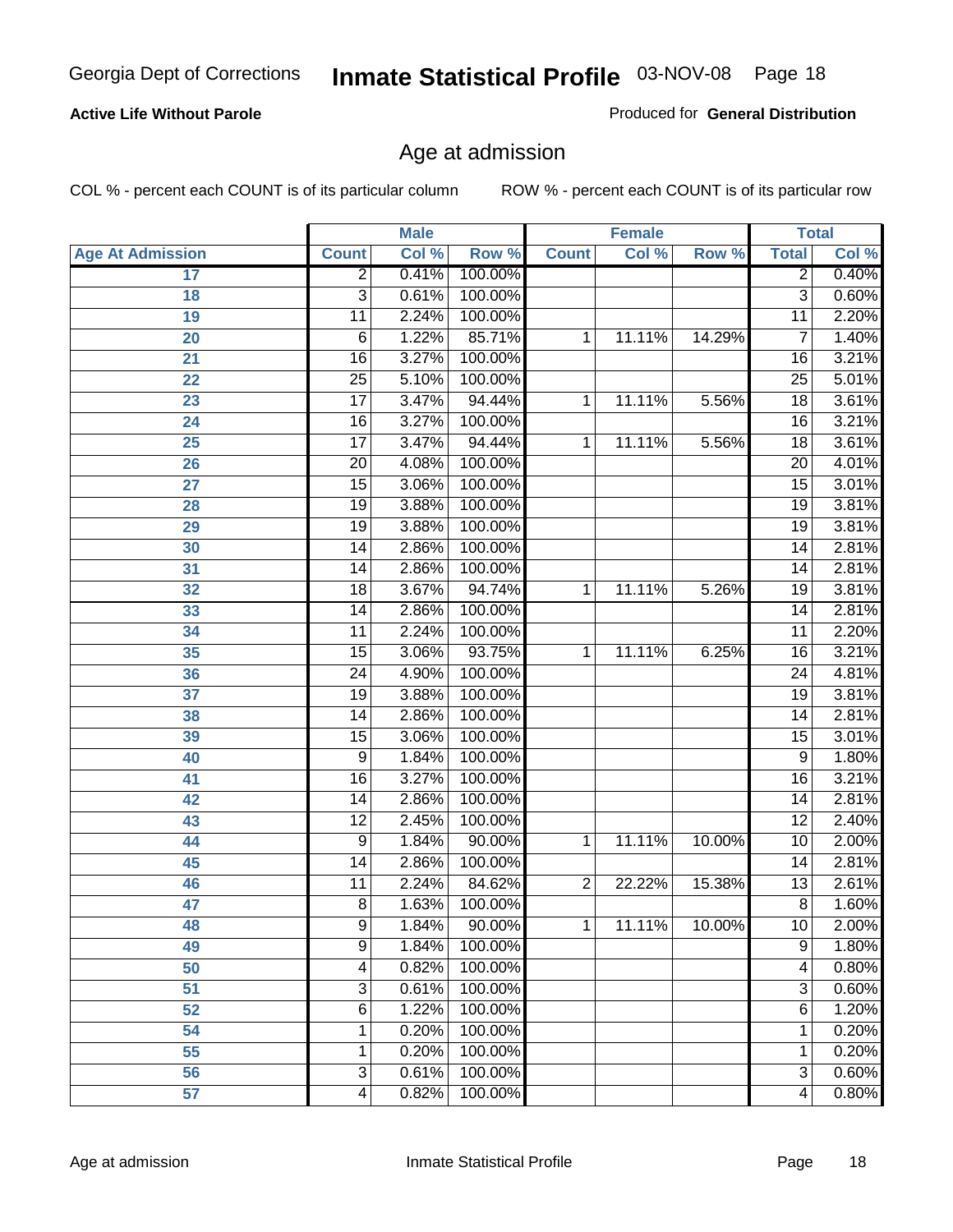#### **Active Life Without Parole**

Produced for **General Distribution**

#### Age at admission

|                         |              | <b>Male</b> |         |              | <b>Female</b> |       |       | <b>Total</b> |
|-------------------------|--------------|-------------|---------|--------------|---------------|-------|-------|--------------|
| <b>Age At Admission</b> | <b>Count</b> | Col %       | Row %   | <b>Count</b> | Col %         | Row % | Total | Col %        |
| 58                      | 2            | 0.41%       | 100.00% |              |               |       | 2     | 0.40%        |
| 60                      |              | 0.20%       | 100.00% |              |               |       |       | 0.20%        |
| 62                      |              | 0.20%       | 100.00% |              |               |       |       | 0.20%        |
| 63                      |              | 0.20%       | 100.00% |              |               |       |       | 0.20%        |
| 64                      | 3            | 0.61%       | 100.00% |              |               |       | 3     | 0.60%        |
| 65                      |              | 0.20%       | 100.00% |              |               |       |       | 0.20%        |
| 66                      |              | 0.20%       | 100.00% |              |               |       |       | 0.20%        |
| 67                      |              | 0.20%       | 100.00% |              |               |       |       | 0.20%        |
| 69                      |              | 0.20%       | 100.00% |              |               |       |       | 0.20%        |
| 71                      |              | 0.20%       | 100.00% |              |               |       |       | 0.20%        |
| <b>Total Reported</b>   | 490          | 100%        | 98.20%  | 9            | 100%          | 1.80% | 499   | 100%         |

| المدافع لمدم<br><b>NOT</b><br>prteo |            |            |
|-------------------------------------|------------|------------|
| $T0$ tol                            | ៸៰៱<br>431 | ۸۵۵<br>433 |

| <b>Mean</b><br>(average) | 34.47 | 35.44 | 34.48   |
|--------------------------|-------|-------|---------|
| Median (middle)          |       | 35    | 33      |
| Mode<br>(most frequent)  | --    | 46    | …<br>LL |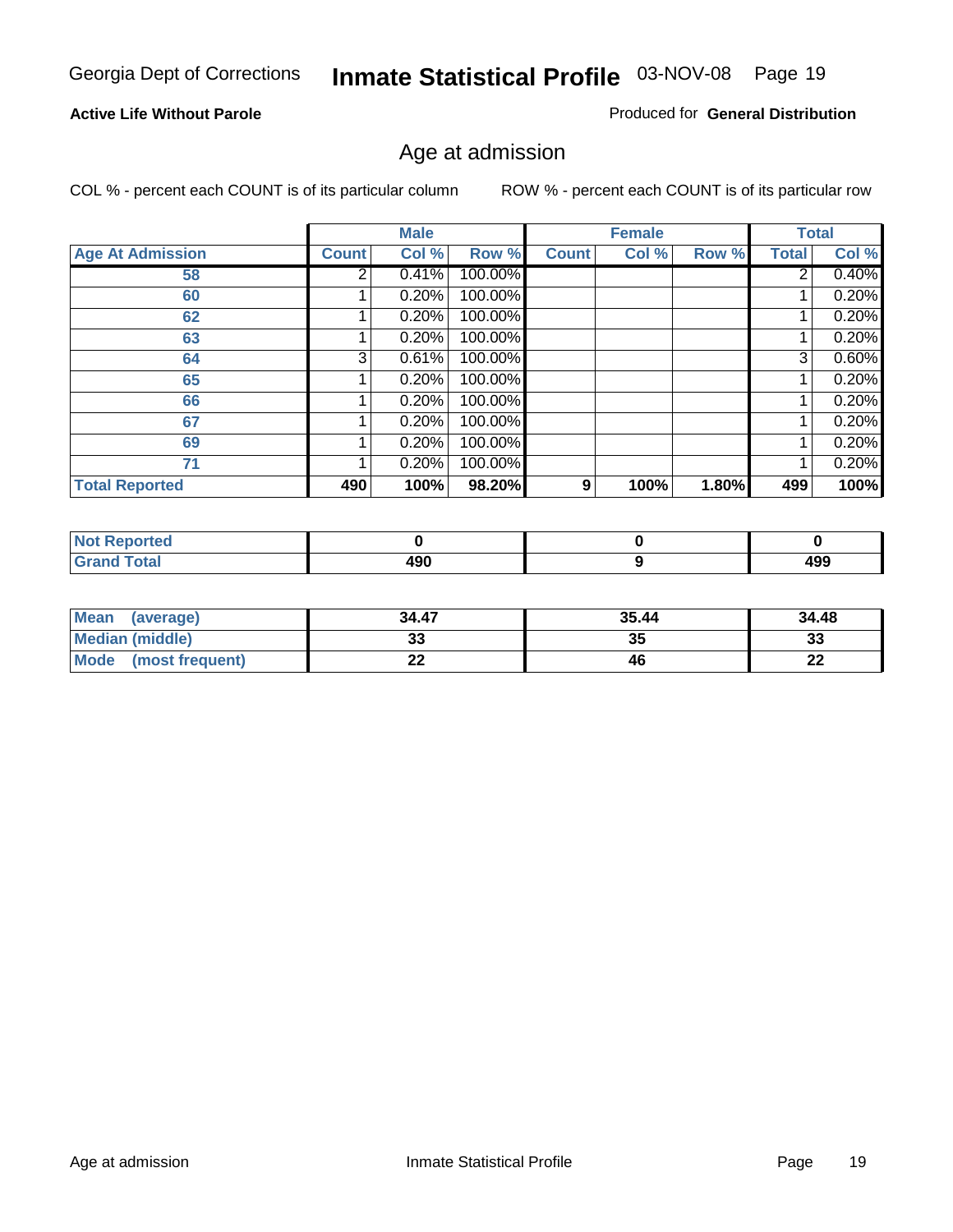#### **Active Life Without Parole**

Produced for **General Distribution**

#### Age at release

|                       |              | <b>Male</b> |       |              | <b>Female</b> |       | <b>Total</b> |       |
|-----------------------|--------------|-------------|-------|--------------|---------------|-------|--------------|-------|
| <b>Age At Release</b> | <b>Count</b> | Col%        | Row % | <b>Count</b> | Col %         | Row % | <b>Total</b> | Col % |
| <b>Total Reported</b> |              |             |       |              |               |       |              |       |

| <b>Still Active</b> | 490 | 499 |
|---------------------|-----|-----|
| <b>Not Reported</b> |     |     |
| <b>Grand Total</b>  | 490 | 499 |

| Mean (average)       | N/A | N/A | N/A |
|----------------------|-----|-----|-----|
| Median (middle)      | N/A | N/A | N/A |
| Mode (most frequent) | N/A | N/A | N/A |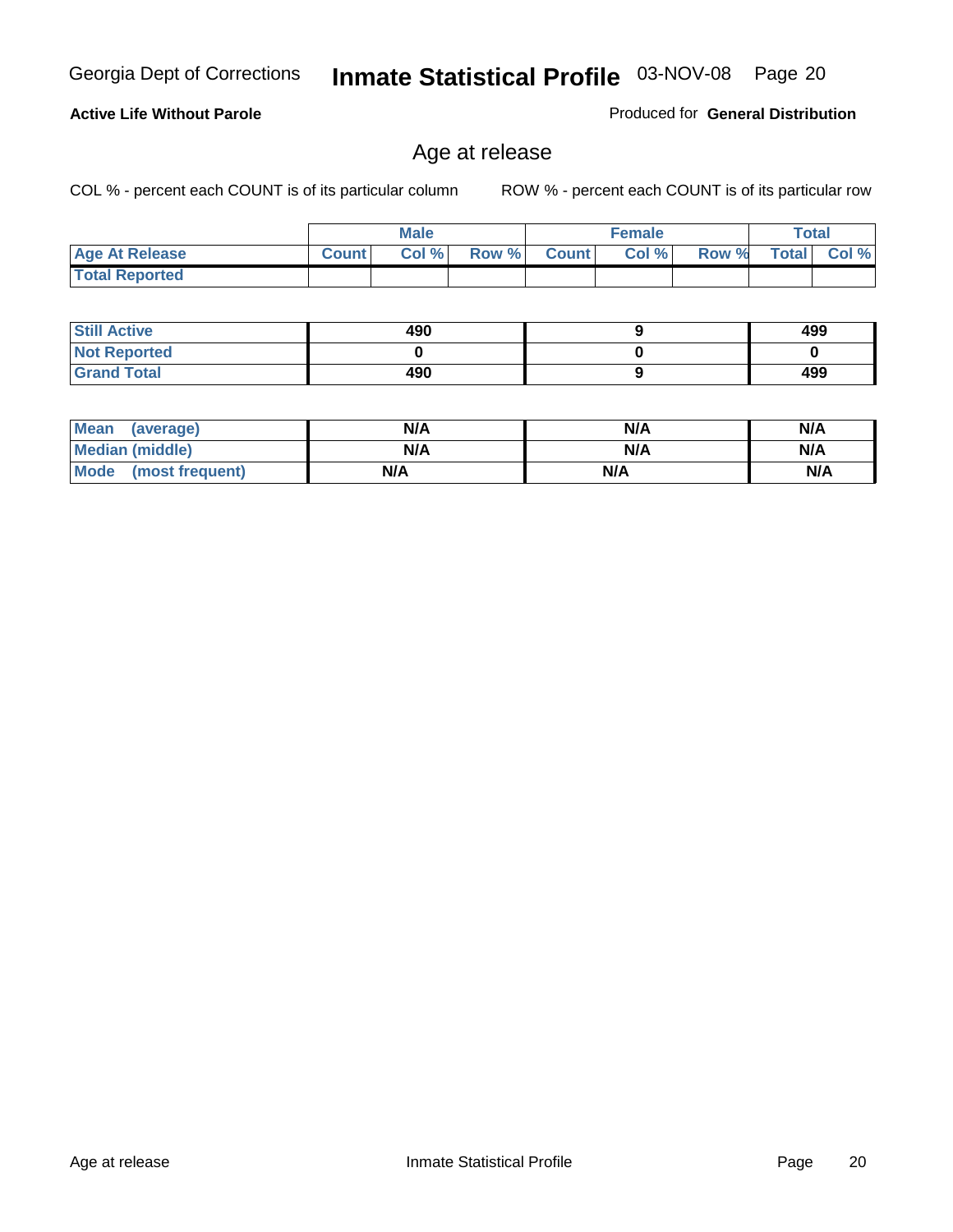#### **Active Life Without Parole**

#### Produced for **General Distribution**

#### Height, measured at entry to prison

|                       |                | <b>Male</b> |         |                | <b>Female</b> |        | <b>Total</b>    |        |
|-----------------------|----------------|-------------|---------|----------------|---------------|--------|-----------------|--------|
| <b>Height</b>         | <b>Count</b>   | Col %       | Row %   | <b>Count</b>   | Col %         | Row %  | <b>Total</b>    | Col %  |
| 5'01''                | 2              | 0.41%       | 100.00% |                |               |        | $\overline{2}$  | 0.40%  |
| 5'02"                 | 1              | 0.20%       | 100.00% |                |               |        | 1               | 0.20%  |
| 5'03"                 | 2              | 0.41%       | 50.00%  | $\overline{2}$ | 22.22%        | 50.00% | 4               | 0.80%  |
| 5'04"                 | $\overline{3}$ | 0.61%       | 60.00%  | $\overline{2}$ | 22.22%        | 40.00% | 5               | 1.00%  |
| 5'05"                 | 17             | 3.48%       | 89.47%  | $\overline{2}$ | 22.22%        | 10.53% | 19              | 3.82%  |
| 5'06''                | 36             | 7.36%       | 100.00% |                |               |        | $\overline{36}$ | 7.23%  |
| 5'07''                | 33             | 6.75%       | 94.29%  | $\overline{2}$ | 22.22%        | 5.71%  | 35              | 7.03%  |
| 5'08''                | 46             | 9.41%       | 97.87%  | 1              | 11.11%        | 2.13%  | $\overline{47}$ | 9.44%  |
| 5'09"                 | 64             | 13.09%      | 100.00% |                |               |        | 64              | 12.85% |
| 5'10''                | 68             | 13.91%      | 100.00% |                |               |        | 68              | 13.65% |
| 5'11"                 | 66             | 13.50%      | 100.00% |                |               |        | 66              | 13.25% |
| 6'00"                 | 56             | 11.45%      | 100.00% |                |               |        | 56              | 11.24% |
| 6'01''                | 35             | 7.16%       | 100.00% |                |               |        | 35              | 7.03%  |
| 6'02"                 | 24             | 4.91%       | 100.00% |                |               |        | 24              | 4.82%  |
| 6'03"                 | 17             | 3.48%       | 100.00% |                |               |        | 17              | 3.41%  |
| 6'04"                 | 12             | 2.45%       | 100.00% |                |               |        | 12              | 2.41%  |
| 6'05"                 | 5              | 1.02%       | 100.00% |                |               |        | 5               | 1.00%  |
| 6'06"                 | $\overline{2}$ | 0.41%       | 100.00% |                |               |        | $\overline{2}$  | 0.40%  |
| <b>Total Reported</b> | 489            | 100%        | 98.19%  | 9              | 100%          | 1.81%  | 498             | 100%   |

| oorted<br>NO.<br>. |     |     |
|--------------------|-----|-----|
| int<br>_____       | 490 | 499 |

| <b>Mean</b><br>(average)       | 5'10" | 5'05" | 5'10" |
|--------------------------------|-------|-------|-------|
| Median (middle)                | 5'10" | 5'05" | 5'10" |
| <b>Mode</b><br>(most frequent) | 5'10" | 5'04" | 5'10" |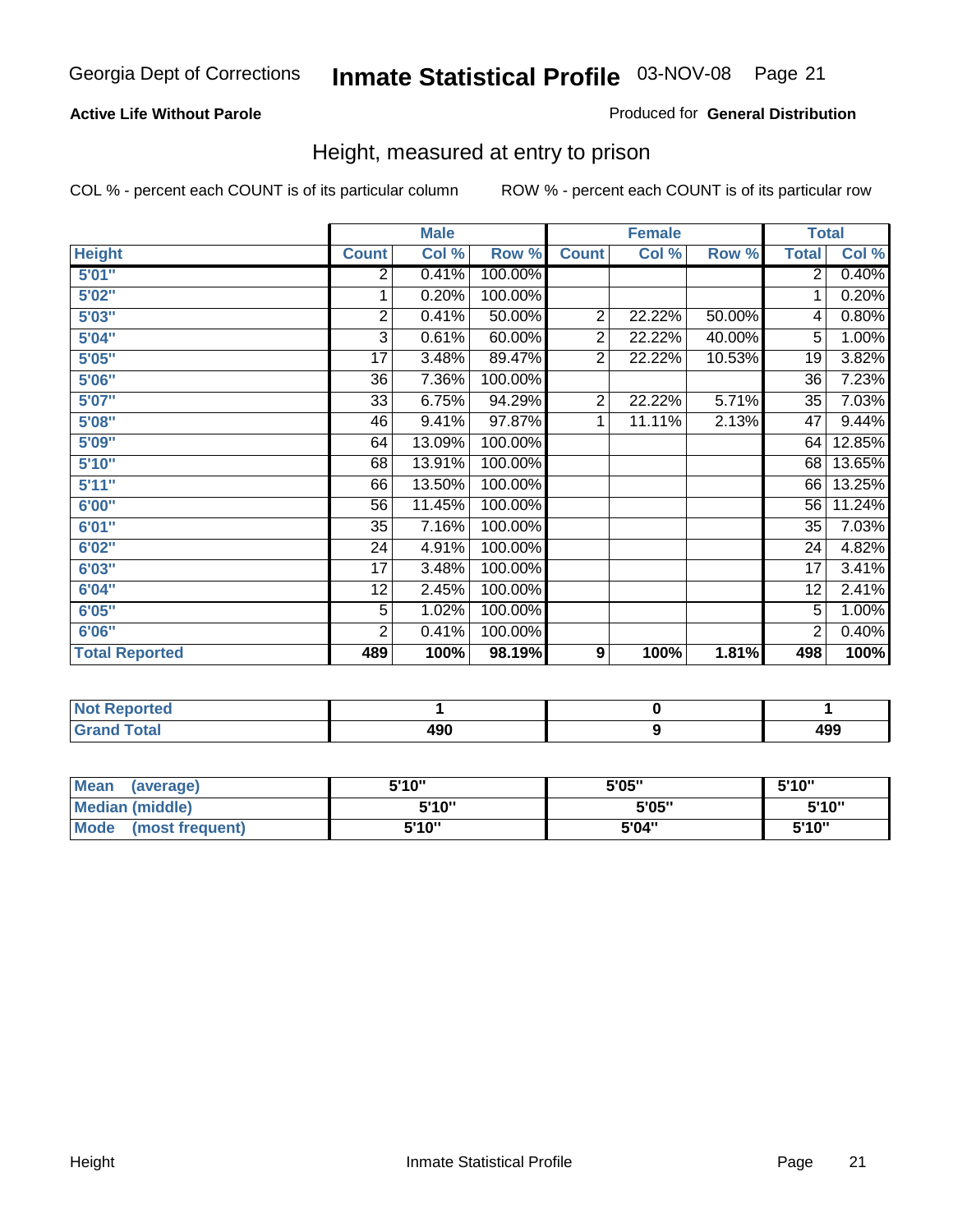#### **Active Life Without Parole**

#### Produced for **General Distribution**

#### Weight, measured at entry to prison

|                       |                 | <b>Male</b> |         |                  | <b>Female</b> |         | <b>Total</b>    |        |
|-----------------------|-----------------|-------------|---------|------------------|---------------|---------|-----------------|--------|
| <b>Weight</b>         | <b>Count</b>    | Col %       | Row %   | <b>Count</b>     | Col %         | Row %   | <b>Total</b>    | Col %  |
| 110 - 119 pounds      |                 |             |         | 1.               | 11.11%        | 100.00% | $\mathbf 1$     | 0.20%  |
| 120 - 129 pounds      | 4               | 0.82%       | 100.00% |                  |               |         | 4               | 0.80%  |
| 130 - 139 pounds      | $\overline{13}$ | 2.66%       | 92.86%  | 1                | 11.11%        | 7.14%   | $\overline{14}$ | 2.81%  |
| 140 - 149 pounds      | 28              | 5.73%       | 96.55%  | 1                | 11.11%        | 3.45%   | $\overline{29}$ | 5.82%  |
| 150 - 159 pounds      | $\overline{37}$ | 7.57%       | 97.37%  | 1                | 11.11%        | 2.63%   | $\overline{38}$ | 7.63%  |
| 160 - 169 pounds      | 71              | 14.52%      | 98.61%  | 1                | 11.11%        | 1.39%   | 72              | 14.46% |
| 170 - 179 pounds      | 68              | 13.91%      | 97.14%  | $\overline{2}$   | 22.22%        | 2.86%   | 70              | 14.06% |
| 180 - 189 pounds      | 74              | 15.13%      | 100.00% |                  |               |         | 74              | 14.86% |
| 190 - 199 pounds      | 39              | 7.98%       | 100.00% |                  |               |         | 39              | 7.83%  |
| 200 - 209 pounds      | 32              | 6.54%       | 96.97%  | 1                | 11.11%        | 3.03%   | $\overline{33}$ | 6.63%  |
| 210 - 219 pounds      | 33              | 6.75%       | 100.00% |                  |               |         | 33              | 6.63%  |
| 220 - 229 pounds      | $\overline{27}$ | 5.52%       | 100.00% |                  |               |         | $\overline{27}$ | 5.42%  |
| 230 - 239 pounds      | 27              | 5.52%       | 100.00% |                  |               |         | 27              | 5.42%  |
| 240 - 249 pounds      | 9               | 1.84%       | 100.00% |                  |               |         | $\overline{9}$  | 1.81%  |
| 250 - 259 pounds      | 11              | 2.25%       | 100.00% |                  |               |         | 11              | 2.21%  |
| 260 - 269 pounds      | 5               | 1.02%       | 83.33%  | 1                | 11.11%        | 16.67%  | 6               | 1.20%  |
| 270 - 279 pounds      | $\overline{2}$  | 0.41%       | 100.00% |                  |               |         | $\overline{2}$  | 0.40%  |
| 280 - 289 pounds      | $\overline{5}$  | 1.02%       | 100.00% |                  |               |         | $\overline{5}$  | 1.00%  |
| 290 - 299 pounds      | 1               | 0.20%       | 100.00% |                  |               |         | 1               | 0.20%  |
| 320 - 329 pounds      | 1               | 0.20%       | 100.00% |                  |               |         | 1               | 0.20%  |
| 330 - 339 pounds      | 1               | 0.20%       | 100.00% |                  |               |         | 1               | 0.20%  |
| 400 pounds and over   | 1               | 0.20%       | 100.00% |                  |               |         | 1               | 0.20%  |
| <b>Total Reported</b> | 489             | 100%        | 98.19%  | $\boldsymbol{9}$ | 100%          | 1.81%   | 498             | 100%   |

| oorted<br>Na          |     |     |
|-----------------------|-----|-----|
| <b>otal</b><br>$\sim$ | 490 | 499 |

| <b>Mean</b><br>(average)       | 189 | 169 | 189 |
|--------------------------------|-----|-----|-----|
| Median (middle)                | 183 | 164 | 182 |
| <b>Mode</b><br>(most frequent) | 170 | 164 | 170 |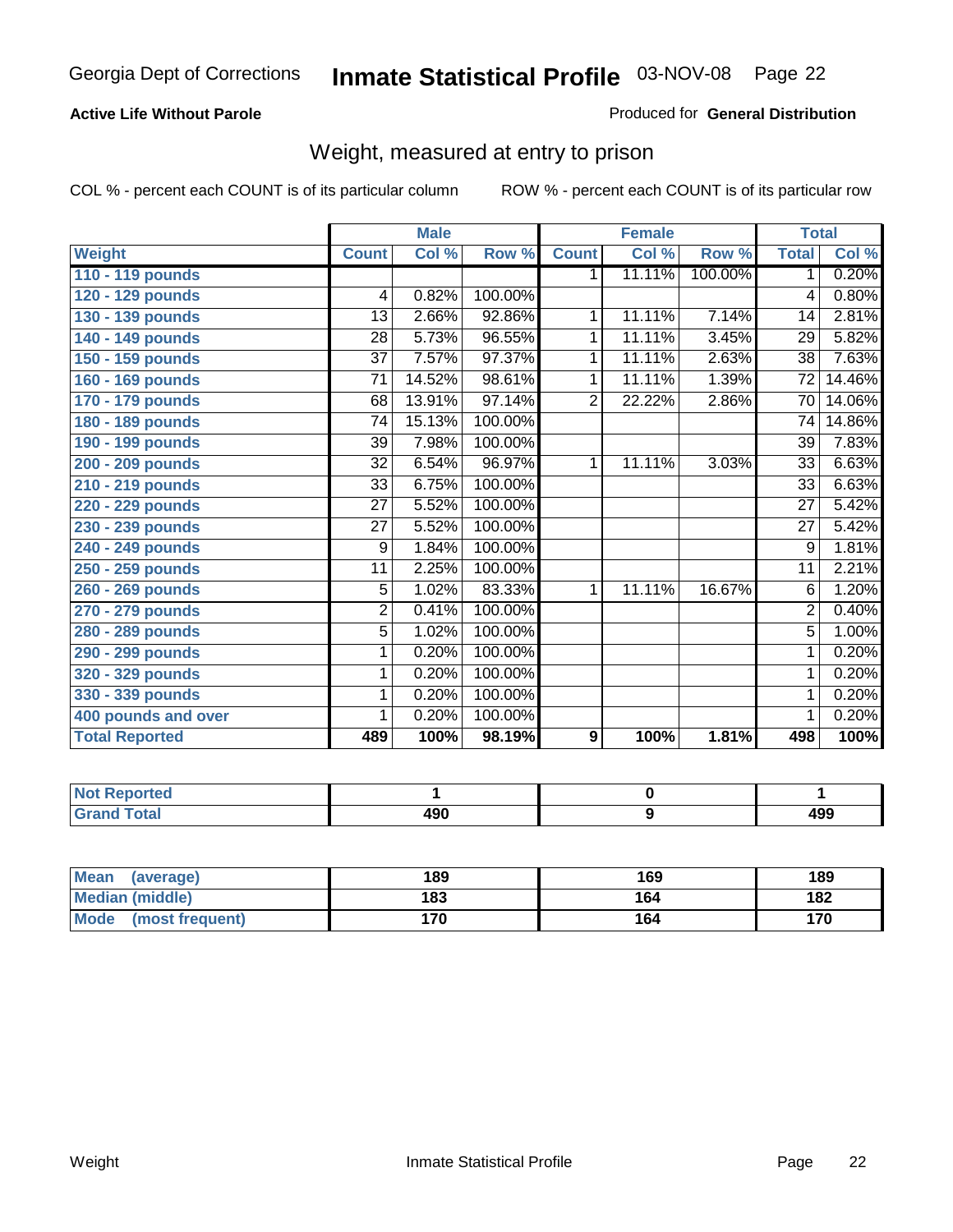**Active Life Without Parole** 

Produced for **General Distribution**

### Military service

|                         |              | <b>Male</b> |                    |   | <b>Female</b> |          |       | <b>Total</b> |
|-------------------------|--------------|-------------|--------------------|---|---------------|----------|-------|--------------|
| <b>Military service</b> | <b>Count</b> | Col %       | <b>Row % Count</b> |   | Col %         | Row %    | Total | Col %        |
| <b>Air Force</b>        | 6            | 1.82%       | 100.00%            |   |               |          |       | 1.78%        |
| <b>Army</b>             | 32           | 9.73%       | 100.00%            |   |               |          | 32    | 9.47%        |
| <b>Navy</b><br>3        |              | $.91\%$     | 100.00%            |   |               |          |       | .89%         |
| <b>Marines</b><br>4     | 3            | .91%        | 100.00%            |   |               |          | 3     | .89%         |
| 96 None                 | 285          | 86.63%      | 96.94%             | 9 | 100.00%       | $3.06\%$ | 294   | 86.98%       |
| <b>Total Reported</b>   | 329          | 100%        | 97.34%             | 9 | 100%          | 2.66%    | 338   | 100%         |

| <b>orted</b> | .<br>. .<br>__ | 4 C 4<br>ιv<br>$\sim$ |
|--------------|----------------|-----------------------|
| Coto!        | 008<br>ıэl     | 499                   |

| M<br><b>INUIL</b><br>.<br>. |
|-----------------------------|
|-----------------------------|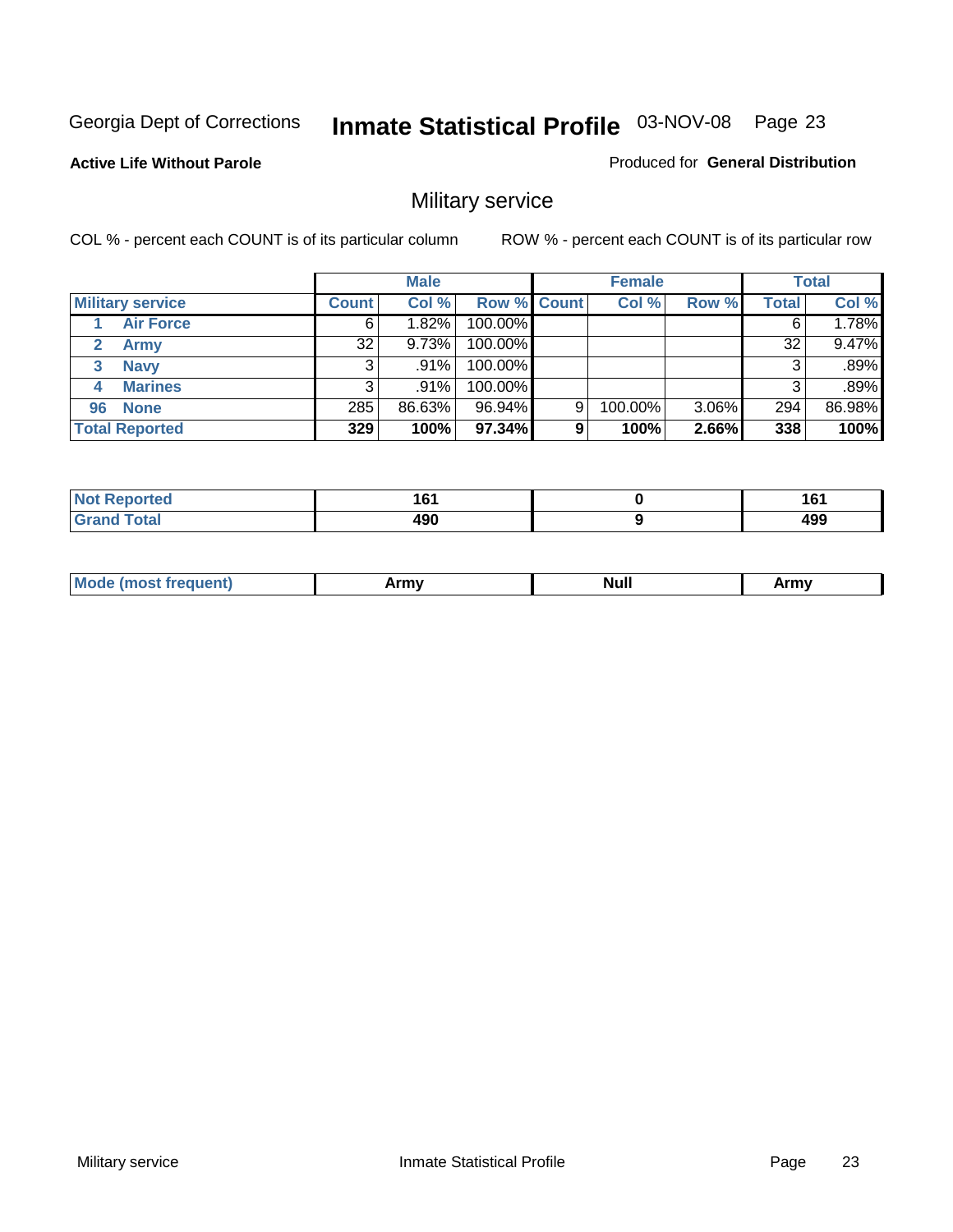#### **Active Life Without Parole**

#### Produced for **General Distribution**

#### Type of admission to prison

|    |                             |                 | <b>Male</b> |                    |   | <b>Female</b> |       |              | <b>Total</b> |
|----|-----------------------------|-----------------|-------------|--------------------|---|---------------|-------|--------------|--------------|
|    | <b>Type of Admission</b>    | <b>Count</b>    | Col %       | <b>Row % Count</b> |   | Col %         | Row % | <b>Total</b> | Col %        |
|    | <b>Committed From Court</b> | 139             | 28.37%      | 97.20%             | 4 | 44.44%        | 2.80% | 143          | 28.66%       |
| 3  | <b>Parole Rev/New Sent</b>  | 37 <sup>1</sup> | 7.55%       | 100.00%            |   |               |       | 37           | 7.41%        |
| 4  | <b>Par Rev/No New Sent</b>  | 8               | 1.63%       | 100.00%            |   |               |       | 8            | 1.60%        |
| 6  | <b>Prob Viol/Partial</b>    | 6               | 1.22%       | 100.00%            |   |               |       | 6            | 1.20%        |
| 9  | <b>Prob Rev/Remainder</b>   | 11              | 2.24%       | 100.00%            |   |               |       | 11           | 2.20%        |
| 10 | <b>New Sent/Par Rev Pnd</b> |                 | .20%        | 100.00%            |   |               |       |              | .20%         |
| 11 | <b>Life W/O Parole</b>      | 287             | 58.57%      | 98.29%             | 5 | 55.56%        | 1.71% | 292          | 58.52%       |
| 30 | <b>Par Rev/Rsn Unknown</b>  |                 | .20%        | 100.00%            |   |               |       |              | .20%         |
|    | <b>Total Reported</b>       | 490             | 100%        | 98.2%              | 9 | 100%          | 1.8%  | 499          | 100%         |

| <b>Reported</b><br><b>NOT</b> |     |                   |
|-------------------------------|-----|-------------------|
| <b>Total</b><br>Grs<br>$\sim$ | "^^ | <b>AQC</b><br>499 |

| <b>Mode (most frequent)</b> | <b>W/O Par</b> | <b>W/O Par</b> | W/O Par |
|-----------------------------|----------------|----------------|---------|
|                             |                |                |         |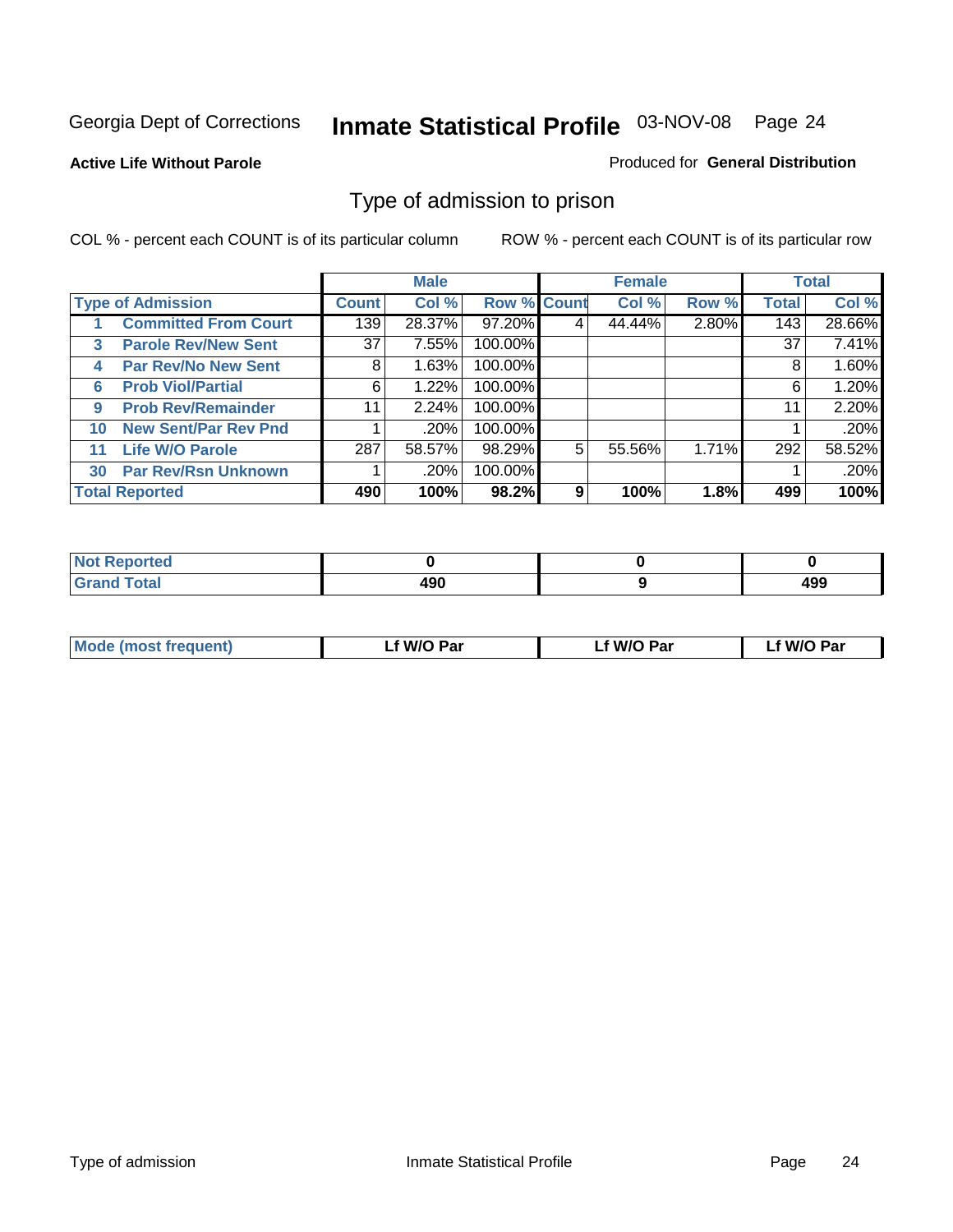**Active Life Without Parole** 

Produced for **General Distribution**

#### Current / last security status

|                        |              | <b>Male</b> |                    |   | <b>Female</b> |       |       | <b>Total</b> |
|------------------------|--------------|-------------|--------------------|---|---------------|-------|-------|--------------|
| <b>Security Status</b> | <b>Count</b> | Col %       | <b>Row % Count</b> |   | Col %         | Row % | Total | Col %        |
| 3 Minimum              |              | 1.23%       | $100.00\%$         |   | .00%          |       |       | 1.21%        |
| 4 Medium               | 66           | 13.52%      | $100.00\%$         |   | $.00\%$       |       | 66    | 13.28%       |
| 5 Close                | 415          | $85.04\%$   | 97.88%I            | 9 | 100.00%       | 2.12% | 424   | 85.31%       |
| 6 Maximum              |              | $.20\%$     | 100.00%            |   | .00%          |       |       | $.20\%$      |
| <b>Total Reported</b>  | 488          | 100%        | 98.19%             | 9 | 100%          | 1.81% | 497   | 100%         |

| <b>Still being diagnosed</b> |     |     |
|------------------------------|-----|-----|
| <b>Not Reported</b>          |     |     |
| <b>Grand Total</b>           | 490 | 499 |

| <b>Mode</b><br><b>OSE</b><br>∵lose<br>(most frequent)<br>oseث<br>- - - -<br>- - - -<br>- - - - |  |
|------------------------------------------------------------------------------------------------|--|
|------------------------------------------------------------------------------------------------|--|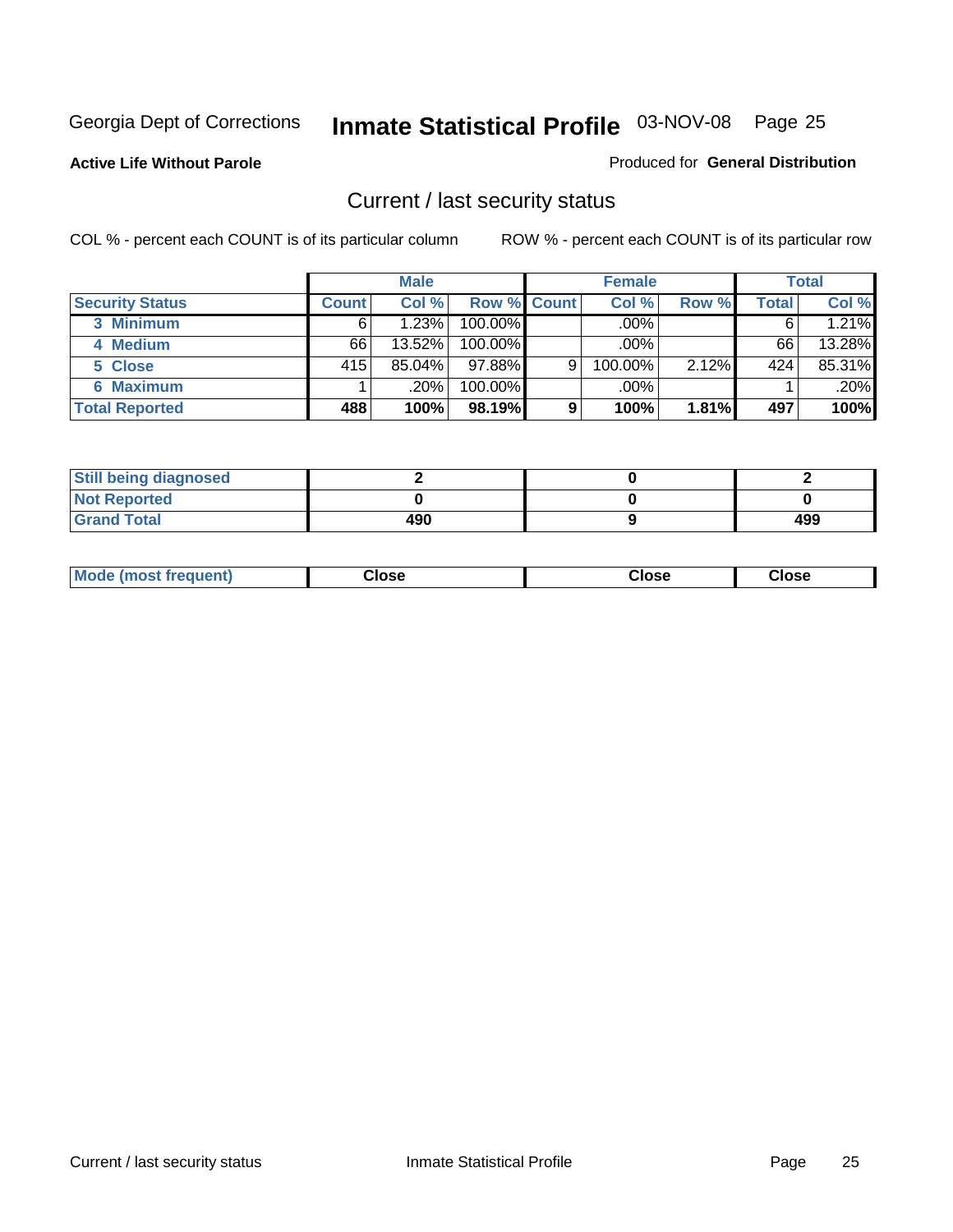**Active Life Without Parole** 

Produced for **General Distribution**

### Current / last type of institution

|                            |              | <b>Male</b> |                    |   | <b>Female</b> |          |       | <b>Total</b> |
|----------------------------|--------------|-------------|--------------------|---|---------------|----------|-------|--------------|
| <b>Type of Institution</b> | <b>Count</b> | Col%        | <b>Row % Count</b> |   | Col %         | Row %    | Total | Col %        |
| <b>State Prison</b>        | 489          | $99.80\%$   | 98.19%             | Q | 100.00%       | $1.81\%$ | 498   | 99.80%       |
| <b>Private Prison</b>      |              | 20%         | 100.00%            |   |               |          |       | .20%         |
| <b>Total Reported</b>      | 490          | 100%        | 98.2%              |   | 100%          | 1.8%     | 499   | 100%         |

| ted         |      |     |
|-------------|------|-----|
| <b>otal</b> | 008  | ۸00 |
| --          | 4J U | 499 |

| <b>Mode (most frequent)</b> | <b>State Prison</b> | <b>State Prison</b> | <b>State Prison</b> |
|-----------------------------|---------------------|---------------------|---------------------|
|                             |                     |                     |                     |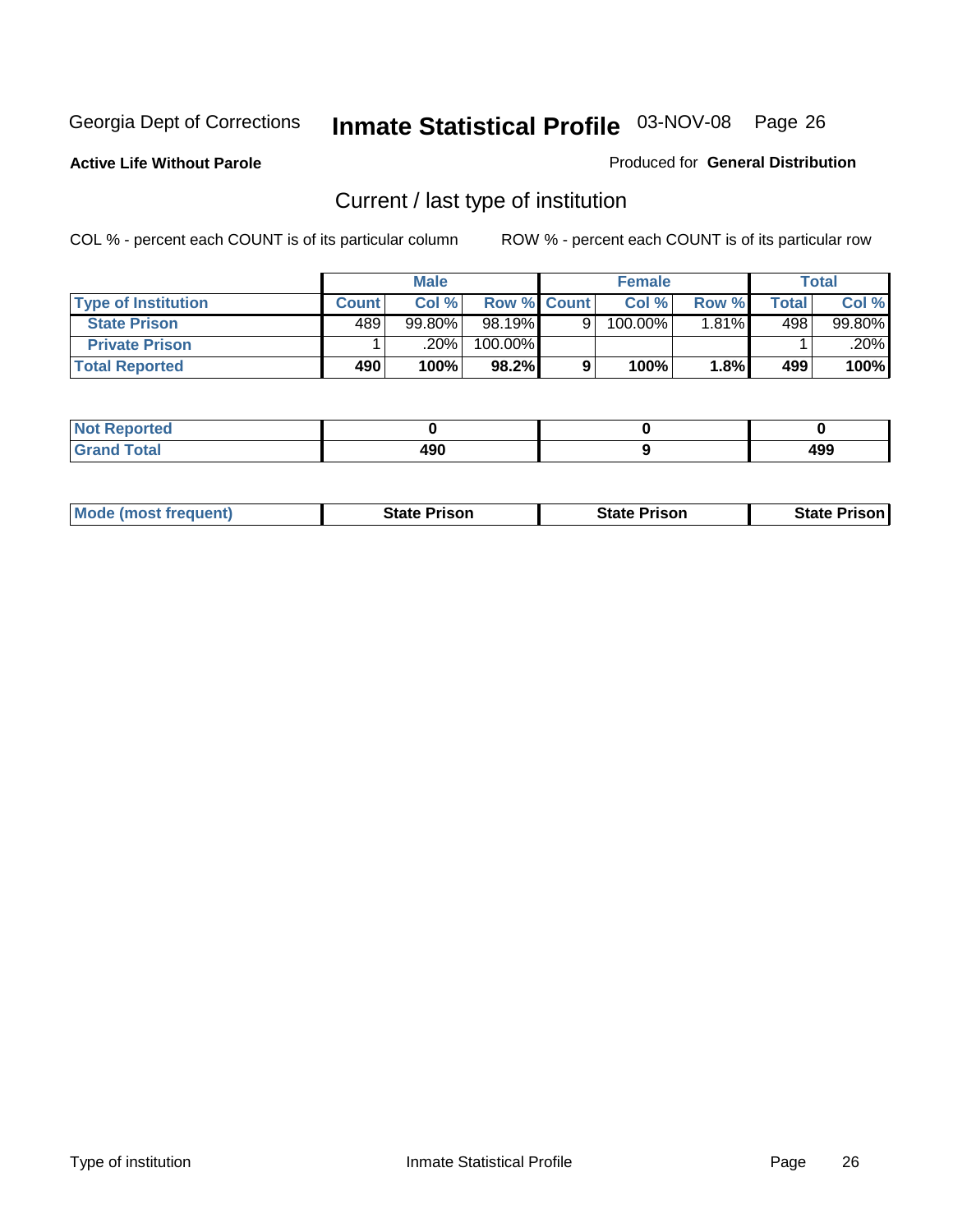**Active Life Without Parole** 

Produced for **General Distribution**

#### Institution type - transitional centers

|                                          |              | <b>Male</b> |                    | <b>Female</b> |             | Total |
|------------------------------------------|--------------|-------------|--------------------|---------------|-------------|-------|
| <b>Institution Type - Trans. Centers</b> | <b>Count</b> | Col%        | <b>Row % Count</b> | Col %         | Row % Total | Col % |
| <b>Total Reported</b>                    |              |             |                    |               |             |       |

| rtea<br>20 NGL 2<br>  |  |  |
|-----------------------|--|--|
| into!<br>---<br>_____ |  |  |

| Mode (most frequent) | <b>Null</b> | <b>Null</b> | <b>Null</b> |
|----------------------|-------------|-------------|-------------|
|                      |             |             |             |
|                      |             |             |             |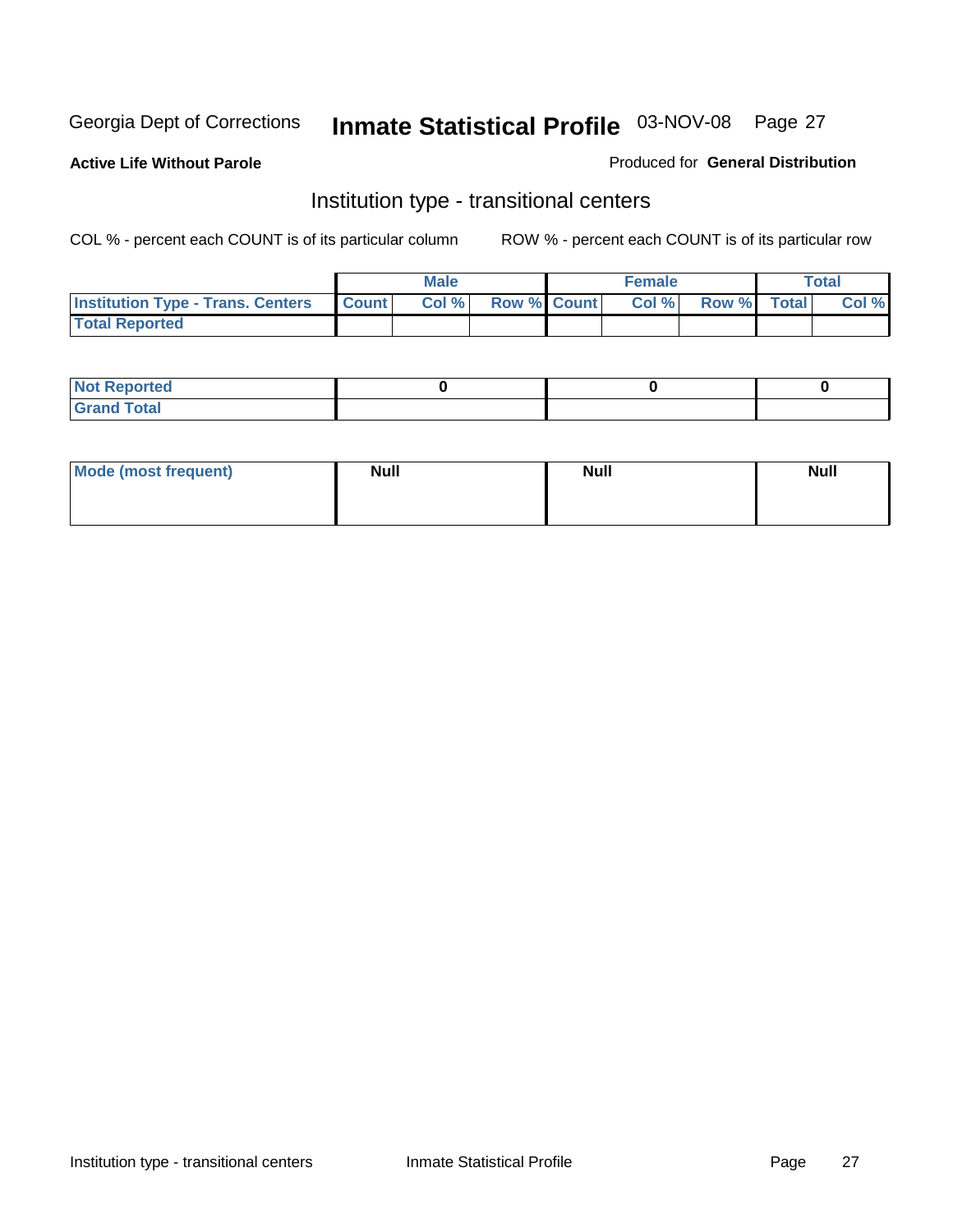**Active Life Without Parole** 

Produced for **General Distribution**

#### Institution type - mental hospitals

|                                                  | <b>Male</b> |                    | <b>Female</b> |                   | <b>Total</b> |
|--------------------------------------------------|-------------|--------------------|---------------|-------------------|--------------|
| <b>Institution Type - Mental Hospitals Count</b> | Col%        | <b>Row % Count</b> |               | Col % Row % Total | Col %        |
| <b>Total Reported</b>                            |             |                    |               |                   |              |

| <b>Not Reported</b> |  |  |
|---------------------|--|--|
| <b>Fotal</b><br>Cro |  |  |

| Mode (most frequent) | <b>Null</b> | <b>Null</b> | <b>Null</b> |
|----------------------|-------------|-------------|-------------|
|                      |             |             |             |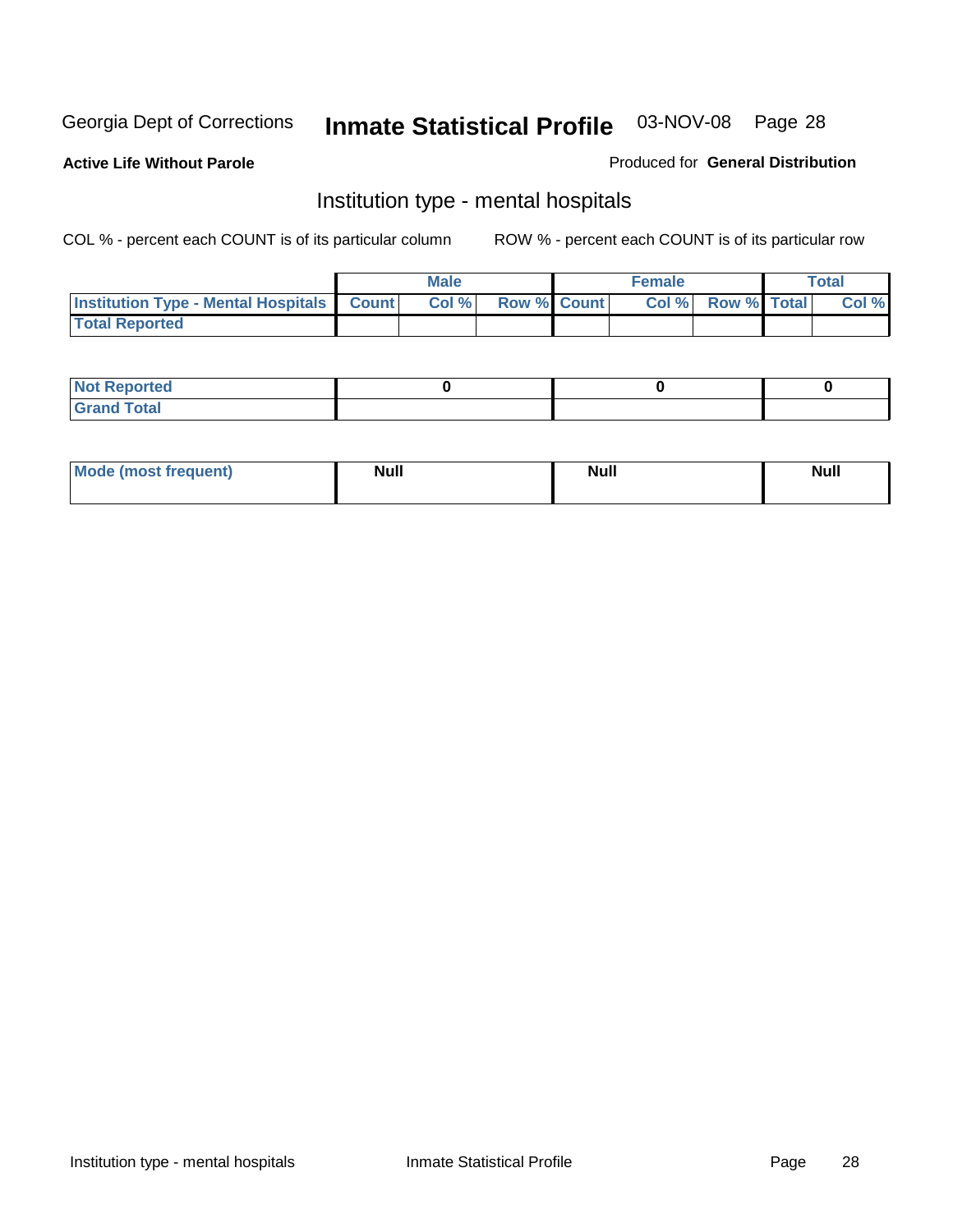**Active Life Without Parole** 

Produced for **General Distribution**

#### Institution type - county prisons

|                                                    | <b>Male</b> |                          | <b>Female</b> |       |              | Total |
|----------------------------------------------------|-------------|--------------------------|---------------|-------|--------------|-------|
| <b>Institution Type - County Prisons   Count  </b> | Col %       | <b>Row % Count Col %</b> |               | Row % | <b>Total</b> | Col % |
| <b>Total Reported</b>                              |             |                          |               |       |              |       |

| <b>Not</b><br><b>Reported</b> |  |  |
|-------------------------------|--|--|
| <b>Grand Total</b>            |  |  |

| <b>Mode (most frequent)</b> | <b>Null</b> | <b>Null</b> | <b>Null</b> |
|-----------------------------|-------------|-------------|-------------|
|                             |             |             |             |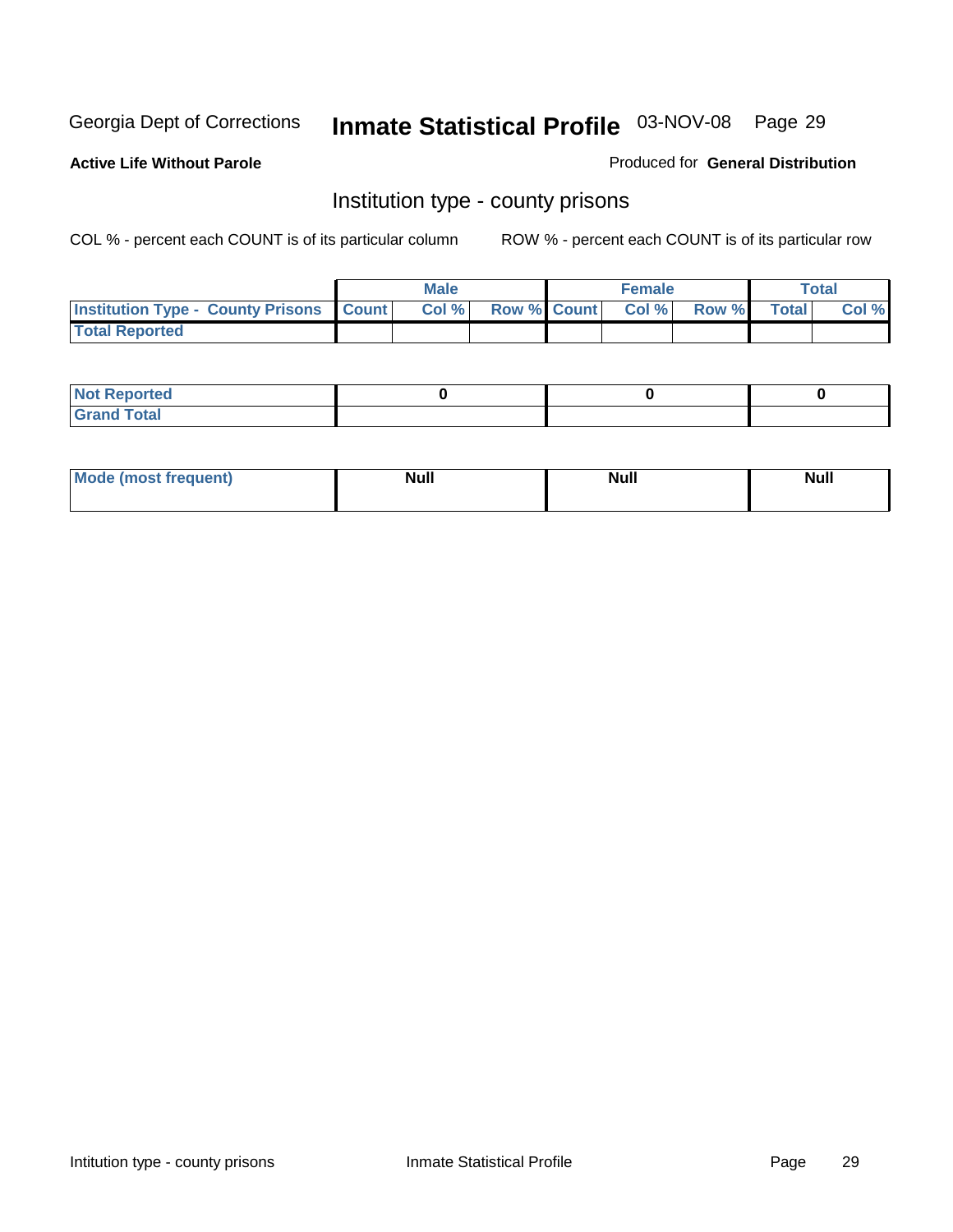#### **Active Life Without Parole**

#### Produced for **General Distribution**

#### Institution type - state prisons

|     |                                         | <b>Male</b>     |        | <b>Female</b> |                |        | <b>Total</b> |                 |        |
|-----|-----------------------------------------|-----------------|--------|---------------|----------------|--------|--------------|-----------------|--------|
|     | <b>Institution Type - State Prisons</b> | <b>Count</b>    | Col %  | Row %         | <b>Count</b>   | Col %  | Row %        | <b>Total</b>    | Col %  |
|     | 532 Augusta State Med.                  | $\overline{26}$ | 5.32%  | 100.00%       |                |        |              | $\overline{26}$ | 5.22%  |
|     | <b>Prison</b>                           |                 |        |               |                |        |              |                 |        |
| 553 | <b>Baldwin State Prison</b>             | 8               | 1.64%  | 100.00%       |                |        |              | 8               | 1.61%  |
| 547 | <b>Calhoun State Prison</b>             | 4               | .82%   | 100.00%       |                |        |              | 4               | .80%   |
| 523 | <b>Coastal State Prison</b>             | 1               | .20%   | 100.00%       |                |        |              |                 | .20%   |
| 503 | <b>Dodge State Prison</b>               | 1               | .20%   | 100.00%       |                |        |              | 1               | .20%   |
| 521 | <b>Ga Diag &amp; Class Pris</b>         | 3               | .61%   | 100.00%       |                |        |              | 3               | .60%   |
| 522 | <b>Ga Diag &amp; Class Pris-</b>        | 13              | 2.66%  | 100.00%       |                |        |              | 13              | 2.61%  |
|     | <b>Perm</b>                             |                 |        |               |                |        |              |                 |        |
| 517 | <b>Ga State Prison</b>                  | 31              | 6.34%  | 100.00%       |                |        |              | 31              | 6.22%  |
| 541 | <b>Hancock State Prison</b>             | 55              | 11.25% | 100.00%       |                |        |              | 55              | 11.04% |
| 540 | <b>Hays State Prison</b>                | 47              | 9.61%  | 100.00%       |                |        |              | 47              | 9.44%  |
| 549 | <b>Macon State Prison</b>               | 73              | 14.93% | 100.00%       |                |        |              | 73              | 14.66% |
| 519 | <b>Men'S State Prison</b>               | 4               | .82%   | 100.00%       |                |        |              | 4               | .80%   |
| 554 | <b>Metro State Prison (W)</b>           |                 |        |               | $\overline{7}$ | 77.78% | 100.00%      | 7               | 1.41%  |
| 505 | <b>Phillips State Prison</b>            | $\overline{19}$ | 3.89%  | 100.00%       |                |        |              | $\overline{19}$ | 3.82%  |
| 557 | <b>Pulaski State Prison (W)</b>         |                 |        |               | 2              | 22.22% | 100.00%      | 2               | .40%   |
| 550 | <b>Smith State Prison</b>               | 38              | 7.77%  | 100.00%       |                |        |              | 38              | 7.63%  |
| 542 | <b>Telfair State Prison</b>             | 67              | 13.70% | 100.00%       |                |        |              | 67              | 13.45% |
| 537 | <b>Valdosta State Prison</b>            | $\overline{51}$ | 10.43% | 100.00%       |                |        |              | 51              | 10.24% |
| 501 | <b>Ware State Prison</b>                | 41              | 8.38%  | 100.00%       |                |        |              | 41              | 8.23%  |
| 552 | <b>Washington Sp</b>                    | 6               | 1.23%  | 100.00%       |                |        |              | 6               | 1.20%  |
| 546 | <b>Wilcox State Prison</b>              | 1               | .20%   | 100.00%       |                |        |              |                 | .20%   |
|     | <b>Total Reported</b>                   | 489             | 100%   | 98.19%        | 9              | 100%   | 1.81%        | 498             | 100%   |

| <b>Not Reported</b> |     |     |
|---------------------|-----|-----|
| <b>Total</b>        | 489 | 498 |

| Mode (most frequent) | <b>1549 Macon State Prison</b> | <b>554 Metro State Prison (W)</b> | 549 Macon State<br><b>Prison</b> |
|----------------------|--------------------------------|-----------------------------------|----------------------------------|
|----------------------|--------------------------------|-----------------------------------|----------------------------------|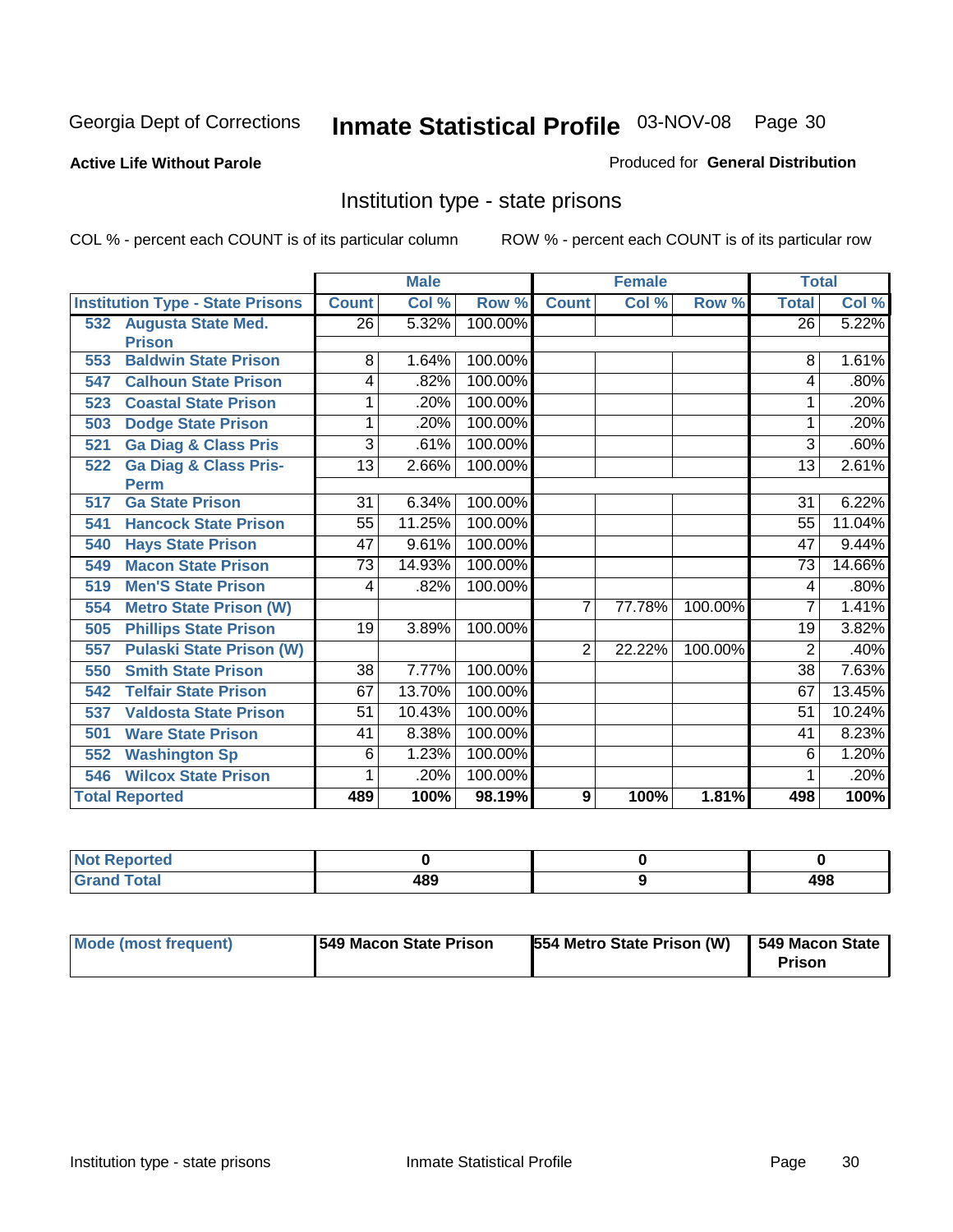**Active Life Without Parole** 

Produced for **General Distribution**

#### Institution type - private prisons

|                                           |              | <b>Male</b> |                    | <b>Female</b> |              |       | Total   |
|-------------------------------------------|--------------|-------------|--------------------|---------------|--------------|-------|---------|
| <b>Institution Type - Private Prisons</b> | <b>Count</b> | Col %       | <b>Row % Count</b> | Col%          | <b>Row</b> % | Total | Col %   |
| 567 D Ray James Corr Fac                  |              | 100.00%     | $100.00\%$         |               |              |       | 100.00% |
| <b>Total Reported</b>                     |              | 100%        | 100%               |               | %            |       | 100%    |

| rtea<br>$\sim$<br>.      |  |  |
|--------------------------|--|--|
| int<br><b>TULAI</b><br>- |  |  |

| Mode (most frequent) | 567 D Ray James Corr Fac | <b>Null</b> | <b>567 D Ray James</b><br><b>Corr Fac</b> |
|----------------------|--------------------------|-------------|-------------------------------------------|
|----------------------|--------------------------|-------------|-------------------------------------------|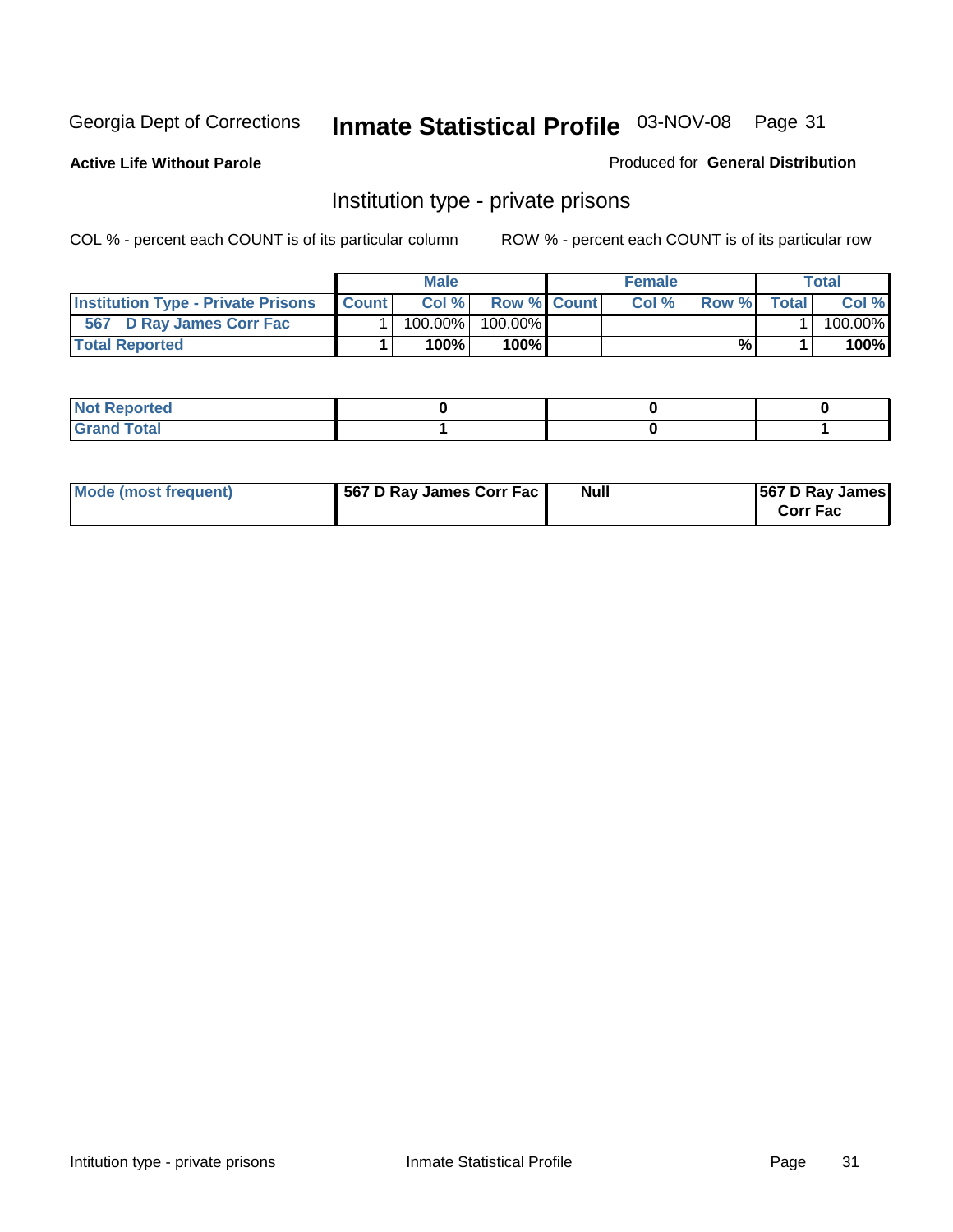**Active Life Without Parole** 

Produced for **General Distribution**

#### Institution type - prison annexes

|                                                | <b>Male</b> |             | <b>Female</b> |             | <b>Total</b> |
|------------------------------------------------|-------------|-------------|---------------|-------------|--------------|
| <b>Institution Type - Prison Annexes Count</b> | Col %       | Row % Count | Col%          | Row % Total | Col %        |
| <b>Total Reported</b>                          |             |             |               |             |              |

| <b>Not Reported</b>            |  |  |
|--------------------------------|--|--|
| <b>Total</b><br>Croi<br>$\sim$ |  |  |

| Mode (most frequent) | <b>Null</b> | <b>Null</b> | <b>Null</b> |
|----------------------|-------------|-------------|-------------|
|                      |             |             |             |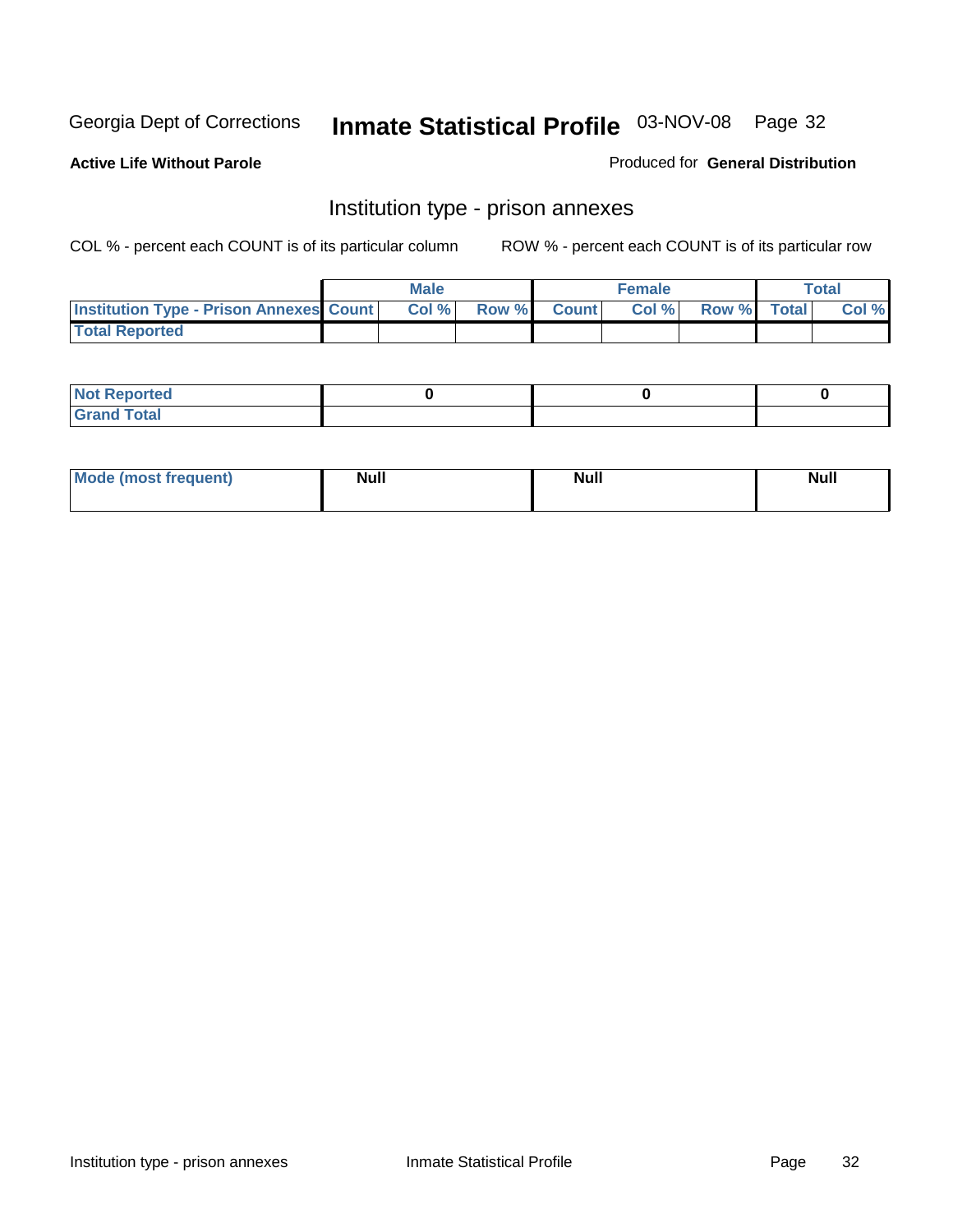**Active Life Without Parole** 

Produced for **General Distribution**

#### Institution type - pre-release centers

|                                                | <b>Male</b> |             | <b>Female</b> |             | <b>Total</b> |
|------------------------------------------------|-------------|-------------|---------------|-------------|--------------|
| <b>Institution Type - Prison Annexes Count</b> | Col %       | Row % Count | Col%          | Row % Total | Col %        |
| <b>Total Reported</b>                          |             |             |               |             |              |

| <b>Not</b><br><b>Reported</b>    |  |  |
|----------------------------------|--|--|
| <b>Total</b><br>Gran<br>$\sim$ . |  |  |

| Mode (most frequent) | <b>Null</b> | <b>Null</b> | <b>Null</b> |
|----------------------|-------------|-------------|-------------|
|                      |             |             |             |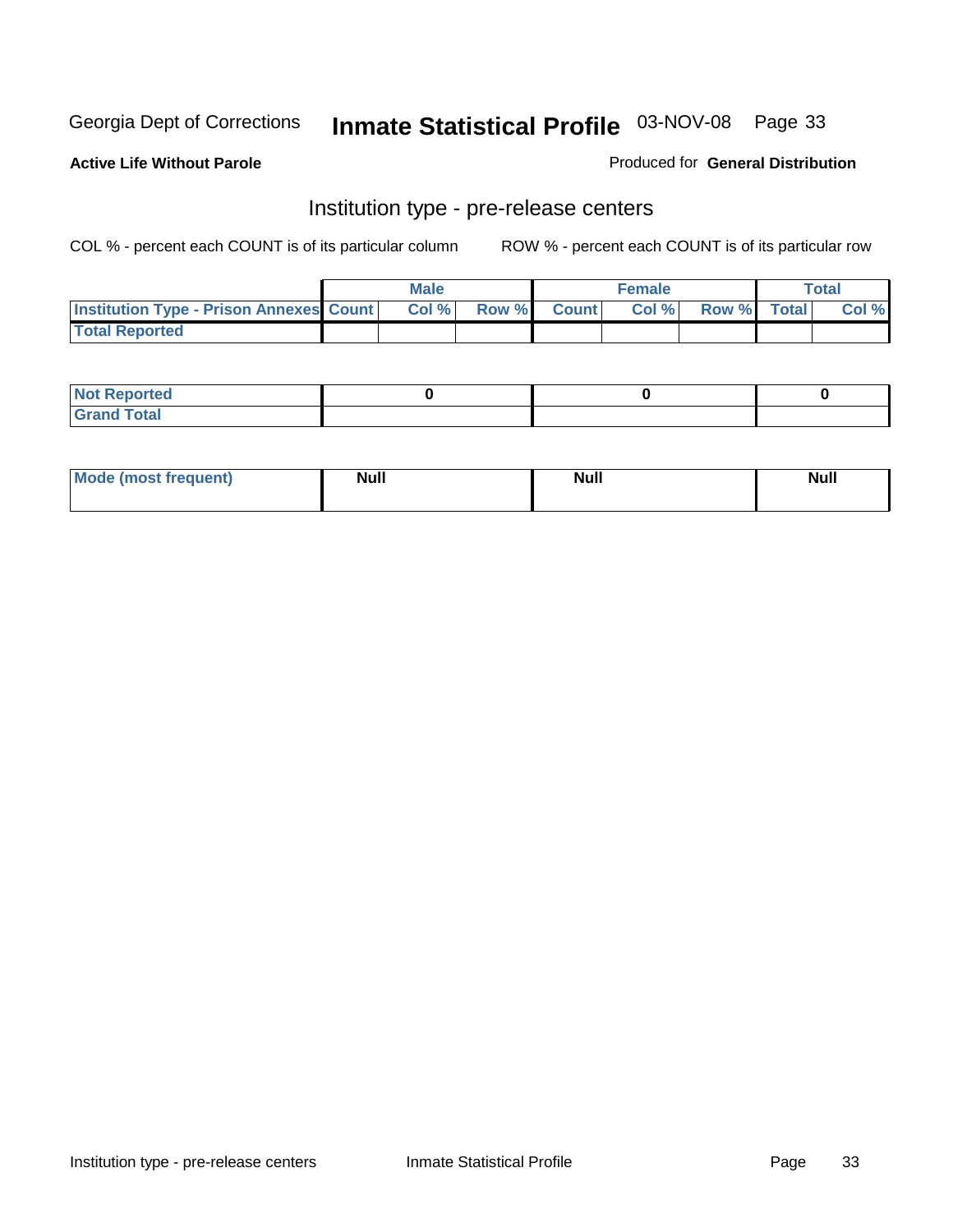**Active Life Without Parole** 

Produced for **General Distribution**

#### Institution type - inmate boot camp

|                                      |              | Male  |             | <b>Female</b> |             | <b>Total</b> |
|--------------------------------------|--------------|-------|-------------|---------------|-------------|--------------|
| <b>Institution Type - Boot Camps</b> | <b>Count</b> | Col % | Row % Count | Col %         | Row % Total | Col %        |
| <b>Total Rported</b>                 |              |       |             |               |             |              |

| <b>Not Reported</b>  |  |  |
|----------------------|--|--|
| <b>Total</b><br>Croy |  |  |

| Mode (most frequent) | <b>Null</b> | <b>Null</b> | <b>Null</b> |
|----------------------|-------------|-------------|-------------|
|                      |             |             |             |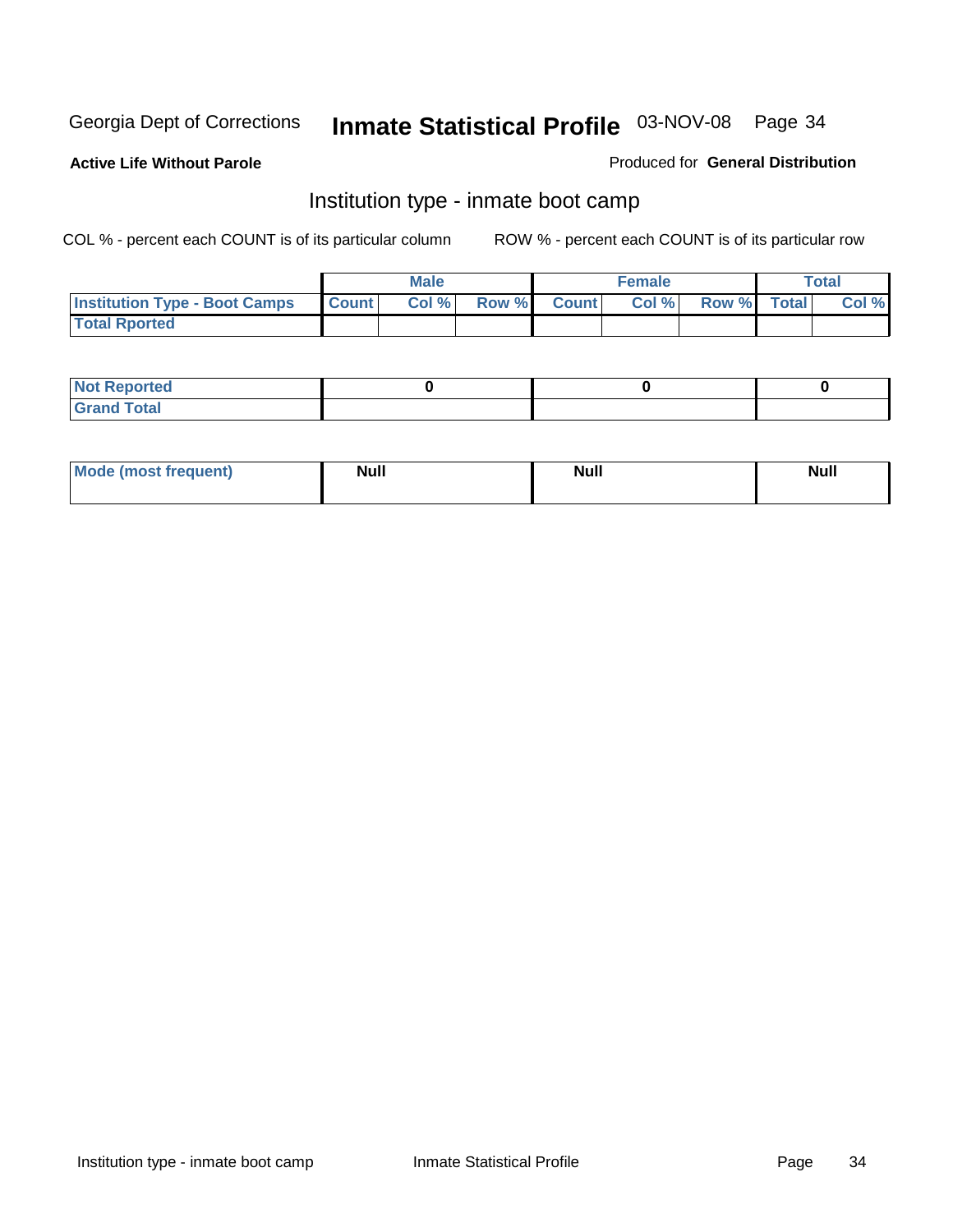**Active Life Without Parole** 

Produced for **General Distribution**

### Number of disciplinary reports

|                                       |                 | <b>Male</b> |                    |   | <b>Female</b> |          |              | <b>Total</b> |
|---------------------------------------|-----------------|-------------|--------------------|---|---------------|----------|--------------|--------------|
| <b>Number of Disciplinary Reports</b> | <b>Count</b>    | Col %       | <b>Row % Count</b> |   | Col %         | Row %    | <b>Total</b> | Col %        |
|                                       | 106             | $21.63\%$   | 95.50%             | 5 | 55.56%        | 4.50%    | 111          | 22.24%       |
|                                       | 65              | 13.27%      | 100.00%            |   |               |          | 65           | 13.03%       |
|                                       | 38              | 7.76%       | 97.44%             |   | 11.11%        | 2.56%    | 39           | 7.82%        |
| 3                                     | 39              | 7.96%       | 97.50%             |   | 11.11%        | 2.50%    | 40           | 8.02%        |
|                                       | 29 <sub>1</sub> | 5.92%       | 100.00%            |   |               |          | 29           | 5.81%        |
|                                       | 26              | 5.31%       | 100.00%            |   |               |          | 26           | 5.21%        |
| <b>More Than 5</b>                    | 187             | 38.16%      | 98.94%             | 2 | 22.22%        | $1.06\%$ | 189          | 37.88%       |
| <b>Total Reported</b>                 | 490             | 100%        | 98.20%             | 9 | 100%          | 1.80%    | 499          | 100.0%       |

| .<br>N<br>Tet. |           |                   |
|----------------|-----------|-------------------|
| $\sim$         | .<br>$ -$ | ס ו<br>- 73<br>__ |

| Mean (average)         | . | 6.44 |  |
|------------------------|---|------|--|
| <b>Median (middle)</b> |   |      |  |
| Mode (most frequent)   |   |      |  |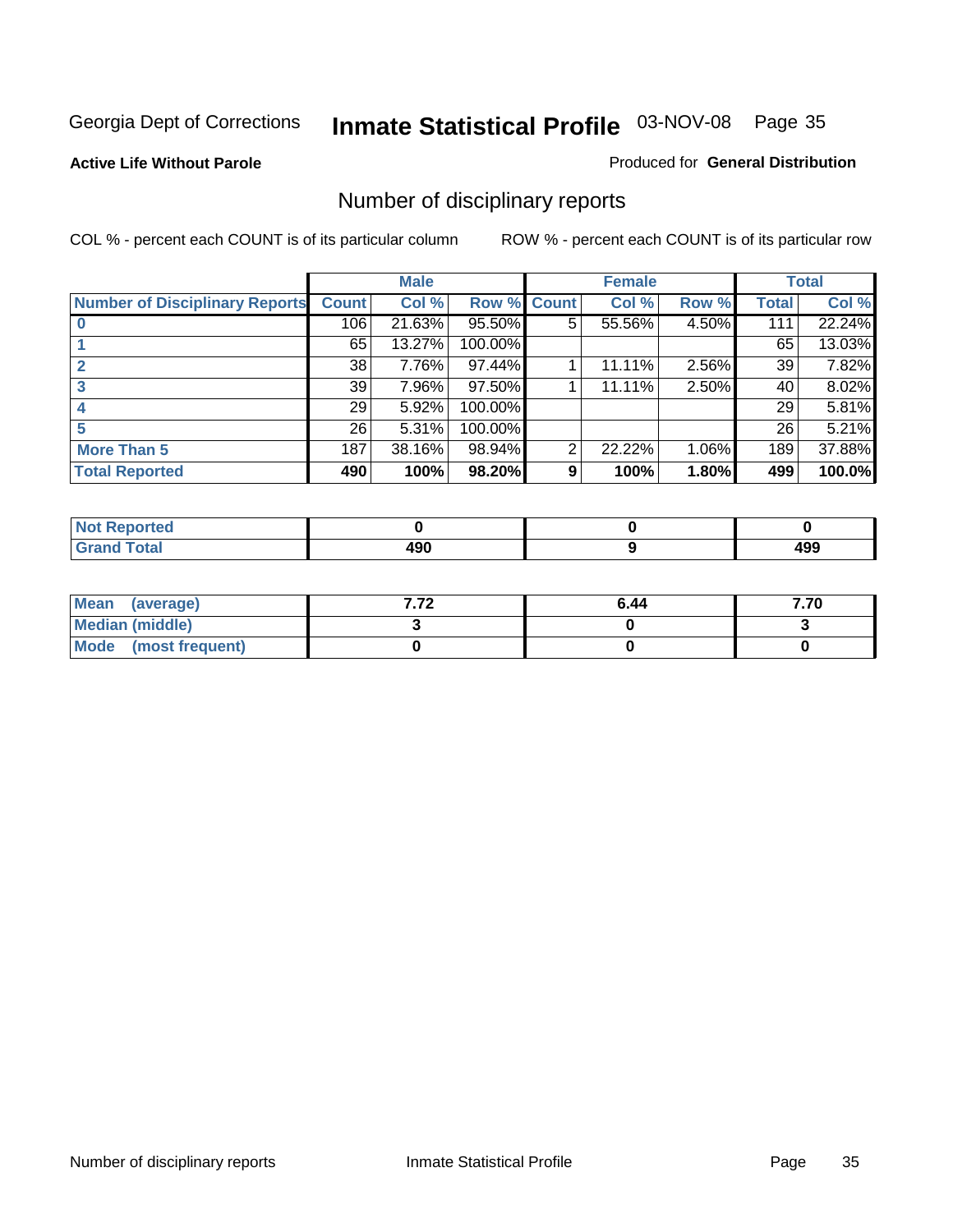#### **Active Life Without Parole**

#### Produced for **General Distribution**

#### Number of transfers

|                       |              | <b>Male</b> |         |       | <b>Female</b> |        |              | <b>Total</b> |
|-----------------------|--------------|-------------|---------|-------|---------------|--------|--------------|--------------|
| Number of Transfers   | <b>Count</b> | Col %       | Row %   | Count | Col %         | Row %  | <b>Total</b> | Col %        |
|                       | 4            | 0.82%       | 66.67%  | 2     | 22.22%        | 33.33% | 6            | 1.20%        |
|                       | 112          | 22.86%      | 98.25%  | 2     | 22.22%        | 1.75%  | 114          | 22.85%       |
|                       | 120          | 24.49%      | 98.36%  | 2     | 22.22%        | 1.64%  | 122          | 24.45%       |
|                       | 94           | 19.18%      | 96.91%  | 3     | 33.33%        | 3.09%  | 97           | 19.44%       |
|                       | 56           | 11.43%      | 100.00% |       |               |        | 56           | 11.22%       |
|                       | 38           | 7.76%       | 100.00% |       |               |        | 38           | 7.62%        |
| <b>More Than 5</b>    | 66           | 13.47%      | 100.00% |       |               |        | 66           | 13.23%       |
| <b>Total Reported</b> | 490          | 100%        | 98.20%  | 9     | 100%          | 1.80%  | 499          | 100.0%       |

| .<br>N<br>Tet. |           |                   |
|----------------|-----------|-------------------|
| $\sim$         | .<br>$ -$ | ס ו<br>- 73<br>__ |

| Mean (average)       | ר מ<br>J.LL | l .67 | 3.19 |
|----------------------|-------------|-------|------|
| Median (middle)      |             |       |      |
| Mode (most frequent) |             |       |      |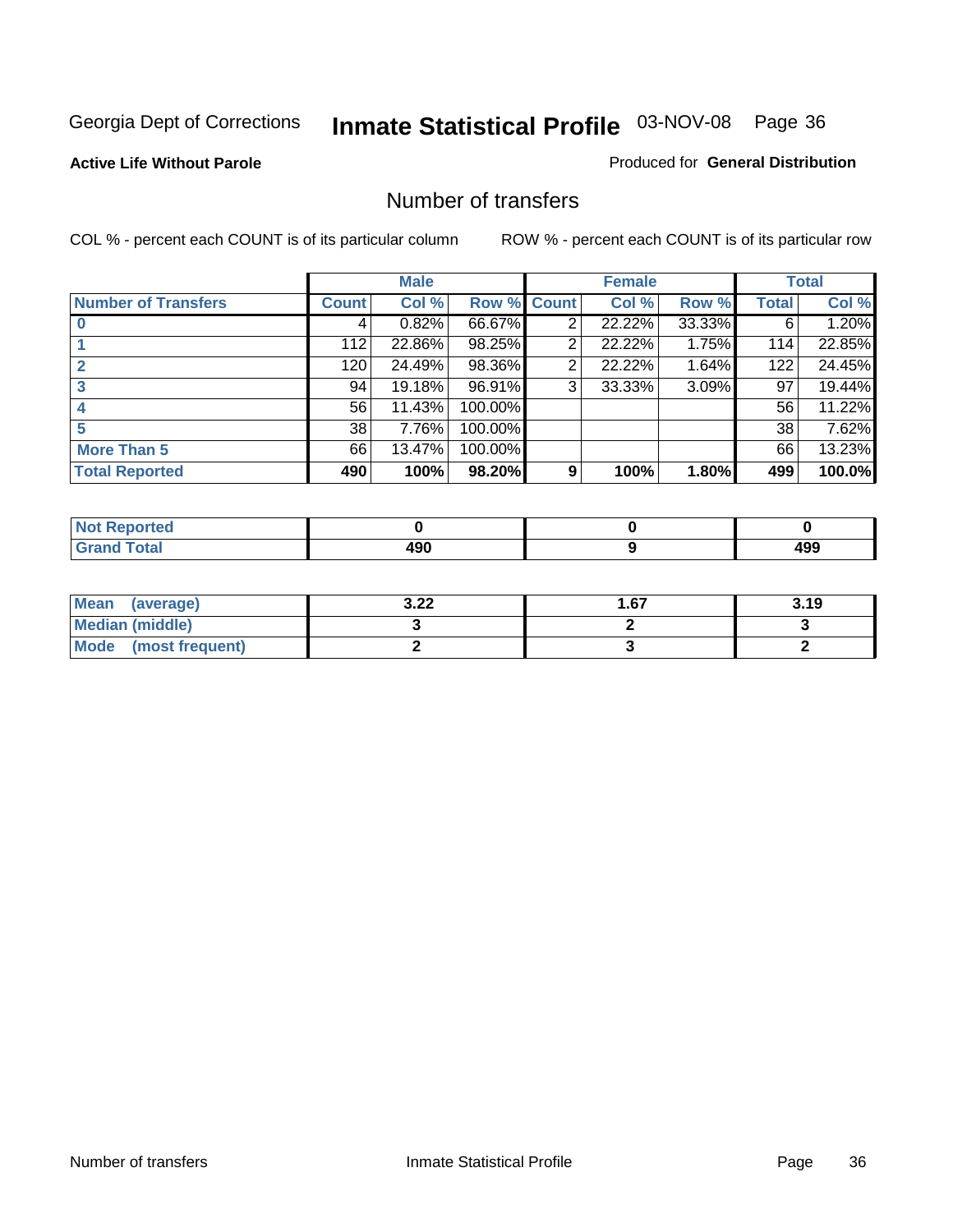**Active Life Without Parole** 

Produced for **General Distribution**

# Number of escapes

|                       |         | <b>Male</b> |                    |   | <b>Female</b> |          |       | <b>Total</b> |
|-----------------------|---------|-------------|--------------------|---|---------------|----------|-------|--------------|
| Number of Escapes     | Count l | Col %       | <b>Row % Count</b> |   | Col %         | Row %    | Total | Col %        |
|                       | 489'    | $99.80\%$   | $98.19\%$          | 9 | 100.00%       | $1.81\%$ | 498   | 99.80%       |
|                       |         | 0.20%       | 100.00%            |   |               |          |       | 0.20%        |
| <b>Total Reported</b> | 490     | 100%        | $98.20\%$          |   | 100%          | 1.80%    | 499   | 100%         |

| neo                             |             |     |
|---------------------------------|-------------|-----|
| <b>otal</b><br>$\mathbf{v}$ and | 10c<br>I JU | 499 |

| Mean (average)       |  |  |
|----------------------|--|--|
| Median (middle)      |  |  |
| Mode (most frequent) |  |  |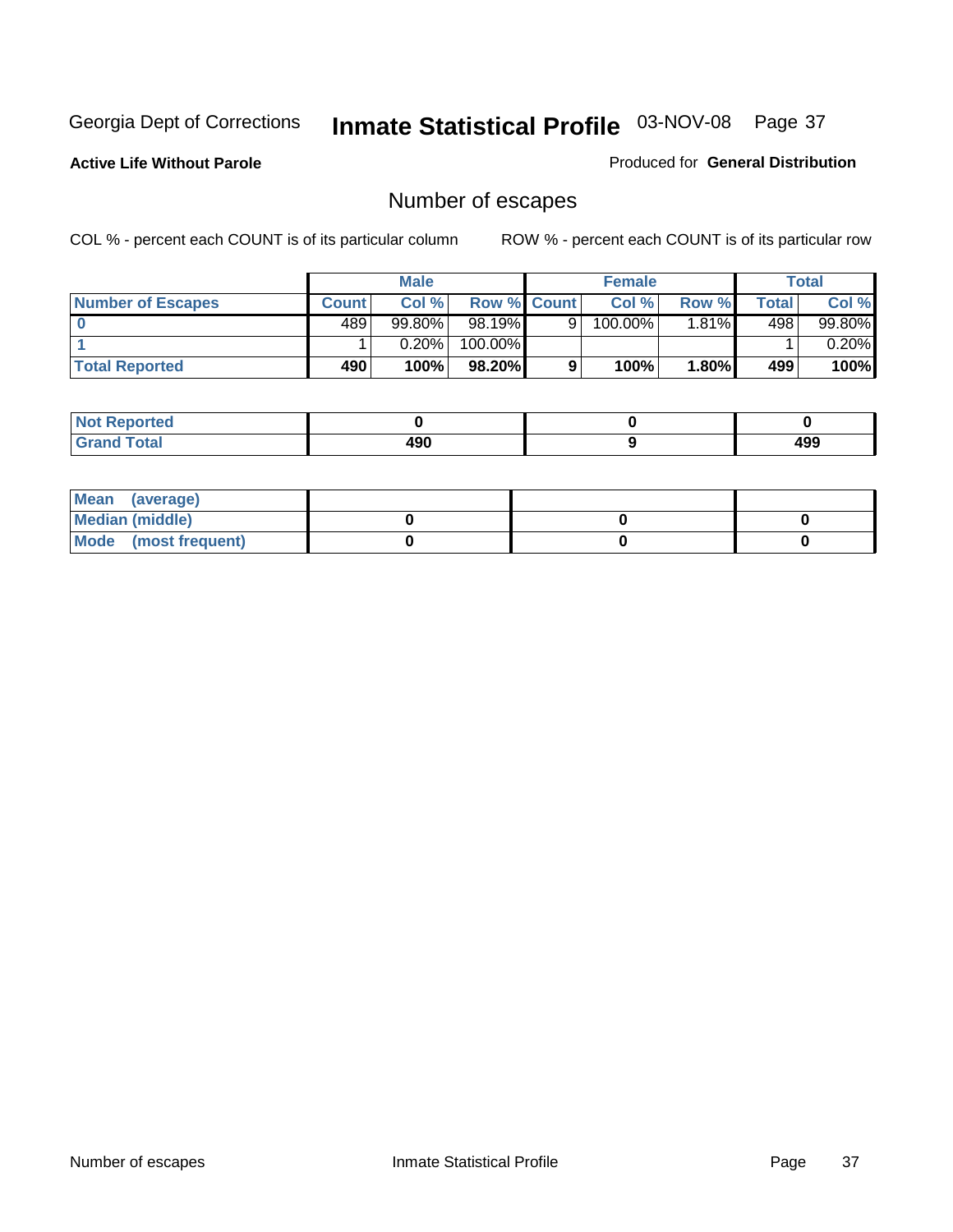**Active Life Without Parole** 

Produced for **General Distribution**

# Actual release type

|                            |              | <b>Male</b> |                    | <b>Female</b> |       |              | Total |
|----------------------------|--------------|-------------|--------------------|---------------|-------|--------------|-------|
| <b>Actual Release Type</b> | <b>Count</b> | Col %       | <b>Row % Count</b> | Col %         | Row % | <b>Total</b> | Col % |
| <b>Total Reported</b>      |              | $\%$        | %                  | %             | %     |              | %     |

| <b>Still Active</b> | 490 | 499 |
|---------------------|-----|-----|
| <b>Not Reported</b> |     |     |
| <b>Grand Total</b>  | 490 | 499 |

| īМ | м.<br>$-$ - $-$ - $-$ - $-$ | Null | $\cdots$ |
|----|-----------------------------|------|----------|
|    |                             |      |          |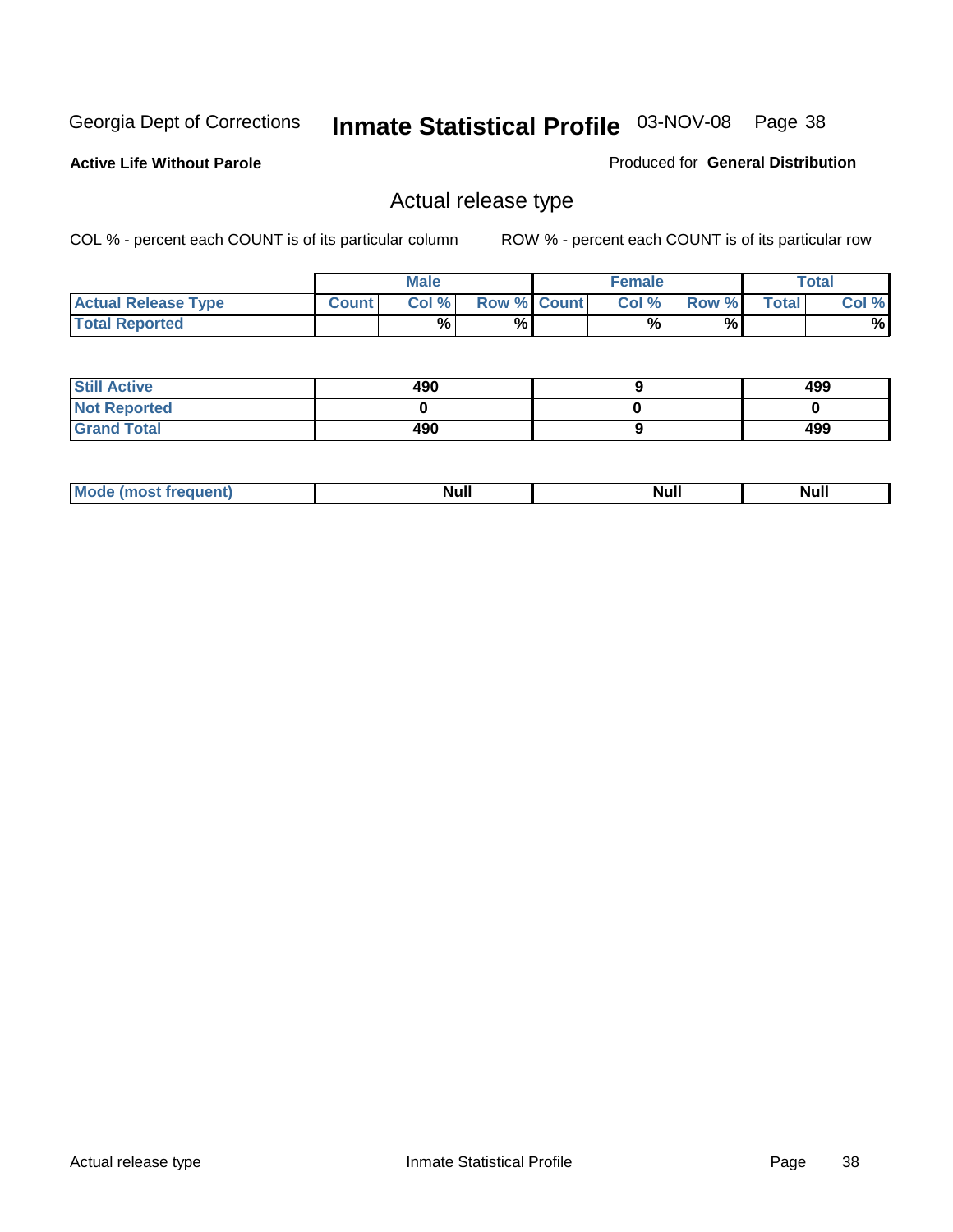#### **Active Life Without Parole**

#### Produced for **General Distribution**

# Time served in current (or last) institution

|                            |              | <b>Male</b> |         |              | <b>Female</b> |        |                 | <b>Total</b> |
|----------------------------|--------------|-------------|---------|--------------|---------------|--------|-----------------|--------------|
| <b>Time In Institution</b> | <b>Count</b> | Col %       | Row %   | <b>Count</b> | Col %         | Row %  | <b>Total</b>    | Col %        |
| 0 to 3 months              | 55           | 11.22%      | 96.49%  | 2            | 22.22%        | 3.51%  | $\overline{57}$ | 11.42%       |
| <b>3.01 to 6 months</b>    | 32           | 6.53%       | 86.49%  | 5            | 55.56%        | 13.51% | 37              | 7.41%        |
| 6.01 to 9 months           | 51           | 10.41%      | 100.00% |              |               |        | 51              | 10.22%       |
| 9.01 to 12 months          | 32           | 6.53%       | 100.00% |              |               |        | 32              | 6.41%        |
| 12.01 to 18 months         | 50           | 10.20%      | 100.00% |              |               |        | 50              | 10.02%       |
| <b>18.01 to 24 months</b>  | 35           | 7.14%       | 100.00% |              |               |        | 35              | 7.01%        |
| 2.01 to 3 years            | 66           | 13.47%      | 100.00% |              |               |        | 66              | 13.23%       |
| 3.01 to 4 years            | 49           | 10.00%      | 98.00%  | 1            | 11.11%        | 2.00%  | 50              | 10.02%       |
| 4.01 to 5 years            | 21           | 4.29%       | 95.45%  | 1            | 11.11%        | 4.55%  | 22              | 4.41%        |
| 5.01 to 6 years            | 27           | 5.51%       | 100.00% |              |               |        | 27              | 5.41%        |
| 6.01 to 7 years            | 27           | 5.51%       | 100.00% |              |               |        | 27              | 5.41%        |
| 7.01 to 8 years            | 16           | 3.27%       | 100.00% |              |               |        | 16              | 3.21%        |
| 8.01 to 9 years            | 12           | 2.45%       | 100.00% |              |               |        | 12              | 2.40%        |
| 9.01 to 10 years           | 5            | 1.02%       | 100.00% |              |               |        | 5               | 1.00%        |
| Over 10 years              | 12           | 2.45%       | 100.00% |              |               |        | 12              | 2.40%        |
| <b>Total Reported</b>      | 490          | 100%        | 98.20%  | 9            | 100%          | 1.80%  | 499             | 100%         |

| <b>Reported</b><br><b>Not</b> |     |            |
|-------------------------------|-----|------------|
| <b>Total</b>                  | 490 | 10C<br>433 |

| <b>Mean</b><br>(average)       | 33 months | 13 months | 33 months |
|--------------------------------|-----------|-----------|-----------|
| Median (middle)                | 22 months | 3 months  | 21 months |
| <b>Mode</b><br>(most frequent) | months    | ∣ months  | months    |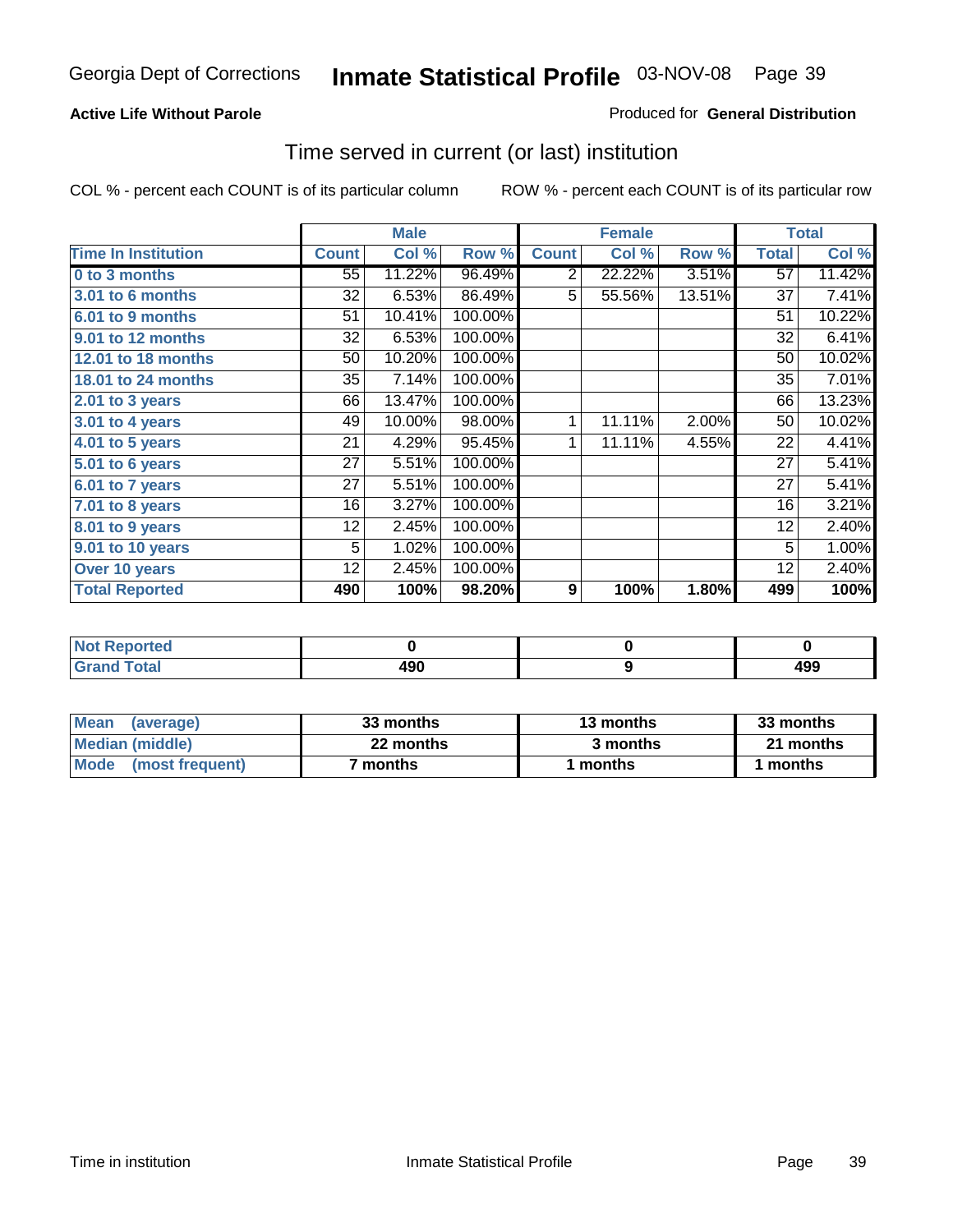## **Active Life Without Parole**

## Produced for **General Distribution**

# Highest grade level attained

|                              |                 | <b>Male</b> |         |                  | <b>Female</b> |       |                 | <b>Total</b> |
|------------------------------|-----------------|-------------|---------|------------------|---------------|-------|-----------------|--------------|
| <b>Grade Level</b>           | <b>Count</b>    | Col %       | Row %   | <b>Count</b>     | Col %         | Row % | <b>Total</b>    | Col %        |
| <b>Grade 1</b>               | 1               | 0.21%       | 100.00% |                  |               |       | 1               | 0.21%        |
| <b>Grade 4</b>               | $\overline{3}$  | 0.63%       | 100.00% |                  |               |       | $\overline{3}$  | 0.62%        |
| <b>Grade 5</b>               | 4               | 0.84%       | 100.00% |                  |               |       | 4               | 0.82%        |
| Grade 6                      | 7               | 1.47%       | 100.00% |                  |               |       | 7               | 1.44%        |
| <b>Grade 7</b>               | $\overline{18}$ | 3.78%       | 100.00% |                  |               |       | $\overline{18}$ | 3.71%        |
| <b>Grade 8</b>               | 47              | 9.87%       | 100.00% |                  |               |       | 47              | 9.69%        |
| <b>Grade 9</b>               | 63              | 13.24%      | 98.44%  | 1                | 11.11%        | 1.56% | 64              | 13.20%       |
| Grade 10                     | 100             | 21.01%      | 98.04%  | 2                | 22.22%        | 1.96% | 102             | 21.03%       |
| Grade 11                     | 69              | 14.50%      | 97.18%  | $\overline{2}$   | 22.22%        | 2.82% | 71              | 14.64%       |
| <b>Grade 12 or GED</b>       | 79              | 16.60%      | 97.53%  | $\overline{2}$   | 22.22%        | 2.47% | 81              | 16.70%       |
| <b>Some tech school</b>      | 12              | 2.52%       | 100.00% |                  |               |       | 12              | 2.47%        |
| <b>Completed tech school</b> | 13              | 2.73%       | 100.00% |                  |               |       | 13              | 2.68%        |
| College, 1 year              | 16              | 3.36%       | 100.00% |                  |               |       | 16              | 3.30%        |
| College, 2 year              | 19              | 3.99%       | 90.48%  | $\overline{2}$   | 22.22%        | 9.52% | $\overline{21}$ | 4.33%        |
| College, 3 year              | 8               | 1.68%       | 100.00% |                  |               |       | 8               | 1.65%        |
| <b>Bachelor's degree</b>     | 10              | 2.10%       | 100.00% |                  |               |       | 10              | 2.06%        |
| <b>Master's degree</b>       | 4               | 0.84%       | 100.00% |                  |               |       | 4               | 0.82%        |
| Ph.D. degree                 | 1               | 0.21%       | 100.00% |                  |               |       | 1               | 0.21%        |
| Law degree                   | $\overline{2}$  | 0.42%       | 100.00% |                  |               |       | $\overline{2}$  | 0.41%        |
| <b>Total Reported</b>        | 476             | 100%        | 98.14%  | $\boldsymbol{9}$ | 100%          | 1.86% | 485             | 100%         |

| n eo                        |     |            |
|-----------------------------|-----|------------|
| Colo <sup>r</sup><br>$\sim$ | ,,, | ,,,<br>493 |

| <b>Mean</b><br>(average)       | 10.66    | 11.44    | 10.68    |
|--------------------------------|----------|----------|----------|
| Median (middle)                | Grade 10 | Grade 11 | Grade 10 |
| <b>Mode</b><br>(most frequent) | Grade 10 | Grade 11 | Grade 10 |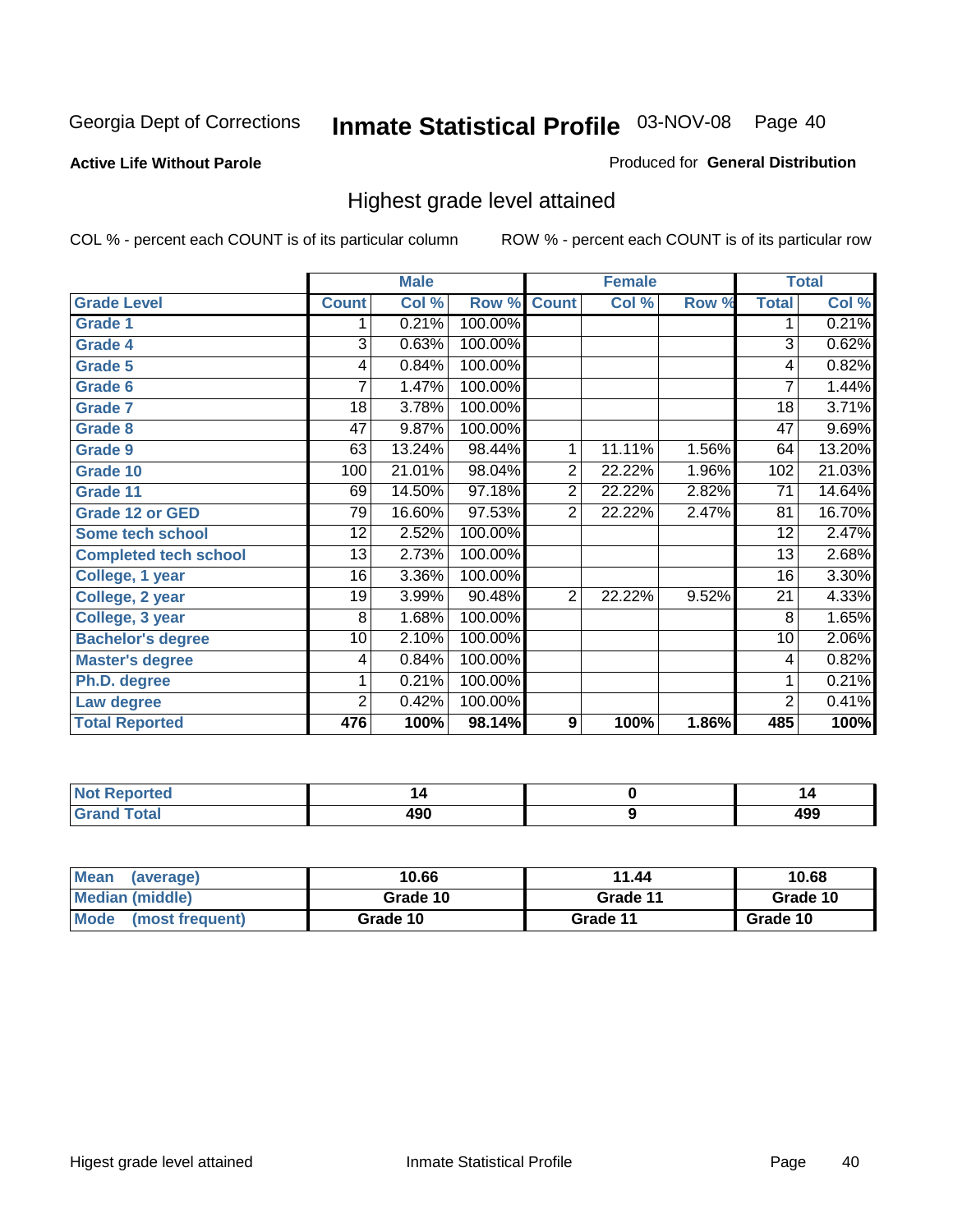**Active Life Without Parole** 

Produced for **General Distribution**

# Culture fair IQ scores

|                       |              | <b>Male</b> |             |                | <b>Female</b> |          |              | <b>Total</b> |
|-----------------------|--------------|-------------|-------------|----------------|---------------|----------|--------------|--------------|
| <b>IQ Scores</b>      | <b>Count</b> | Col %       | Row % Count |                | Col %         | Row %    | <b>Total</b> | Col %        |
| $60 - 69$             | 19           | 4.39%       | 100.00%     |                |               |          | 19           | 4.30%        |
| $70 - 79$             | 31           | 7.16%       | 100.00%     |                |               |          | 31           | 7.01%        |
| $80 - 89$             | 71           | 16.40%      | 97.26%      | $\overline{2}$ | 22.22%        | 2.74%    | 73           | 16.52%       |
| $90 - 99$             | 72           | 16.63%      | 97.30%      | 2              | 22.22%        | 2.70%    | 74           | 16.74%       |
| $100 - 109$           | 121          | 27.94%      | 99.18%      | 4              | 11.11%        | 0.82%    | 122          | 27.60%       |
| $110 - 119$           | 98           | 22.63%      | 98.00%      | 2              | 22.22%        | $2.00\%$ | 100          | 22.62%       |
| $120 - 129$           | 21           | 4.85%       | 95.45%      |                | 11.11%        | 4.55%    | 22           | 4.98%        |
| $130 - 139$           |              |             |             | 4              | 11.11%        | 100.00%  |              | 0.23%        |
| <b>Total Reported</b> | 433          | 100%        | 97.96%      | 9              | 100%          | 2.04%    | 442          | 100%         |

| <b>Not Reported</b>  | 54  | 54  |
|----------------------|-----|-----|
| Not Valid (under 60) |     |     |
| <b>Grand Total</b>   | 490 | 499 |

| Mean<br>(average)    | 99  | 108 | 99  |
|----------------------|-----|-----|-----|
| Median (middle)      | 101 | 102 | 101 |
| Mode (most frequent) | '10 | 96  | 110 |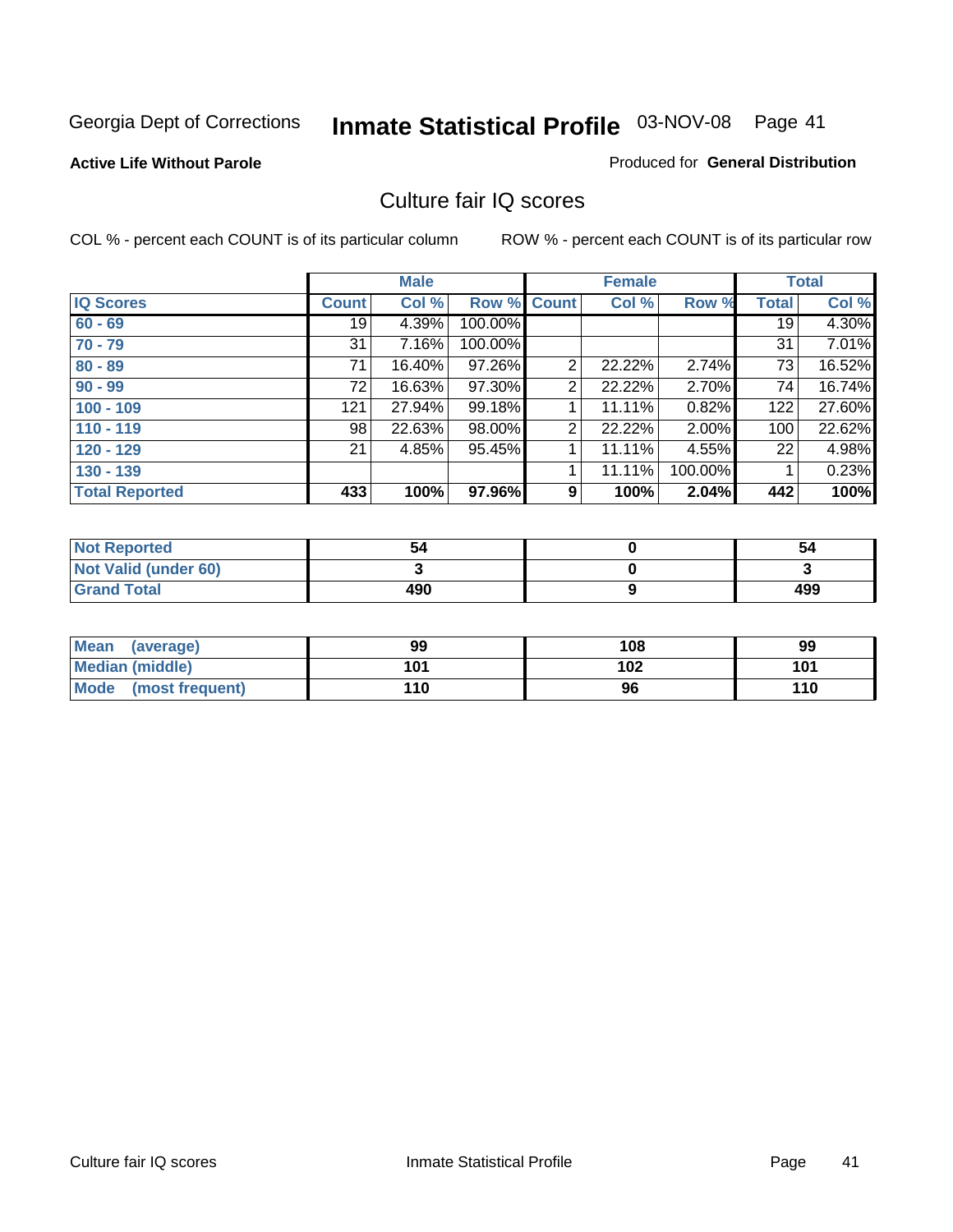#### **Active Life Without Parole**

#### Produced for **General Distribution**

# Wide Range Achievement Test (WRAT) reading score

|                              |              | <b>Male</b> |         |              | <b>Female</b> |       |              | <b>Total</b> |
|------------------------------|--------------|-------------|---------|--------------|---------------|-------|--------------|--------------|
| <b>WRAT Reading Score</b>    | <b>Count</b> | Col %       | Row %   | <b>Count</b> | Col %         | Row % | <b>Total</b> | Col %        |
| $0.1$ to $0.9$               | 9            | 2.04%       | 100.00% |              |               |       | 9            | $2.00\%$     |
| 1.0 to 1.9                   | 13           | 2.95%       | 100.00% |              |               |       | 13           | 2.89%        |
| 2.0 to 2.9                   | 26           | 5.90%       | 96.30%  | 1            | 11.11%        | 3.70% | 27           | 6.00%        |
| 3.0 to 3.9                   | 22           | 4.99%       | 100.00% |              |               |       | 22           | 4.89%        |
| 4.0 to 4.9                   | 35           | 7.94%       | 100.00% |              |               |       | 35           | 7.78%        |
| 5.0 to 5.9                   | 46           | 10.43%      | 97.87%  | 1            | 11.11%        | 2.13% | 47           | 10.44%       |
| 6.0 to 6.9                   | 37           | 8.39%       | 100.00% |              |               |       | 37           | 8.22%        |
| 7.0 to 7.9                   | 17           | 3.85%       | 100.00% |              |               |       | 17           | 3.78%        |
| 8.0 to 8.9                   | 31           | 7.03%       | 100.00% |              |               |       | 31           | 6.89%        |
| 9.0 to 9.9                   | 40           | 9.07%       | 97.56%  | 1            | 11.11%        | 2.44% | 41           | 9.11%        |
| 10.0 to 10.9                 | 11           | 2.49%       | 91.67%  | 1            | 11.11%        | 8.33% | 12           | 2.67%        |
| 11.0 to 11.9                 | 27           | 6.12%       | 100.00% |              |               |       | 27           | 6.00%        |
| 12.0 to 12.9                 | 75           | 17.01%      | 98.68%  | 1            | 11.11%        | 1.32% | 76           | 16.89%       |
| 13                           | 52           | 11.79%      | 92.86%  | 4            | 44.44%        | 7.14% | 56           | 12.44%       |
| <b>Total Reported</b>        | 441          | 100%        | 98.00%  | 9            | 100%          | 2.00% | 450          | 100%         |
|                              |              |             |         |              |               |       |              |              |
| <b>Allent Processing all</b> |              | $\sqrt{2}$  |         |              | $\sim$        |       |              | $\sqrt{2}$   |

| тег.         | - 3        | л<br>42       |
|--------------|------------|---------------|
| --<br>______ | anr<br>4JU | <br>452<br>__ |

| Mean (average)       | 8.23 | 10.31 | 8.28 |
|----------------------|------|-------|------|
| Median (middle)      | 8.5  | 12.9  | 8.5  |
| Mode (most frequent) | ט ו  |       | IJ   |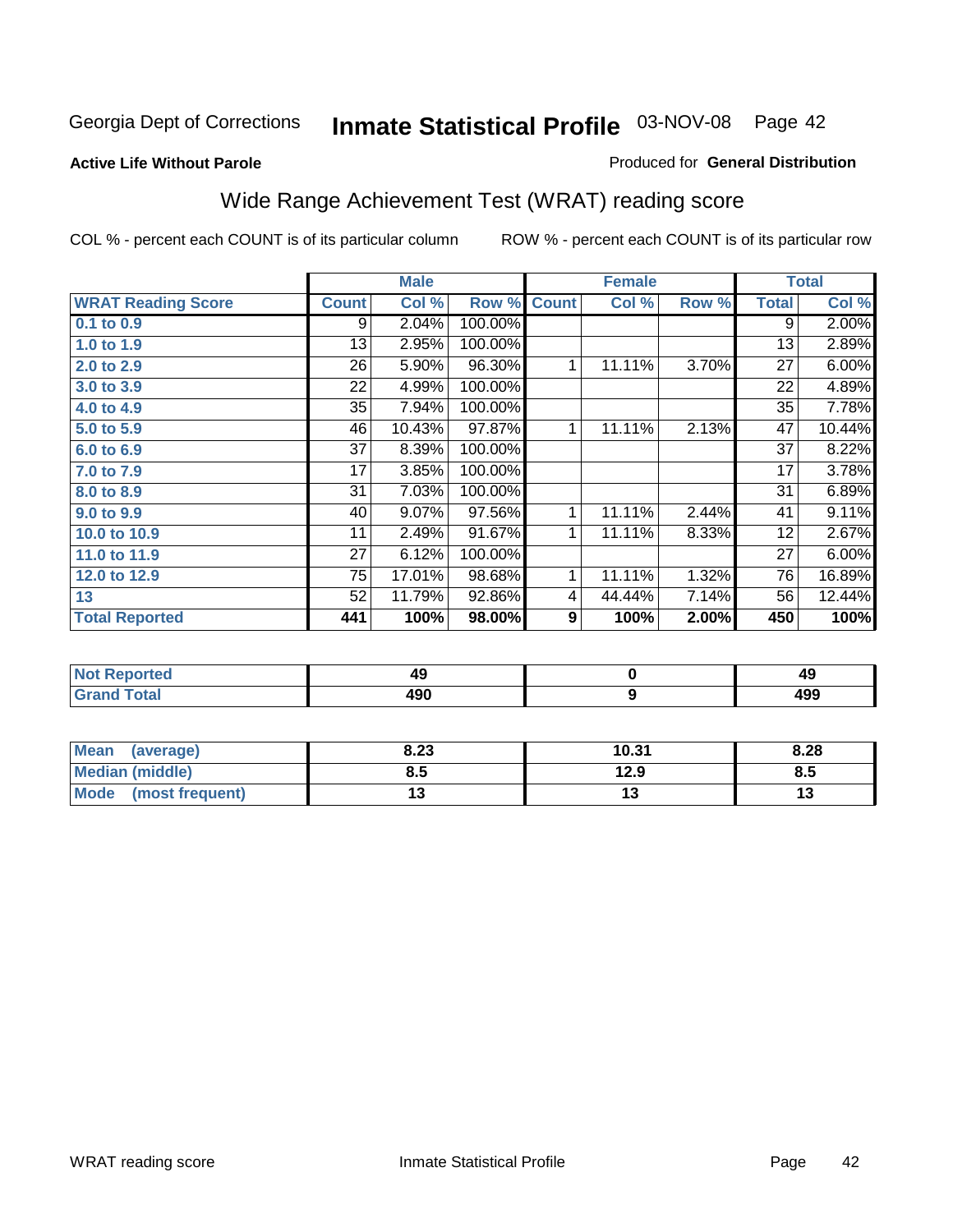#### **Active Life Without Parole**

#### Produced for **General Distribution**

# Wide Range Achievement Test (WRAT) math score

|                              |              | <b>Male</b> |         |                | <b>Female</b> |        |              | <b>Total</b> |
|------------------------------|--------------|-------------|---------|----------------|---------------|--------|--------------|--------------|
| <b>WRAT Mathematic Score</b> | <b>Count</b> | Col %       | Row %   | <b>Count</b>   | Col %         | Row %  | <b>Total</b> | Col %        |
| $0.1$ to $0.9$               | 2            | 0.45%       | 100.00% |                |               |        | 2            | 0.44%        |
| 1.0 to 1.9                   | 4            | 0.91%       | 100.00% |                |               |        | 4            | 0.89%        |
| 2.0 to 2.9                   | 16           | 3.63%       | 100.00% |                |               |        | 16           | 3.56%        |
| 3.0 to 3.9                   | 31           | 7.03%       | 100.00% |                |               |        | 31           | 6.89%        |
| 4.0 to 4.9                   | 45           | 10.20%      | 97.83%  | 1              | 11.11%        | 2.17%  | 46           | 10.22%       |
| 5.0 to 5.9                   | 55           | 12.47%      | 100.00% |                |               |        | 55           | 12.22%       |
| 6.0 to 6.9                   | 98           | 22.22%      | 98.99%  | 1              | 11.11%        | 1.01%  | 99           | 22.00%       |
| 7.0 to 7.9                   | 58           | 13.15%      | 98.31%  | 1              | 11.11%        | 1.69%  | 59           | 13.11%       |
| 8.0 to 8.9                   | 28           | 6.35%       | 96.55%  | 1              | 11.11%        | 3.45%  | 29           | 6.44%        |
| 9.0 to 9.9                   | 44           | 9.98%       | 95.65%  | $\overline{2}$ | 22.22%        | 4.35%  | 46           | 10.22%       |
| 10.0 to 10.9                 | 26           | 5.90%       | 96.30%  | 1              | 11.11%        | 3.70%  | 27           | 6.00%        |
| 11.0 to 11.9                 | 14           | 3.17%       | 100.00% |                |               |        | 14           | 3.11%        |
| 12.0 to 12.9                 | 12           | 2.72%       | 92.31%  | 1              | 11.11%        | 7.69%  | 13           | 2.89%        |
| 13                           | 8            | 1.81%       | 88.89%  | 1              | 11.11%        | 11.11% | 9            | 2.00%        |
| <b>Total Reported</b>        | 441          | 100%        | 98.00%  | 9              | 100%          | 2.00%  | 450          | 100%         |
|                              |              |             |         |                |               |        |              |              |

| <b>Not Reported</b> | 49  | 49  |
|---------------------|-----|-----|
| <b>Grand Total</b>  | 490 | 499 |

| Mean (average)         | 7.00 | 9.16 | 7.05 |
|------------------------|------|------|------|
| <b>Median (middle)</b> | 6.9  | J.Z  | 6.9  |
| Mode (most frequent)   | 6.9  | 7.a  | 6.9  |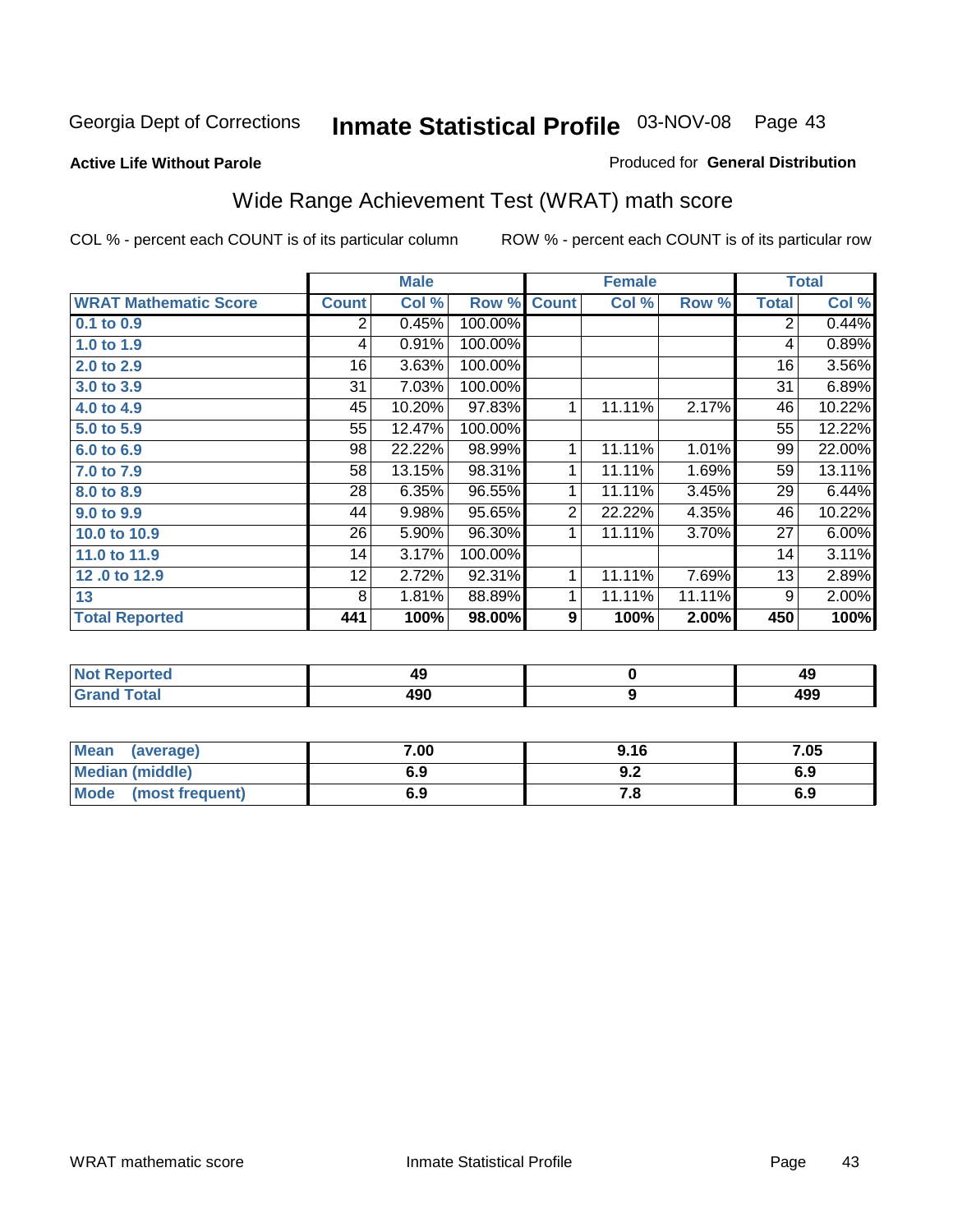#### **Active Life Without Parole**

#### Produced for **General Distribution**

# Wide Range Achievement Test (WRAT) spelling score

|                            |              | <b>Male</b> |         |                | <b>Female</b> |       |              | <b>Total</b> |
|----------------------------|--------------|-------------|---------|----------------|---------------|-------|--------------|--------------|
| <b>WRAT Spelling Score</b> | <b>Count</b> | Col %       | Row %   | <b>Count</b>   | Col %         | Row % | <b>Total</b> | Col %        |
| $0.1$ to $0.9$             | 4            | 0.91%       | 100.00% |                |               |       | 4            | 0.89%        |
| 1.0 to 1.9                 | 18           | 4.09%       | 100.00% |                |               |       | 18           | 4.01%        |
| 2.0 to 2.9                 | 36           | 8.18%       | 100.00% |                |               |       | 36           | 8.02%        |
| 3.0 to 3.9                 | 26           | 5.91%       | 100.00% |                |               |       | 26           | 5.79%        |
| 4.0 to 4.9                 | 40           | 9.09%       | 97.56%  | 1              | 11.11%        | 2.44% | 41           | 9.13%        |
| 5.0 to 5.9                 | 40           | 9.09%       | 100.00% |                |               |       | 40           | 8.91%        |
| 6.0 to 6.9                 | 50           | 11.36%      | 98.04%  | 1              | 11.11%        | 1.96% | 51           | 11.36%       |
| 7.0 to 7.9                 | 38           | 8.64%       | 100.00% |                |               |       | 38           | 8.46%        |
| 8.0 to 8.9                 | 35           | 7.95%       | 100.00% |                |               |       | 35           | 7.80%        |
| 9.0 to 9.9                 | 38           | 8.64%       | 100.00% |                |               |       | 38           | 8.46%        |
| 10.0 to 10.9               | 29           | 6.59%       | 96.67%  | 1              | 11.11%        | 3.33% | 30           | 6.68%        |
| 11.0 to 11.9               | 25           | 5.68%       | 92.59%  | $\overline{2}$ | 22.22%        | 7.41% | 27           | 6.01%        |
| 12.0 to 12.9               | 36           | 8.18%       | 92.31%  | 3              | 33.33%        | 7.69% | 39           | 8.69%        |
| 13                         | 25           | 5.68%       | 96.15%  | 1              | 11.11%        | 3.85% | 26           | 5.79%        |
| <b>Total Reported</b>      | 440          | 100%        | 98.00%  | 9              | 100%          | 2.00% | 449          | 100%         |

| <b>Not Reported</b> | - -<br>วบ  | 50  |
|---------------------|------------|-----|
| <b>Grand Total</b>  | 100<br>49U | 499 |

| Mean<br>(average)    | 7.36 | 10.42 | 7.42 |
|----------------------|------|-------|------|
| Median (middle)      | ن. ا | 11.3  | ں ،  |
| Mode (most frequent) | 8.5  | 12.3  | 8.5  |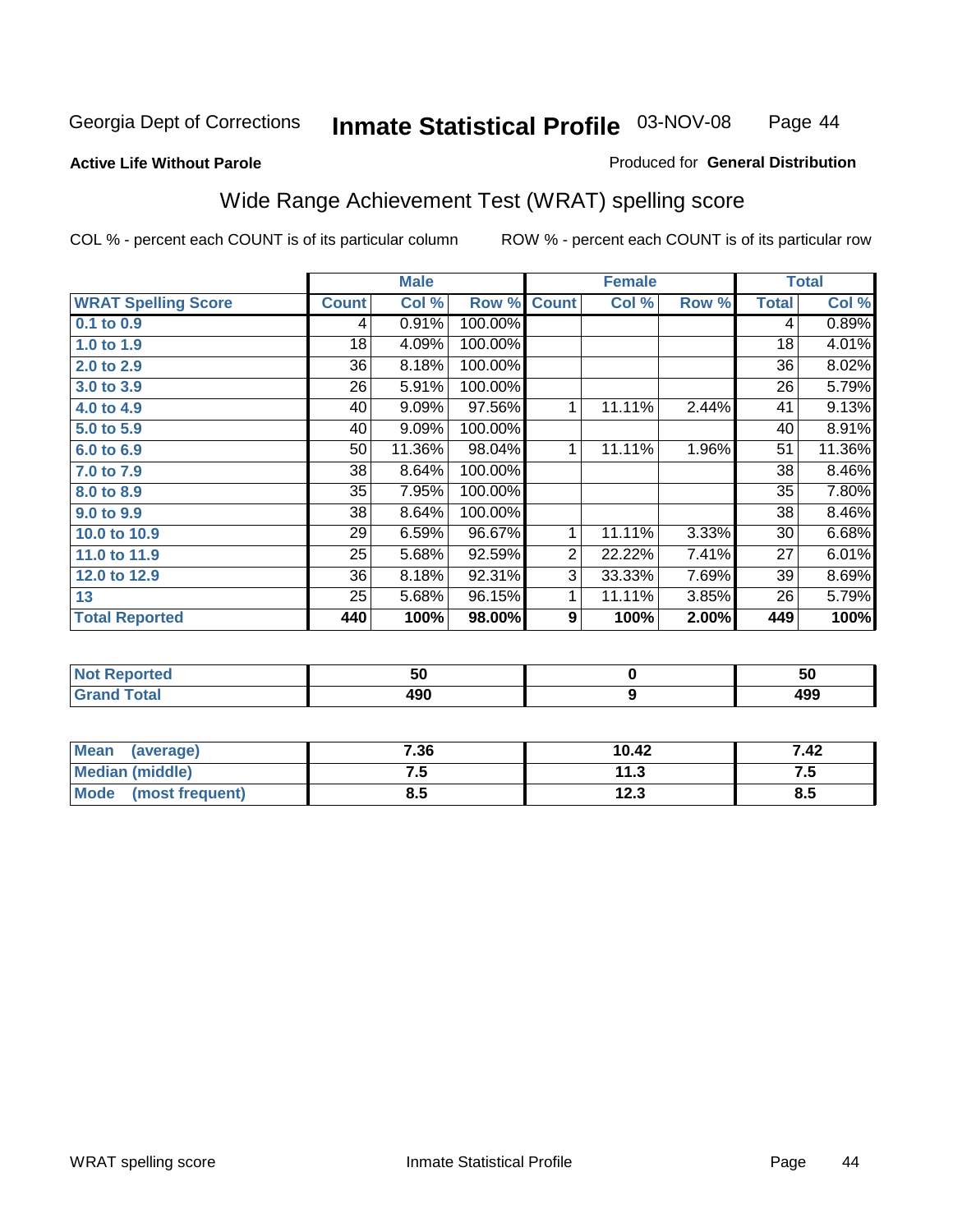## **Active Life Without Parole**

#### Produced for **General Distribution**

## Scope of substance abuse - summary

|                        |              | <b>Male</b> |            |              | <b>Female</b> |          |              | Total    |
|------------------------|--------------|-------------|------------|--------------|---------------|----------|--------------|----------|
| <b>Substance Abuse</b> | <b>Count</b> | Col %       | Row %      | <b>Count</b> | Col %         | Row %    | <b>Total</b> | Col %    |
| <b>None</b>            | 159          | 32.45%      | 97.55%     |              | 44.44%        | 2.45%    | 163          | 32.67%   |
| Drugs only             | 190          | 38.78%      | 98.45%     | 3            | 33.33%        | $1.55\%$ | 193          | 38.68%   |
| <b>Alcohol only</b>    | 34           | 6.94%       | $100.00\%$ |              |               |          | 34           | $6.81\%$ |
| Drugs and alcohol      | 107          | 21.84%      | $98.17\%$  | ◠            | 22.22%        | 1.83%    | 109          | 21.84%   |
| <b>Total Reported</b>  | 490          | 100%        | 98.20%     | 9            | 100%          | 1.80%    | 499          | 100%     |

| <b>Not Reported</b>          |     |            |
|------------------------------|-----|------------|
| <b>Total</b><br><b>Grand</b> | AQC | ៱៱៰<br>טסו |

|  | Mode<br>ונוצוווי | Druas onlv | None | only<br>Pruas . |
|--|------------------|------------|------|-----------------|
|--|------------------|------------|------|-----------------|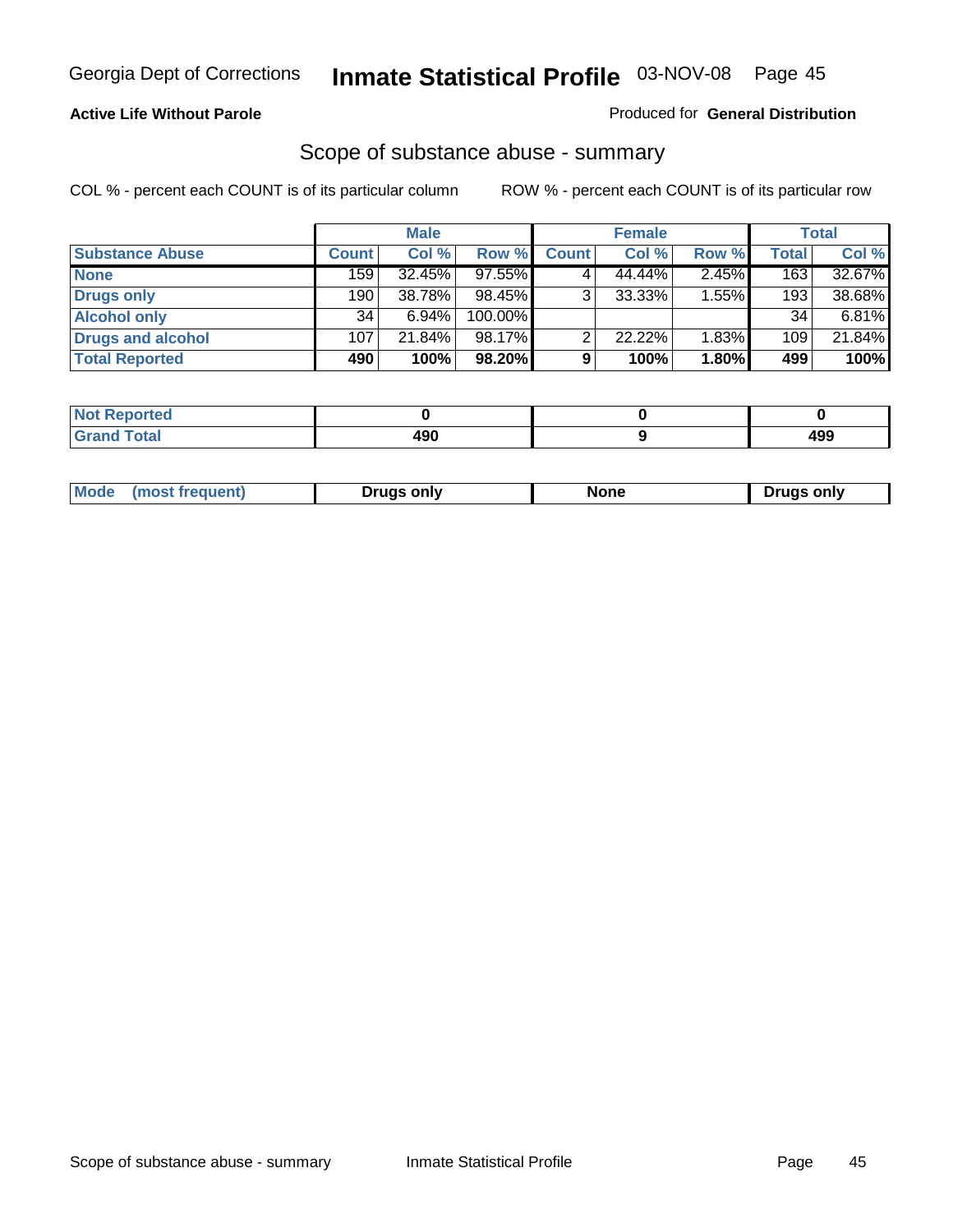### **Active Life Without Parole**

#### Produced for **General Distribution**

# Scope of substance abuse - detail

|                                         |              | <b>Male</b> |         |                | <b>Female</b> |       |              | <b>Total</b> |
|-----------------------------------------|--------------|-------------|---------|----------------|---------------|-------|--------------|--------------|
| <b>Substance Abuse</b>                  | <b>Count</b> | Col %       | Row %   | <b>Count</b>   | Col %         | Row % | <b>Total</b> | Col %        |
| No drug or alcohol problems             | 159          | 32.45%      | 97.55%  | 4              | 44.44%        | 2.45% | 163          | 32.67%       |
| Drug addiction but no alcohol           | 3            | 0.61%       | 100.00% |                |               |       | 3            | 0.60%        |
| <b>Drug addiction and alcohol</b>       | 3            | 0.61%       | 100.00% |                |               |       | 3            | 0.60%        |
| abuse                                   |              |             |         |                |               |       |              |              |
| <b>Drug addiction and alcoholism</b>    | 2            | 0.41%       | 100.00% |                |               |       | 2            | 0.40%        |
| No drug problem but alcohol             | 28           | 5.71%       | 100.00% |                |               |       | 28           | 5.61%        |
| abuse                                   |              |             |         |                |               |       |              |              |
| No drug problem but alcoholism          | 6            | 1.22%       | 100.00% |                |               |       | 6            | 1.20%        |
| Drug experiment but no alcohol          | 114          | 23.27%      | 99.13%  | 1              | 11.11%        | 0.87% | 115          | 23.05%       |
| <b>Drug experiment &amp; alcohol</b>    | 13           | 2.65%       | 100.00% |                |               |       | 13           | 2.61%        |
| abuse                                   |              |             |         |                |               |       |              |              |
| <b>Drug experiment &amp; alcoholism</b> | 9            | 1.84%       | 100.00% |                |               |       | 9            | 1.80%        |
| Drug abuse but no alcohol               | 73           | 14.90%      | 97.33%  | $\overline{2}$ | 22.22%        | 2.67% | 75           | 15.03%       |
| Drug abuse and alcohol abuse            | 66           | 13.47%      | 98.51%  |                | 11.11%        | 1.49% | 67           | 13.43%       |
| Drug abuse and alcoholism               | 14           | 2.86%       | 93.33%  |                | 11.11%        | 6.67% | 15           | 3.01%        |
| <b>Total Reported</b>                   | 490          | 100%        | 98.20%  | 9              | 100%          | 1.80% | 499          | 100.0%       |

| <b>Not Reported</b> |     |     |
|---------------------|-----|-----|
| <b>Total</b>        | ה ה | 100 |
| $\sim$              | 49U | 499 |

| Mode (most frequent) | No drug or alcohol problems No drug or alcohol problems No drug or alcohol |          |
|----------------------|----------------------------------------------------------------------------|----------|
|                      |                                                                            | problems |
|                      |                                                                            |          |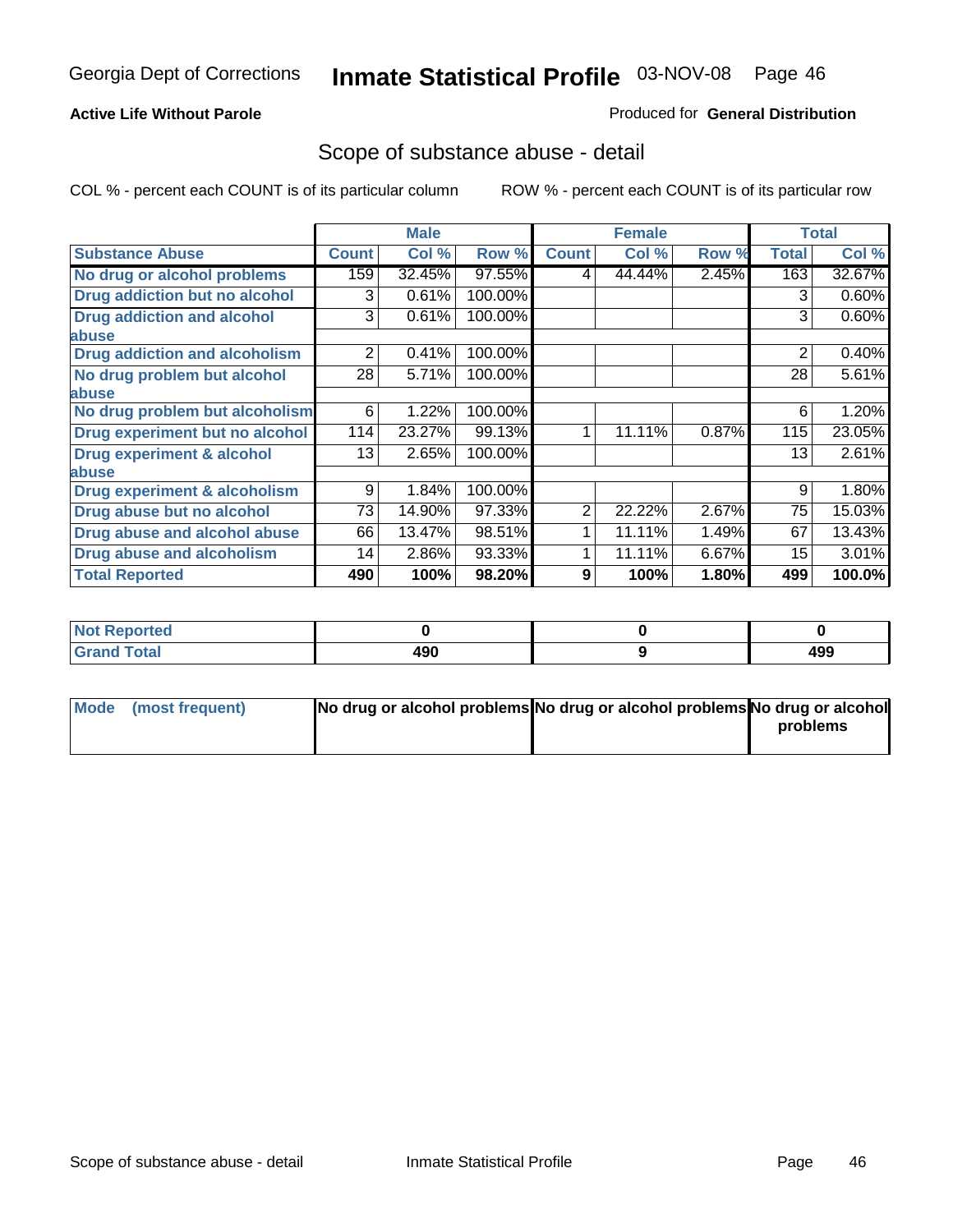#### **Active Life Without Parole**

#### Produced for **General Distribution**

# Current / last mental health treatment level

|                                    |              | <b>Male</b> |         |              | <b>Female</b> |       |              | <b>Total</b> |
|------------------------------------|--------------|-------------|---------|--------------|---------------|-------|--------------|--------------|
| <b>Mental Health Treatment Lev</b> | <b>Count</b> | Col %       | Row %   | <b>Count</b> | Col %         | Row % | <b>Total</b> | Col %        |
| 1 No problem at current time       | 70           | 38.67%      | 98.59%  |              | 16.67%        | 1.41% | 71           | 37.97%       |
| 2 Receiving outpatient             | 79           | 43.65%      | 94.05%  | 5            | 83.33%        | 5.95% | 84           | 44.92%       |
| treatment                          |              |             |         |              |               |       |              |              |
| 3 Inpatient, moderate              | 28           | 15.47%      | 100.00% |              |               |       | 28           | 14.97%       |
| treatment                          |              |             |         |              |               |       |              |              |
| 4 Inpatient, intensive             | 4            | 2.21%       | 100.00% |              |               |       | 4            | 2.14%        |
| treatment                          |              |             |         |              |               |       |              |              |
| <b>Total Evaluated</b>             | 181          | 100%        | 96.79%  | 6            | 100%          | 3.21% | 187          | 100%         |

| Never had MH evaluation | 309 | .   |
|-------------------------|-----|-----|
| Total                   | 490 | 499 |

| <b>Median (middle)</b>         | <b>Receiving outpatient</b><br>treatment |                                          | <b>Receiving</b><br>outpatient<br>treatment |
|--------------------------------|------------------------------------------|------------------------------------------|---------------------------------------------|
| <b>Mode</b><br>(most frequent) | <b>Receiving outpatient</b><br>treatment | <b>Receiving outpatient</b><br>treatment | Receiving<br>outpatient<br>treatment        |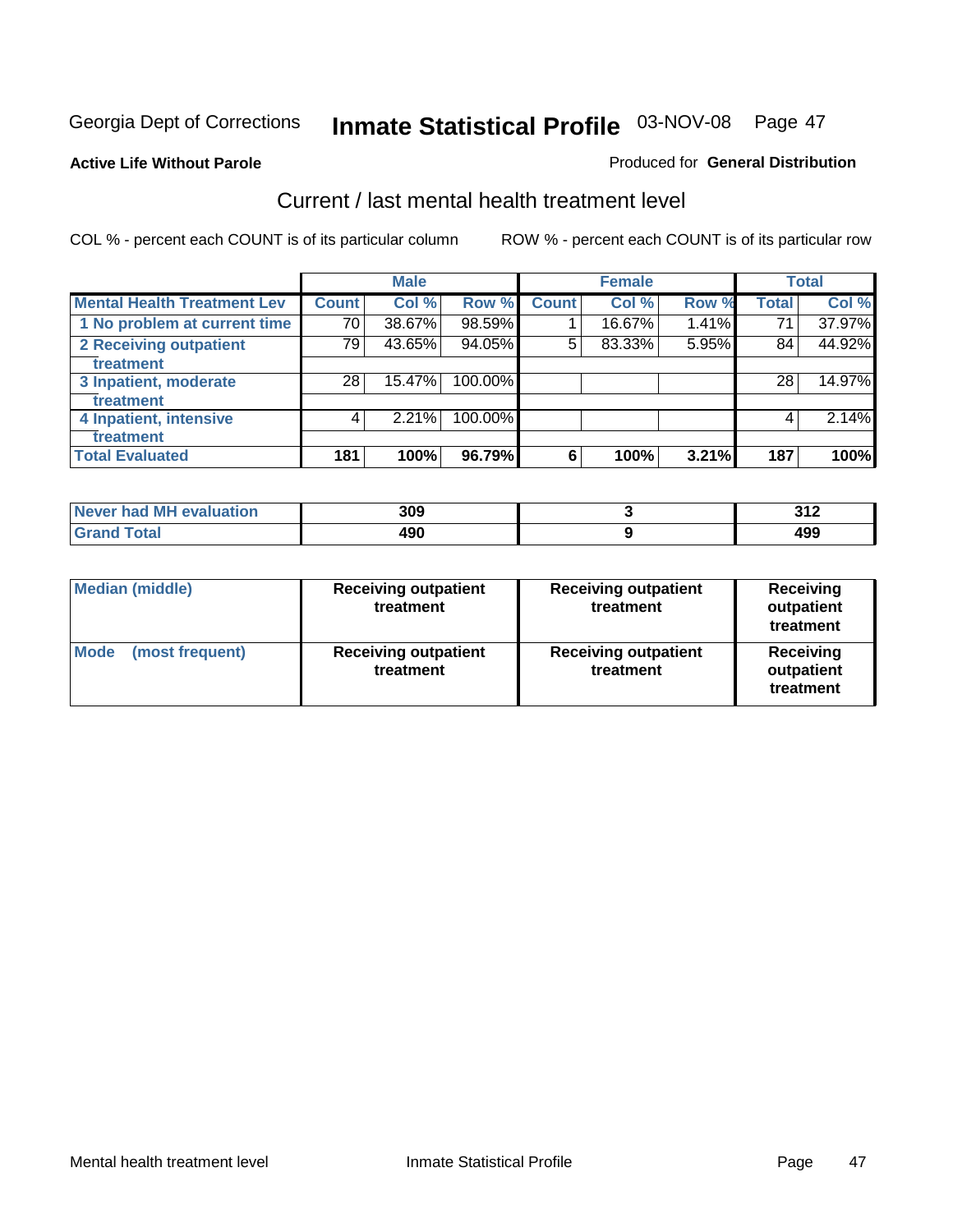## **Active Life Without Parole**

#### Produced for **General Distribution**

# PULHESDWIT medical scale - 'P' overall condition ('P'hysical)

|                                   |              | <b>Male</b> |                    |   | <b>Female</b> |       |              | <b>Total</b> |
|-----------------------------------|--------------|-------------|--------------------|---|---------------|-------|--------------|--------------|
| 'P' Overall Condition             | <b>Count</b> | Col %       | <b>Row % Count</b> |   | Col %         | Row % | <b>Total</b> | Col %        |
| 1 No medical illness              | 331          | 67.83%      | 98.81%             |   | 44.44%        | 1.19% | 335          | 67.40%       |
| 2 Well-controlled chronic illness | 99           | 20.29%      | 95.19%             | 5 | 55.56%        | 4.81% | 104          | 20.93%       |
| 3 Poorly-controlled chronic       | 57           | 11.68%      | 100.00%            |   |               |       | 57           | 11.47%       |
| <b>illness</b>                    |              |             |                    |   |               |       |              |              |
| 4 Significant problems requiring  |              | $0.20\%$    | 100.00%            |   |               |       |              | 0.20%        |
| special housing                   |              |             |                    |   |               |       |              |              |
| <b>Total Reported</b>             | 488          | 100%        | 98.19%             | 9 | 100%          | 1.81% | 497          | 100%         |

| $^{\circ}$ Not $\mathbf{F}$<br>Reported |     |     |
|-----------------------------------------|-----|-----|
| <b>Grand Total</b>                      | 490 | 499 |

| ' No medical illness<br><b>Mode</b><br>(most frequent) | 2 Well-controlled chronic<br>illness | 1 No medical<br>illness |
|--------------------------------------------------------|--------------------------------------|-------------------------|
|--------------------------------------------------------|--------------------------------------|-------------------------|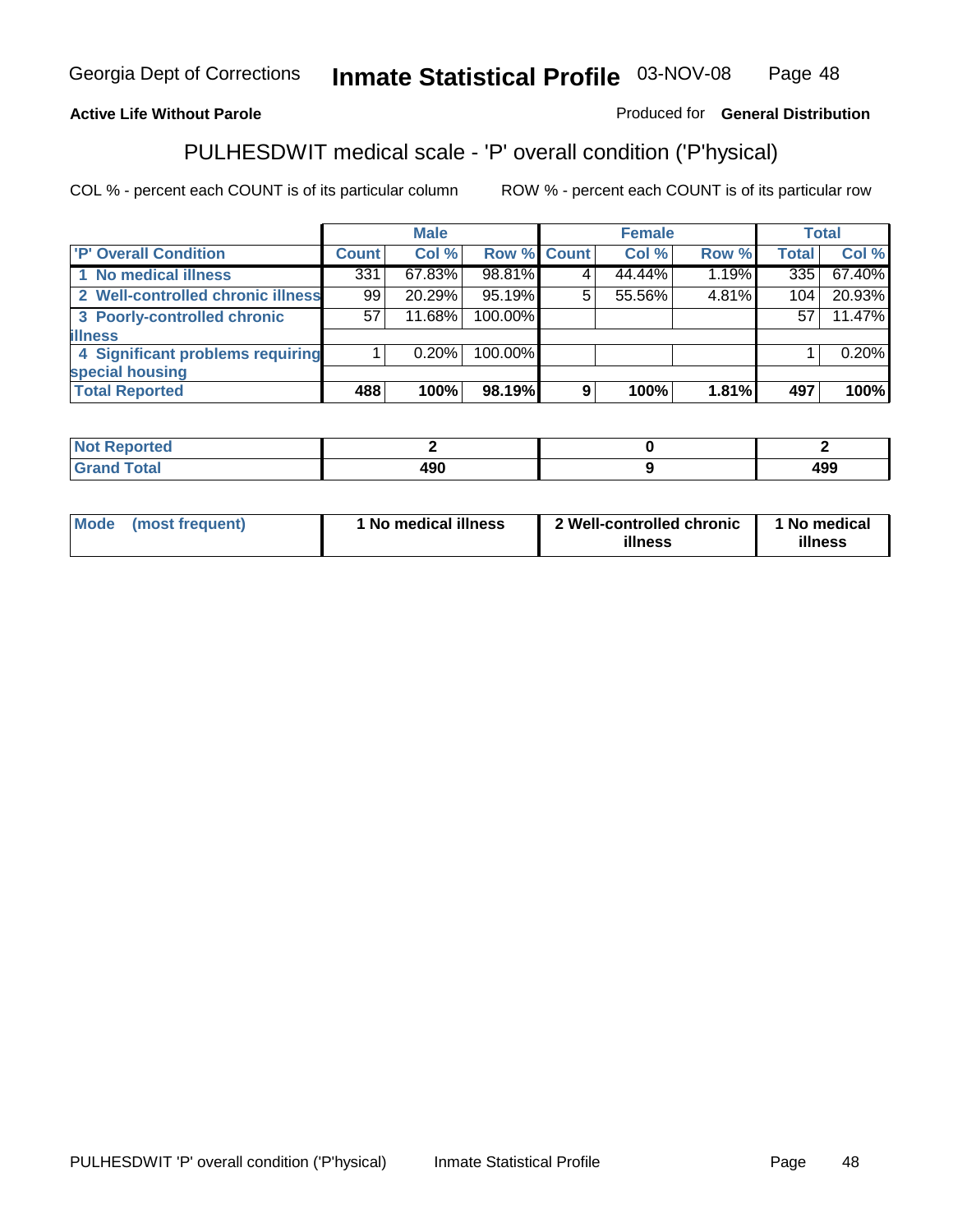## **Active Life Without Parole**

Produced for **General Distribution**

# PULHESDWIT medical scale - 'U' upper body

|                              |              | <b>Male</b> |         |              | <b>Female</b> |       |              | <b>Total</b> |
|------------------------------|--------------|-------------|---------|--------------|---------------|-------|--------------|--------------|
| <b>U' Upper Body</b>         | <b>Count</b> | Col %       | Row %   | <b>Count</b> | Col %         | Row % | <b>Total</b> | Col %        |
| 1 Upper bones, joints,       | 471          | 96.52%      | 98.13%  | 9            | 100.00%       | 1.88% | 480          | 96.58%       |
| muscles all OK               |              |             |         |              |               |       |              |              |
| 2 One or both arms minimally | 10           | 2.05%       | 100.00% |              |               |       | 10           | 2.01%        |
| limited                      |              |             |         |              |               |       |              |              |
| 3 One or both arms           | 6            | 1.23%       | 100.00% |              |               |       | 6            | 1.21%        |
| moderately limited           |              |             |         |              |               |       |              |              |
| 4 One arm disabled,          |              | 0.20%       | 100.00% |              |               |       |              | 0.20%        |
| paralyzed, or amputated      |              |             |         |              |               |       |              |              |
| <b>Total Reported</b>        | 488          | 100%        | 98.19%  | 9            | 100%          | 1.81% | 497          | 100%         |

| norted<br>NOT          |            |     |
|------------------------|------------|-----|
| <b>Total</b><br>------ | ៱ດດ<br>.JV | 499 |

|  | Mode (most frequent) | 1 Upper bones, joints,<br>muscles all OK | 1 Upper bones, joints,<br>muscles all OK | 1 Upper bones,<br>joints, muscles all<br>OK |
|--|----------------------|------------------------------------------|------------------------------------------|---------------------------------------------|
|--|----------------------|------------------------------------------|------------------------------------------|---------------------------------------------|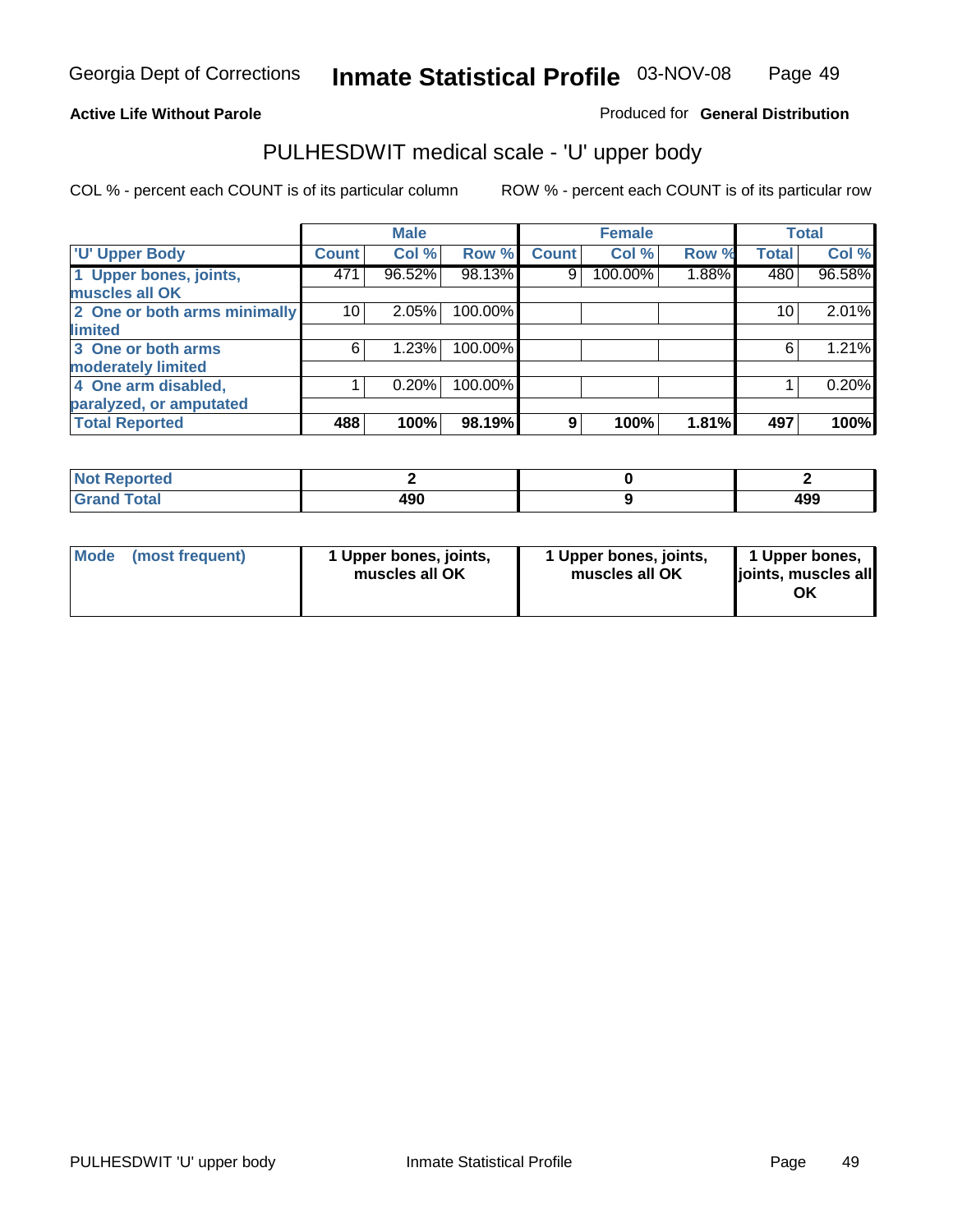#### **Active Life Without Parole**

#### Produced for **General Distribution**

# PULHESDWIT medical scale - 'L' lower body

|                                |              | <b>Male</b> |           |                | <b>Female</b> |       |              | <b>Total</b> |
|--------------------------------|--------------|-------------|-----------|----------------|---------------|-------|--------------|--------------|
| <b>L' Lower Body</b>           | <b>Count</b> | Col %       | Row %     | <b>Count</b>   | Col %         | Row % | <b>Total</b> | Col %        |
| 1 Lower bones, joints,         | 441          | 90.37%      | 98.44%    |                | 77.78%        | 1.56% | 448          | 90.14%       |
| muscles all OK                 |              |             |           |                |               |       |              |              |
| 2 One or both legs minimally   | 38           | 7.79%       | $95.00\%$ | $\overline{2}$ | 22.22%        | 5.00% | 40           | 8.05%        |
| limited                        |              |             |           |                |               |       |              |              |
| 3 One or both legs             | 8            | 1.64%       | 100.00%   |                |               |       | 8            | 1.61%        |
| moderately limited             |              |             |           |                |               |       |              |              |
| 4 One leg disabled, paralyzed, |              | 0.20%       | 100.00%   |                |               |       |              | 0.20%        |
| or amputated                   |              |             |           |                |               |       |              |              |
| <b>Total Reported</b>          | 488          | 100%        | 98.19%    | 9              | 100%          | 1.81% | 497          | 100%         |

| <b>rted</b><br>'N I                    |            |     |
|----------------------------------------|------------|-----|
| $f$ $f \circ f \circ f$<br>l Ulai<br>. | ៱ດດ<br>7JV | 499 |

|  | Mode (most frequent) | 1 Lower bones, joints,<br>muscles all OK | 1 Lower bones, joints,<br>muscles all OK | 1 Lower bones,<br>joints, muscles all<br>OK |
|--|----------------------|------------------------------------------|------------------------------------------|---------------------------------------------|
|--|----------------------|------------------------------------------|------------------------------------------|---------------------------------------------|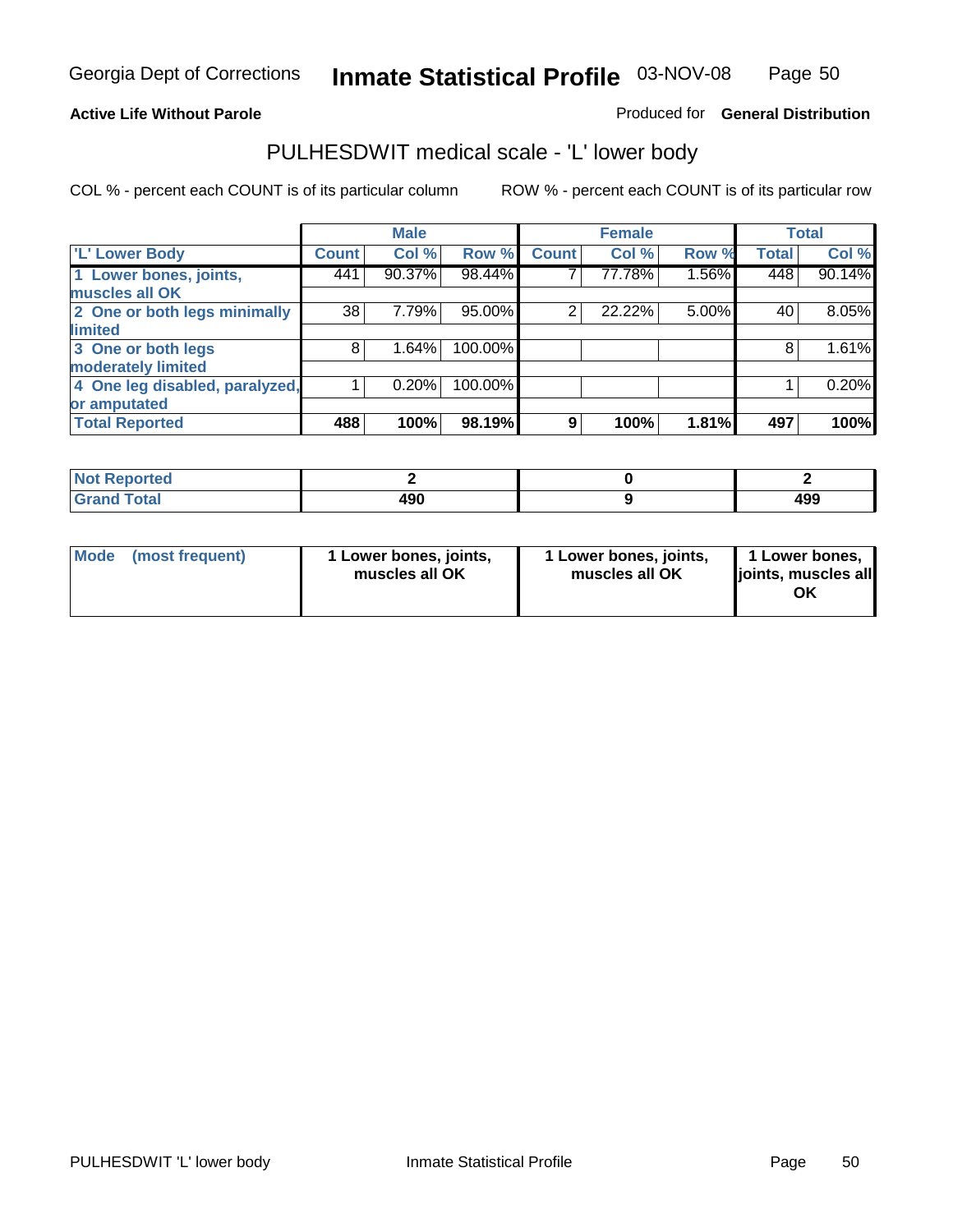#### **Active Life Without Parole**

Produced for **General Distribution**

# PULHESDWIT medical scale - 'H' hearing

|                                |              | <b>Male</b> |             |   | <b>Female</b> |          | Total        |         |
|--------------------------------|--------------|-------------|-------------|---|---------------|----------|--------------|---------|
| 'H' Hearing                    | <b>Count</b> | Col%        | Row % Count |   | Col%          | Row %    | <b>Total</b> | Col %   |
| 1 Normal hearing both ears     | 487          | $99.80\%$   | 98.19%      | 9 | 100.00%       | $1.81\%$ | 496          | 99.80%  |
| 2 Some loss in one ear with    |              | $0.20\%$    | 100.00%     |   |               |          |              | 0.20%   |
| other OK, or mild loss in both |              |             |             |   |               |          |              |         |
| <b>Total Reported</b>          | 488          | 100%        | 98.19%      | 9 | 100%          | 1.81%    | 497          | $100\%$ |

| тео |         |     |
|-----|---------|-----|
| --- | .<br>__ | 499 |

| Mode (most frequent) | 1 Normal hearing both ears 1 Normal hearing both ears 1 Normal hearing | both ears |
|----------------------|------------------------------------------------------------------------|-----------|
|                      |                                                                        |           |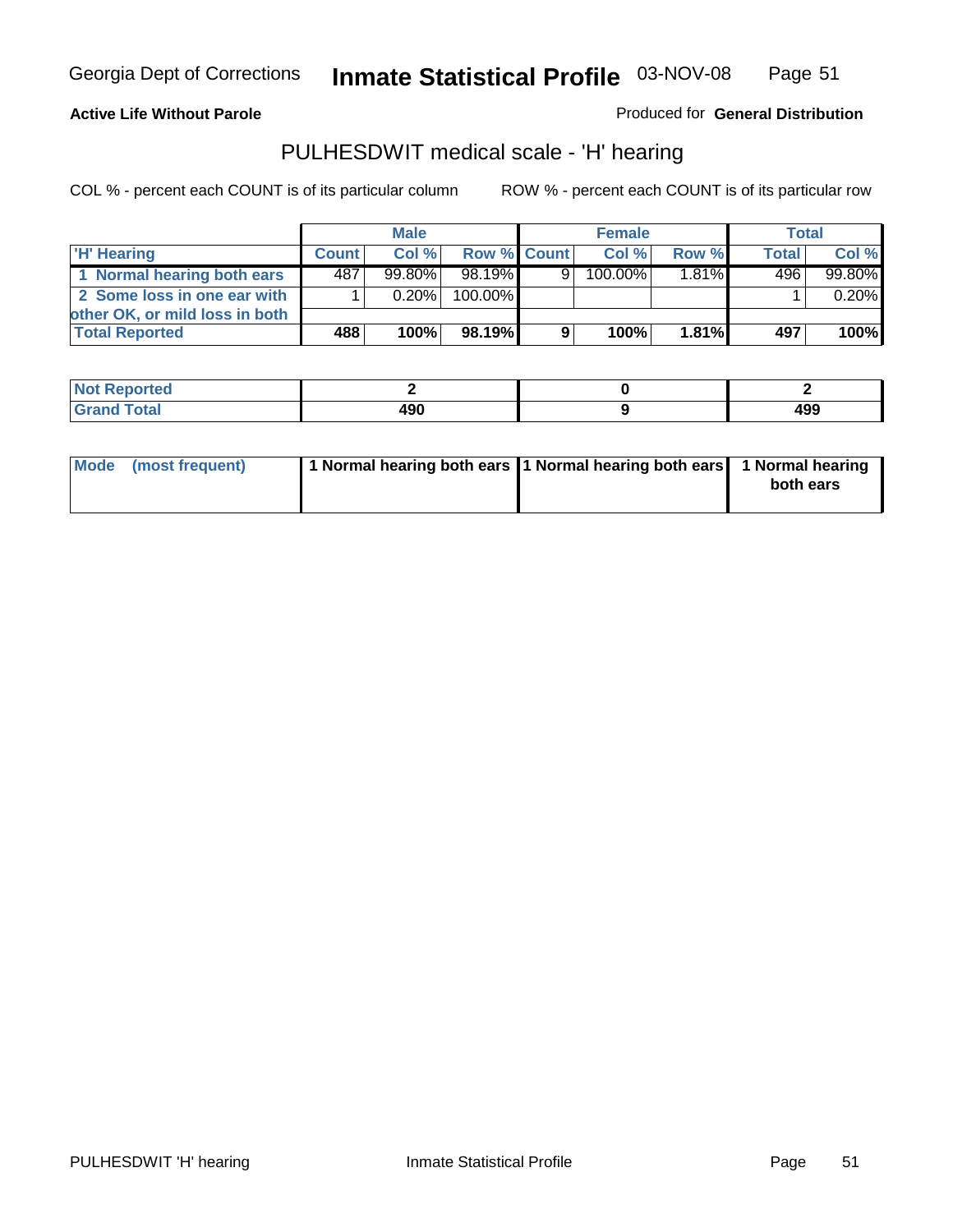#### **Active Life Without Parole**

#### Produced for **General Distribution**

# PULHESDWIT medical scale - 'E' vision

|                                |       | <b>Male</b> |             |   | <b>Female</b> |       |              | <b>Total</b> |
|--------------------------------|-------|-------------|-------------|---|---------------|-------|--------------|--------------|
| <b>E' Vision</b>               | Count | Col %       | Row % Count |   | Col %         | Row % | <b>Total</b> | Col %        |
| 1 Correctable to 20/40 in both | 411   | 84.22%      | 98.33%      |   | 77.78%        | 1.67% | 418          | 84.10%       |
| eyes                           |       |             |             |   |               |       |              |              |
| 2 Correctable to 20/70 in one  | 71    | 14.55%      | 97.26%      | 2 | 22.22%        | 2.74% | 73           | 14.69%       |
| eye, may be blind in other     |       |             |             |   |               |       |              |              |
| 3 Correctable to 20/200 in one | 5.    | 1.02%       | 100.00%     |   |               |       | 5            | 1.01%        |
| eye, may be blind in other     |       |             |             |   |               |       |              |              |
| 4 One eye not correctable to   |       | 0.20%       | 100.00%     |   |               |       |              | 0.20%        |
| 20/200, other may be blind     |       |             |             |   |               |       |              |              |
| <b>Total Reported</b>          | 488   | 100%        | 98.19%      | 9 | 100%          | 1.81% | 497          | 100%         |

| <b>Not Reported</b> |     |            |
|---------------------|-----|------------|
| <b>Total</b>        | 490 | 400<br>493 |

| Mode (most frequent) | 1 Correctable to 20/40 in<br>both eves | 1 Correctable to 20/40 in   1 Correctable to  <br>both eves | 20/40 in both eyes |
|----------------------|----------------------------------------|-------------------------------------------------------------|--------------------|
|----------------------|----------------------------------------|-------------------------------------------------------------|--------------------|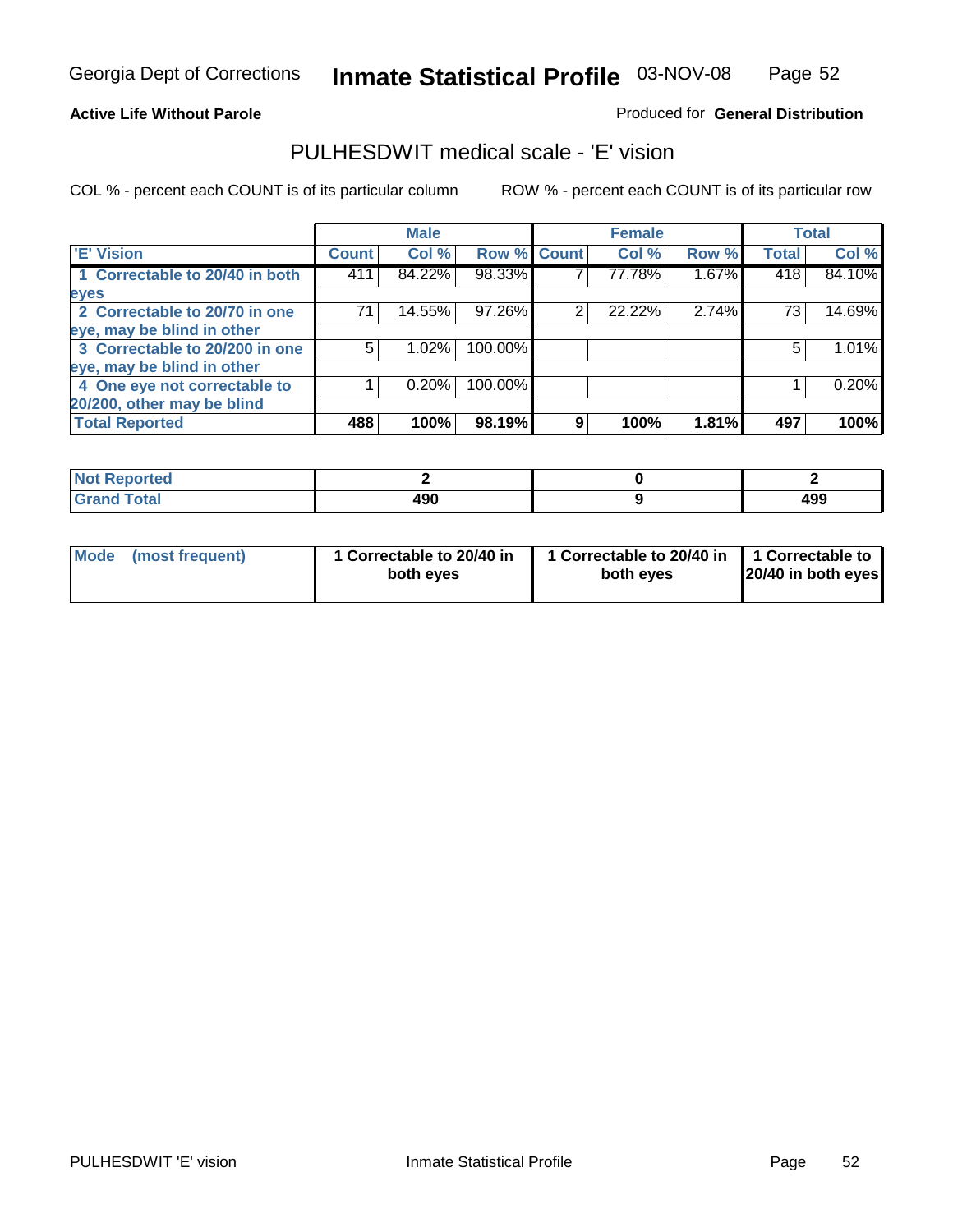## **Active Life Without Parole**

## Produced for **General Distribution**

# PULHESDWIT medical scale - 'S' pSychiatric

|                                |              | <b>Male</b> |             |   | <b>Female</b> |       |              | <b>Total</b> |
|--------------------------------|--------------|-------------|-------------|---|---------------|-------|--------------|--------------|
| 'S' pSychiatric                | <b>Count</b> | Col %       | Row % Count |   | Col %         | Row % | <b>Total</b> | Col %        |
| 1 No impairment or disorders   | 380          | 79.33%      | 98.96%      |   | 44.44%        | 1.04% | 384          | 78.69%       |
| 2 Stable, or in remission, or  | 84           | 17.54%      | 94.38%      | 5 | 55.56%        | 5.62% | 89           | 18.24%       |
| mild impairment or retardation |              |             |             |   |               |       |              |              |
| 3 Requires moderate inpatient  | 13           | 2.71%       | 100.00%     |   |               |       | 13           | 2.66%        |
| treatment                      |              |             |             |   |               |       |              |              |
| 4 Requires intensive inpatient | 2            | $0.42\%$    | 100.00%     |   |               |       |              | 0.41%        |
| treatment                      |              |             |             |   |               |       |              |              |
| <b>Total Reported</b>          | 479          | 100%        | 98.16%      | 9 | 100%          | 1.84% | 488          | 100%         |

| orted        |     |     |
|--------------|-----|-----|
| <b>Total</b> | 490 | 499 |

| Mode (most frequent) | 1 No impairment or disorders 2 Stable, or in remission, 11 No impairment or |                       |           |
|----------------------|-----------------------------------------------------------------------------|-----------------------|-----------|
|                      |                                                                             | or mild impairment or | disorders |
|                      |                                                                             | retardation           |           |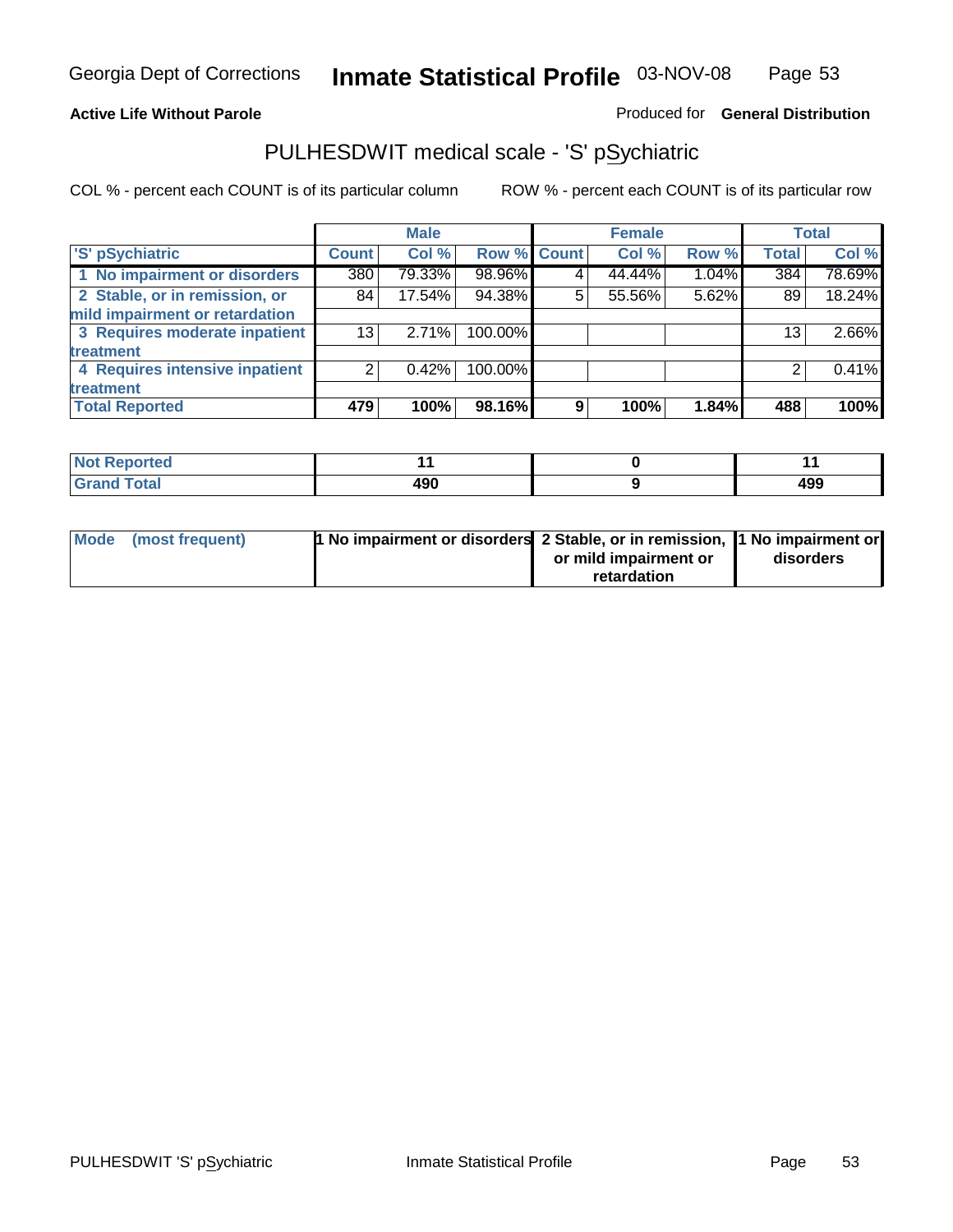#### **Active Life Without Parole**

Produced for **General Distribution**

# PULHESDWIT medical scale - 'D' dental

|                                 |       | <b>Male</b> |             |   | <b>Female</b> |       |              | <b>Total</b> |
|---------------------------------|-------|-------------|-------------|---|---------------|-------|--------------|--------------|
| <b>D'</b> Dental                | Count | Col %       | Row % Count |   | Col %         | Row % | <b>Total</b> | Col %        |
| 1 Minimal routine dental health | 217   | 45.68%      | 97.31%      |   | 66.67%        | 2.69% | 223          | 46.07%       |
| <b>needs</b>                    |       |             |             |   |               |       |              |              |
| 2 Moderate cavities and/or      | 215   | 45.26%      | 98.62%      |   | 33.33%        | 1.38% | 218          | 45.04%       |
| gum disease                     |       |             |             |   |               |       |              |              |
| 3 Extensive gum disease         | 43    | $9.05\%$    | 100.00%     |   |               |       | 43           | 8.88%        |
| and/or widespread decay         |       |             |             |   |               |       |              |              |
| <b>Total Reported</b>           | 475   | 100%        | 98.14%      | 9 | 100%          | 1.86% | 484          | 100%         |

| ----<br>neo<br>N | . .<br>$-$         |     |
|------------------|--------------------|-----|
| ______           | 0۵۸<br>494<br>$ -$ | 499 |

| Mode (most frequent) | <b>Minimal routine dental</b><br>health needs | 1 Minimal routine dental<br>health needs | 1 Minimal routine<br>dental health<br>needs |
|----------------------|-----------------------------------------------|------------------------------------------|---------------------------------------------|
|----------------------|-----------------------------------------------|------------------------------------------|---------------------------------------------|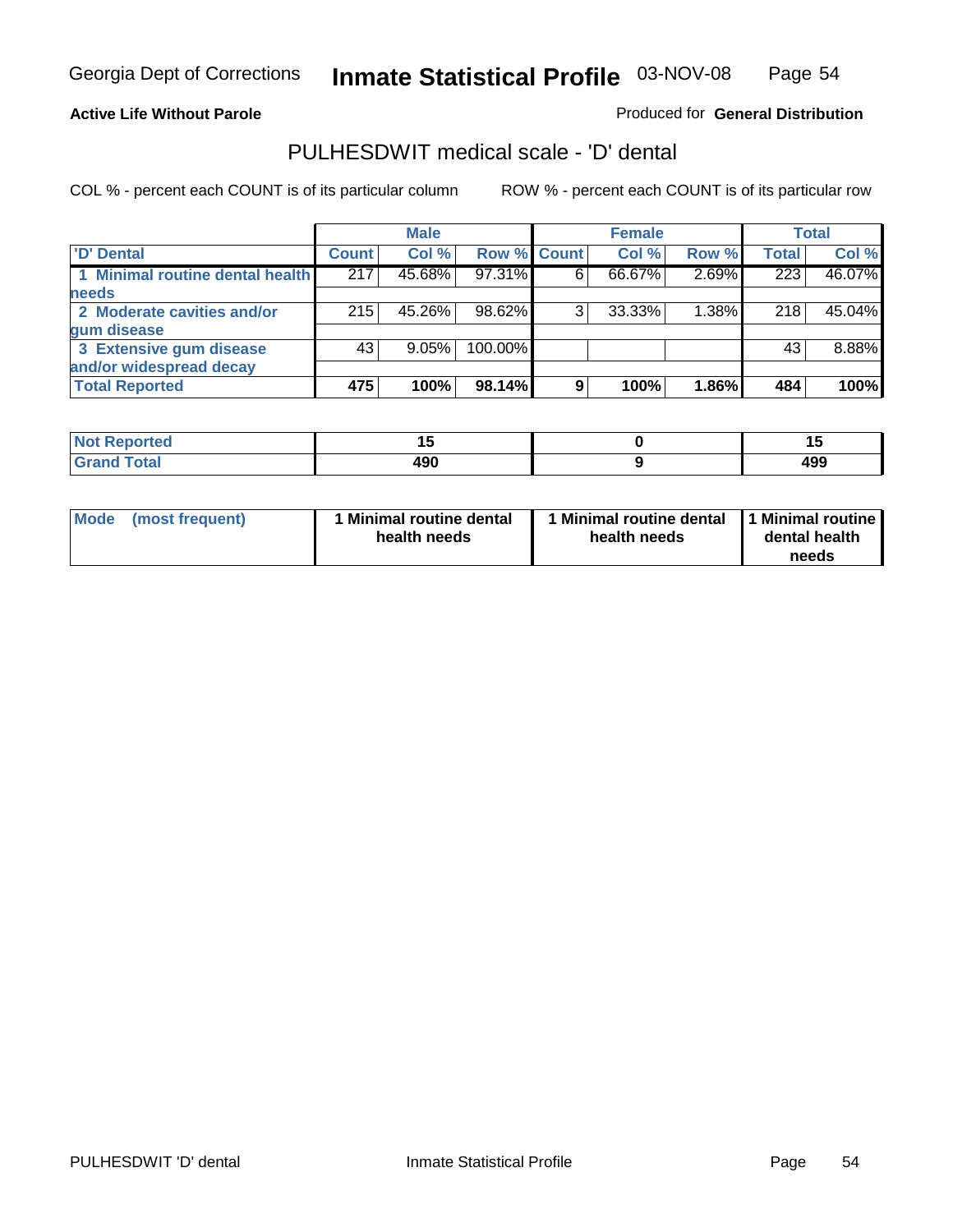#### **Active Life Without Parole**

#### Produced for **General Distribution**

# PULHESDWIT medical scale - 'W' work ability

|                                 |              | <b>Male</b> |             |   | <b>Female</b> |       |                 | <b>Total</b> |
|---------------------------------|--------------|-------------|-------------|---|---------------|-------|-----------------|--------------|
| <b>W' work ability</b>          | <b>Count</b> | Col %       | Row % Count |   | Col %         | Row % | <b>Total</b>    | Col %        |
| 1 Unrestricted work or activity | 388          | 79.51%      | 97.98%      | 8 | 88.89%        | 2.02% | 396             | 79.68%       |
| 2 Minor restrictions on type of | 77           | 15.78%      | 98.72%      |   | 11.11%        | 1.28% | 78              | 15.69%       |
| work                            |              |             |             |   |               |       |                 |              |
| 3 Moderate restrictions on type | 14           | $2.87\%$    | 100.00%     |   |               |       | 14 <sub>1</sub> | 2.82%        |
| of work                         |              |             |             |   |               |       |                 |              |
| 4 Major restrictions on type of | 9            | 1.84%       | 100.00%     |   |               |       | 9               | 1.81%        |
| <b>work</b>                     |              |             |             |   |               |       |                 |              |
| <b>Total Reported</b>           | 488          | 100%        | 98.19%      | 9 | 100%          | 1.81% | 497             | 100%         |

| <b>orted</b><br>NO1                     |            |            |
|-----------------------------------------|------------|------------|
| $F \wedge f \wedge f$<br>otal<br>------ | 0۵۸<br>43U | 400<br>499 |

| Mode (most frequent) | 1 Unrestricted work or<br>activity | 1 Unrestricted work or<br>activity | 1 Unrestricted<br>work or activity |
|----------------------|------------------------------------|------------------------------------|------------------------------------|
|                      |                                    |                                    |                                    |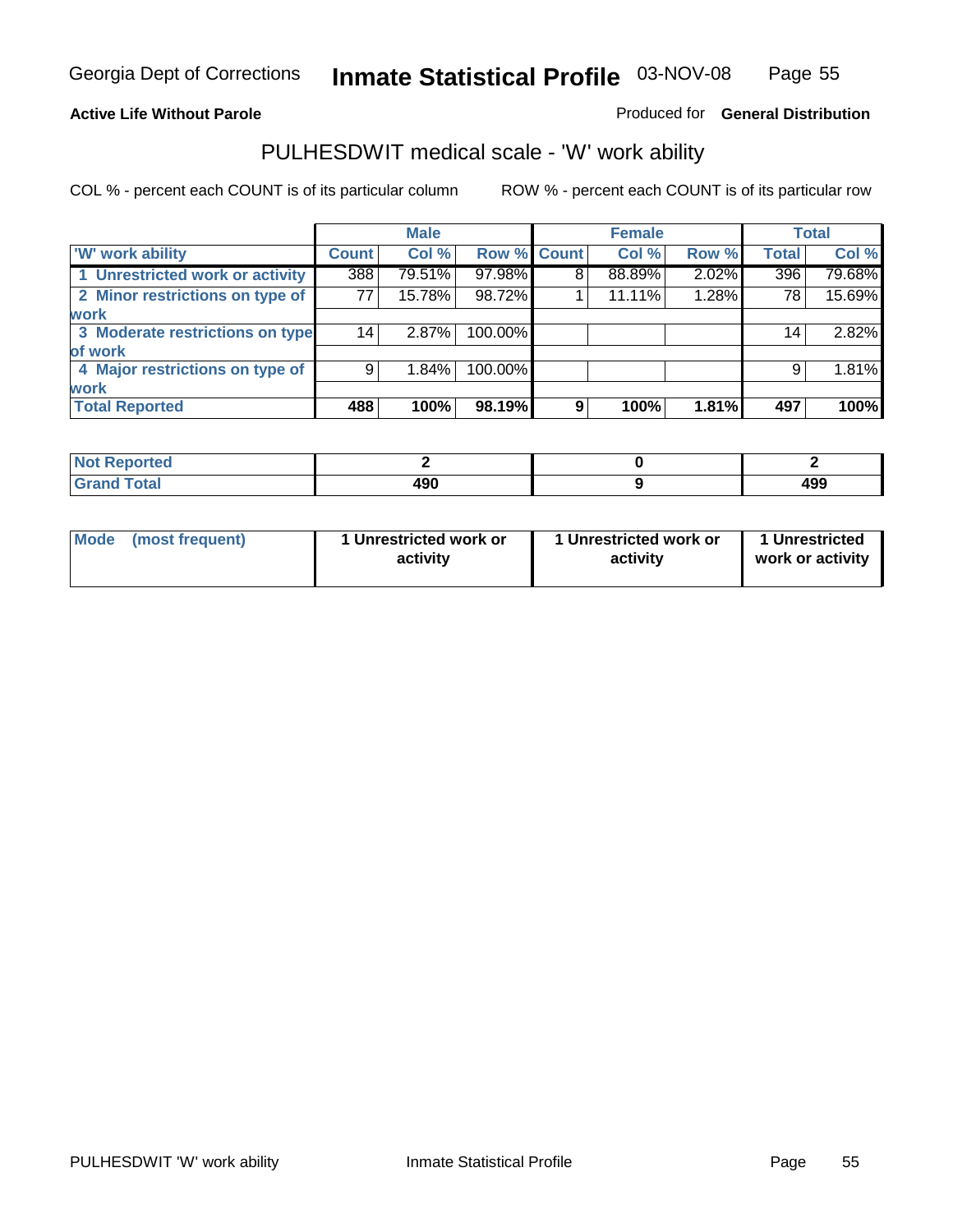#### **Active Life Without Parole**

## Produced for **General Distribution**

# PULHESDWIT medical scale - 'I' impairment

|                                                      |              | <b>Male</b> |             |   | <b>Female</b> |       |              | <b>Total</b> |
|------------------------------------------------------|--------------|-------------|-------------|---|---------------|-------|--------------|--------------|
| <b>T' Impairment</b>                                 | <b>Count</b> | Col %       | Row % Count |   | Col %         | Row % | <b>Total</b> | Col %        |
| 1 No impairments or<br><b>disabilities</b>           | 484          | 99.18%      | 98.17%      | 9 | 100.00%       | 1.83% | 493          | 99.20%       |
| 2 Wheelchair-bound but<br>otherwise OK               |              | 0.20%       | 100.00%     |   |               |       |              | 0.20%        |
| 4 Needs moderate Assisted                            |              | 0.20%       | 100.00%     |   |               |       |              | 0.20%        |
| <b>Living (level II)</b><br>5 Needs maximal Assisted |              | 0.41%       | 100.00%     |   |               |       |              | 0.40%        |
| <b>Living (level III)</b>                            |              |             |             |   |               |       |              |              |
| <b>Total Reported</b>                                | 488          | 100%        | 98.19%      | 9 | 100%          | 1.81% | 497          | 100%         |

| Reported                           |     |     |
|------------------------------------|-----|-----|
| <b>Total</b><br>"Gran <sub>"</sub> | 490 | 499 |

| <b>Mode</b> | (most frequent) | 1 No impairments or<br>disabilities | 1 No impairments or<br>disabilities | 1 No impairments  <br>or disabilities |
|-------------|-----------------|-------------------------------------|-------------------------------------|---------------------------------------|
|-------------|-----------------|-------------------------------------|-------------------------------------|---------------------------------------|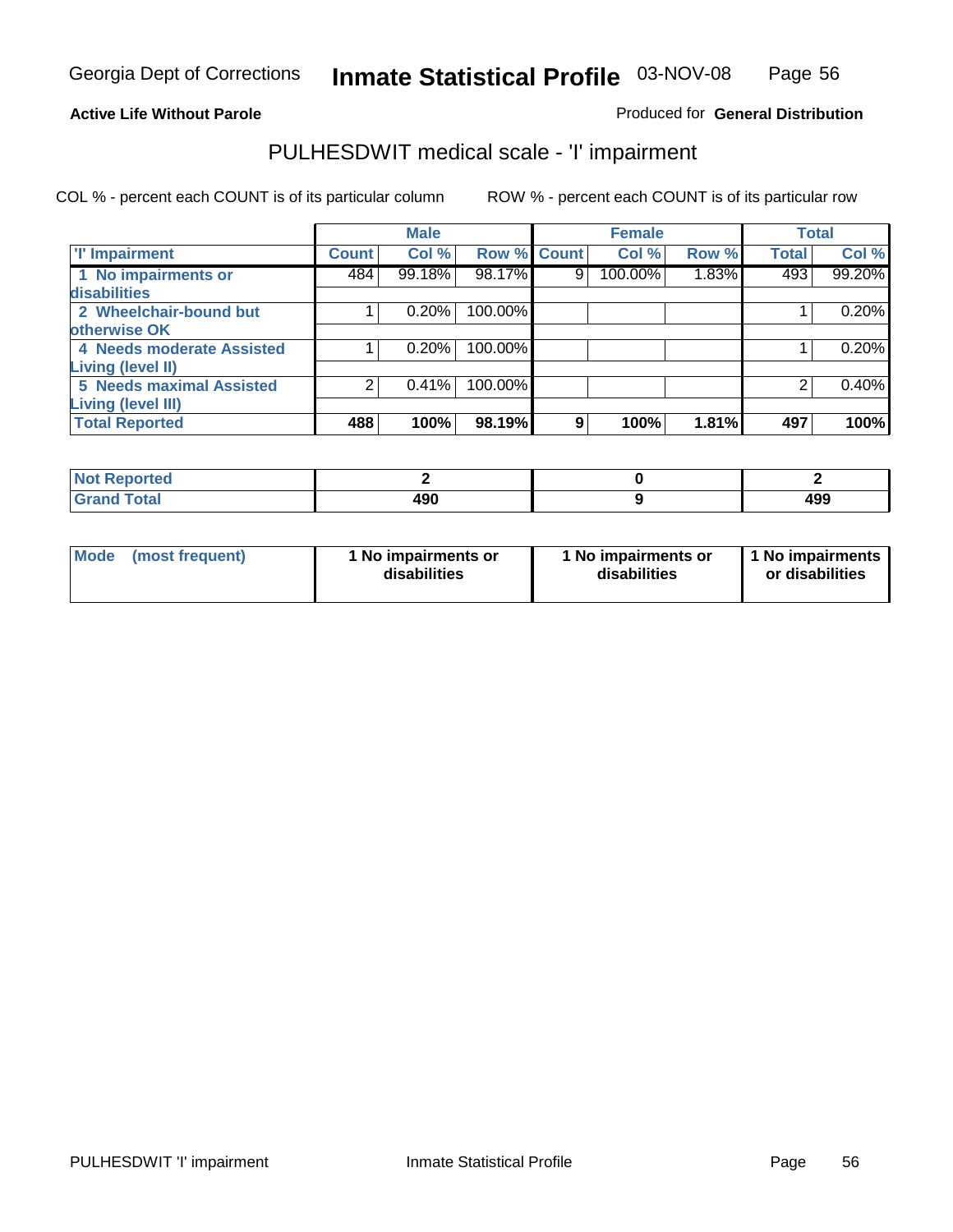#### **Inmate Statistical Profile** 03-NOV-08 Page Page 57

## **Active Life Without Parole Produced fo Seneral Distribution**

# PULHESDWIT medical scale - 'T' transportability

|                              |              | <b>Male</b> |                    |   | <b>Female</b> |       |              | <b>Total</b> |
|------------------------------|--------------|-------------|--------------------|---|---------------|-------|--------------|--------------|
| <b>T' Transportability</b>   | <b>Count</b> | Col %       | <b>Row % Count</b> |   | Col %         | Row % | <b>Total</b> | Col %        |
| 1 Can be transported in any  | 486          | 99.59%      | 98.18%             | 9 | 100.00%       | 1.82% | 495          | 99.60%       |
| ordinary approved vehicle    |              |             |                    |   |               |       |              |              |
| 2 Wheelchair-bound, not      |              | 0.20%       | 100.00%            |   |               |       |              | 0.20%        |
| needing special vehicle      |              |             |                    |   |               |       |              |              |
| 3 Wheelchair-bound, requires |              | 0.20%       | 100.00%            |   |               |       |              | 0.20%        |
| special vehicle              |              |             |                    |   |               |       |              |              |
| <b>Total Reported</b>        | 488          | 100%        | 98.19%             | 9 | 100%          | 1.81% | 497          | 100%         |

| <b>Reported</b><br><b>NOT</b> |            |           |
|-------------------------------|------------|-----------|
| <b>Total</b>                  | ה ה<br>43U | 49°<br>__ |

| Mode (most frequent) | 1 Can be transported in any 1 Can be transported in any | ordinary approved vehicle   ordinary approved vehicle   transported in any | 1 Can be<br>  ordinary approved  <br>vehicle |
|----------------------|---------------------------------------------------------|----------------------------------------------------------------------------|----------------------------------------------|
|----------------------|---------------------------------------------------------|----------------------------------------------------------------------------|----------------------------------------------|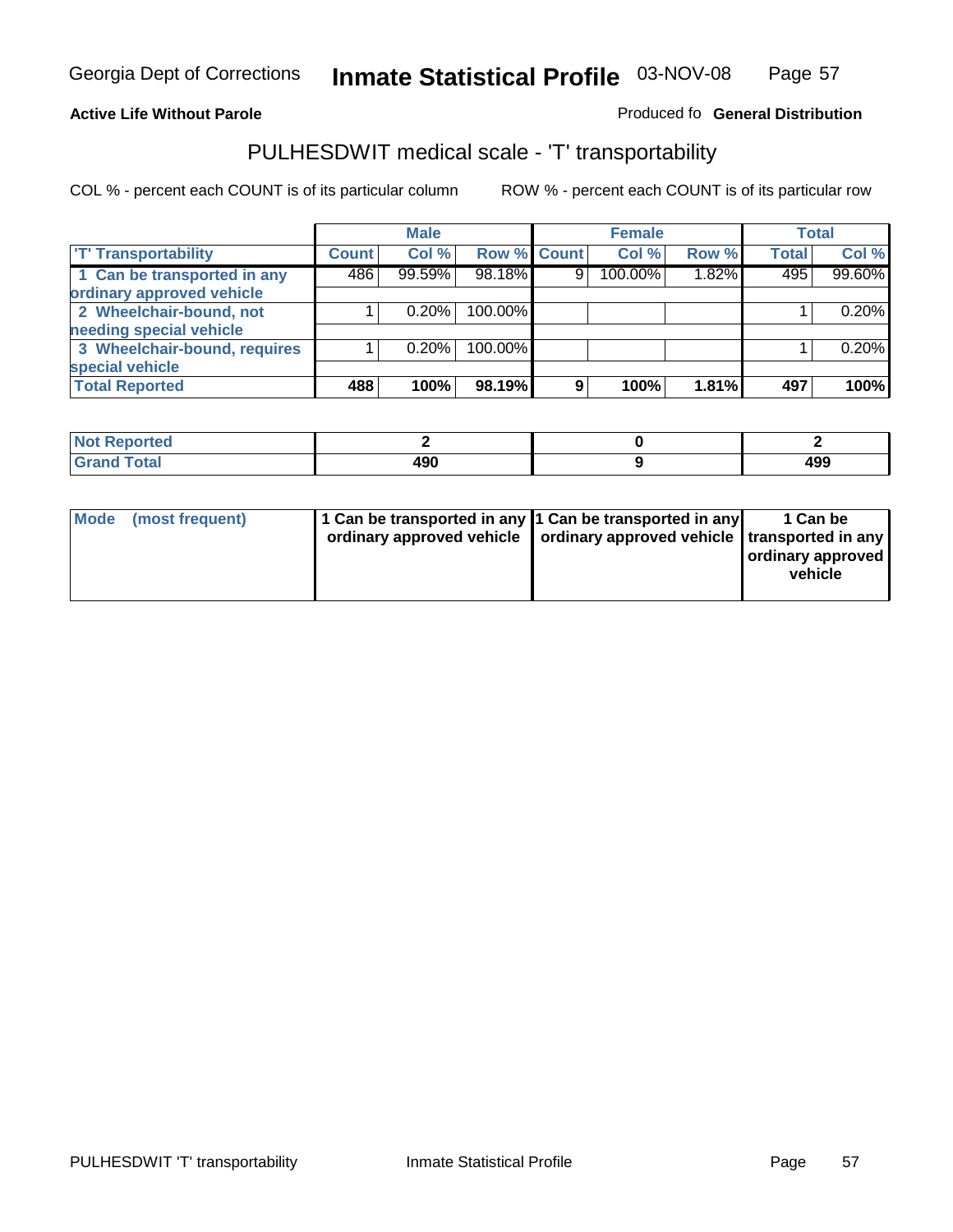## **Active Life Without Parole**

#### Produced for **General Distribution**

# Criminality in family, self-reported

|                              |              | <b>Male</b> |        |              | <b>Female</b> |          |       | Total  |
|------------------------------|--------------|-------------|--------|--------------|---------------|----------|-------|--------|
| <b>Criminality In Family</b> | <b>Count</b> | Col %       | Row %  | <b>Count</b> | Col %         | Row %    | Total | Col %  |
| Yes, criminality in family   | 148          | 30.52%      | 96.73% |              | 55.56%        | $3.27\%$ | 153   | 30.97% |
| No criminality in family     | 337          | 69.48%      | 98.83% | 4            | 44.44%        | $1.17\%$ | 341   | 69.03% |
| <b>Total Reported</b>        | 485          | 100%        | 98.18% | 9            | 100%          | $1.82\%$ | 494   | 100%   |

| ported<br><b>NOT</b><br><b>IJCK</b> |            |     |
|-------------------------------------|------------|-----|
| <b>otal</b><br>Gran<br>$\sim$       | חהו<br>49U | 499 |

| Mode (most frequent) | No criminality in family | Yes, criminality in family | No criminality in<br>family |
|----------------------|--------------------------|----------------------------|-----------------------------|
|----------------------|--------------------------|----------------------------|-----------------------------|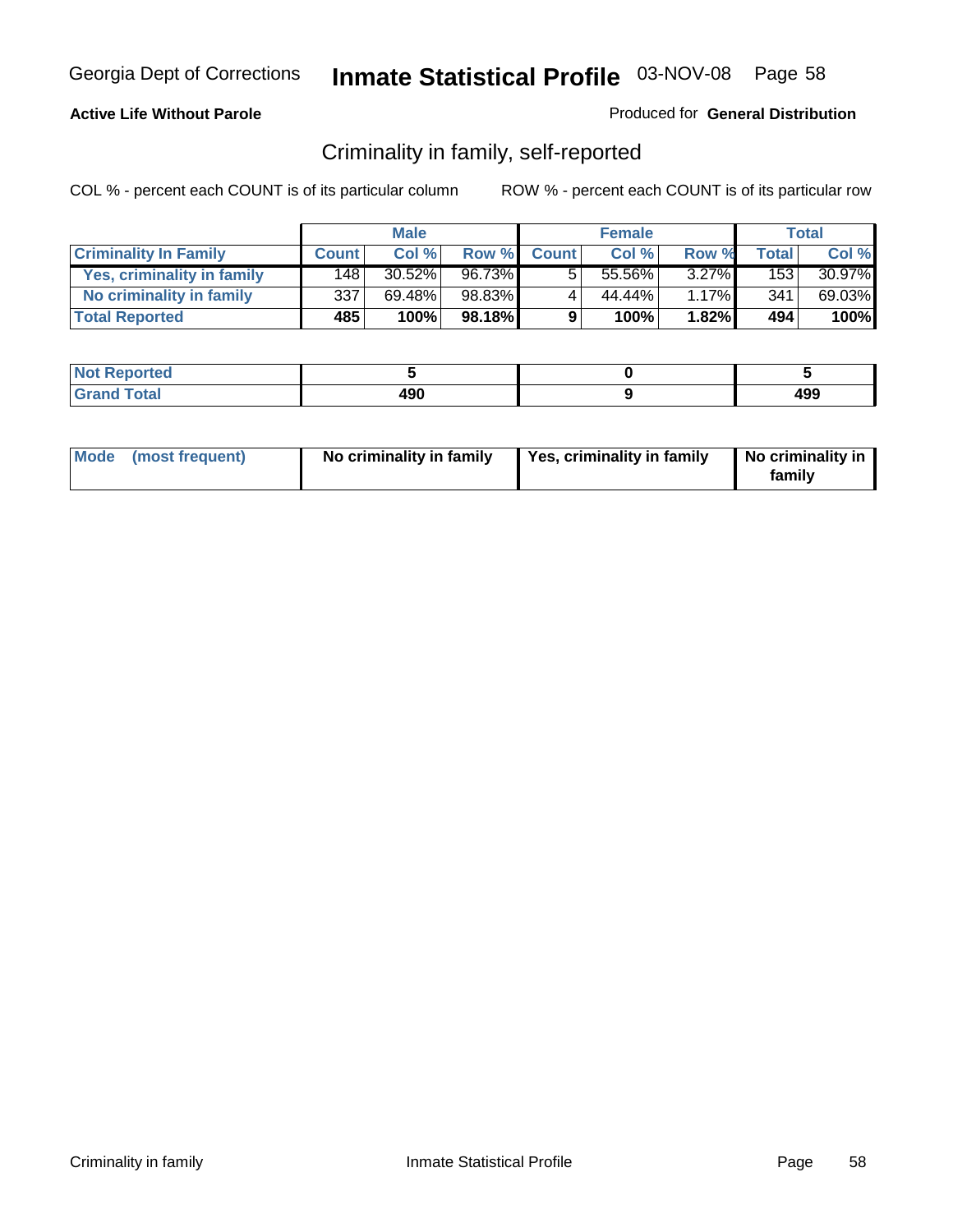## **Active Life Without Parole**

#### Produced for **General Distribution**

# Alcoholism in family, self-reported

|                             |              | <b>Male</b> |        |              | <b>Female</b> |          |       | Total  |
|-----------------------------|--------------|-------------|--------|--------------|---------------|----------|-------|--------|
| <b>Alcoholism In Family</b> | <b>Count</b> | Col %       | Row %  | <b>Count</b> | Col %         | Row %    | Total | Col %  |
| Yes, alcoholism in family   | 97           | $20.00\%$   | 97.98% |              | 22.22%        | $2.02\%$ | 99    | 20.04% |
| No alcoholism in family     | 388          | 80.00%      | 98.23% |              | 77.78%        | $1.77\%$ | 395   | 79.96% |
| <b>Total Reported</b>       | 485          | 100%        | 98.18% | 9            | 100%          | $1.82\%$ | 494   | 100%   |

| ported<br><b>NOT</b><br><b>IJAN</b> |     |            |
|-------------------------------------|-----|------------|
| <b>c</b> otal<br>Gran<br>--         | 490 | ה ה<br>433 |

|  | Mode (most frequent) | No alcoholism in family | No alcoholism in family | No alcoholism in<br>family |
|--|----------------------|-------------------------|-------------------------|----------------------------|
|--|----------------------|-------------------------|-------------------------|----------------------------|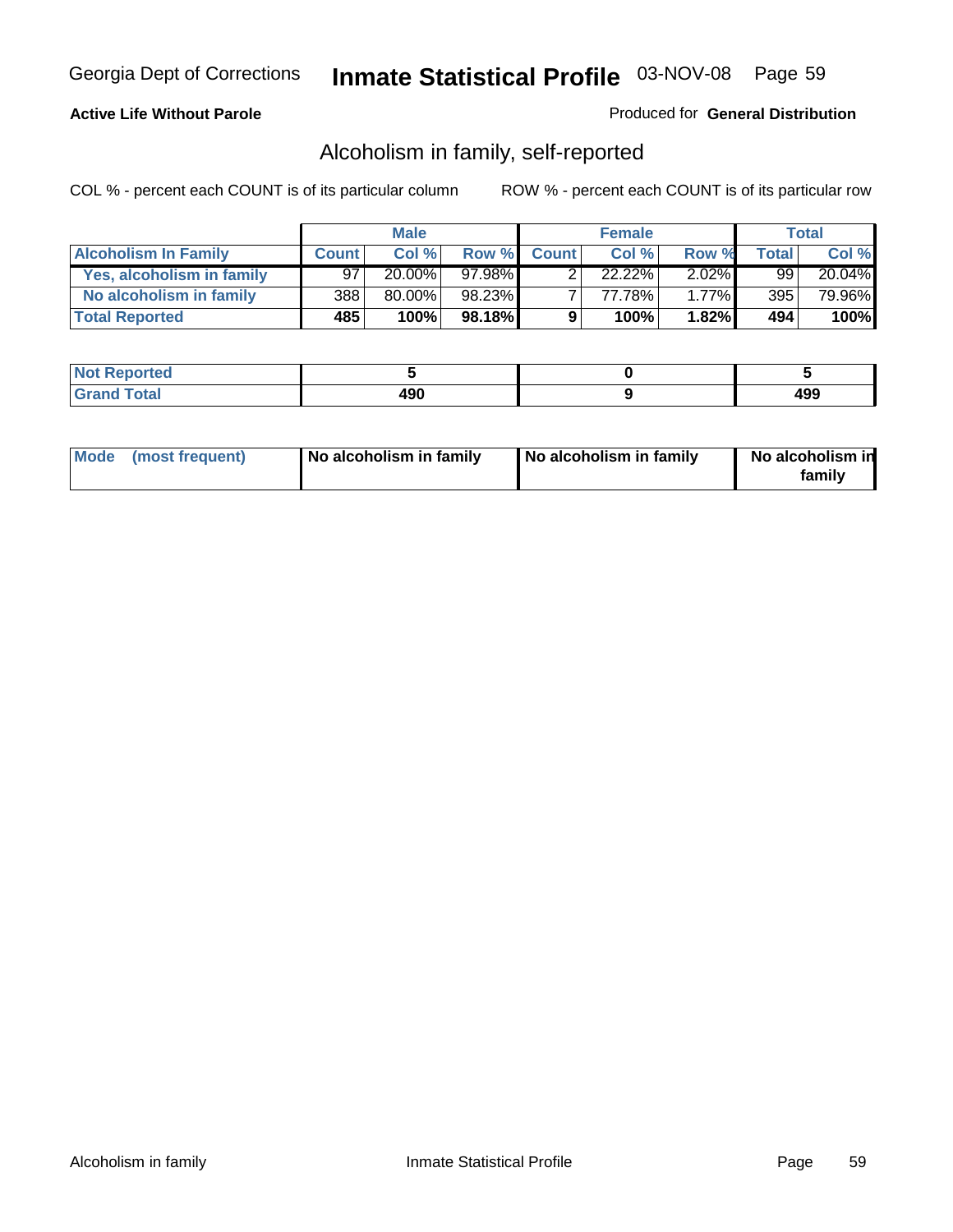## **Active Life Without Parole**

Produced for **General Distribution**

# Drug abuse in family, self-reported

|                           |              | <b>Male</b> |           |              | <b>Female</b> |          |       | <b>Total</b> |
|---------------------------|--------------|-------------|-----------|--------------|---------------|----------|-------|--------------|
| Drug Abuse In Family      | <b>Count</b> | Col %       | Row %     | <b>Count</b> | Col %         | Row %    | Total | Col %        |
| Yes, drug abuse in family | 57           | 11.75%      | $96.61\%$ |              | $22.22\%$     | $3.39\%$ | 59    | 11.94%       |
| No drug abuse in family   | 428          | 88.25%      | 98.39%    |              | 77.78%        | $1.61\%$ | 435   | 88.06%       |
| <b>Total Reported</b>     | 485          | 100%        | 98.18%    | 9            | 100%          | 1.82%    | 494   | 100%         |

| oorted<br><b>NOT</b><br>יסרו. |     |            |
|-------------------------------|-----|------------|
| $\sim$<br>Gran<br>$\sim$      | 490 | 100<br>433 |

|  | Mode (most frequent) | No drug abuse in family | No drug abuse in family | No drug abuse in<br>family |
|--|----------------------|-------------------------|-------------------------|----------------------------|
|--|----------------------|-------------------------|-------------------------|----------------------------|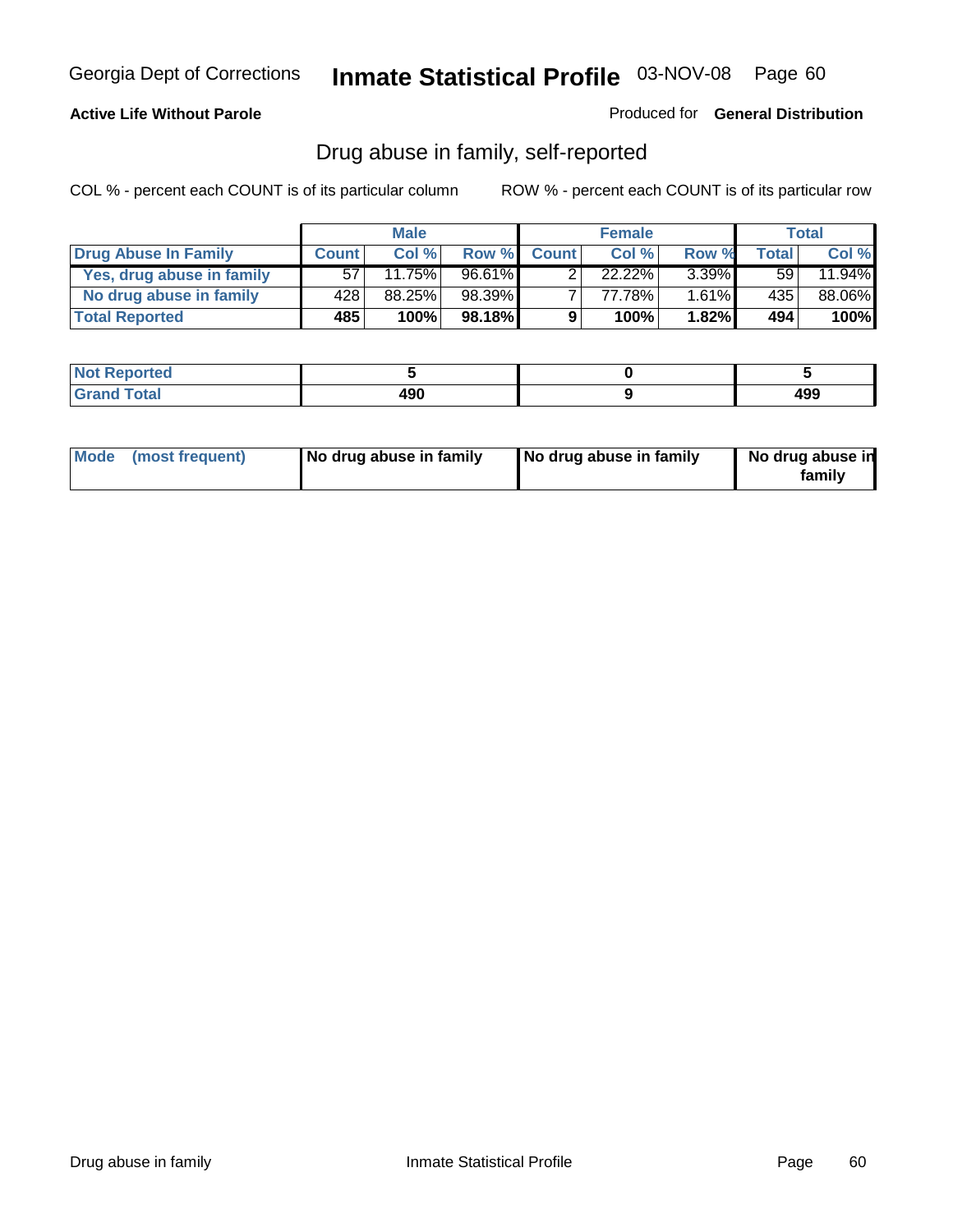#### **Active Life Without Parole**

#### Produced for **General Distribution**

# Subjected to frequent beatings, self-reported

|                            |              | <b>Male</b> |        |              | <b>Female</b> |          |       | <b>Total</b> |
|----------------------------|--------------|-------------|--------|--------------|---------------|----------|-------|--------------|
| <b>Frequent beatings</b>   | <b>Count</b> | Col%        | Row %  | <b>Count</b> | Col%          | Row %    | Total | Col %        |
| Yes, subjected to frequent | 29           | 5.98%       | 96.67% |              | $11.11\%$     | $3.33\%$ | 30    | 6.07%        |
| <b>beatings</b>            |              |             |        |              |               |          |       |              |
| Not subjected to frequent  | 456          | 94.02%      | 98.28% | 8            | 88.89%        | 1.72%    | 464   | 93.93%       |
| <b>beatings</b>            |              |             |        |              |               |          |       |              |
| <b>Total Reported</b>      | 485          | 100%        | 98.18% | 9            | 100%          | 1.82%    | 494   | 100%         |

| <b>Not Reported</b> |     |     |
|---------------------|-----|-----|
| <b>Grond Total</b>  | 490 | 499 |

| Mode<br>(most frequent) | beatings | Not subjected to frequent | Not subjected to frequent<br>beatings | Not subjected to<br><b>frequent beatings</b> |
|-------------------------|----------|---------------------------|---------------------------------------|----------------------------------------------|
|                         |          |                           |                                       |                                              |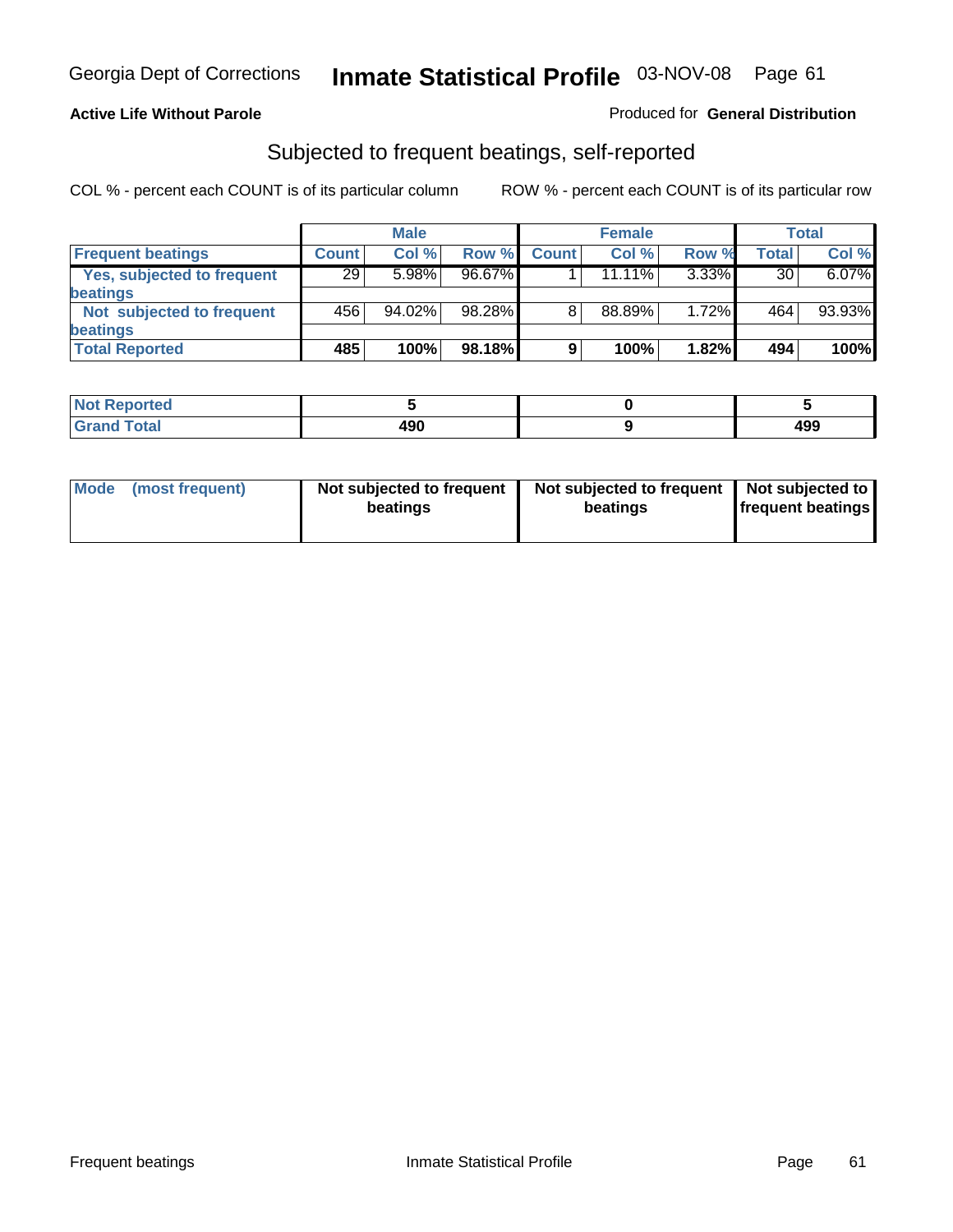## **Active Life Without Parole**

#### Produced for **General Distribution**

# Father absent during inmate's childhood

|                           | <b>Male</b>  |           |         | <b>Female</b>  |        |          | Total |        |
|---------------------------|--------------|-----------|---------|----------------|--------|----------|-------|--------|
| <b>Father Absent</b>      | <b>Count</b> | Col%      | Row %   | <b>Count</b>   | Col %  | Row %    | Total | Col %  |
| Yes, father was absent    | 243          | $50.10\%$ | 98.78%  | 3 <sub>1</sub> | 33.33% | $1.22\%$ | 246   | 49.80% |
| No, father was not absent | 242          | 49.90%    | 97.58%∎ | $6^{\circ}$    | 66.67% | $2.42\%$ | 248   | 50.20% |
| <b>Total Reported</b>     | 485          | 100%      | 98.18%I | 9              | 100%   | $1.82\%$ | 494   | 100%   |

| <b>Not Reported</b>   |           |     |
|-----------------------|-----------|-----|
| <b>Total</b><br>Grano | 490<br>__ | 499 |

| Mode (most frequent) | Yes, father was absent | No, father was not absent No, father was not | absent |
|----------------------|------------------------|----------------------------------------------|--------|
|                      |                        |                                              |        |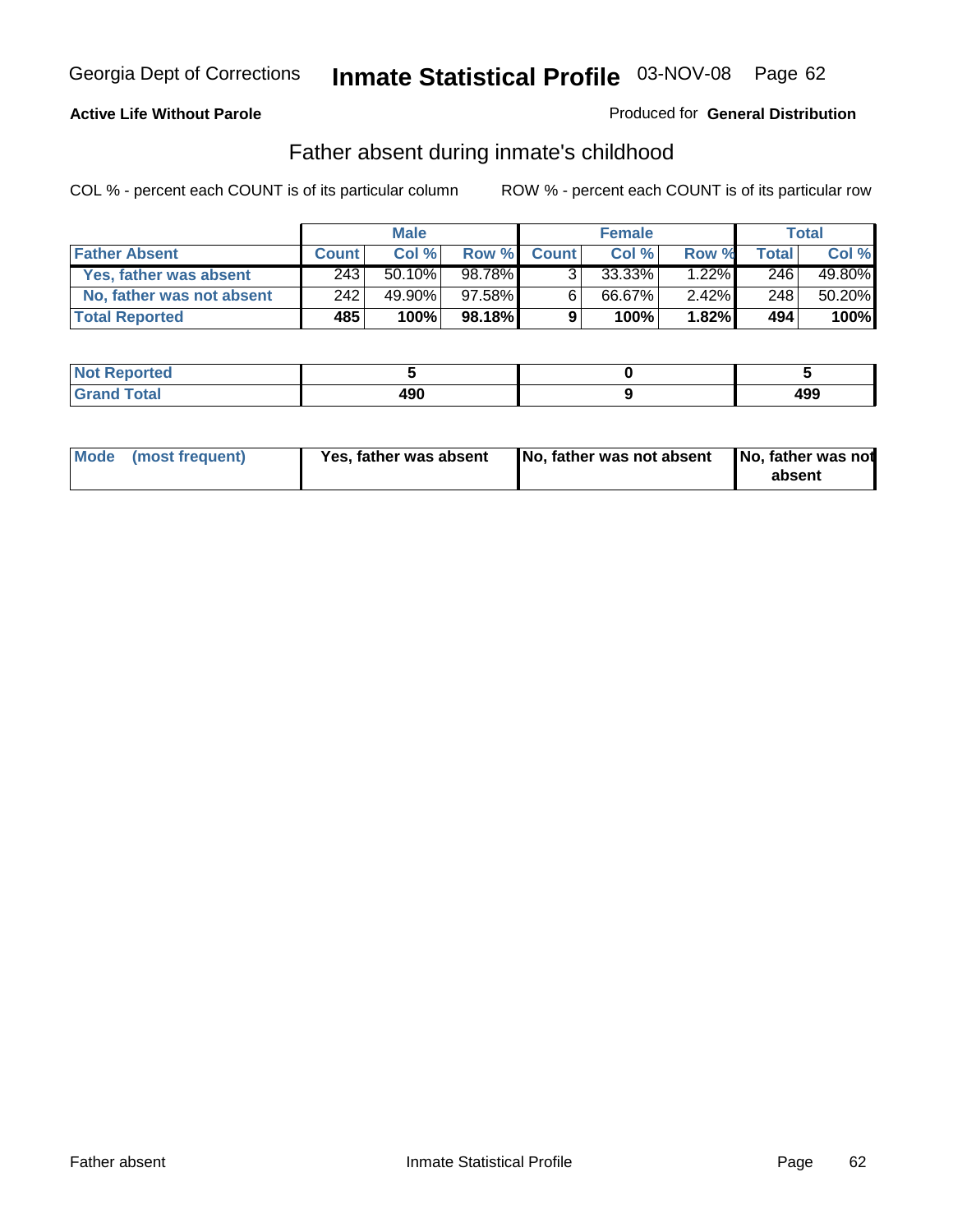## **Active Life Without Parole**

#### Produced for **General Distribution**

# Mother absent during inmate's childhood

|                           |              | <b>Male</b> |           |              | <b>Female</b> |          |                 | Total  |
|---------------------------|--------------|-------------|-----------|--------------|---------------|----------|-----------------|--------|
| <b>Mother Absent</b>      | <b>Count</b> | Col %       | Row %     | <b>Count</b> | Col %         | Row %    | Total           | Col %  |
| Yes, mother was absent    |              | 14.64%      | $97.26\%$ | ົ            | 22.22%        | $2.74\%$ | 73 <sub>1</sub> | 14.78% |
| No, mother was not absent | 414          | 85.36%      | 98.34%    |              | 77.78%        | 1.66%    | 421             | 85.22% |
| <b>Total Reported</b>     | 485          | 100%        | 98.18%    | 9            | 100%          | 1.82%    | 494             | 100%   |

| <b>Not Reported</b>   |     |            |
|-----------------------|-----|------------|
| <b>Total</b><br>Grand | 490 | 10C<br>493 |

| Mode (most frequent) | No, mother was not absent   No, mother was not absent   No, mother was | not absent |
|----------------------|------------------------------------------------------------------------|------------|
|----------------------|------------------------------------------------------------------------|------------|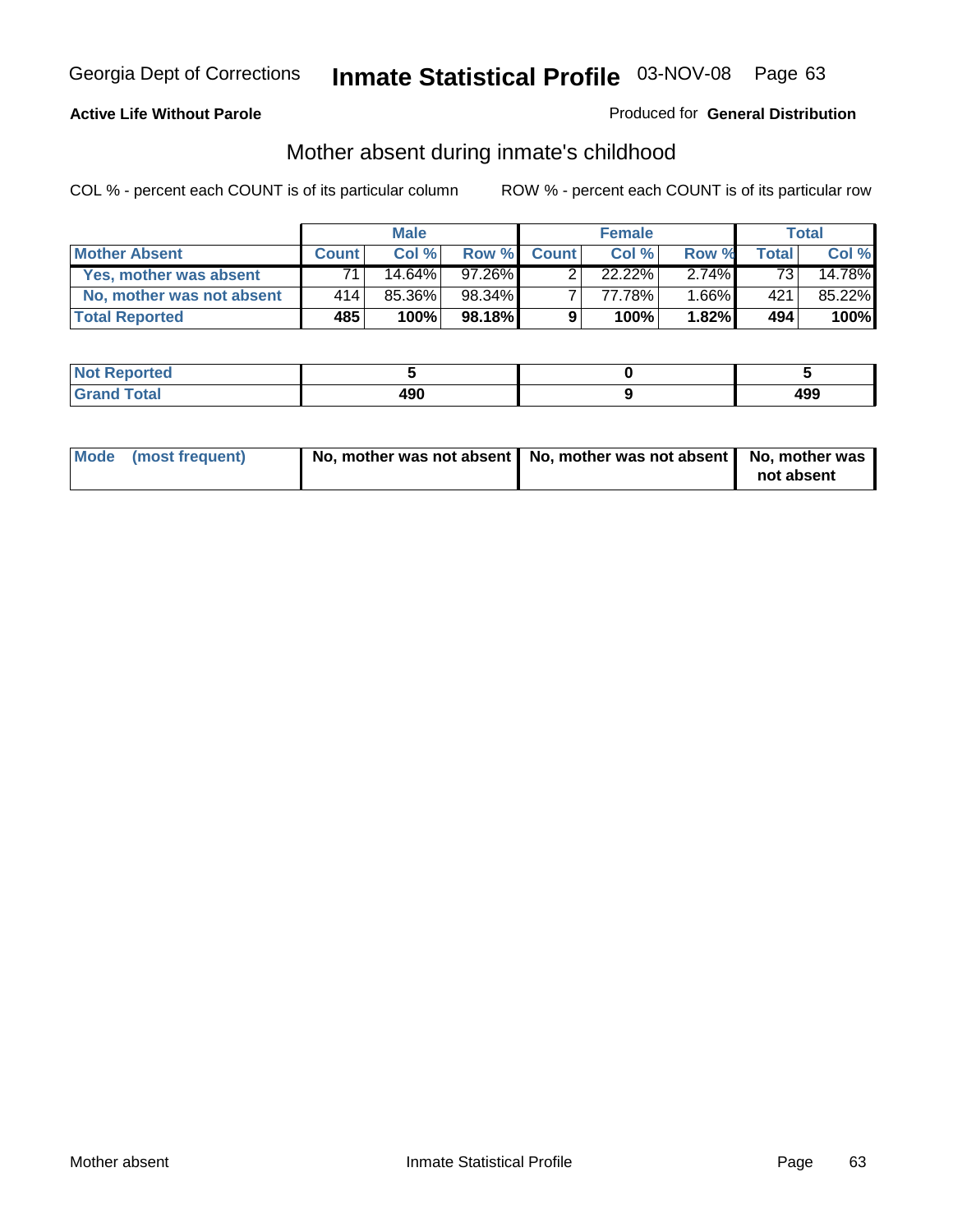**Active Life Without Parole** 

#### Produced for **General Distribution**

# Number of prior Georgia incarcerations

|                                       |              | <b>Male</b> |                    |   | <b>Female</b> |       |       | <b>Total</b> |
|---------------------------------------|--------------|-------------|--------------------|---|---------------|-------|-------|--------------|
| <b>Num of Prior GA Incarcerations</b> | <b>Count</b> | Col %       | <b>Row % Count</b> |   | Col %         | Row % | Total | Col %        |
|                                       | 229          | 46.73%      | 96.62%             | 8 | 88.89%        | 3.38% | 237   | 47.49%       |
|                                       | 99           | 20.20%      | 100.00%            |   |               |       | 99    | 19.84%       |
|                                       | 61           | 12.45%      | 100.00%            |   |               |       | 61    | 12.22%       |
| 3                                     | 51           | 10.41%      | 98.08%             |   | 11.11%        | 1.92% | 52    | 10.42%       |
|                                       | 25           | 5.10%       | 100.00%            |   |               |       | 25    | 5.01%        |
|                                       | 12           | 2.45%       | 100.00%            |   |               |       | 12    | 2.40%        |
| <b>More Than 5</b>                    | 13           | 2.65%       | 100.00%            |   |               |       | 13    | 2.61%        |
| <b>Total Reported</b>                 | 490          | 100%        | 98.20%             | 9 | 100%          | 1.80% | 499   | 100%         |

| <b>Reported</b><br><b>NOT</b><br> |      |     |
|-----------------------------------|------|-----|
| <b>Total</b>                      | . מח | 499 |

| Mean (average)       | - 27<br>. . <i>.</i> . | . JJ | 1.25 |
|----------------------|------------------------|------|------|
| Median (middle)      |                        |      |      |
| Mode (most frequent) |                        |      |      |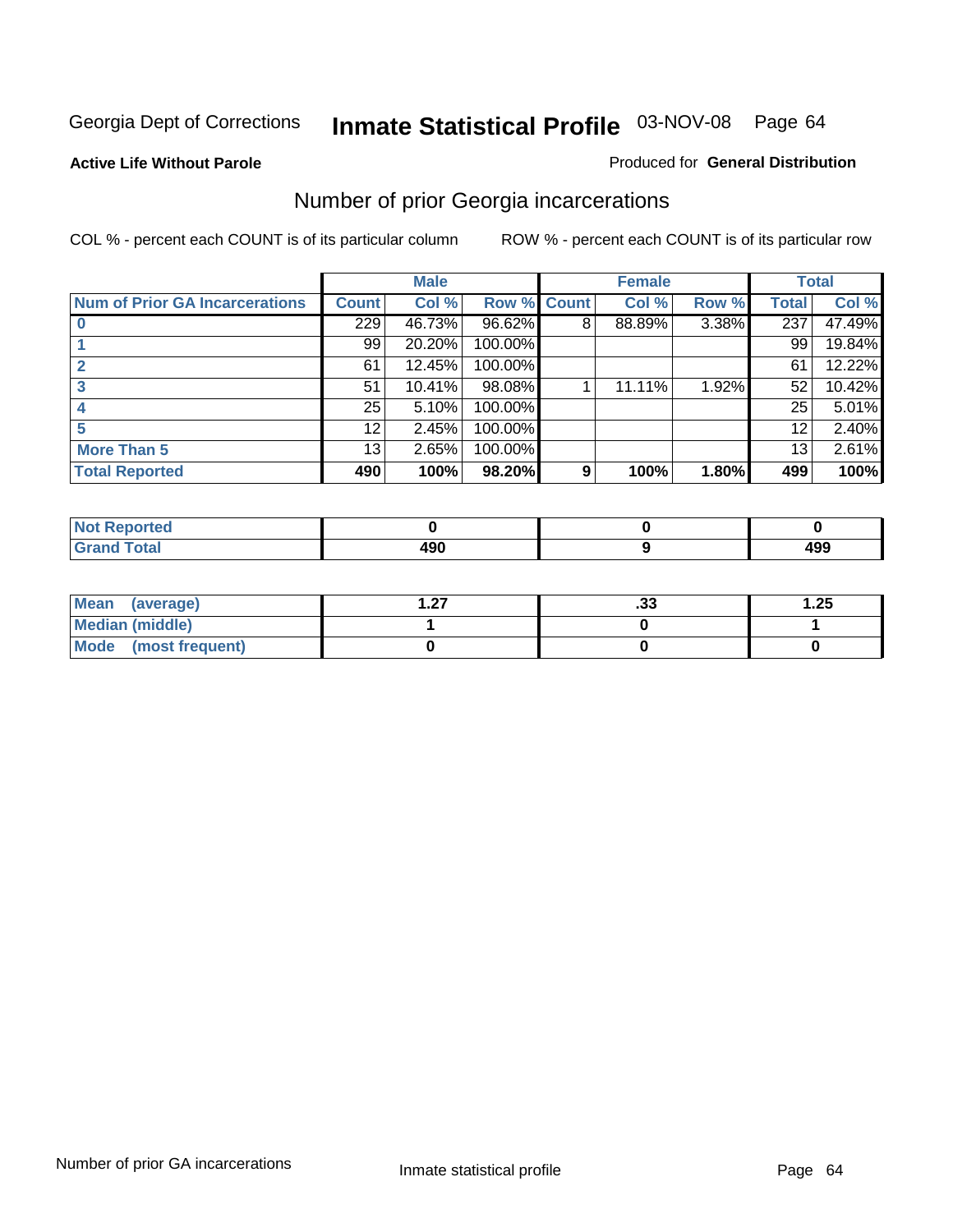**Active Life Without Parole** 

Produced for **General Distribution**

## Prison sentence in years

COL % - percent each COUNT is of its particular column ROW % - percent each COUNT is of its particular row

|                                 | Male   |            |                    | <b>Female</b> |         |         | Total       |         |
|---------------------------------|--------|------------|--------------------|---------------|---------|---------|-------------|---------|
| <b>Prison Sentence In Years</b> | Count⊺ | Col %      | <b>Row % Count</b> |               | Col %1  | Row %   | $\tau$ otal | Col %   |
| Life Without Parole             | 490    | $100.00\%$ | 98.20%             |               | 100.00% | $.80\%$ | 499         | 100.00% |
| <b>Total Reported</b>           | 490    | 100%       | 98.20%             |               | 100%    | 1.80%   | 499'        | 100%    |

| <b>Reported</b>  |      |     |
|------------------|------|-----|
| <b>Total</b>     | ח ח  | 0۵۸ |
| $\mathsf{C}$ and | 43 U | 495 |

#### **Determinate (numeric) sentences only**

| <b>Mean</b> | (average) |  |  |
|-------------|-----------|--|--|

**All sentences (including determinate), with life, life without parole, and death sentences figured at 45 years**

| Me:<br>anei<br>.<br>᠇<br>$\sim$ | -- | т.<br>$\sim$ |
|---------------------------------|----|--------------|
|---------------------------------|----|--------------|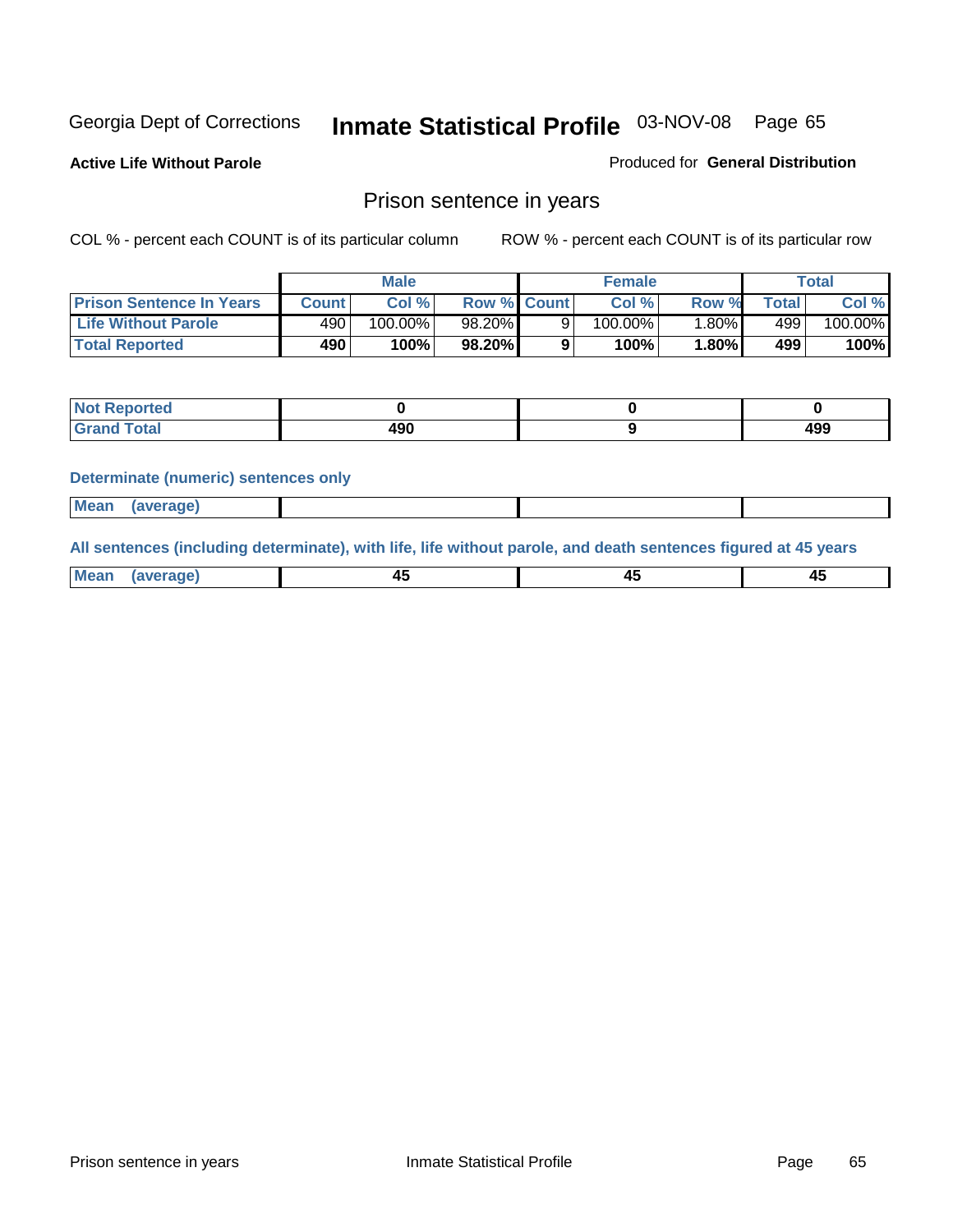#### **Active Life Without Parole**

#### Produced for **General Distribution**

# Primary offense, broken out into felonies vs misdemeanors

|                                  | <b>Male</b>  |         |                    | <b>Female</b> |            |         | Total        |            |
|----------------------------------|--------------|---------|--------------------|---------------|------------|---------|--------------|------------|
| <b>Felonies and Misdemeanors</b> | <b>Count</b> | Col%    | <b>Row % Count</b> |               | Col %      | Row %   | <b>Total</b> | Col %      |
| <b>Felonies</b>                  | 490          | 100.00% | 98.20%             |               | $100.00\%$ | $.80\%$ | 499          | $100.00\%$ |
| <b>Total Reported</b>            | 490          | 100%    | 98.2%              |               | 100%       | 1.8%    | 499          | 100%       |

| <b>Not Reported</b> |    |     |     |
|---------------------|----|-----|-----|
| <b>Total</b>        | .  | "^^ | 499 |
| Grand               | юu | 1JV |     |

| M <sub>0</sub><br>. | צאור<br>. | . |
|---------------------|-----------|---|
|---------------------|-----------|---|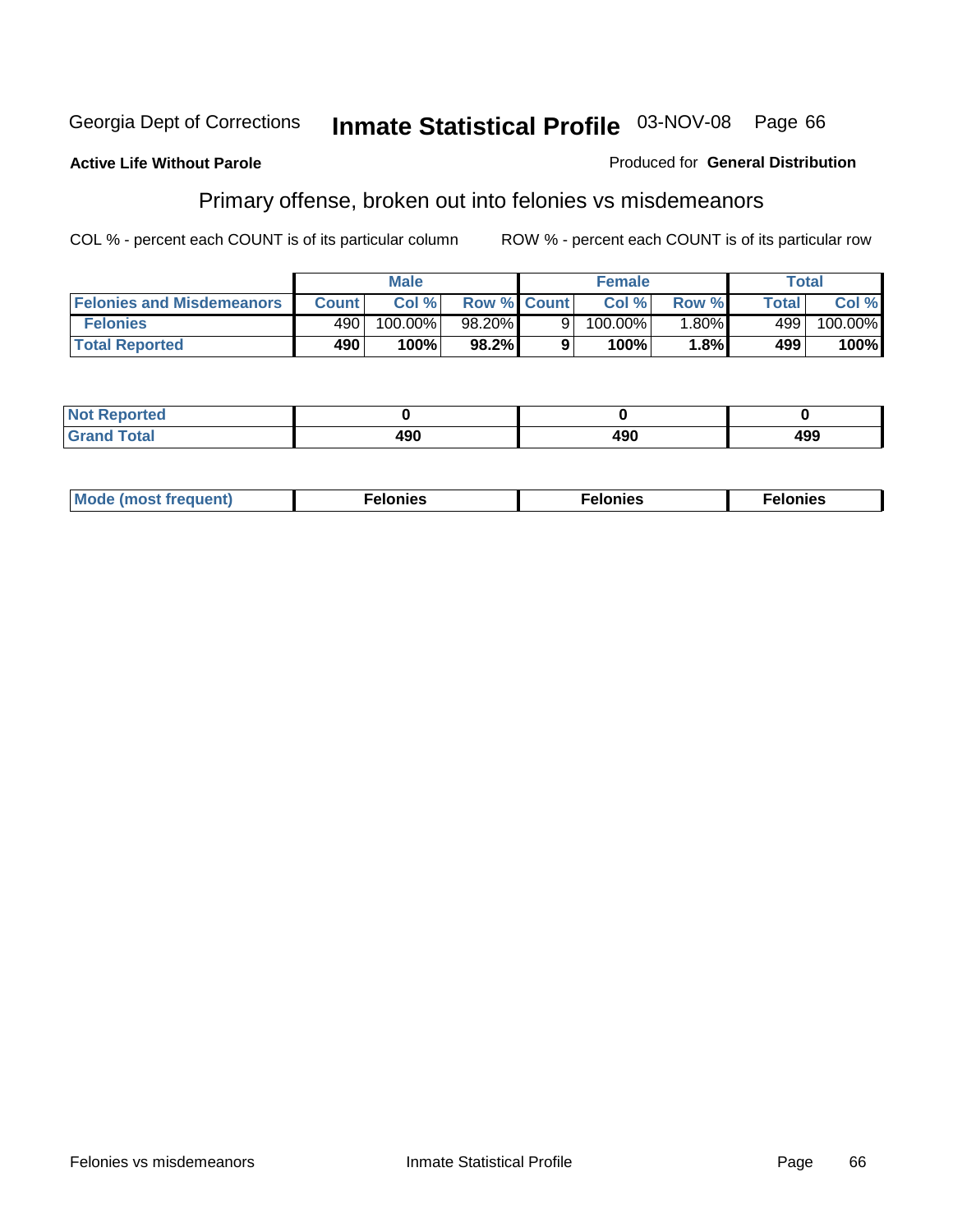#### **Active Life Without Parole**

#### Produced for **General Distribution**

# Primary offense, broken out into six broad crime categories

|                         | <b>Male</b>  |         |             | <b>Female</b> |         |       | <b>Total</b> |         |
|-------------------------|--------------|---------|-------------|---------------|---------|-------|--------------|---------|
| <b>Crime Categories</b> | <b>Count</b> | Col %   | Row % Count |               | Col %   | Row % | <b>Total</b> | Col %   |
| <b>Violent</b>          | 407          | 83.06%  | $97.84\%$   | 9             | 100.00% | 2.16% | 416          | 83.37%  |
| <b>Sex Crime</b>        | 70           | 14.29%  | 100.00%     |               | .00%    |       | 70           | 14.03%  |
| <b>Property</b><br>3    |              | $.41\%$ | 100.00%     |               | .00%    |       |              | $.40\%$ |
| <b>Drug</b><br>4        | 10           | 2.04%   | 100.00%     |               | .00%    |       | 10           | 2.00%   |
| <b>Other</b><br>6       |              | .20%    | 100.00%     |               | .00%    |       |              | .20%    |
| <b>Total Reported</b>   | 490          | 100%    | 98.2%       | 9             | 100%    | 1.8%  | 499          | 100%    |

| Reported<br>$\sim$             |     |     |
|--------------------------------|-----|-----|
| <b>Total</b><br>$\blacksquare$ | 490 | 499 |

| Mo | n n | winlor" | ılen' |
|----|-----|---------|-------|
|    |     |         |       |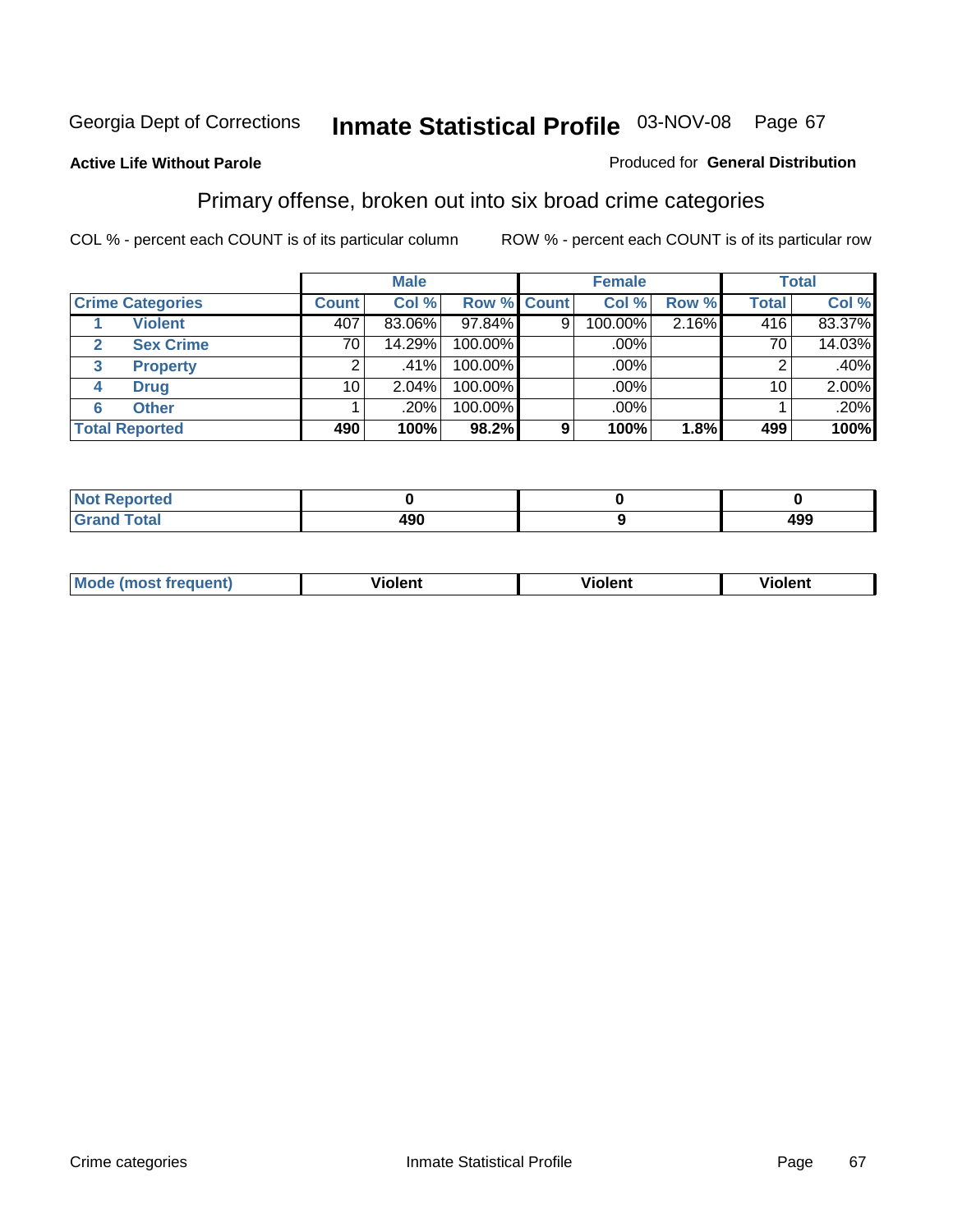#### **Active Life Without Parole**

#### Produced for **General Distribution**

# Primary offense, detailed offense code

|      |                                 |              | <b>Male</b> |         |              | <b>Female</b> |       |              | <b>Total</b> |
|------|---------------------------------|--------------|-------------|---------|--------------|---------------|-------|--------------|--------------|
|      | <b>Primary Offense</b>          | <b>Count</b> | Col %       | Row %   | <b>Count</b> | Col %         | Row % | <b>Total</b> | Col %        |
| 1101 | <b>Murder</b>                   | 283          | 57.76%      | 97.25%  | 8            | 88.89%        | 2.75% | 291          | 58.32%       |
| 1311 | <b>Kidnapping</b>               | 57           | 11.63%      | 100.00% |              |               |       | 57           | 11.42%       |
| 1601 | <b>Burglary</b>                 | 2            | .41%        | 100.00% |              |               |       | 2            | .40%         |
| 1902 | <b>Armed Robbery</b>            | 66           | 13.47%      | 98.51%  | 1            | 11.11%        | 1.49% | 67           | 13.43%       |
| 1911 | <b>Hijacking Motor Vehicle</b>  |              | .20%        | 100.00% |              |               |       |              | .20%         |
| 2001 | Rape                            | 50           | 10.20%      | 100.00% |              |               |       | 50           | 10.02%       |
| 2003 | <b>Aggrav Sodomy</b>            | 3            | .61%        | 100.00% |              |               |       | 3            | .60%         |
| 2009 | <b>Aggrav Sexual Battery</b>    | 5            | 1.02%       | 100.00% |              |               |       | 5            | 1.00%        |
| 2019 | <b>Child Molestation</b>        | 3            | .61%        | 100.00% |              |               |       | 3            | .60%         |
| 2021 | <b>Aggrav Child Molestation</b> | 9            | 1.84%       | 100.00% |              |               |       | 9            | 1.80%        |
| 2912 | <b>Poss Of Certain</b>          |              | .20%        | 100.00% |              |               |       |              | .20%         |
|      | <b>Weapons</b>                  |              |             |         |              |               |       |              |              |
| 4012 | <b>Viol Ga Cntrl Sbst Act</b>   |              | .20%        | 100.00% |              |               |       |              | .20%         |
| 4018 | <b>S/D Cont Sub School</b>      |              | .20%        | 100.00% |              |               |       |              | .20%         |
| 4021 | <b>S/D Cocaine</b>              | 3            | .61%        | 100.00% |              |               |       | 3            | .60%         |
| 4022 | <b>Poss Of Cocaine</b>          | 4            | .82%        | 100.00% |              |               |       | 4            | .80%         |
| 4134 | <b>Att/Consprcy Commt</b>       | 1            | .20%        | 100.00% |              |               |       | 1            | .20%         |
|      | C/S/Of                          |              |             |         |              |               |       |              |              |
|      | <b>Total Rported</b>            | 490          | 100%        | 98.2%   | 9            | 100%          | 1.8%  | 499          | 100%         |

| <b>Not Reported</b> |     |            |
|---------------------|-----|------------|
| <b>Total</b>        | 490 | 10C<br>493 |

| Mode (most frequent) | 1101 Murder | 1101 Murder | 1101 Murder |
|----------------------|-------------|-------------|-------------|
|----------------------|-------------|-------------|-------------|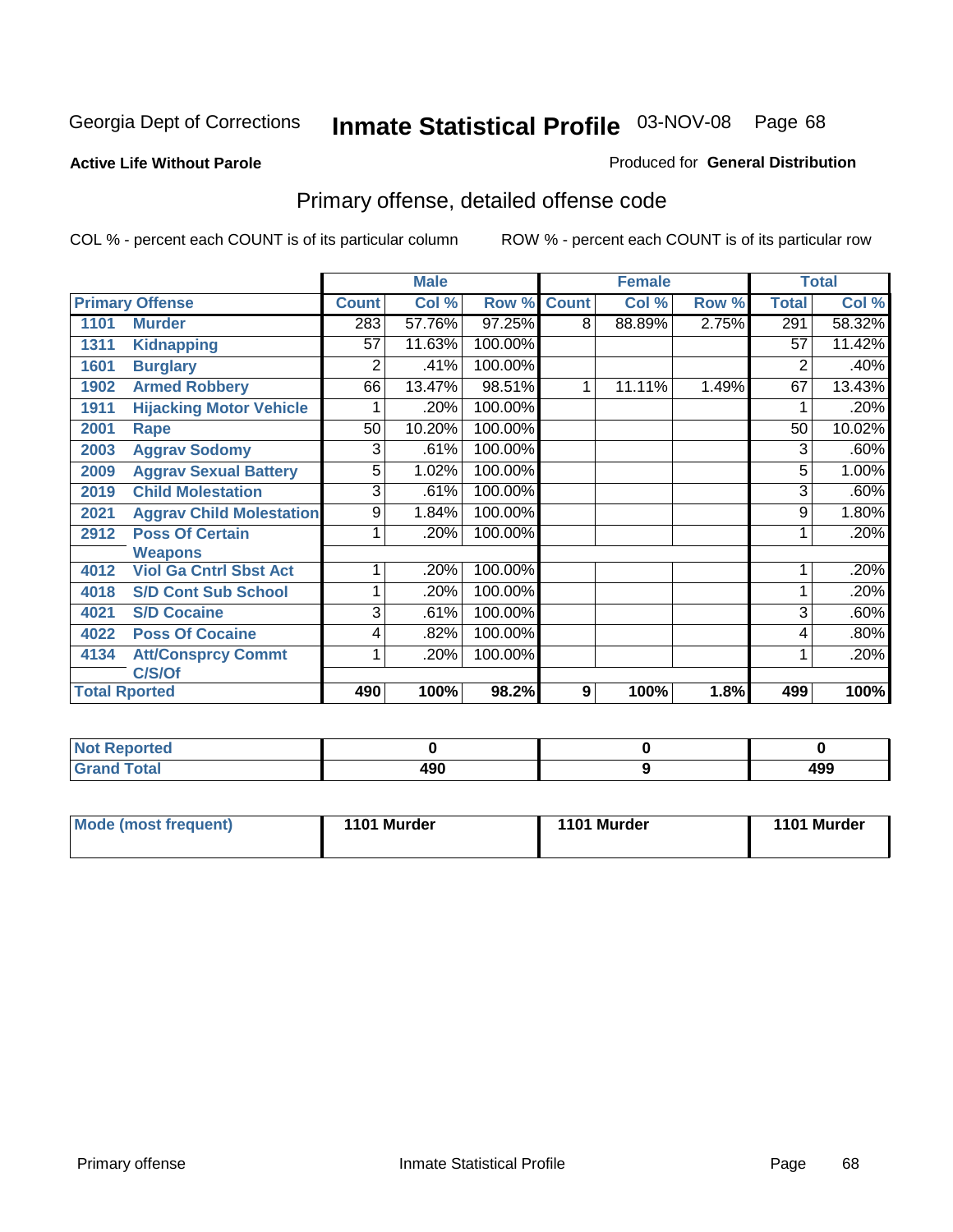**Active Life Without Parole** 

#### Produced for **General Distribution**

# County of conviction of primary offense

|                         |                             |                 | <b>Male</b> |         |              | <b>Female</b> |        |                 | <b>Total</b> |
|-------------------------|-----------------------------|-----------------|-------------|---------|--------------|---------------|--------|-----------------|--------------|
|                         | <b>County of Conviction</b> | <b>Count</b>    | Col %       | Row %   | <b>Count</b> | Col %         | Row %  | <b>Total</b>    | Col %        |
| 1                       | <b>Appling</b>              | $\overline{2}$  | .41%        | 100.00% |              |               |        | $\overline{2}$  | .40%         |
| $\overline{2}$          | <b>Atkinson</b>             | 1               | .20%        | 100.00% |              |               |        | 1               | .20%         |
| $\overline{\mathbf{3}}$ | <b>Bacon</b>                | $\mathbf 1$     | .20%        | 100.00% |              |               |        | 1               | .20%         |
| 5                       | <b>Baldwin</b>              | $\overline{6}$  | 1.22%       | 100.00% |              |               |        | 6               | 1.20%        |
| 6                       | <b>Banks</b>                | 1               | .20%        | 100.00% |              |               |        | 1               | .20%         |
| $\overline{7}$          | <b>Barrow</b>               | $\overline{3}$  | .61%        | 100.00% |              |               |        | $\overline{3}$  | .60%         |
| 8                       | <b>Bartow</b>               | $\overline{2}$  | .41%        | 100.00% |              |               |        | $\overline{2}$  | .40%         |
| 9                       | <b>Ben Hill</b>             | 4               | .82%        | 100.00% |              |               |        | 4               | .80%         |
| 10                      | <b>Berrien</b>              | 1               | .20%        | 100.00% |              |               |        | 1               | .20%         |
| 11                      | <b>Bibb</b>                 | $\overline{14}$ | 2.86%       | 100.00% |              |               |        | 14              | 2.81%        |
| 12                      | <b>Bleckley</b>             | 1               | .20%        | 100.00% |              |               |        | 1               | .20%         |
| 13                      | <b>Brantley</b>             | 1               | .20%        | 100.00% |              |               |        | 1               | .20%         |
| 14                      | <b>Brooks</b>               | 1               | .20%        | 100.00% |              |               |        | 1               | .20%         |
| 16                      | <b>Bulloch</b>              | $\overline{3}$  | .61%        | 75.00%  | 1            | 11.11%        | 25.00% | 4               | .80%         |
| 17                      | <b>Burke</b>                | $\overline{6}$  | 1.22%       | 100.00% |              |               |        | $\overline{6}$  | 1.20%        |
| 18                      | <b>Butts</b>                | $\overline{3}$  | .61%        | 100.00% |              |               |        | $\overline{3}$  | .60%         |
| 20                      | <b>Camden</b>               | $\overline{2}$  | .41%        | 100.00% |              |               |        | $\overline{2}$  | .40%         |
| 22                      | <b>Carroll</b>              | $\overline{2}$  | .41%        | 100.00% |              |               |        | $\overline{2}$  | .40%         |
| 23                      | <b>Catoosa</b>              | 1               | .20%        | 100.00% |              |               |        | 1               | .20%         |
| 24                      | <b>Charlton</b>             | 1               | .20%        | 100.00% |              |               |        | 1               | .20%         |
| 25                      | <b>Chatham</b>              | $\overline{24}$ | 4.90%       | 100.00% |              |               |        | $\overline{24}$ | 4.81%        |
| 28                      | <b>Cherokee</b>             | $\overline{3}$  | .61%        | 100.00% |              |               |        | $\overline{3}$  | .60%         |
| 29                      | <b>Clarke</b>               | $\overline{12}$ | 2.45%       | 100.00% |              |               |        | $\overline{12}$ | 2.40%        |
| 31                      | <b>Clayton</b>              | $\overline{17}$ | 3.47%       | 100.00% |              |               |        | $\overline{17}$ | 3.41%        |
| 33                      | <b>Cobb</b>                 | $\overline{15}$ | 3.06%       | 93.75%  | 1            | 11.11%        | 6.25%  | 16              | 3.21%        |
| 34                      | <b>Coffee</b>               | 4               | .82%        | 100.00% |              |               |        | 4               | .80%         |
| 35                      | <b>Colquitt</b>             | $\overline{3}$  | .61%        | 100.00% |              |               |        | $\overline{3}$  | .60%         |
| 36                      | <b>Columbia</b>             | $\overline{5}$  | 1.02%       | 100.00% |              |               |        | $\overline{5}$  | 1.00%        |
| 37                      | <b>Cook</b>                 | $\overline{3}$  | .61%        | 100.00% |              |               |        | $\overline{3}$  | .60%         |
| 38                      | <b>Coweta</b>               | $\overline{3}$  | .61%        | 100.00% |              |               |        | $\overline{3}$  | .60%         |
| 40                      | <b>Crisp</b>                | 1               | .20%        | 100.00% |              |               |        | 1               | .20%         |
| 41                      | <b>Dade</b>                 | 1               | .20%        | 100.00% |              |               |        | 1               | .20%         |
| 43                      | <b>Decatur</b>              | $\overline{2}$  | .41%        | 100.00% |              |               |        | $\overline{2}$  | .40%         |
| 44                      | <b>Dekalb</b>               | 40              | 8.16%       | 97.56%  | 1            | 11.11%        | 2.44%  | $\overline{41}$ | 8.22%        |
| 45                      | <b>Dodge</b>                | 1               | .20%        | 100.00% |              |               |        | 1               | .20%         |
| 46                      | <b>Dooly</b>                | $\overline{2}$  | .41%        | 100.00% |              |               |        | $\overline{2}$  | .40%         |
| 47                      | <b>Dougherty</b>            | $\overline{18}$ | 3.67%       | 100.00% |              |               |        | 18              | 3.61%        |
| 48                      | <b>Douglas</b>              | $\overline{13}$ | 2.65%       | 92.86%  | 1            | 11.11%        | 7.14%  | $\overline{14}$ | 2.81%        |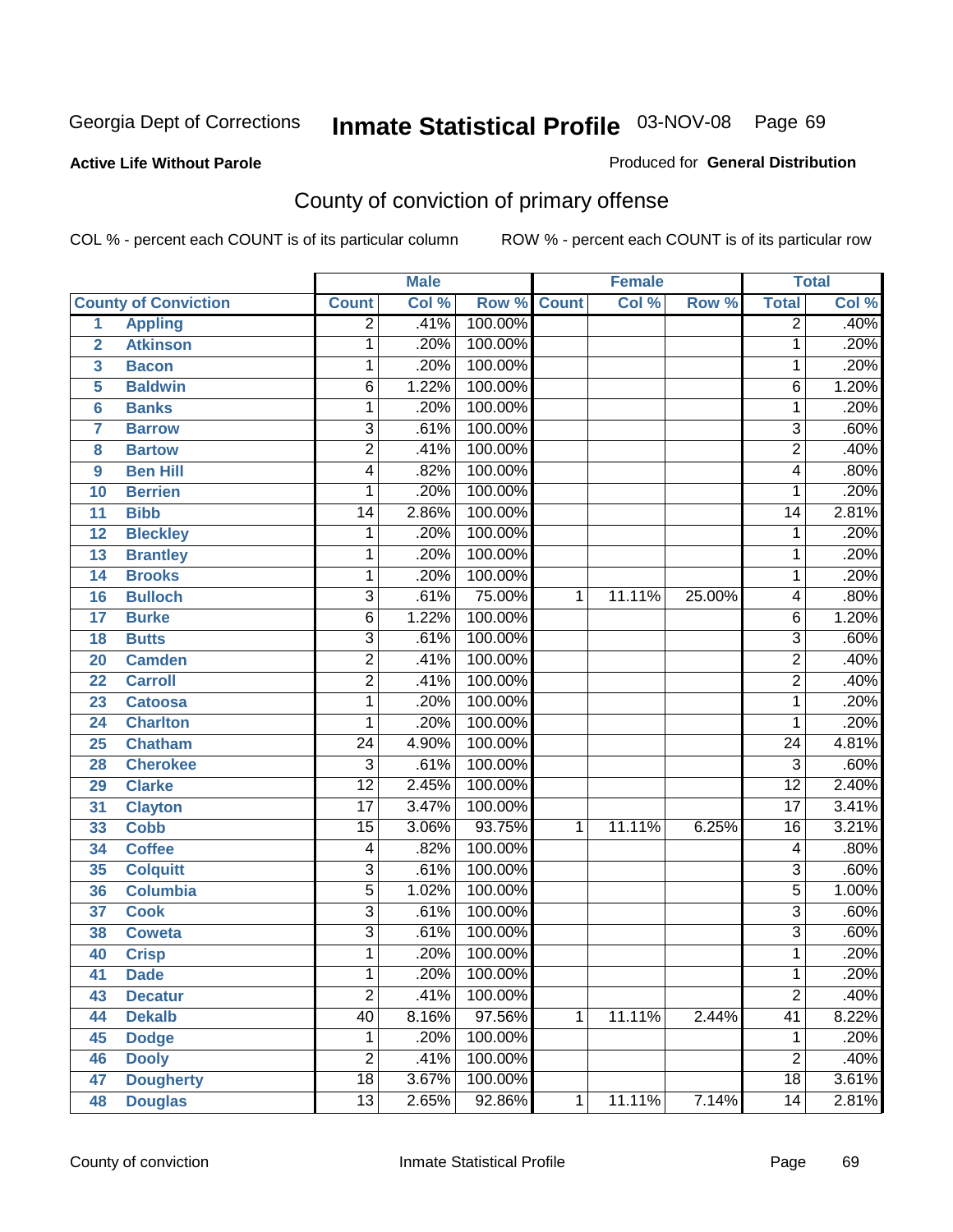#### **Active Life Without Parole**

#### Produced for **General Distribution**

# County of conviction of primary offense

|                 |                             |                 | <b>Male</b> |         |              | <b>Female</b> |        |                 | <b>Total</b> |
|-----------------|-----------------------------|-----------------|-------------|---------|--------------|---------------|--------|-----------------|--------------|
|                 | <b>County of Conviction</b> | <b>Count</b>    | Col %       | Row %   | <b>Count</b> | Col %         | Row %  | <b>Total</b>    | Col %        |
| 49              | <b>Early</b>                | 1               | .20%        | 100.00% |              |               |        | 1               | .20%         |
| 51              | <b>Effingham</b>            | $\overline{2}$  | .41%        | 100.00% |              |               |        | $\overline{2}$  | .40%         |
| 52              | <b>Elbert</b>               | $\overline{2}$  | .41%        | 100.00% |              |               |        | $\overline{2}$  | .40%         |
| 53              | <b>Emanuel</b>              | 1               | .20%        | 100.00% |              |               |        | 1               | .20%         |
| 56              | <b>Fayette</b>              | 3               | .61%        | 100.00% |              |               |        | $\overline{3}$  | .60%         |
| $\overline{57}$ | <b>Floyd</b>                | 4               | .82%        | 100.00% |              |               |        | 4               | .80%         |
| 59              | <b>Franklin</b>             | $\overline{2}$  | .41%        | 100.00% |              |               |        | $\overline{2}$  | .40%         |
| 60              | <b>Fulton</b>               | $\overline{50}$ | 10.20%      | 100.00% |              |               |        | $\overline{50}$ | 10.02%       |
| 61              | <b>Gilmer</b>               | 1               | .20%        | 100.00% |              |               |        | 1               | .20%         |
| 63              | <b>Glynn</b>                | $\overline{12}$ | 2.45%       | 100.00% |              |               |        | $\overline{12}$ | 2.40%        |
| 66              | <b>Greene</b>               | 1               | .20%        | 100.00% |              |               |        | 1               | .20%         |
| 67              | <b>Gwinnett</b>             | $\overline{7}$  | 1.43%       | 87.50%  | 1            | 11.11%        | 12.50% | 8               | 1.60%        |
| 68              | <b>Habersham</b>            | 2               | .41%        | 100.00% |              |               |        | 2               | .40%         |
| 69              | <b>Hall</b>                 | $\overline{7}$  | 1.43%       | 100.00% |              |               |        | 7               | 1.40%        |
| $\overline{71}$ | <b>Haralson</b>             | 1               | .20%        | 100.00% |              |               |        | 1               | .20%         |
| 72              | <b>Harris</b>               | 1               | .20%        | 100.00% |              |               |        | 1               | .20%         |
| 73              | <b>Hart</b>                 | 4               | .82%        | 100.00% |              |               |        | 4               | .80%         |
| 75              | <b>Henry</b>                | $\overline{10}$ | 2.04%       | 100.00% |              |               |        | 10              | 2.00%        |
| 76              | <b>Houston</b>              | $\overline{6}$  | 1.22%       | 100.00% |              |               |        | 6               | 1.20%        |
| 78              | <b>Jackson</b>              | 8               | 1.63%       | 100.00% |              |               |        | 8               | 1.60%        |
| 79              | <b>Jasper</b>               | 1               | .20%        | 100.00% |              |               |        | 1               | .20%         |
| 80              | <b>Jeff Davis</b>           | 1               | .20%        | 100.00% |              |               |        | 1               | .20%         |
| 81              | <b>Jefferson</b>            | 1               | .20%        | 100.00% |              |               |        | 1               | .20%         |
| 82              | <b>Jenkins</b>              | 1               | .20%        | 100.00% |              |               |        | 1               | .20%         |
| 84              | <b>Jones</b>                | 1               | .20%        | 100.00% |              |               |        | 1               | .20%         |
| 87              | <b>Laurens</b>              | $\overline{3}$  | .61%        | 100.00% |              |               |        | $\overline{3}$  | .60%         |
| 88              | Lee                         | 1               | .20%        | 100.00% |              |               |        | $\mathbf{1}$    | .20%         |
| 89              | <b>Liberty</b>              | 5               | 1.02%       | 100.00% |              |               |        | $\overline{5}$  | 1.00%        |
| 91              | Long                        | 3               | .61%        | 100.00% |              |               |        | 3               | .60%         |
| 92              | <b>Lowndes</b>              | 4               | .82%        | 100.00% |              |               |        | 4               | .80%         |
| 95              | <b>Madison</b>              | 1               | .20%        | 100.00% |              |               |        | 1               | .20%         |
| 96              | <b>Marion</b>               | 1               | .20%        | 100.00% |              |               |        | 1               | .20%         |
| 98              | <b>Mcintosh</b>             | 1               | .20%        | 100.00% |              |               |        | 1               | .20%         |
| 100             | <b>Miller</b>               | 1               | .20%        | 100.00% |              |               |        | 1               | .20%         |
| 102             | <b>Monroe</b>               | $\overline{2}$  | .41%        | 100.00% |              |               |        | $\overline{2}$  | .40%         |
| 106             | <b>Muscogee</b>             | $\overline{17}$ | 3.47%       | 100.00% |              |               |        | $\overline{17}$ | 3.41%        |
| 107             | <b>Newton</b>               | 4               | .82%        | 80.00%  | 1            | 11.11%        | 20.00% | $\overline{5}$  | 1.00%        |
| 109             | <b>Oglethorpe</b>           | 1               | .20%        | 100.00% |              |               |        | 1               | .20%         |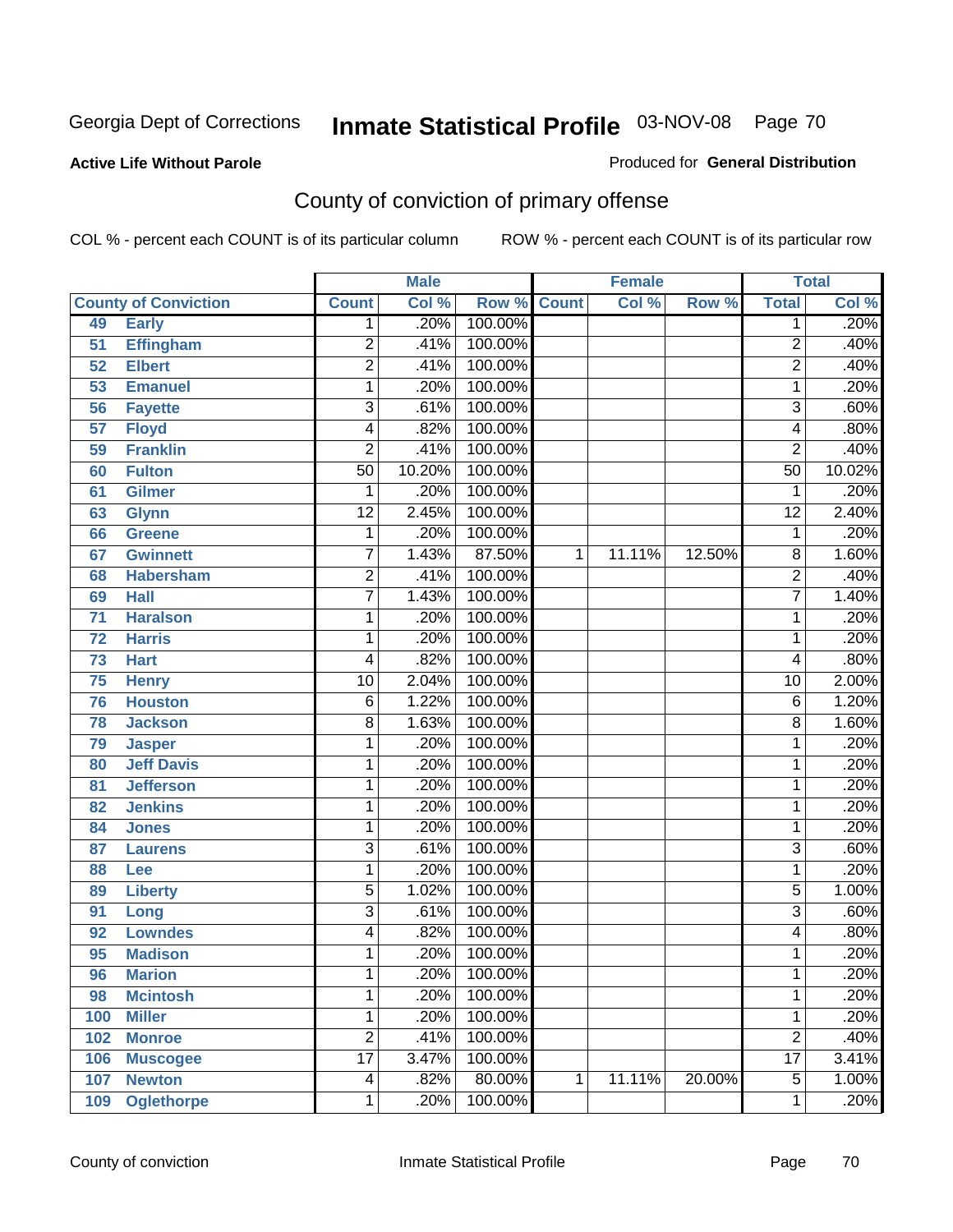#### **Active Life Without Parole**

#### Produced for **General Distribution**

# County of conviction of primary offense

|                                     |                 | <b>Male</b> |         |              | <b>Female</b> |        |                 | <b>Total</b> |
|-------------------------------------|-----------------|-------------|---------|--------------|---------------|--------|-----------------|--------------|
| <b>County of Conviction</b>         | <b>Count</b>    | Col %       | Row %   | <b>Count</b> | Col %         | Row %  | <b>Total</b>    | Col %        |
| <b>Paulding</b><br>110              | 1               | .20%        | 100.00% |              |               |        | 1               | .20%         |
| $\overline{113}$<br><b>Pierce</b>   | $\overline{3}$  | .61%        | 100.00% |              |               |        | $\overline{3}$  | .60%         |
| <b>Pike</b><br>114                  | 3               | .61%        | 75.00%  | 1            | 11.11%        | 25.00% | 4               | .80%         |
| <b>Polk</b><br>$\overline{115}$     | $\overline{1}$  | .20%        | 100.00% |              |               |        | 1               | .20%         |
| 116<br><b>Pulaski</b>               | 1               | .20%        | 100.00% |              |               |        | 1               | .20%         |
| 117<br><b>Putnam</b>                | 4               | .82%        | 100.00% |              |               |        | 4               | .80%         |
| 119<br><b>Rabun</b>                 | 1               | .20%        | 100.00% |              |               |        | 1               | .20%         |
| 120<br><b>Randolph</b>              | 1               | .20%        | 100.00% |              |               |        | 1               | .20%         |
| <b>Richmond</b><br>121              | $\overline{22}$ | 4.49%       | 95.65%  | 1            | 11.11%        | 4.35%  | $\overline{23}$ | 4.61%        |
| <b>Rockdale</b><br>122              | $\overline{3}$  | .61%        | 100.00% |              |               |        | $\overline{3}$  | .60%         |
| $\overline{126}$<br><b>Spalding</b> | $\overline{5}$  | 1.02%       | 100.00% |              |               |        | $\overline{5}$  | 1.00%        |
| <b>Stephens</b><br>127              | $\overline{2}$  | .41%        | 100.00% |              |               |        | $\overline{2}$  | .40%         |
| 129<br><b>Sumter</b>                | 1               | .20%        | 100.00% |              |               |        | 1               | .20%         |
| <b>Tattnall</b><br>132              | 1               | .20%        | 100.00% |              |               |        | 1               | .20%         |
| <b>Terrell</b><br>$135$             | 1               | .20%        | 100.00% |              |               |        | 1               | .20%         |
| 136<br><b>Thomas</b>                | $\overline{3}$  | .61%        | 100.00% |              |               |        | $\overline{3}$  | .60%         |
| $\overline{137}$<br><b>Tift</b>     | 4               | .82%        | 100.00% |              |               |        | 4               | .80%         |
| <b>Toombs</b><br>$138$              | $\overline{3}$  | .61%        | 100.00% |              |               |        | $\overline{3}$  | .60%         |
| <b>Towns</b><br>139                 | $\overline{1}$  | .20%        | 100.00% |              |               |        | $\overline{1}$  | .20%         |
| 141<br><b>Troup</b>                 | 1               | .20%        | 100.00% |              |               |        | 1               | .20%         |
| 142<br><b>Turner</b>                | 1               | .20%        | 100.00% |              |               |        | 1               | .20%         |
| <b>Union</b><br>144                 | 1               | .20%        | 100.00% |              |               |        | 1               | .20%         |
| 145<br><b>Upson</b>                 | $\overline{2}$  | .41%        | 100.00% |              |               |        | $\overline{2}$  | .40%         |
| <b>Walker</b><br>146                | $\overline{3}$  | .61%        | 75.00%  | 1            | 11.11%        | 25.00% | 4               | .80%         |
| <b>Walton</b><br>147                | $\overline{3}$  | .61%        | 100.00% |              |               |        | 3               | .60%         |
| 148<br><b>Ware</b>                  | $\overline{9}$  | 1.84%       | 100.00% |              |               |        | $\overline{9}$  | 1.80%        |
| 150<br><b>Washington</b>            | $\overline{2}$  | .41%        | 100.00% |              |               |        | $\overline{2}$  | .40%         |
| 151<br><b>Wayne</b>                 | $\overline{2}$  | .41%        | 100.00% |              |               |        | $\overline{2}$  | .40%         |
| <b>Whitfield</b><br>155             | $\overline{6}$  | 1.22%       | 100.00% |              |               |        | $\overline{6}$  | 1.20%        |
| <b>Wilkes</b><br>157                | 1               | .20%        | 100.00% |              |               |        | 1               | .20%         |
| 159<br><b>Worth</b>                 | 1               | .20%        | 100.00% |              |               |        | 1               | .20%         |
| <b>Total Rported</b>                | 490             | 100%        | 98.2%   | 9            | 100%          | 1.8%   | 499             | 100%         |

| ported<br><b>Not</b> |            |            |
|----------------------|------------|------------|
| <b>Grand Total</b>   | חחו<br>7JV | 400<br>499 |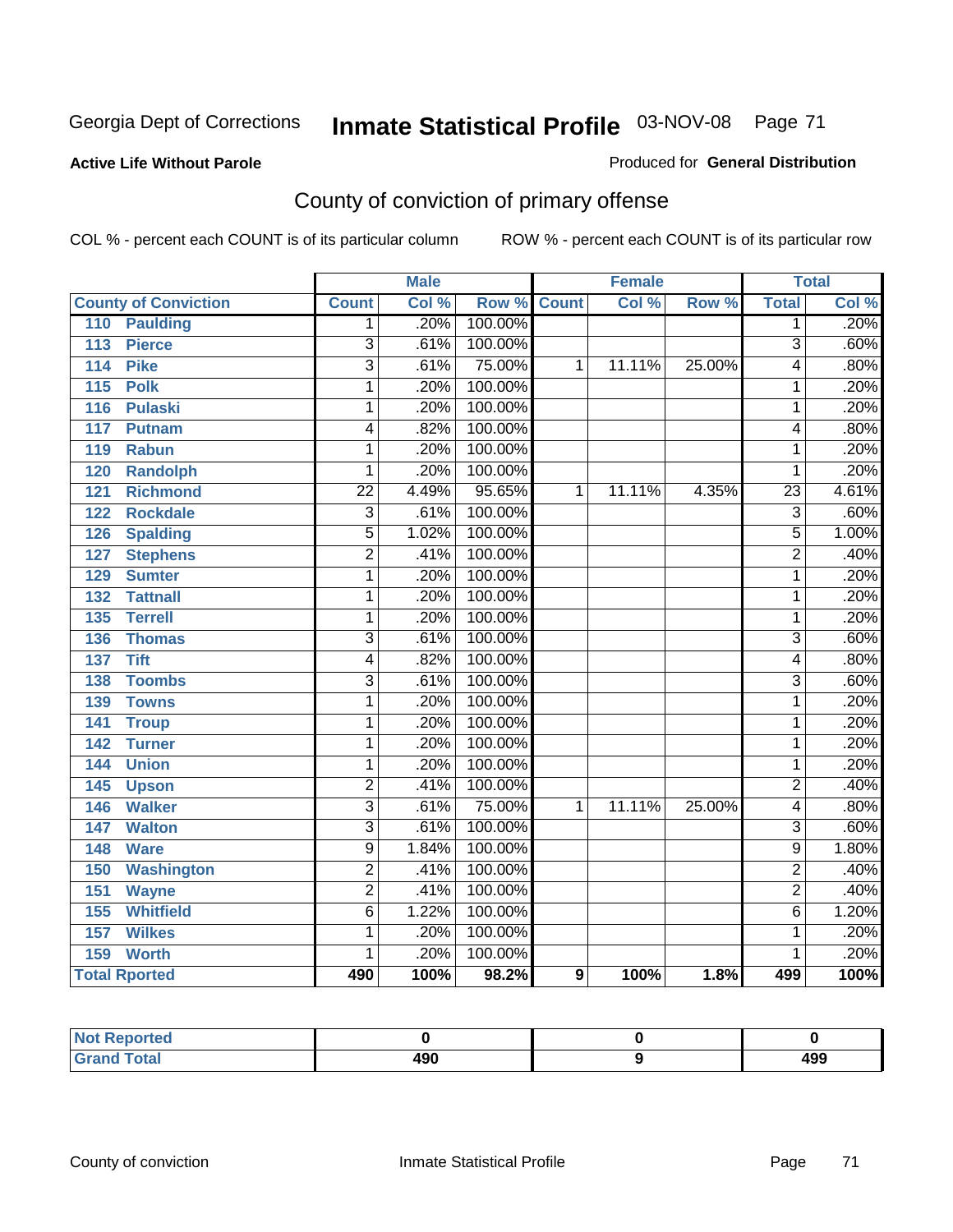**Active Life Without Parole** 

Produced for **General Distribution**

# County of conviction of primary offense

|                             | <b>Male</b> | emale  | $\tau$ otar |
|-----------------------------|-------------|--------|-------------|
| <b>Mode (most frequent)</b> | ™ulton      | Walker | ≂ulton      |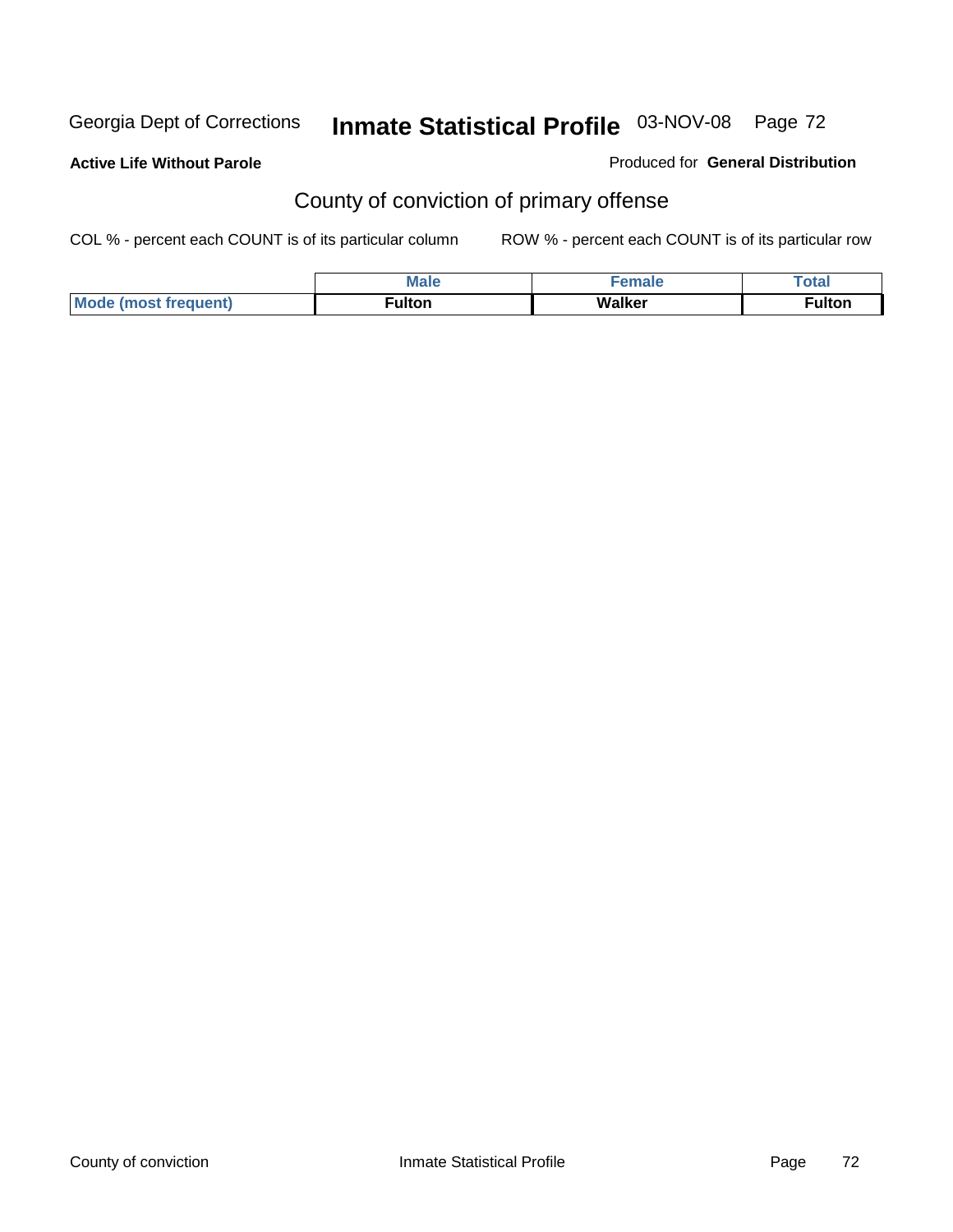### **Active Life Without Parole**

#### Produced for **General Distribution**

# Circuit of conviction of primary offense

|                         |                                 |                 | <b>Male</b> |         |              | <b>Female</b> |        |                 | <b>Total</b> |
|-------------------------|---------------------------------|-----------------|-------------|---------|--------------|---------------|--------|-----------------|--------------|
|                         | <b>Circuit of Conviction</b>    | <b>Count</b>    | Col %       | Row %   | <b>Count</b> | Col %         | Row %  | <b>Total</b>    | Col %        |
| 1                       | <b>Alapaha Circuit</b>          | $\overline{5}$  | 1.02%       | 100.00% |              |               |        | 5               | 1.00%        |
| $\overline{2}$          | <b>Alcovy Circuit</b>           | 7               | 1.43%       | 87.50%  | 1            | 11.11%        | 12.50% | $\overline{8}$  | 1.60%        |
| $\overline{\mathbf{3}}$ | <b>Atlanta Circuit</b>          | 50              | 10.20%      | 100.00% |              |               |        | 50              | 10.02%       |
| 4                       | <b>Atlantic Circuit</b>         | $\overline{10}$ | 2.04%       | 100.00% |              |               |        | 10              | 2.00%        |
| 5                       | <b>Augusta Circuit</b>          | $\overline{33}$ | 6.73%       | 97.06%  | 1            | 11.11%        | 2.94%  | 34              | 6.81%        |
| $6\phantom{a}$          | <b>Blue Ridge Circuit</b>       | $\overline{3}$  | .61%        | 100.00% |              |               |        | $\overline{3}$  | .60%         |
| $\overline{\mathbf{7}}$ | <b>Brunswick Circuit</b>        | $\overline{19}$ | 3.88%       | 100.00% |              |               |        | $\overline{19}$ | 3.81%        |
| 8                       | <b>Chattahoochee Circuit</b>    | $\overline{19}$ | 3.88%       | 100.00% |              |               |        | $\overline{19}$ | 3.81%        |
| 9                       | <b>Cherokee Circuit</b>         | $\overline{2}$  | .41%        | 100.00% |              |               |        | $\overline{2}$  | .40%         |
| 10                      | <b>Clayton Circuit</b>          | $\overline{17}$ | 3.47%       | 100.00% |              |               |        | $\overline{17}$ | 3.41%        |
| 11                      | <b>Cobb Circuit</b>             | $\overline{15}$ | 3.06%       | 93.75%  | 1            | 11.11%        | 6.25%  | 16              | 3.21%        |
| 12                      | <b>Conasauga Circuit</b>        | 6               | 1.22%       | 100.00% |              |               |        | $\overline{6}$  | 1.20%        |
| 13                      | <b>Cordele Circuit</b>          | 7               | 1.43%       | 100.00% |              |               |        | $\overline{7}$  | 1.40%        |
| 14                      | <b>Coweta Circuit</b>           | $\overline{6}$  | 1.22%       | 100.00% |              |               |        | 6               | 1.20%        |
| 15                      | <b>Dougherty Circuit</b>        | $\overline{18}$ | 3.67%       | 100.00% |              |               |        | $\overline{18}$ | 3.61%        |
| 16                      | <b>Dublin Circuit</b>           | $\overline{3}$  | .61%        | 100.00% |              |               |        | $\overline{3}$  | .60%         |
| 17                      | <b>Eastern Circuit</b>          | $\overline{24}$ | 4.90%       | 100.00% |              |               |        | 24              | 4.81%        |
| 18                      | <b>Flint Circuit</b>            | $\overline{10}$ | 2.04%       | 100.00% |              |               |        | 10              | 2.00%        |
| 19                      | <b>Griffin Circuit</b>          | $\overline{13}$ | 2.65%       | 92.86%  | $\mathbf{1}$ | 11.11%        | 7.14%  | 14              | 2.81%        |
| 20                      | <b>Gwinnett Circuit</b>         | $\overline{7}$  | 1.43%       | 87.50%  | 1            | 11.11%        | 12.50% | 8               | 1.60%        |
| 21                      | <b>Houston Circuit</b>          | 6               | 1.22%       | 100.00% |              |               |        | $\overline{6}$  | 1.20%        |
| 22                      | <b>Lookout Mountain Circuit</b> | $\overline{5}$  | 1.02%       | 83.33%  | 1            | 11.11%        | 16.67% | 6               | 1.20%        |
| 23                      | <b>Macon Circuit</b>            | 14              | 2.86%       | 100.00% |              |               |        | 14              | 2.81%        |
| 24                      | <b>Middle Circuit</b>           | 7               | 1.43%       | 100.00% |              |               |        | $\overline{7}$  | 1.40%        |
| 25                      | <b>Mountain Circuit</b>         | 5               | 1.02%       | 100.00% |              |               |        | 5               | 1.00%        |
| 26                      | <b>Northeastern Circuit</b>     | 7               | 1.43%       | 100.00% |              |               |        | $\overline{7}$  | 1.40%        |
| 27                      | <b>Northern Circuit</b>         | $\overline{10}$ | 2.04%       | 100.00% |              |               |        | 10              | 2.00%        |
| 28                      | <b>Ocmulgee Circuit</b>         | $\overline{13}$ | 2.65%       | 100.00% |              |               |        | $\overline{13}$ | 2.61%        |
| 29                      | <b>Oconee Circuit</b>           | $\overline{3}$  | .61%        | 100.00% |              |               |        | $\overline{3}$  | .60%         |
| 30                      | <b>Ogeechee Circuit</b>         | $\overline{6}$  | 1.22%       | 85.71%  | 1            | 11.11%        | 14.29% | $\overline{7}$  | 1.40%        |
| $\overline{31}$         | <b>Pataula Circuit</b>          | 4               | .82%        | 100.00% |              |               |        | 4               | .80%         |
| 32                      | <b>Piedmont Circuit</b>         | 12              | 2.45%       | 100.00% |              |               |        | 12              | 2.40%        |
| 33                      | <b>Rome Circuit</b>             | 4               | .82%        | 100.00% |              |               |        | 4               | .80%         |
| 34                      | <b>South Georgia Circuit</b>    | $\overline{2}$  | .41%        | 100.00% |              |               |        | $\overline{2}$  | .40%         |
| 35                      | <b>Southern Circuit</b>         | $\overline{11}$ | 2.24%       | 100.00% |              |               |        | $\overline{11}$ | 2.20%        |
| 36                      | <b>Southwestern Circuit</b>     | $\overline{2}$  | .41%        | 100.00% |              |               |        | $\overline{2}$  | .40%         |
| 37                      | <b>Stone Mountain Circuit</b>   | 40              | 8.16%       | 97.56%  | 1            | 11.11%        | 2.44%  | $\overline{41}$ | 8.22%        |
| 38                      | <b>Tallapoosa Circuit</b>       | $\overline{2}$  | .41%        | 100.00% |              |               |        | $\overline{2}$  | .40%         |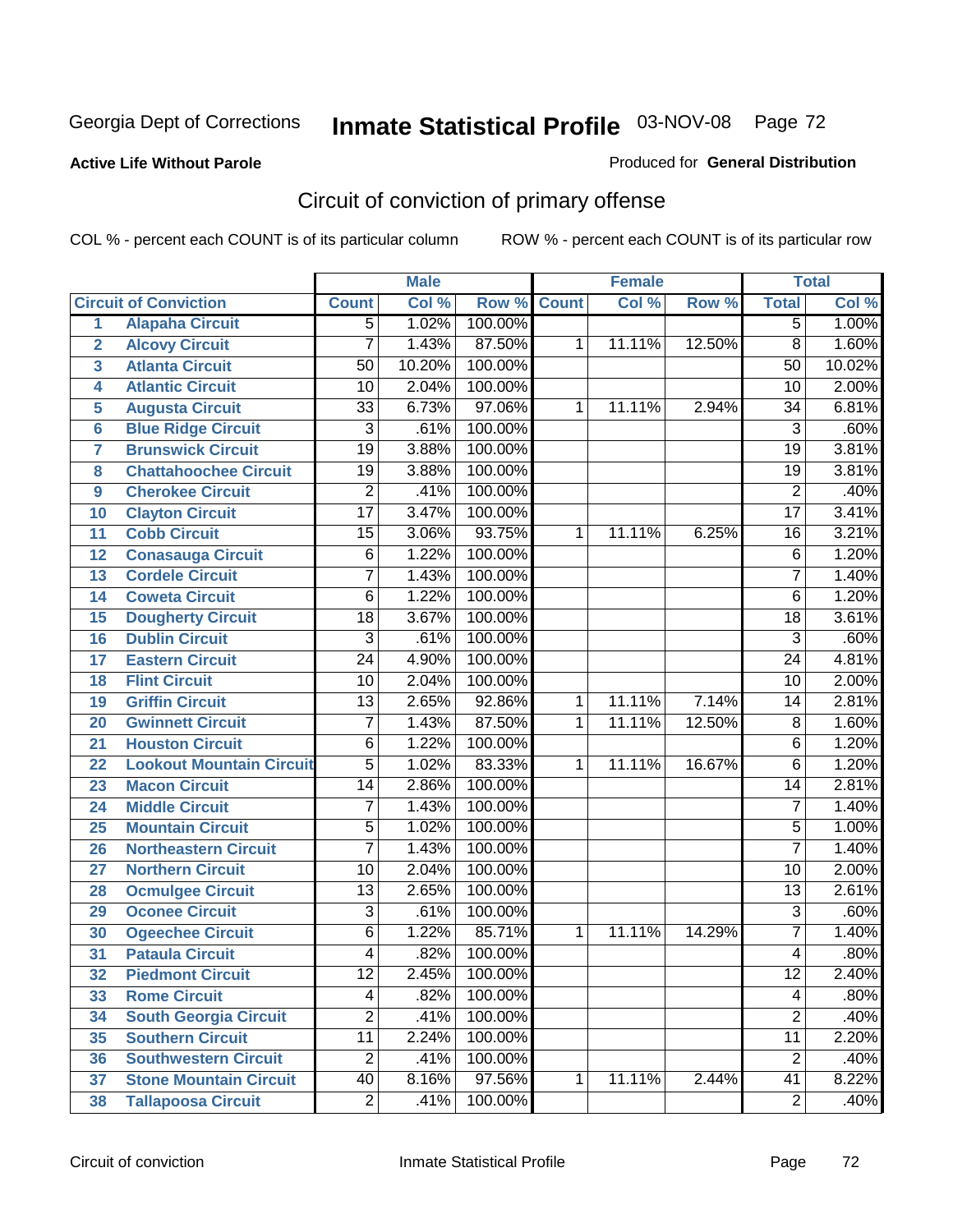#### **Active Life Without Parole**

#### Produced for **General Distribution**

# Circuit of conviction of primary offense

|                              |                            |                | <b>Male</b> |             |   | <b>Female</b> |       |              | <b>Total</b> |
|------------------------------|----------------------------|----------------|-------------|-------------|---|---------------|-------|--------------|--------------|
| <b>Circuit of Conviction</b> |                            | <b>Count</b>   | Col %       | Row % Count |   | Col %         | Row % | <b>Total</b> | Col %        |
| 39                           | <b>Tifton Circuit</b>      | 6              | $1.22\%$    | 100.00%     |   |               |       | 6            | 1.20%        |
| 40                           | <b>Toombs Circuit</b>      |                | .20%        | 100.00%     |   |               |       |              | .20%         |
| 41                           | <b>Waycross Circuit</b>    | 19             | 3.88%       | 100.00%     |   |               |       | 19           | 3.81%        |
| 42                           | <b>Western Circuit</b>     | 12             | 2.45%       | 100.00%     |   |               |       | 12           | 2.40%        |
| 43                           | <b>Rockdale Circuit</b>    | 3              | .61%        | 100.00%     |   |               |       | 3            | .60%         |
| 44                           | <b>Douglas Circuit</b>     | 13             | 2.65%       | 92.86%      |   | 11.11%        | 7.14% | 14           | 2.81%        |
| 45                           | <b>Appalachian Circuit</b> |                | .20%        | 100.00%     |   |               |       |              | .20%         |
| 46                           | <b>Enotah Circuit</b>      | $\overline{2}$ | .41%        | 100.00%     |   |               |       | 2            | .40%         |
| 48                           | <b>Towaliga Circuit</b>    | 5              | 1.02%       | 100.00%     |   |               |       | 5            | 1.00%        |
| 49                           | <b>Paulding Circuit</b>    |                | .20%        | 100.00%     |   |               |       | ◢            | .20%         |
| <b>Total Rported</b>         |                            | 490            | 100%        | 98.2%       | 9 | 100%          | 1.8%  | 499          | 100%         |

| -4 - -<br>тео |                   |                    |
|---------------|-------------------|--------------------|
| otal          | 10 C<br>4JU<br>__ | 10C<br>493<br>$ -$ |

| <b>Mo</b><br>$\blacksquare$<br>'rer<br>ו ואח | .tlantə | Jaeechee | \tlanta |
|----------------------------------------------|---------|----------|---------|
|----------------------------------------------|---------|----------|---------|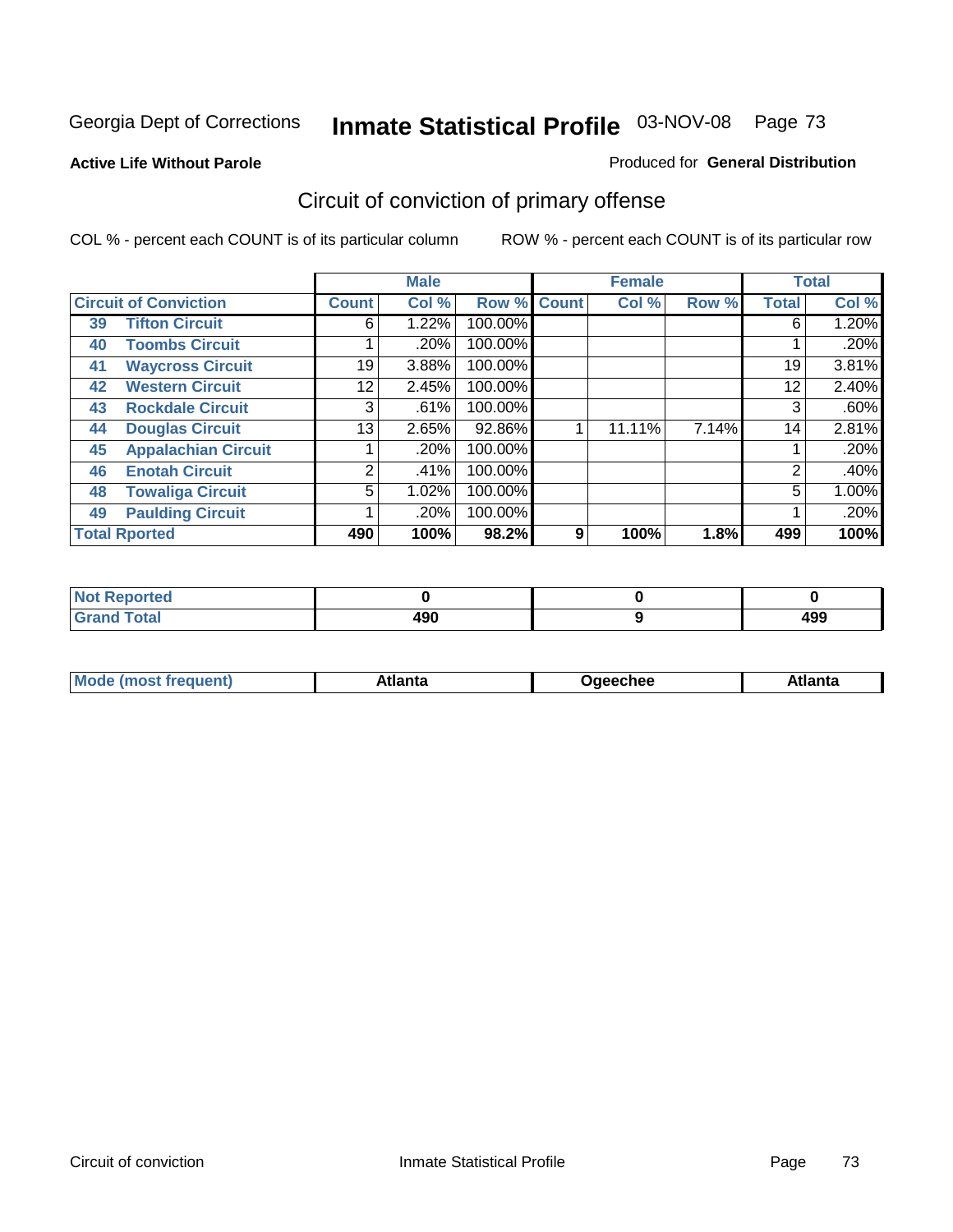### **Active Life Without Parole**

#### Produced for **General Distribution**

## Years served (jail + prison) in this incarceration

|                       |                 | <b>Male</b> |         | <b>Female</b>  |        |       | <b>Total</b>    |       |
|-----------------------|-----------------|-------------|---------|----------------|--------|-------|-----------------|-------|
| <b>Years Served</b>   | <b>Count</b>    | Col %       | Row %   | <b>Count</b>   | Col %  | Row % | <b>Total</b>    | Col % |
| Less than one year    | 4               | 0.82%       | 100.00% |                |        |       | 4               | 0.81% |
| 1 to 1.99 years       | 15              | 3.08%       | 100.00% |                |        |       | $\overline{15}$ | 3.02% |
| 2 to 2.99 years       | 19              | 3.90%       | 90.48%  | $\overline{2}$ | 22.22% | 9.52% | 21              | 4.23% |
| 3 to 3.99 years       | $\overline{21}$ | 4.31%       | 100.00% |                |        |       | $\overline{21}$ | 4.23% |
| 4 to 4.99 years       | $\overline{31}$ | 6.37%       | 96.88%  | 1              | 11.11% | 3.13% | $\overline{32}$ | 6.45% |
| 5 to 5.99 years       | 29              | 5.95%       | 96.67%  | 1              | 11.11% | 3.33% | 30              | 6.05% |
| 6 to 6.99 years       | $\overline{38}$ | 7.80%       | 92.68%  | $\overline{3}$ | 33.33% | 7.32% | 41              | 8.27% |
| 7 to 7.99 years       | 44              | 9.03%       | 100.00% |                |        |       | 44              | 8.87% |
| 8 to 8.99 years       | 47              | 9.65%       | 100.00% |                |        |       | 47              | 9.48% |
| 9 to 9.99 years       | $\overline{29}$ | 5.95%       | 100.00% |                |        |       | $\overline{29}$ | 5.85% |
| 10 to 10.99 years     | 48              | 9.86%       | 97.96%  | 1              | 11.11% | 2.04% | 49              | 9.88% |
| 11 to 11.99 years     | 41              | 8.42%       | 97.62%  | 1              | 11.11% | 2.38% | 42              | 8.47% |
| 12 to 12.99 years     | $\overline{39}$ | 8.01%       | 100.00% |                |        |       | $\overline{39}$ | 7.86% |
| 13 to 13.99 years     | $\overline{23}$ | 4.72%       | 100.00% |                |        |       | $\overline{23}$ | 4.64% |
| 14 to 14.99 years     | 21              | 4.31%       | 100.00% |                |        |       | 21              | 4.23% |
| 15 to 15.99 years     | 14              | 2.87%       | 100.00% |                |        |       | 14              | 2.82% |
| 16 to 16.99 years     | $\overline{3}$  | 0.62%       | 100.00% |                |        |       | $\overline{3}$  | 0.60% |
| 17 to 17.99 years     | 6               | 1.23%       | 100.00% |                |        |       | $\overline{6}$  | 1.21% |
| 18 to 18.99 years     | 1               | 0.21%       | 100.00% |                |        |       | 1               | 0.20% |
| 19 to 19.99 years     | 4               | 0.82%       | 100.00% |                |        |       | 4               | 0.81% |
| 20 to 20.99 years     | 1               | 0.21%       | 100.00% |                |        |       | 1               | 0.20% |
| 21 to 21.99 years     | 3               | 0.62%       | 100.00% |                |        |       | 3               | 0.60% |
| 24 to 24.99 years     | 1               | 0.21%       | 100.00% |                |        |       | 1               | 0.20% |
| 27 to 27.99 years     | 1               | 0.21%       | 100.00% |                |        |       | 1               | 0.20% |
| Thirty + years        | 4               | 0.82%       | 100.00% |                |        |       | 4               | 0.81% |
| <b>Total Reported</b> | 487             | 100%        | 98.19%  | 9              | 100%   | 1.81% | 496             | 100%  |

| <b>Not Reported</b>            |                   |                 |                 |
|--------------------------------|-------------------|-----------------|-----------------|
| <b>Grand Total</b>             | 490               |                 | 499             |
|                                |                   |                 |                 |
| <b>Mean</b><br>(average)       | 9.25              | 6.17            | 9.19            |
| <b>Median (middle)</b>         | 8.95              | 6.09            | 8.88            |
| <b>Mode</b><br>(most frequent) | 10 to 10.99 years | 6 to 6.99 years | 6 to 6.99 years |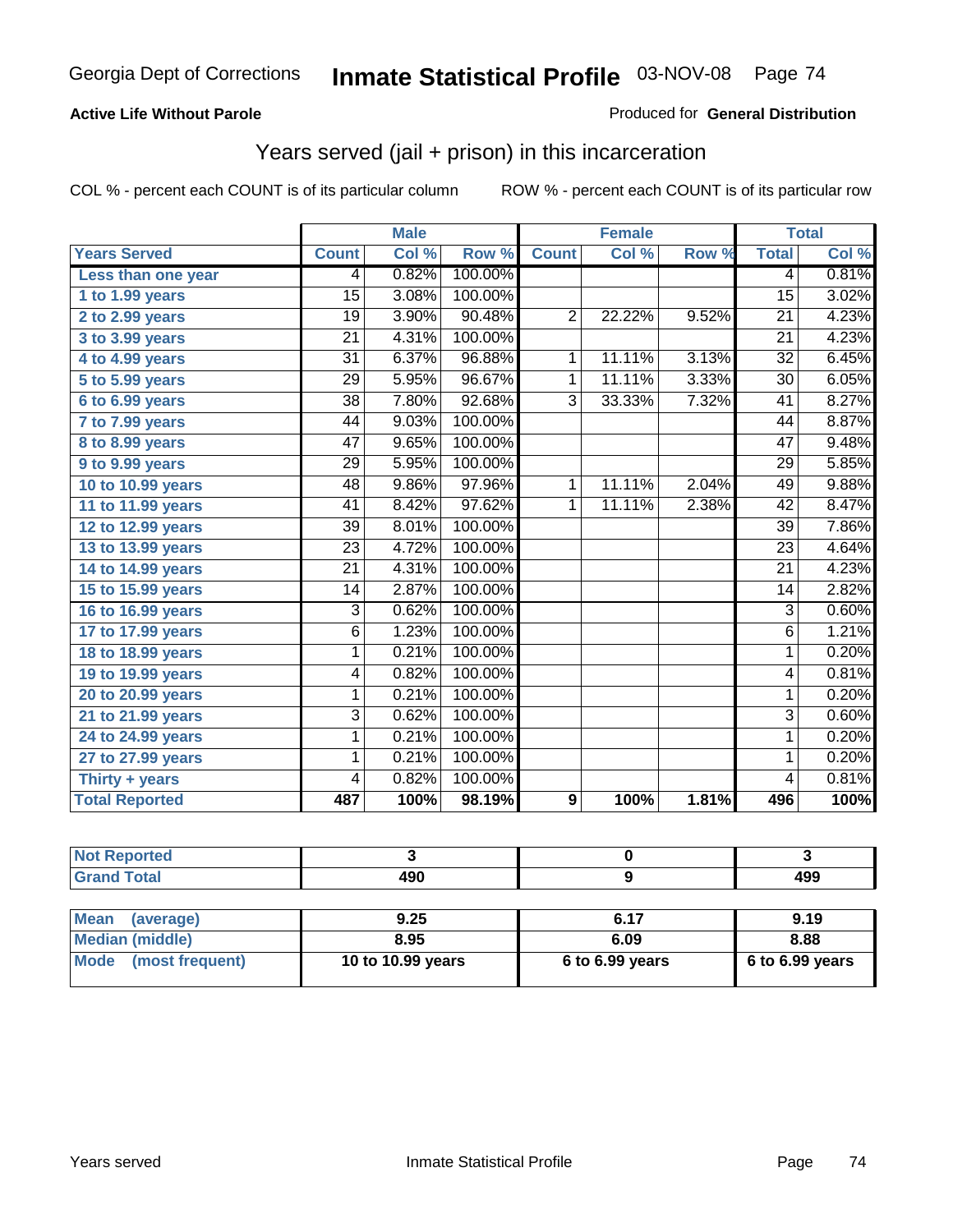### **Active Life Without Parole**

Produced for **General Distribution**

## Results of most recent HIV tests

|                         |              | <b>Male</b> |        |              | <b>Female</b> |          |       | Total    |
|-------------------------|--------------|-------------|--------|--------------|---------------|----------|-------|----------|
| <b>HIV Test Results</b> | <b>Count</b> | Col %       | Row %  | <b>Count</b> | Col %         | Row %    | Total | Col %    |
| <b>Positive</b>         |              | 0.82%       | 80.00% |              | 11.11%        | 20.00%   |       | $1.01\%$ |
| <b>Negative</b>         | 483          | 99.18%      | 98.37% |              | 88.89%        | $1.63\%$ | 491   | 98.99%   |
| <b>Total Reported</b>   | 487          | 100%        | 98.19% |              | 100%          | $1.81\%$ | 496   | 100%     |

| <b>Not Reported</b> |     |            |
|---------------------|-----|------------|
| <b>Grand Total</b>  | 490 | 10C<br>493 |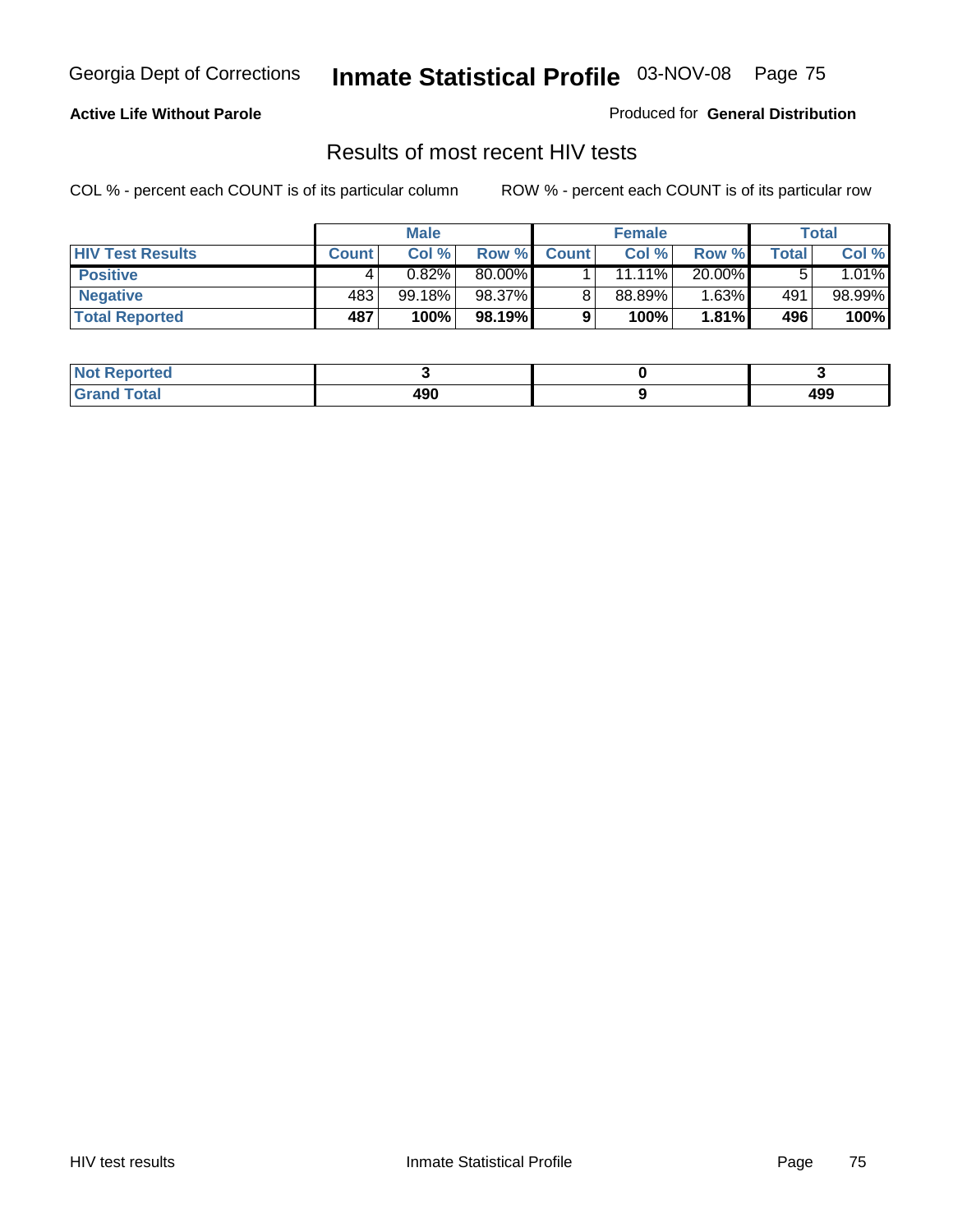### **Active Life Without Parole**

#### Produced for **General Distribution**

## Results of most recent tuberculosis test

|                                  |                 | <b>Male</b> |           |              | <b>Female</b> |       |       | Total    |
|----------------------------------|-----------------|-------------|-----------|--------------|---------------|-------|-------|----------|
| <b>Tuberculosis Test Results</b> | <b>Count</b>    | Col%        | Row %     | <b>Count</b> | Col%          | Row % | Total | Col %    |
| <b>Positive on current test</b>  | 30 <sup>1</sup> | $6.17\%$    | 100.00%   |              |               |       | 30    | $6.06\%$ |
| <b>Positive on previous test</b> | 82              | 16.87%      | 100.00%   |              |               |       | 82    | 16.57%   |
| <b>Negative</b>                  | 374             | 76.95%      | $97.65\%$ | 9            | 100.00%       | 2.35% | 383   | 77.37%   |
| <b>Total Reported</b>            | 486             | 100%        | 98.18%    |              | 100%          | 1.82% | 495   | 100%     |

| <b>Not</b><br><b>Reported</b> |     |     |
|-------------------------------|-----|-----|
| <b>Total</b>                  | 490 | 499 |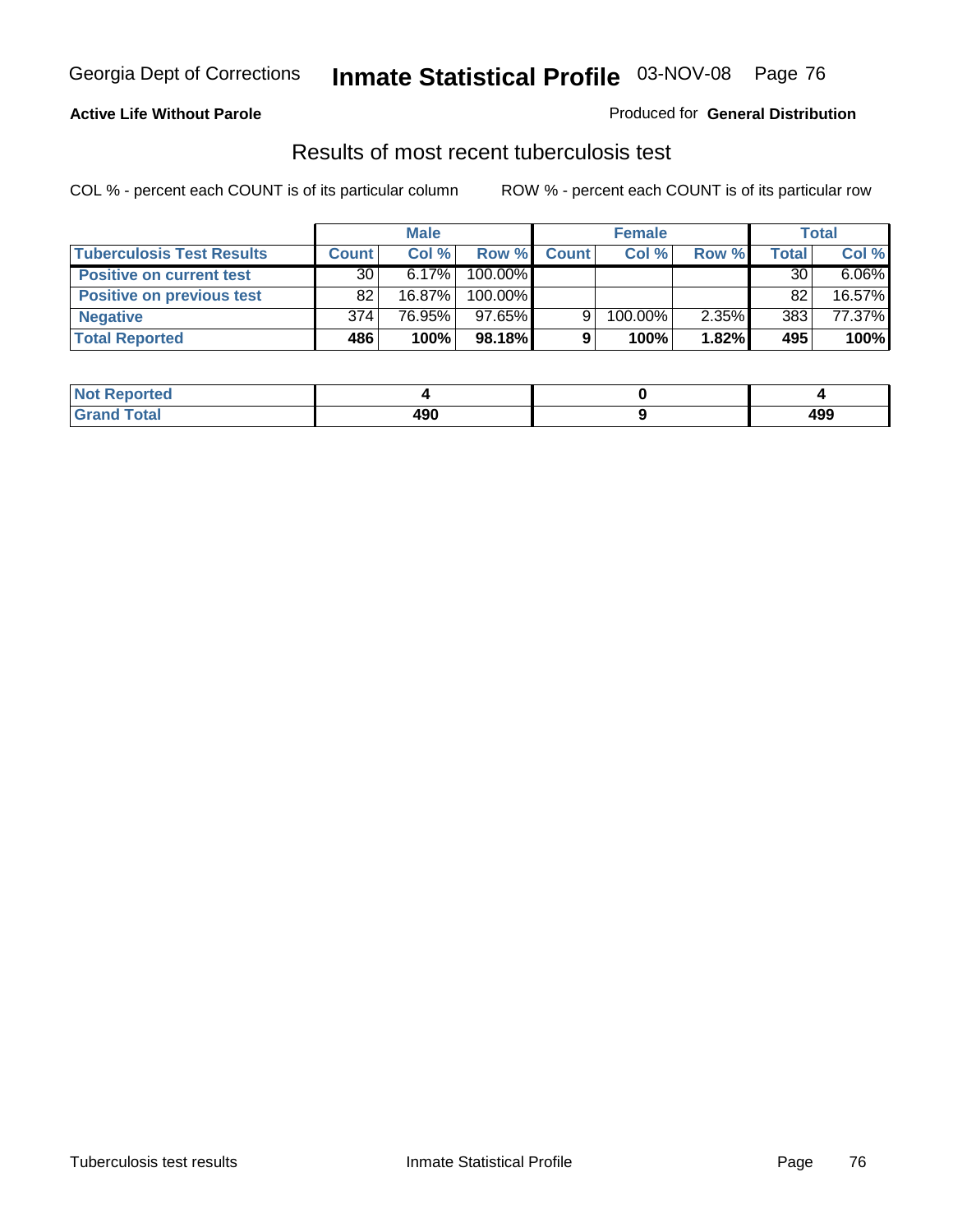## **Active Life Without Parole**

Produced for **General Distribution**

## Results of most recent syphilis test

|                                 |              | <b>Male</b> |        |              | <b>Female</b> |          |       | Total    |
|---------------------------------|--------------|-------------|--------|--------------|---------------|----------|-------|----------|
| <b>Syphilis Test Results</b>    | <b>Count</b> | Col %       | Row %  | <b>Count</b> | Col %         | Row %    | Total | Col %    |
| <b>Positive on current test</b> | 14           | $2.90\%$    | 93.33% |              | $11.11\%$     | $6.67\%$ | 15    | $3.05\%$ |
| <b>Negative</b>                 | 468          | $97.10\%$   | 98.32% |              | 88.89%        | $1.68\%$ | 476   | 96.95%   |
| <b>Total Reported</b>           | 482          | 100%        | 98.17% |              | 100%          | $1.83\%$ | 491   | 100%     |

| <b>Not Reported</b> |     |            |
|---------------------|-----|------------|
| <b>Grand Total</b>  | 490 | ៱ດດ<br>433 |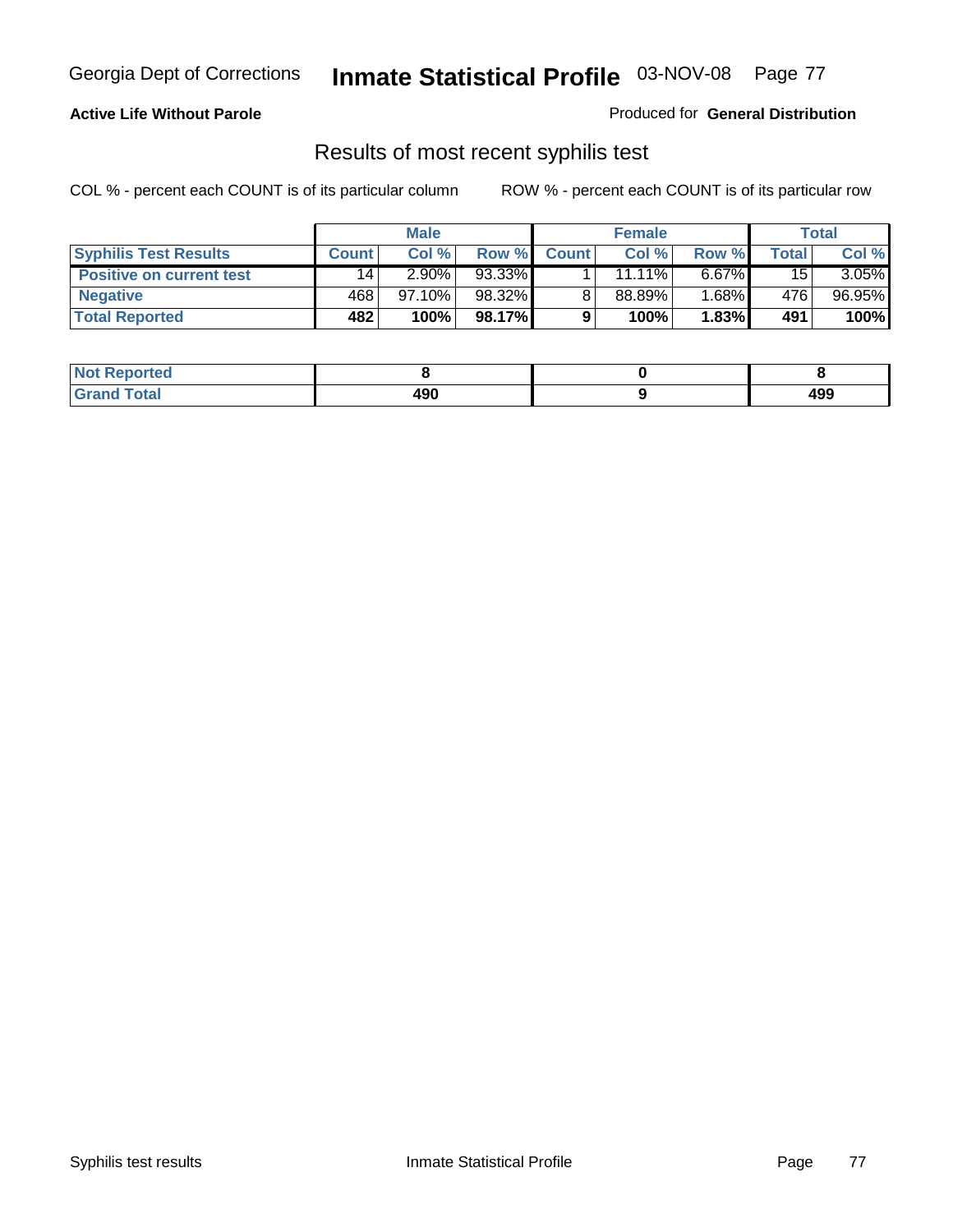## **Active Life Without Parole**

Produced for **General Distribution**

## Results of most recent Hepatitis-C test

|                                 |              | <b>Male</b> |           |              | <b>Female</b> |           |       | Total  |
|---------------------------------|--------------|-------------|-----------|--------------|---------------|-----------|-------|--------|
| <b>Hepatitis-C Test Results</b> | <b>Count</b> | Col %       | Row %     | <b>Count</b> | Col %         | Row %     | Total | Col %  |
| <b>Positive on current test</b> |              | 33.33%      | 100.00%   |              |               |           |       | 30.00% |
| <b>Negative</b>                 |              | 66.67%      | 85.71%    |              | 100.00%       | $14.29\%$ |       | 70.00% |
| <b>Total Reported</b>           |              | 100%        | $90.00\%$ |              | 100%          | $10.00\%$ | 10    | 100%   |

| <b>Not Reported</b> | 481 | 489 |
|---------------------|-----|-----|
| <b>Grand Total</b>  | 490 | 499 |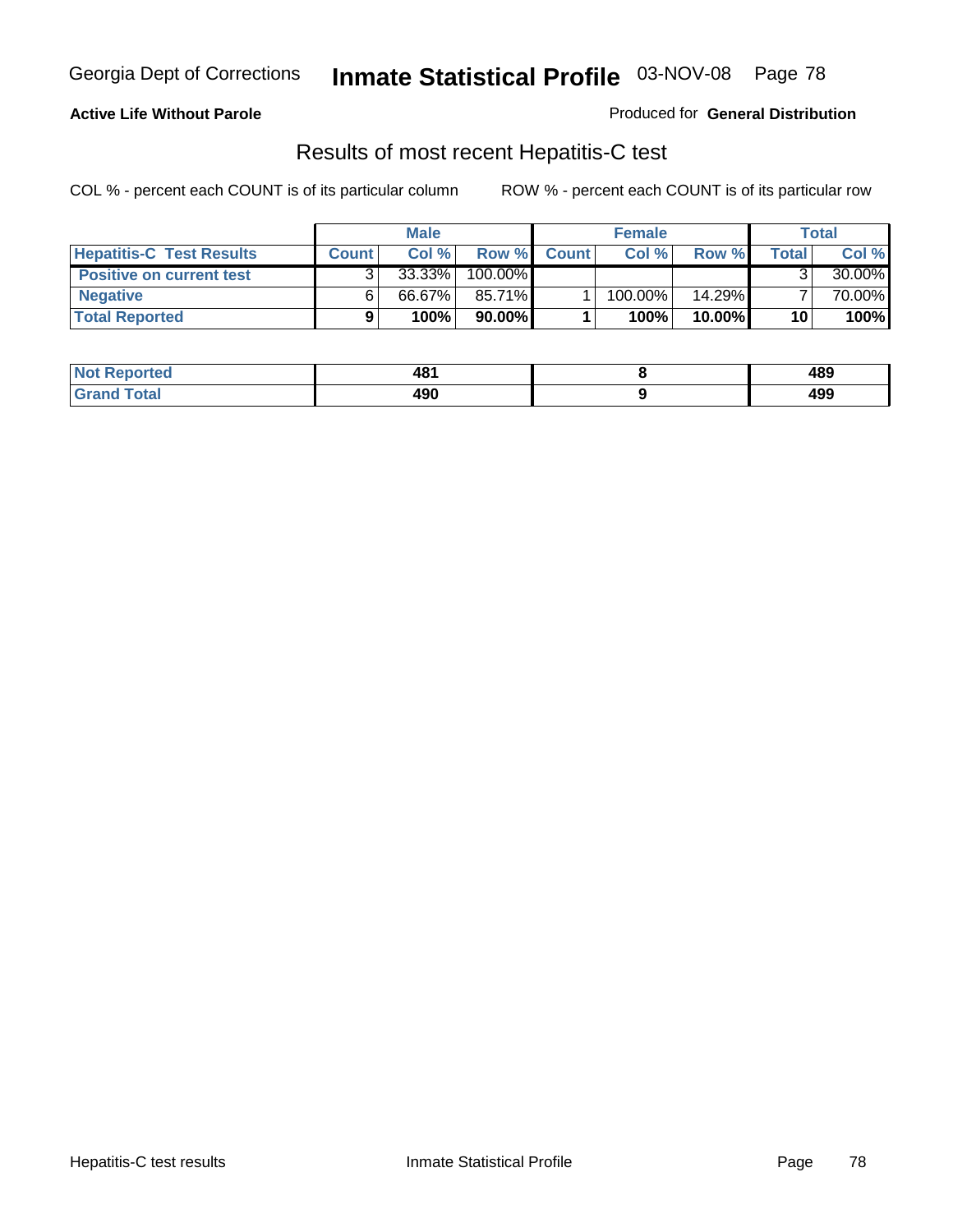## **Active Life Without Parole**

Produced for **General Distribution**

## Results of most recent pregnancy test

|                               | <b>Male</b>  |      |          | <b>Female</b>  |            |         | <b>Total</b>   |         |
|-------------------------------|--------------|------|----------|----------------|------------|---------|----------------|---------|
| <b>Pregnancy Test Results</b> | <b>Count</b> | Col% | Row %    | <b>Count</b> Ⅰ | Col %      | Row %   | <b>Total</b> I | Col %   |
| <b>Negative</b>               |              |      |          |                | $100.00\%$ | 100.00% |                | 100.00% |
| <b>Total Reported</b>         |              | %    | $0.00\%$ |                | 100%       | 100.00% |                | 100%    |

| <b>Not Reported</b> | 490 | 492 |
|---------------------|-----|-----|
| <b>Grand Total</b>  | 490 | 499 |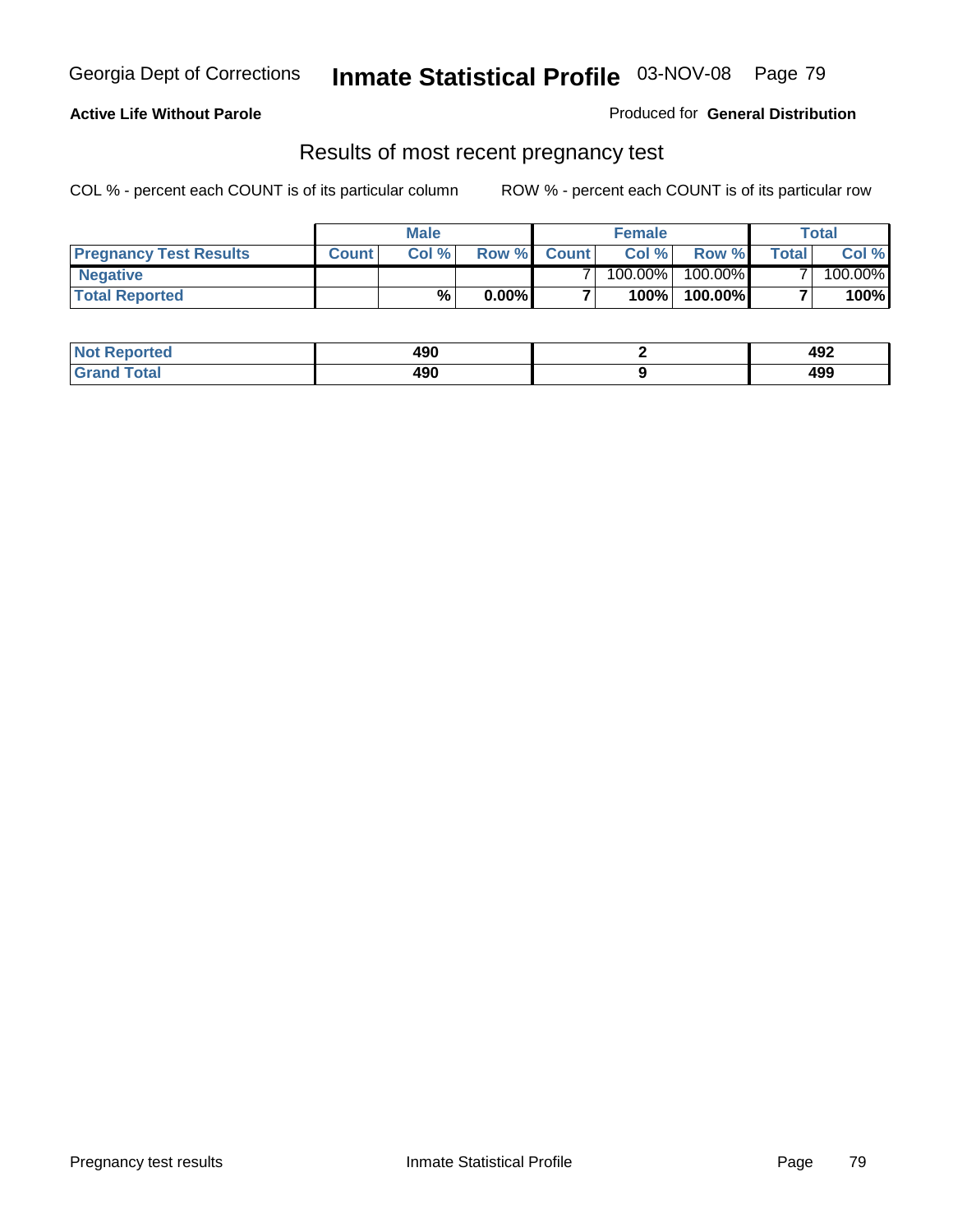## **Active Life Without Parole**

#### Produced for **General Distribution**

## Results of most recent diabetes test

|                                 |              | <b>Male</b> |            |             | <b>Female</b> |          |              | Total   |
|---------------------------------|--------------|-------------|------------|-------------|---------------|----------|--------------|---------|
| <b>Diabetes Test Results</b>    | <b>Count</b> | Col %       |            | Row % Count | Col%          | Row %    | <b>Total</b> | Col %   |
| <b>Positive on current test</b> |              | 100.00%     | $100.00\%$ |             |               |          |              | 100.00% |
| <b>Total Reported</b>           |              | 100%        | 100.00%    |             | %             | $0.00\%$ |              | 100%    |

| ?eported     | 488<br>__ | 107<br>731 |
|--------------|-----------|------------|
| <b>Total</b> | 490       | 10C<br>433 |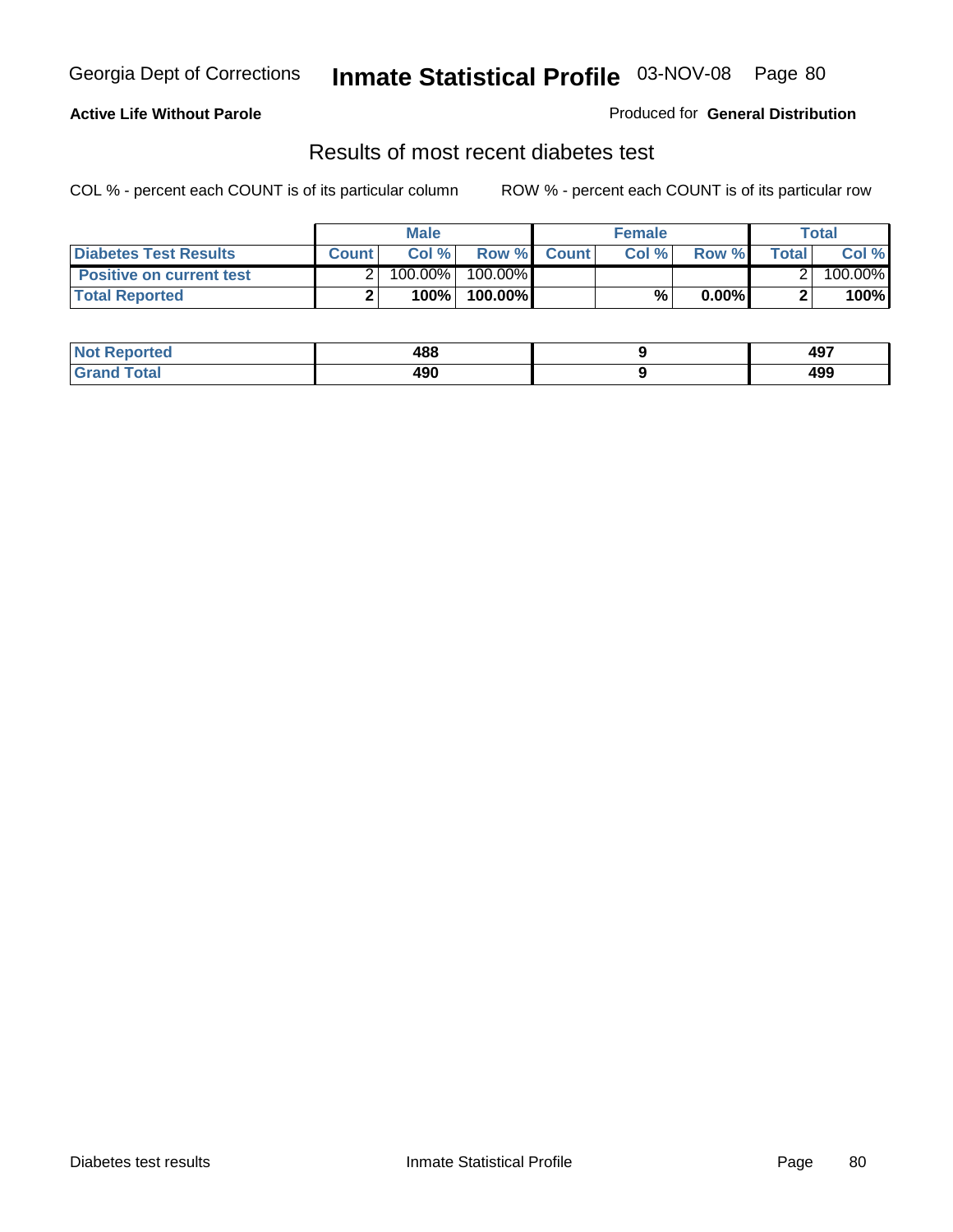## **Active Life Without Parole**

#### Produced for **General Distribution**

## Results of most recent hypertension test

|                                  | <b>Male</b>  |         |            | <b>Female</b> |      |          | <b>Total</b> |         |
|----------------------------------|--------------|---------|------------|---------------|------|----------|--------------|---------|
| <b>Hypertension Test Results</b> | <b>Count</b> | Col %   |            | Row % Count   | Col% | Row %    | Totall       | Col %   |
| <b>Positive on current test</b>  |              | 100.00% | $100.00\%$ |               |      |          |              | 100.00% |
| <b>Total Reported</b>            |              | 100%    | 100.00%    |               | %    | $0.00\%$ |              | 100%    |

| Reported<br><b>NOT</b> | 483 | 492 |
|------------------------|-----|-----|
| <b>Total</b><br>____   | 490 | 499 |